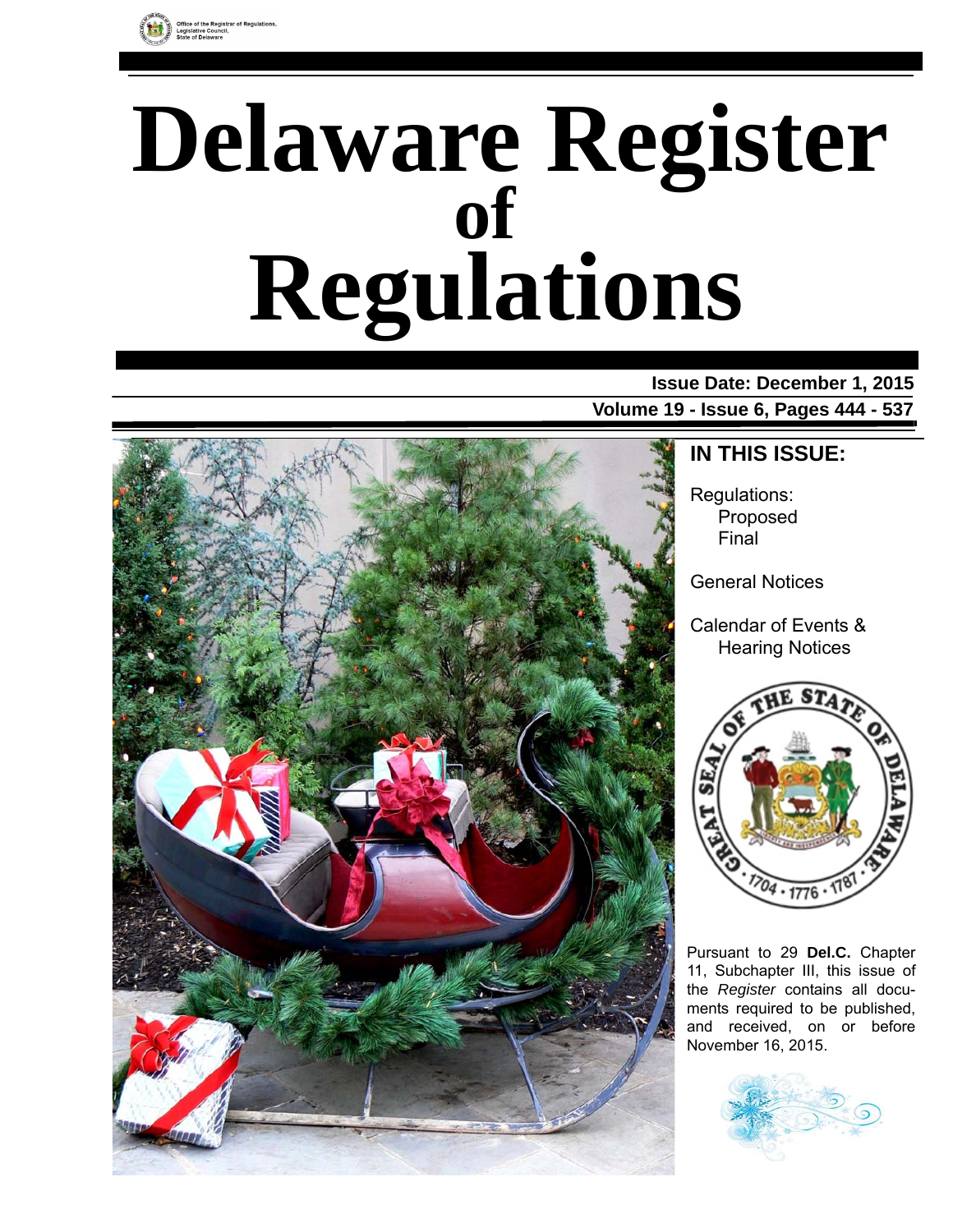# **INFORMATION ABOUT THE DELAWARE REGISTER OF REGULATIONS**

### **DELAWARE REGISTER OF REGULATIONS**

The *Delaware Register of Regulations* is an official State publication established by authority of 69 *Del. Laws*, c. 107 and is published on the first of each month throughout the year.

The *Delaware Register* will publish any regulations that are proposed to be adopted, amended or repealed and any emergency regulations promulgated.

The *Register* will also publish some or all of the following information:

- Governor's Executive Orders
- Governor's Appointments
- Agency Hearing and Meeting Notices
- Other documents considered to be in the public interest.

### **CITATION TO THE DELAWARE REGISTER**

The *Delaware Register of Regulations* is cited by volume, issue, page number and date. An example would be:

16 **DE Reg.** 1227 - 1230 (06/01/13)

Refers to Volume 16, pages 1227 - 1130 of the *Delaware Register* issued on June 1, 2013.

### **SUBSCRIPTION INFORMATION**

The cost of a yearly subscription (12 issues) for the *Delaware Register of Regulations* is \$135.00. Single copies are available at a cost of \$12.00 per issue, including postage. For more information contact the Division of Research at 302-744-4114 or 1-800-282-8545 in Delaware.

### **CITIZEN PARTICIPATION IN THE REGULATORY PROCESS**

Delaware citizens and other interested parties may participate in the process by which administrative regulations are adopted, amended or repealed, and may initiate the process by which the validity and applicability of regulations is determined.

Under 29 **Del.C.** §10115 whenever an agency proposes to formulate, adopt, amend or repeal a regulation, it shall file notice and full text of such proposals, together with copies of the existing regulation being adopted, amended or repealed, with the Registrar for publication in the *Register of Regulations* pursuant to §1134 of this title. The notice shall describe the nature of the proceedings including a brief synopsis of the subject, substance, issues, possible terms of the agency action, a reference to the legal authority of the agency to act, and reference to any other regulations that may be impacted or affected by the proposal, and shall state the manner in which persons may present their views; if in writing, of the place to which and the final date by which such views may be submitted; or if at a public hearing, the date, time and place of the hearing. If a public hearing is to be held, such public hearing shall not be scheduled less than 20 days following publication of notice of the proposal in the *Register of Regulations*. If a public hearing will be held on the proposal, notice of the time, date, place and a summary of the nature of the proposal shall also be published in at least 2 Delaware newspapers of general circulation. The notice shall also be mailed to all persons who have made timely written requests of the agency for advance notice of its regulation-making proceedings.

**DELAWARE REGISTER OF REGULATIONS, VOL. 19, ISSUE 6, TUESDAY, DECEMBER 1, 2015**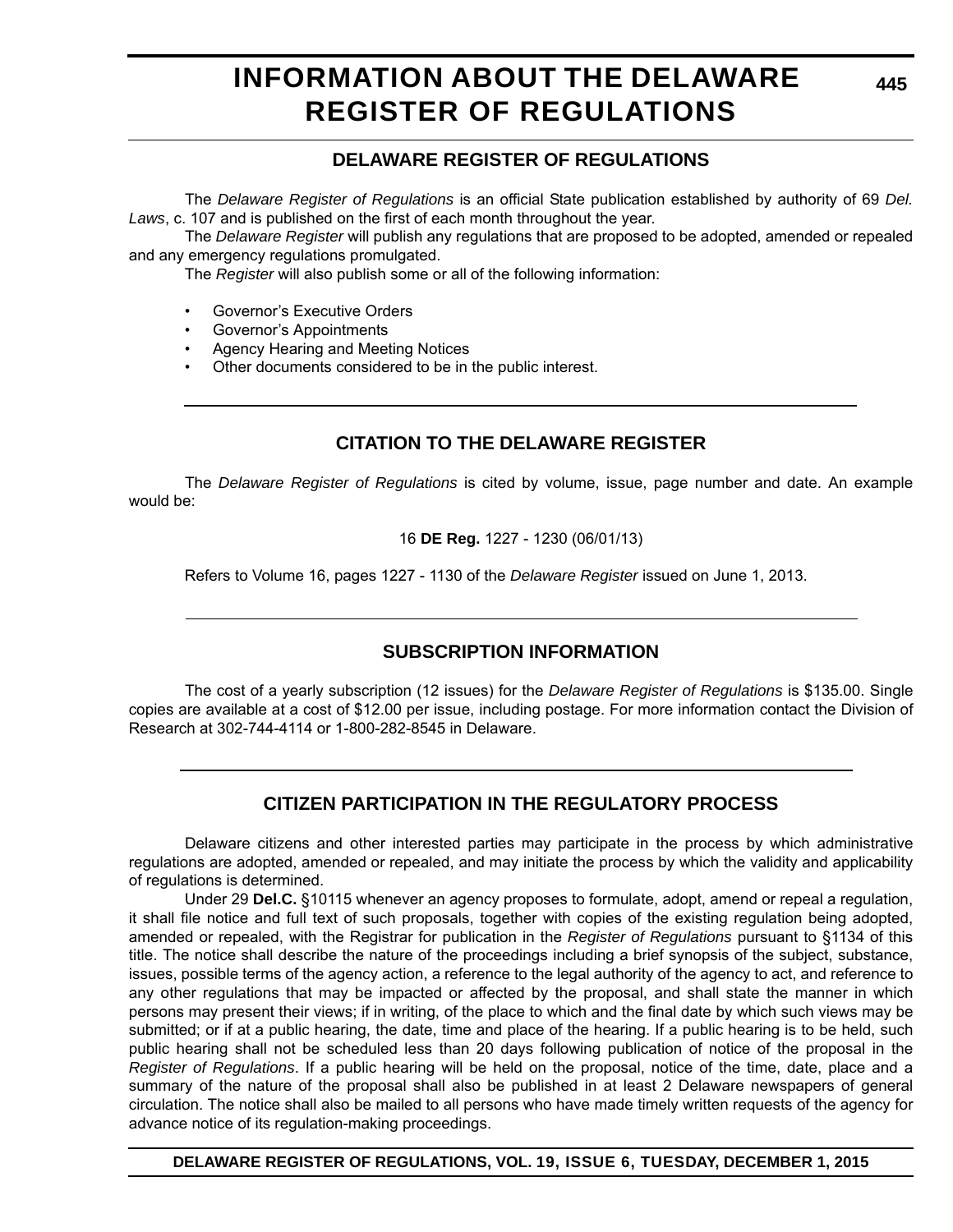**446**

# **INFORMATION ABOUT THE DELAWARE REGISTER OF REGULATIONS**

The opportunity for public comment shall be held open for a minimum of 30 days after the proposal is published in the *Register of Regulations*. At the conclusion of all hearings and after receipt, within the time allowed, of all written materials, upon all the testimonial and written evidence and information submitted, together with summaries of the evidence and information by subordinates, the agency shall determine whether a regulation should be adopted, amended or repealed and shall issue its conclusion in an order which shall include: (1) A brief summary of the evidence and information submitted; (2) A brief summary of its findings of fact with respect to the evidence and information, except where a rule of procedure is being adopted or amended; (3) A decision to adopt, amend or repeal a regulation or to take no action and the decision shall be supported by its findings on the evidence and information received; (4) The exact text and citation of such regulation adopted, amended or repealed; (5) The effective date of the order; (6) Any other findings or conclusions required by the law under which the agency has authority to act; and (7) The signature of at least a quorum of the agency members.

The effective date of an order which adopts, amends or repeals a regulation shall be not less than 10 days from the date the order adopting, amending or repealing a regulation has been published in its final form in the *Register of Regulations*, unless such adoption, amendment or repeal qualifies as an emergency under §10119.

Any person aggrieved by and claiming the unlawfulness of any regulation may bring an action in the Court for declaratory relief.

No action of an agency with respect to the making or consideration of a proposed adoption, amendment or repeal of a regulation shall be subject to review until final agency action on the proposal has been taken.

When any regulation is the subject of an enforcement action in the Court, the lawfulness of such regulation may be reviewed by the Court as a defense in the action.

Except as provided in the preceding section, no judicial review of a regulation is available unless a complaint therefor is filed in the Court within 30 days of the day the agency order with respect to the regulation was published in the *Register of Regulations*.

### **CLOSING DATES AND ISSUE DATES FOR THE DELAWARE REGISTER OF REGULATIONS**

| <b>ISSUE DATE</b> | <b>CLOSING DATE</b> | <b>CLOSING TIME</b> |
|-------------------|---------------------|---------------------|
| January 1         | December 15         | 4:30 p.m.           |
| February 1        | January 15          | 4:30 p.m.           |
| March 1           | February 16         | 4:30 p.m.           |
| April 1           | March 15            | 4:30 p.m.           |
| May 1             | April 15            | 4:30 p.m.           |
|                   |                     |                     |

### **DIVISION OF RESEARCH STAFF**

**Lori Christiansen,** Director; **Mark J. Cutrona,** Deputy Director; **Tara Donofrio**, Administrative Specialist II; **Bethany Fiske**, Assistant Registrar of Regulations; **Robert Lupo**, Printer; **Deborah J. Messina,** Print Shop Supervisor; **Kathleen Morris**, Human Resources/Financials; **Georgia Roman**, Unit Operations Support Specialist; **Victoria Schultes,** Administrative Specialist II; **Don Sellers,** Printer; **Yvette W. Smallwood**, Registrar of Regulations; **Holly Vaughn Wagner**, Research Analyst; **Verity Watson**, Joint Sunset Analyst; **Rochelle Yerkes**, Office Manager; **Sara Zimmerman**, Legislative Librarian.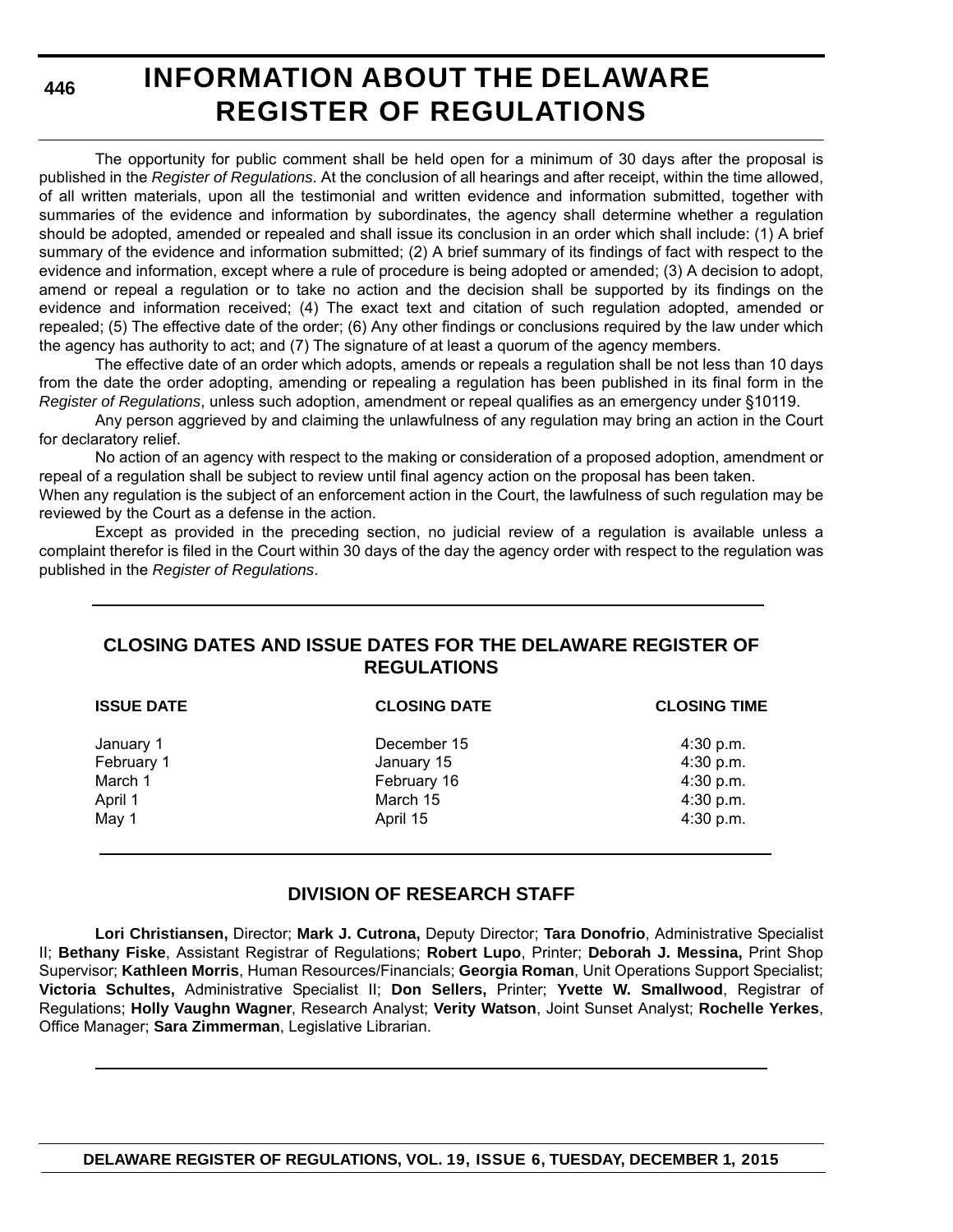# **TABLE OF CONTENTS**

**447**

<span id="page-3-0"></span>

| <b>PROPOSED</b>                                                                                                                       |  |
|---------------------------------------------------------------------------------------------------------------------------------------|--|
| <b>DEPARTMENT OF AGRICULTURE, Thoroughbred Racing Commission</b>                                                                      |  |
|                                                                                                                                       |  |
| <b>DEPARTMENT OF EDUCATION, Office of the Secretary</b>                                                                               |  |
|                                                                                                                                       |  |
| 616 Uniform Due Process Procedures for Alternative Placement Meetings and Expulsion                                                   |  |
|                                                                                                                                       |  |
|                                                                                                                                       |  |
|                                                                                                                                       |  |
| <b>Professional Standards Board</b>                                                                                                   |  |
|                                                                                                                                       |  |
|                                                                                                                                       |  |
| <b>DEPARTMENT OF INSURANCE, Office of the Commissioner</b>                                                                            |  |
|                                                                                                                                       |  |
|                                                                                                                                       |  |
| DEPARTMENT OF NATURAL RESOURCES AND ENVIRONMENTAL CONTROL                                                                             |  |
| <b>Division of Parks and Recreation</b>                                                                                               |  |
|                                                                                                                                       |  |
| <b>Division of Watershed Stewardship</b>                                                                                              |  |
|                                                                                                                                       |  |
|                                                                                                                                       |  |
|                                                                                                                                       |  |
| <b>DEPARTMENT OF SERVICES FOR CHILDREN, YOUTH, AND THEIR FAMILIES</b><br><b>Division of Prevention and Behavioral Health Services</b> |  |
|                                                                                                                                       |  |
|                                                                                                                                       |  |
| <b>DEPARTMENT OF STATE, Division of Professional Regulation</b>                                                                       |  |
| 5200 Board of Examiners of Nursing Home Administrators, Section 5.0, Programs for Continuing                                          |  |
|                                                                                                                                       |  |
| <b>DEPARTMENT OF TRANSPORTATION, Office of the Secretary</b>                                                                          |  |

### **FINAL**

| <b>DEPARTMENT OF AGRICULTURE, Delaware Agricultural Lands Preservation Foundation</b>         |      |
|-----------------------------------------------------------------------------------------------|------|
|                                                                                               | 482. |
| <b>Harness Racing Commission</b>                                                              |      |
| 502 Delaware Standardbred Breeders' Fund Regulations, Section 13.0 - Races                    | 486  |
| <b>DEPARTMENT OF EDUCATION, Office of the Secretary</b>                                       |      |
| 284 Licensure and Certification of Public Education Employees in the Department of Education, |      |
| in Adult Education and in Prison Education Programs Whose Work Responsibilities are           |      |
|                                                                                               | 487  |
|                                                                                               | 490  |
|                                                                                               | 493  |

**DELAWARE REGISTER OF REGULATIONS, VOL. 19, ISSUE 6, TUESDAY, DECEMBER 1, 2015**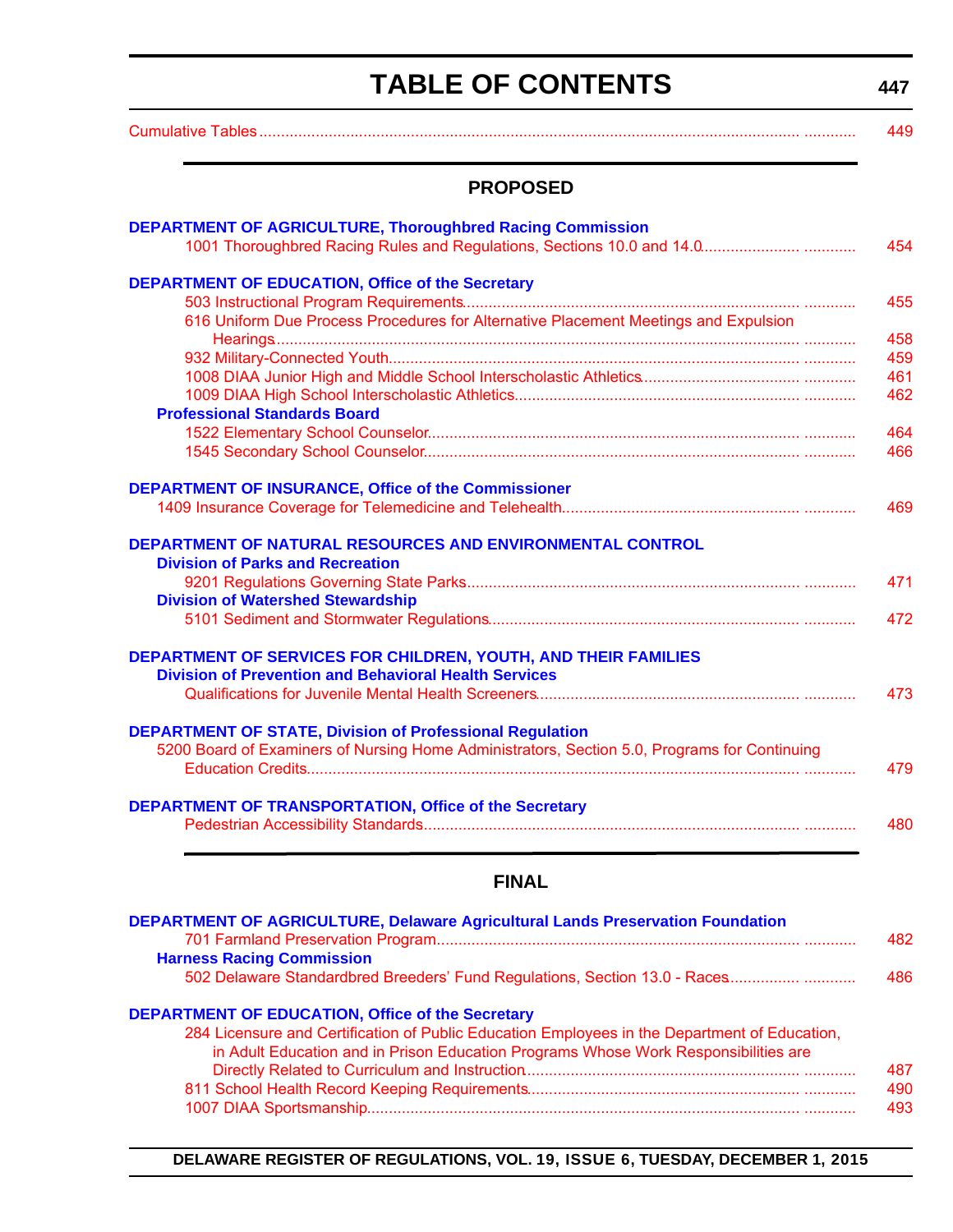**448**

# **TABLE OF CONTENTS**

| <b>Professional Standards Board</b>                                                          |     |
|----------------------------------------------------------------------------------------------|-----|
|                                                                                              | 495 |
|                                                                                              | 496 |
|                                                                                              | 498 |
|                                                                                              | 499 |
|                                                                                              | 501 |
|                                                                                              | 503 |
|                                                                                              | 505 |
| <b>DEPARTMENT OF HEALTH AND SOCIAL SERVICES, Division of Medicaid and Medical Assistance</b> |     |
|                                                                                              | 507 |
|                                                                                              | 513 |
| <b>Division of Public Health</b>                                                             |     |
|                                                                                              | 517 |
| DEPARTMENT OF INSURANCE, Office of the Commissioner                                          |     |
| 504 Continuing Education for Insurance Agents, Brokers, Surplus Lines Brokers and            |     |
|                                                                                              | 525 |
| 1208 New Annuity Mortality Table for Use in Determining Reserve Liabilities for Annuities    | 526 |
| <b>DEPARTMENT OF TRANSPORTATION, Division of Motor Vehicles</b>                              |     |
| 2261 Changing of License Plate Numbers and Establishing a Fee for Such Change                | 527 |
| <b>EXECUTIVE DEPARTMENT, Office of Management and Budget</b>                                 |     |
| Guidelines for Agency Regulatory Statements Required under the Regulatory Flexibility Act    | 528 |
|                                                                                              |     |

### **GENERAL NOTICES**

| DEPARTMENT OF NATURAL RESOURCES AND ENVIRONMENTAL CONTROL |     |
|-----------------------------------------------------------|-----|
| <b>Division of Watershed Stewardship</b>                  |     |
|                                                           | 533 |

### **CALENDAR OF EVENTS/HEARING NOTICES**

| Dept. of Agriculture, Thoroughbred Racing Commission, Notice of Public Comment Period                 | 534<br>534 |
|-------------------------------------------------------------------------------------------------------|------------|
|                                                                                                       | 534        |
| Dept. of Natural Resources and Environmental Control, Div. of Parks and Recreation; Div. of Watershed |            |
|                                                                                                       | 535        |
| Dept. of Services for Children, Youth, and Their Families, Div. of Prevention and Behavioral Health   |            |
|                                                                                                       | 536        |
| Dept. of State, Div. of Professional Regulation, Board of Nursing Home Administrators, Notices of     | 536        |
|                                                                                                       | 536        |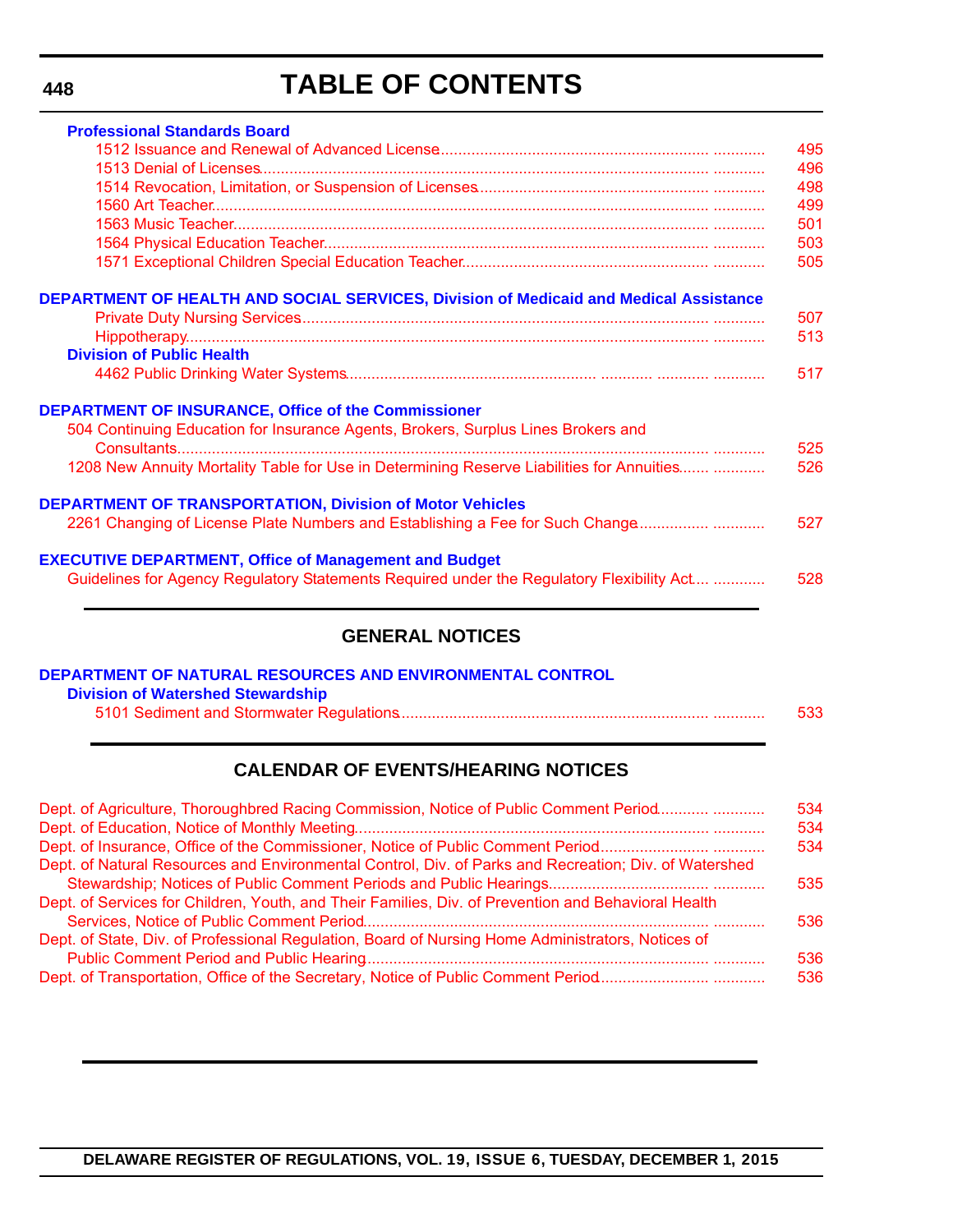<span id="page-5-0"></span>**ADMINISTRATIVE OFFICES OF THE COURTS Child Placement Review Board** 1401 Regulations Governing the Ivyane D.F. Davis Scholarship....................... 19 **DE Reg.** 186 (Final) **DELAWARE SOLID WASTE AUTHORITY** 501 Regulations of the Delaware Solid Waste Authority.......................................... 19 **DE Reg.** 226 (Prop.) 502 Statewide Solid Waste Management Plan......................................................... 19 **DE Reg.** 231 (Prop.) **DELAWARE STATE FIRE PREVENTION COMMISSION** 701 Administration and Enforcement ...................................................................... 19 **DE Reg.** 96 (Prop.) 702 Fire Protection in Building Construction............................................................ 19 **DE Reg.** 97 (Prop.) 703 Installation, Operation, Maintenance, Testing and Sales of Signaling Systems, Fire Protection Systems and Fire Extinguishers................................................ 19 **DE Reg.** 97 (Prop.) 704 Hazardous Processes and Operations.............................................................. 19 **DE Reg.** 98 (Prop.) 705 General Fire Safety........................................................................................... 19 **DE Reg.** 99 (Prop.) 706 Specific Occupancy Requirements.................................................................... 19 **DE Reg.** 99 (Prop.) **DEPARTMENT OF AGRICULTURE Delaware Agricultural Lands Preservation Foundation** 701 Farmland Preservation Program................................................................. 19 **DE Reg.** 160 (Prop.) **Harness Racing Commission** 501 Harness Racing Rules and Regulations, Section 8.0................................. 19 **DE Reg.** 10 (Prop.) 19 **DE Reg.** 189 (Final) **Standardbred Breeders' Fund** 502 Delaware Standardbred Breeders' Fund Regulations, Section 13.0 - Races.................................................................................................... 19 **DE Reg.** 161 (Prop.) **Thoroughbred Racing Commission** 1001 Thoroughbred Racing Rules and Regulations, Section 15.0: Medication; Testing Procedures...................................................................................... 19 **DE Reg.** 137 (Final) 19 **DE Reg.** 354 (Prop.) Sections 18.0 and 19.0................................................................................ 19 **DE Reg.** 32 (Final) 1002 Delaware Jockeys' Health and Welfare Benefit Board Regulations......... 19 **DE Reg.** 33 (Final) **DEPARTMENT OF EDUCATION Office of the Secretary** 103 Accountability for Schools, Districts and the State...................................... 19 **DE Reg.** 162 (Prop.) 19 **DE Reg.** 234 (Prop.) 106A Teacher Appraisal Process Delaware Performance Appraisal System Revised....................................................................................................... 19 **DE Reg.** 35 (Final) 107A Specialist Appraisal Process Delaware Performance Appraisal System Revised....................................................................................................... 19 **DE Reg.** 38 (Final) 108A Administrator Appraisal Process Delaware Performance Appraisal System Revised.......................................................................................... 19 **DE Reg.** 35 (Final) 252 Required Educational Records and Transfer and Maintenance of Educational Records................................................................................... 19 **DE Reg.** 355 (Prop.) The table printed below lists the regulations that have been proposed, adopted, amended or repealed in the preceding issues of the current volume of the *Delaware Register of Regulations*. The regulations are listed alphabetically by the promulgating agency, followed by a citation to that issue of the *Register* in which the regulation was published. Proposed regulations are designated with (Prop.); Final regulations are designated with (Final); Emergency regulations are designated with (Emer.); and regulations that have been repealed are designated with (Rep.).

**449**

**DELAWARE REGISTER OF REGULATIONS, VOL. 19, ISSUE 6, TUESDAY, DECEMBER 1, 2015**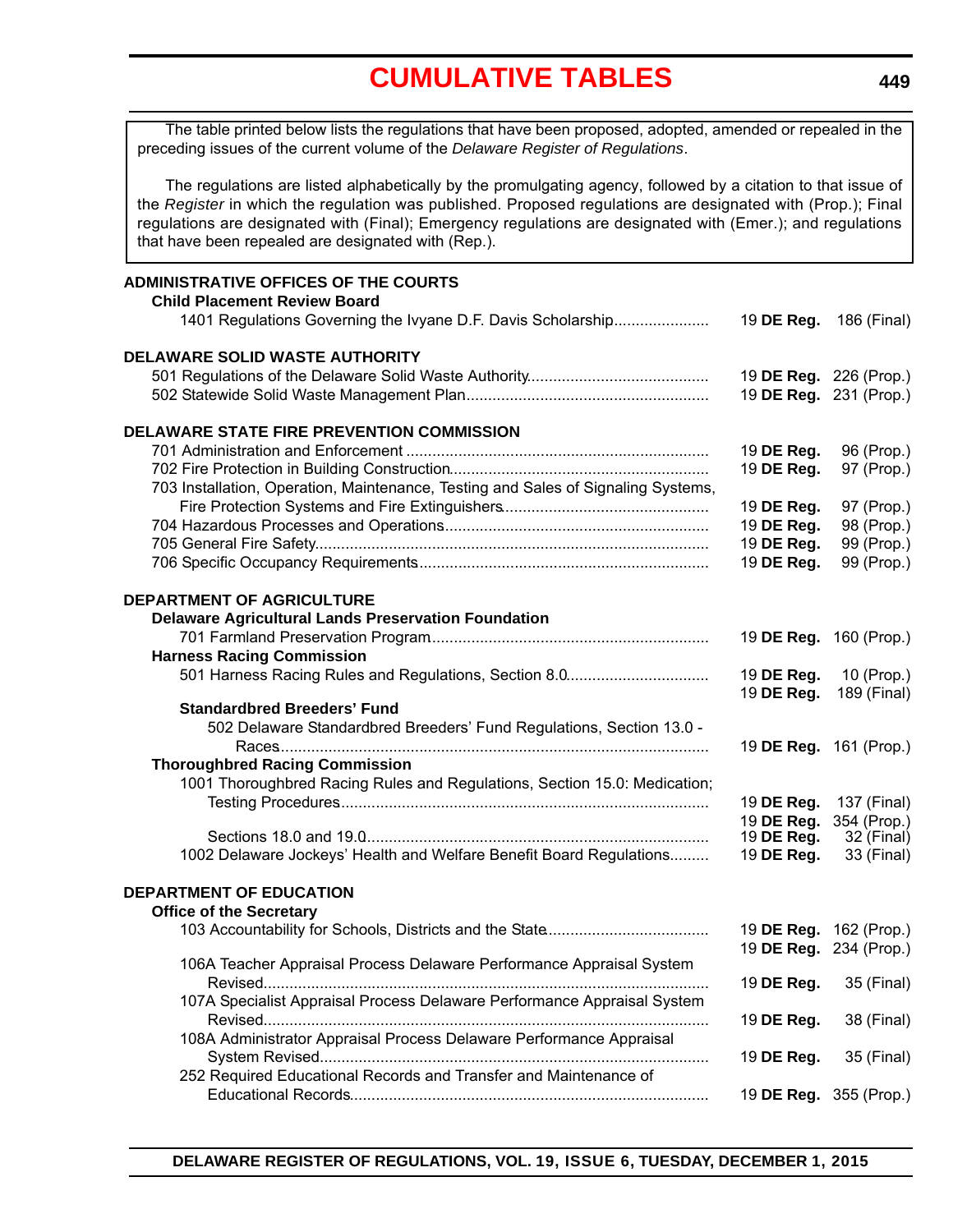| 284 Licensure and Certification of Public Education Employees in the<br>Department of Education, in Adult Education and in Prison Education<br>Programs Whose Work Responsibilities are Directly Related to |                          |             |
|-------------------------------------------------------------------------------------------------------------------------------------------------------------------------------------------------------------|--------------------------|-------------|
|                                                                                                                                                                                                             | 19 DE Reg.               | 163 (Prop.) |
|                                                                                                                                                                                                             | 19 DE Reg.               | 358 (Prop.) |
| 505 High School Graduation Requirements and Diplomas                                                                                                                                                        | 19 DE Reg.               | 100 (Prop.) |
|                                                                                                                                                                                                             | 19 DE Reg.               | 303 (Final) |
|                                                                                                                                                                                                             | 19 DE Reg.               | 102 (Prop.) |
|                                                                                                                                                                                                             | 19 DE Reg.               | 305 (Final) |
|                                                                                                                                                                                                             | 19 DE Reg.               | 360 (Prop.) |
|                                                                                                                                                                                                             | 19 DE Reg.               | 43 (Final)  |
|                                                                                                                                                                                                             | 19 DE Reg.               | 234 (Prop.) |
|                                                                                                                                                                                                             | 19 DE Reg.               | 362 (Prop.) |
|                                                                                                                                                                                                             | 19 DE Reg.               | 48 (Final)  |
|                                                                                                                                                                                                             | 19 DE Reg.               | 105 (Prop.) |
| 1008 DIAA Junior High and Middle School Interscholastic Athletics                                                                                                                                           | 19 DE Reg.               | 110 (Prop.) |
|                                                                                                                                                                                                             | 19 DE Reg.               | 111 (Prop.) |
|                                                                                                                                                                                                             | 19 DE Reg.               | 51 (Final)  |
|                                                                                                                                                                                                             | 19 DE Reg.               | 112 (Prop.) |
| <b>Professional Standards Board</b>                                                                                                                                                                         | 19 DE Reg.               | 307 (Final) |
|                                                                                                                                                                                                             | 19 DE Reg.               | 364 (Prop.) |
|                                                                                                                                                                                                             | 19 DE Reg.               | 367 (Prop.) |
|                                                                                                                                                                                                             | 19 DE Reg.               | 237 (Prop.) |
|                                                                                                                                                                                                             | 19 DE Reg.               | 12 (Prop.)  |
|                                                                                                                                                                                                             | 19 DE Reg.               | 14 (Prop.)  |
|                                                                                                                                                                                                             | 19 DE Reg.               | 15 (Prop.)  |
|                                                                                                                                                                                                             | 19 DE Reg.               | 17 (Prop.)  |
|                                                                                                                                                                                                             | 19 DE Reg.               | 241 (Prop.) |
|                                                                                                                                                                                                             | 19 DE Reg.               | 243 (Prop.) |
| DEPARTMENT OF HEALTH AND SOCIAL SERVICES<br><b>Division of Long Term Care Residents Protection</b>                                                                                                          | 19 DE Reg.               | 52 (Final)  |
| <b>Division of Medicaid and Medical Assistance</b>                                                                                                                                                          |                          |             |
|                                                                                                                                                                                                             | 19 DE Reg.               | 164 (Prop.) |
|                                                                                                                                                                                                             | 19 DE Reg.               | 245 (Prop.) |
| Reimbursement Methodology for Home Health Services                                                                                                                                                          |                          |             |
|                                                                                                                                                                                                             | 19 DE Reg.<br>19 DE Reg. | 253 (Prop.) |
| Reimbursement Methodology for State Plan Personal Care Services<br>Title XIX Medicaid State Plan, Attachment 3.1-A, Introductory Page 1 (Tele-                                                              |                          | 258 (Prop.) |
|                                                                                                                                                                                                             | 19 DE Reg.               | 20 (Prop.)  |
|                                                                                                                                                                                                             | 19 DE Reg.               | 191 (Final) |
| Title XIX Medicaid State Plan - Early and Periodic Screening, Diagnosis and                                                                                                                                 |                          |             |
| Treatment (EPSDT) Services - Inpatient Psychiatric Hospital Services for                                                                                                                                    |                          |             |
| Title XIX Medicaid State Plan - Early and Periodic Screening, Diagnosis and                                                                                                                                 | 19 DE Reg.               | 380 (Prop.) |
| Treatment (EPSDT) Services - Mental Health Services                                                                                                                                                         | 19 DE Reg.               | 373 (Prop.) |
|                                                                                                                                                                                                             |                          |             |
| Title XIX Medicaid State Plan - Early and Periodic Screening, Diagnosis and                                                                                                                                 |                          |             |
| Treatment (EPSDT) Services - Substance Use Disorder Services                                                                                                                                                | 19 DE Reg.               | 377 (Prop.) |
| Title XIX Medicaid State Plan, Multi-State Purchasing Pool Supplemental                                                                                                                                     |                          |             |
|                                                                                                                                                                                                             | 19 DE Reg.               | 57 (Final)  |
| Title XIX Medicaid State Plan - Pharmaceutical Services Reimbursement -                                                                                                                                     |                          |             |
|                                                                                                                                                                                                             | 19 DE Reg.               | 369 (Prop.) |
| Title XIX Medicaid State Plan, State Plan Rehabilitative Services - Coverage                                                                                                                                |                          |             |
| and Reimbursement for Community Support Services                                                                                                                                                            | 19 DE Reg.               | 60 (Final)  |

**DELAWARE REGISTER OF REGULATIONS, VOL. 19, ISSUE 6, TUESDAY, DECEMBER 1, 2015**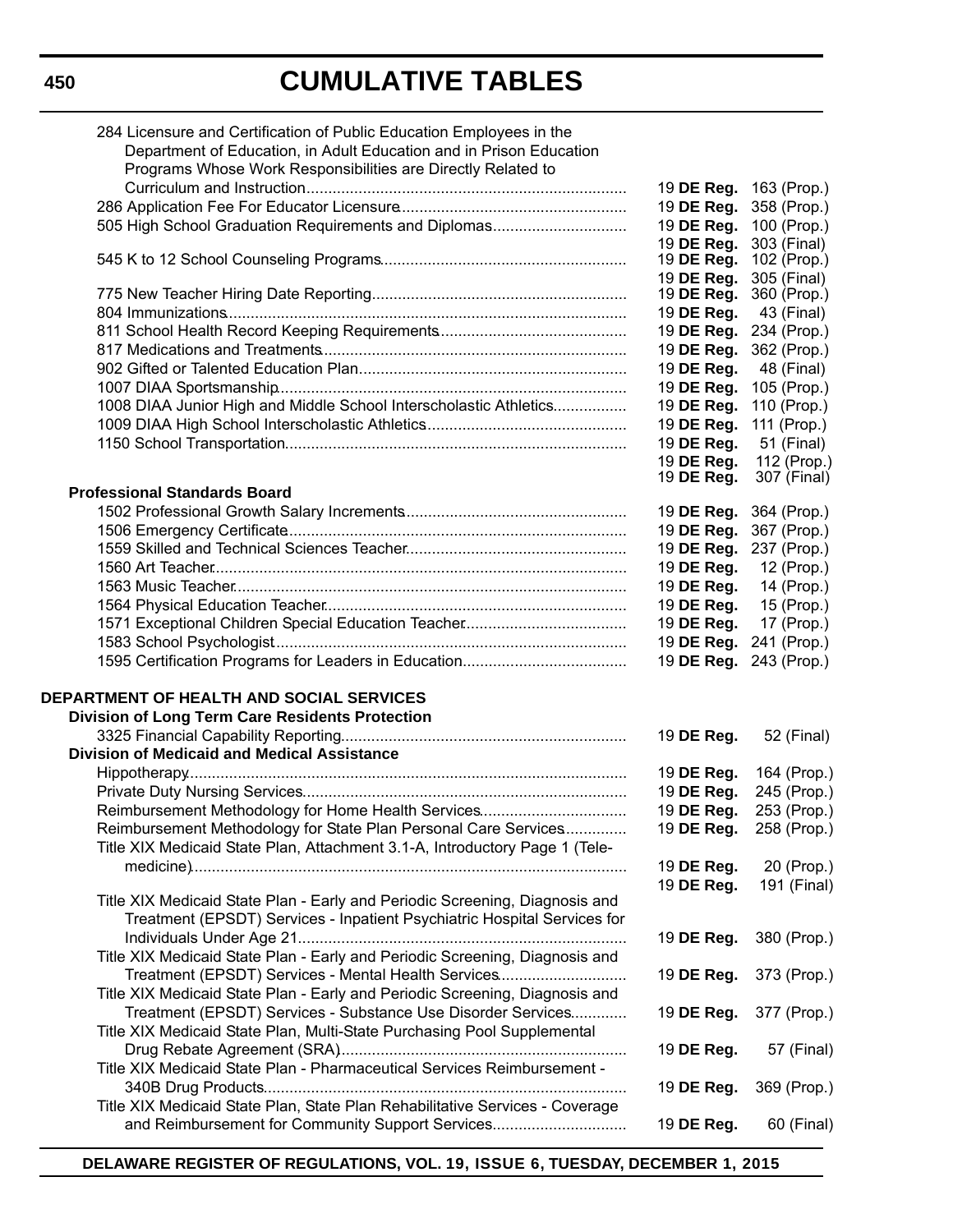| <b>Division of Public Health</b>                                              |                                                 |                               |
|-------------------------------------------------------------------------------|-------------------------------------------------|-------------------------------|
| 4304 Medical Orders for Life-Sustaining Treatment or Pre-Hospital Advance     |                                                 |                               |
|                                                                               |                                                 | 19 DE Reg. 388 (Prop.)        |
|                                                                               | 19 DE Reg. 388 (Prop.)                          |                               |
|                                                                               | 19 DE Reg. 391 (Prop.)                          |                               |
|                                                                               |                                                 | 19 DE Reg. 169 (Prop.)        |
|                                                                               | 19 DE Reg. 407 (Final)                          |                               |
| 4455 Delaware Regulations Governing a Detailed Plumbing Code                  | 19 <b>DE Reg.</b> 138 (Final)                   |                               |
|                                                                               | 19 DE Reg. 22 (Prop.)<br>19 DE Reg. 114 (Prop.) |                               |
|                                                                               | 19 <b>DE Reg.</b> 172 (Prop.)                   |                               |
|                                                                               | 19 <b>DE Reg.</b> 115 (Prop.)                   |                               |
|                                                                               | 19 DE Reg. 309 (Final)                          |                               |
| 4465 Delaware Radiation Control Regulations, Part D: Standards for Protection |                                                 |                               |
| Against Radiation; Part J: Notices, Instructions and Reports to Workers;      |                                                 |                               |
|                                                                               |                                                 | 19 <b>DE Reg.</b> 140 (Final) |
|                                                                               | 19 DE Reg. 392 (Prop.)                          |                               |
|                                                                               | 19 DE Reg. 91 (Emer.)                           |                               |
|                                                                               | 19 DE Reg. 116 (Prop.)                          |                               |
|                                                                               |                                                 | 19 <b>DE Reg.</b> 409 (Final) |
|                                                                               |                                                 |                               |
| <b>DEPARTMENT OF INSURANCE</b>                                                |                                                 |                               |
| <b>Office of the Commissioner</b>                                             |                                                 |                               |
| 504 Continuing Education for Insurance Agents, Brokers, Surplus Lines         |                                                 |                               |
|                                                                               | 19 DE Reg. 262 (Prop.)                          |                               |
|                                                                               | 19 DE Reg. 173 (Prop.)                          |                               |
|                                                                               |                                                 | 19 DE Reg. 414 (Final)        |
| 1208 New Annuity Mortality Table for Use in Determining Reserve Liabilities   |                                                 |                               |
|                                                                               |                                                 | 19 DE Reg. 263 (Prop.)        |
|                                                                               | 19 DE Reg. 396 (Prop.)                          |                               |
|                                                                               |                                                 |                               |
| <b>DEPARTMENT OF LABOR</b>                                                    |                                                 |                               |
| <b>Division of Industrial Affairs</b>                                         |                                                 |                               |
|                                                                               | 19 DE Reg. 194 (Final)                          |                               |
|                                                                               | 19 DE Reg. 415 (Final)                          |                               |
| <b>Office of Workers' Compensation</b>                                        |                                                 |                               |
|                                                                               | 19 DE Reg. 175 (Prop.)                          |                               |
|                                                                               |                                                 | 19 DE Reg. 416 (Final)        |
| <b>Division of Unemployment Insurance</b>                                     |                                                 |                               |
|                                                                               | 19 DE Reg.                                      | 64 (Final)                    |
|                                                                               |                                                 |                               |
| DEPARTMENT OF NATURAL RESOURCES AND ENVIRONMENTAL CONTROL                     |                                                 |                               |
| <b>Division of Air Quality</b>                                                |                                                 |                               |
|                                                                               |                                                 | 19 <b>DE Reg.</b> 199 (Final) |
| 1138 Emission Standards for Hazardous Air Pollutants for Source Categories    | 19 DE Reg.                                      | 23 (Prop.)                    |
|                                                                               |                                                 | 19 DE Reg. 311 (Final)        |
| 1141 Limiting Emissions of Volatile Organic Compounds from Consumer and       |                                                 |                               |
|                                                                               |                                                 | 19 <b>DE Reg.</b> 25 (Prop.)  |
| <b>Division of Energy and Climate</b>                                         |                                                 |                               |
| 102 Implementation of Renewable Energy Portfolio Standards Cost Cap           |                                                 |                               |
|                                                                               |                                                 | 19 DE Reg. 270 (Prop.)        |
|                                                                               |                                                 | 19 DE Reg. 397 (Prop.)        |
| <b>Division of Fish and Wildlife</b>                                          |                                                 |                               |
| 3507 Black Sea Bass Size Limit; Trip Limits, Seasons; Quotas                  | 19 DE Reg. 92 (Emer.)                           |                               |
|                                                                               | 19 DE Reg. 121 (Prop.)                          |                               |
|                                                                               |                                                 | 19 <b>DE Reg.</b> 313 (Final) |

**DELAWARE REGISTER OF REGULATIONS, VOL. 19, ISSUE 6, TUESDAY, DECEMBER 1, 2015**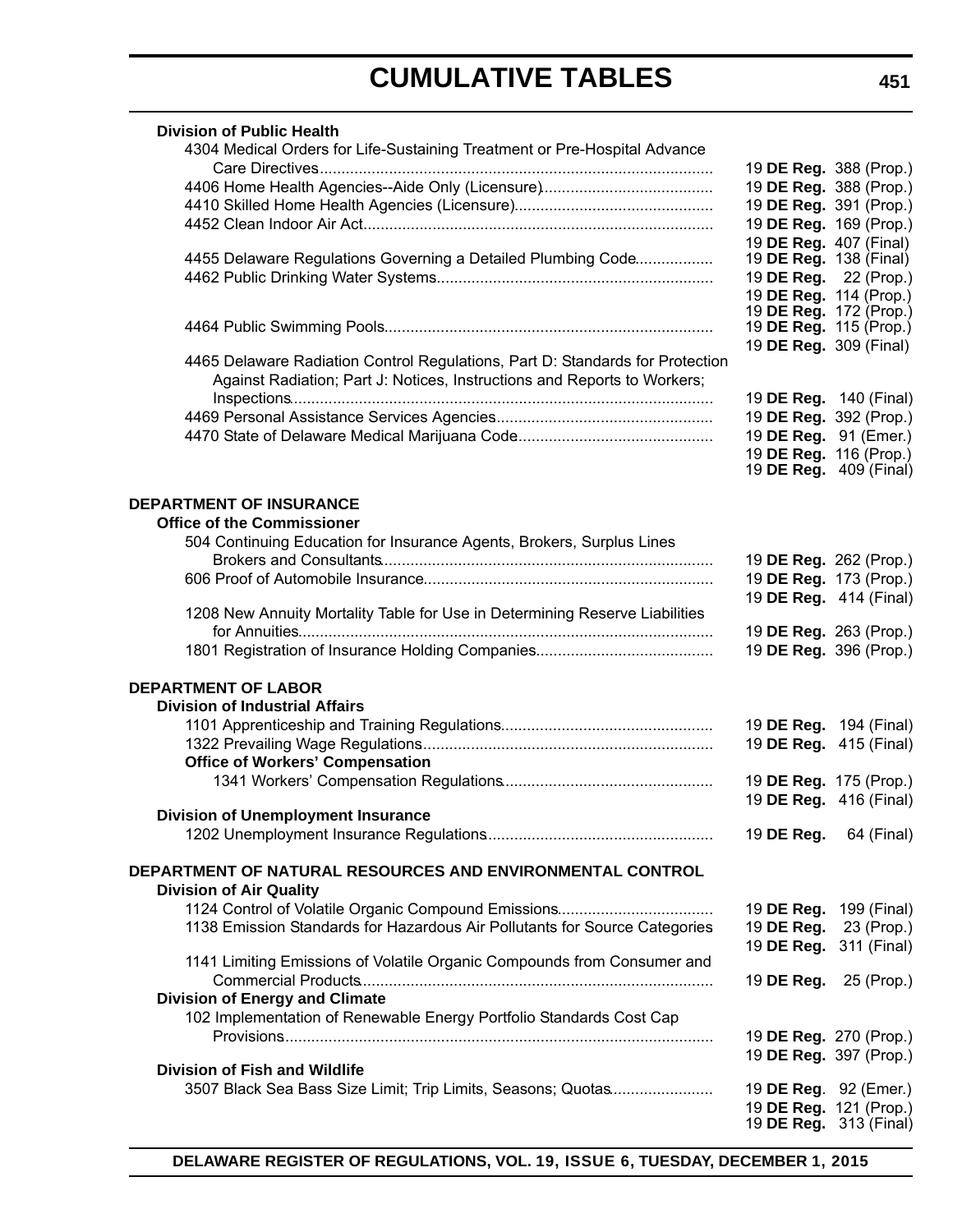|                                                                                                     | 19 DE Reg. 401 (Prop.)        |            |
|-----------------------------------------------------------------------------------------------------|-------------------------------|------------|
|                                                                                                     | 19 DE Reg. 315 (Final)        |            |
| 3712 Commercial Conch Dredge Licenses [Commercial Conch Season]                                     | 19 DE Reg. 315 (Final)        |            |
| 3900 Wildlife: Section 4.0 Seasons; Section 23.0 Non-native/Invasive Wildlife                       | 19 DE Reg. 176 (Prop.)        |            |
| <b>Division of Waste and Hazardous Substances</b>                                                   |                               |            |
|                                                                                                     | 19 DE Reg. 422 (Final)        |            |
|                                                                                                     |                               |            |
| 1301 Regulations Governing Solid Waste (DRGSW) - Scrap Tires                                        | 19 DE Reg. 418 (Final)        |            |
|                                                                                                     | 19 DE Reg. 181 (Prop.)        |            |
|                                                                                                     | 19 DE Reg. 402 (Prop.)        |            |
| 1375 Regulations Governing Hazardous Substance Cleanup                                              | 19 DE Reg. 65 (Final)         |            |
| <b>Division of Watershed Stewardship</b>                                                            |                               |            |
| 5102 Regulation Governing Beach Protection and the Use of Beaches                                   | 19 DE Reg. 274 (Prop.)        |            |
| DEPARTMENT OF SAFETY AND HOMELAND SECURITY                                                          |                               |            |
| <b>Division of State Police</b>                                                                     |                               |            |
| 1300 Board of Examiners of Private Investigators & Private Securiy Agencies.                        | 19 DE Reg. 202 (Final)        |            |
| 2400 Board of Examiners of Constables, Rules 3.0 and 5.0                                            | 19 DE Reg. 425 (Final)        |            |
|                                                                                                     | 19 DE Reg. 404 (Prop.)        |            |
|                                                                                                     | 19 DE Reg. 426 (Final)        |            |
|                                                                                                     | 19 DE Reg. 318 (Final)        |            |
| Office of the Alcoholic Beverage Control Commissioner                                               |                               |            |
|                                                                                                     | 19 DE Reg. 406 (Prop.)        |            |
|                                                                                                     |                               |            |
| DEPARTMENT OF SERVICES FOR CHILDREN, YOUTH AND THEIR FAMILIES                                       |                               |            |
| <b>Division of Family Services</b><br>101 Rules for Early Care and Education and School-Age Centers | 19 DE Reg.                    | 6 (Emer.)  |
|                                                                                                     |                               |            |
| <b>DEPARTMENT OF STATE</b><br><b>Division of Professional Regulation</b>                            |                               |            |
|                                                                                                     | 19 <b>DE Reg.</b> 68 (Final)  |            |
|                                                                                                     | 19 DE Reg. 124 (Prop.)        |            |
|                                                                                                     | 19 DE Reg. 275 (Prop.)        |            |
|                                                                                                     | 19 <b>DE Reg.</b> 427 (Final) |            |
| 1100 Board of Dentistry and Dental Hygiene, Section 10.0, Practical (Clinical)                      |                               |            |
|                                                                                                     | 19 DE Reg. 431 (Final)        |            |
|                                                                                                     | 19 DE Reg. 141 (Final)        |            |
|                                                                                                     | 19 <b>DE Reg.</b> 69 (Final)  |            |
|                                                                                                     | 19 DE Reg. 184 (Prop.)        |            |
|                                                                                                     | 19 DE Reg. 125 (Prop.)        |            |
|                                                                                                     | 19 DE Reg. 432 (Final)        |            |
|                                                                                                     | 19 <b>DE Reg.</b> 276 (Prop.) |            |
|                                                                                                     | 19 DE Reg. 26 (Prop.)         |            |
|                                                                                                     | 19 DE Reg. 204 (Final)        |            |
|                                                                                                     | 19 DE Reg.                    | 26 (Prop.) |
|                                                                                                     | 19 DE Reg. 125 (Prop.)        |            |
|                                                                                                     | 19 DE Reg. 282 (Prop.)        |            |
| 2700 Board of Registration for Professional Land Surveyors                                          | 19 DE Reg. 142 (Final)        |            |
|                                                                                                     | 19 DE Reg.                    | 70 (Final) |
| 3000 Board of Professional Counselors of Mental Health and Chemical                                 |                               |            |
|                                                                                                     | 19 DE Reg. 283 (Prop.)        |            |
|                                                                                                     | 19 DE Reg. 319 (Final)        |            |
| 3700 Board of Speech/Language Pathologists, Audiologists and Hearing Aid                            |                               |            |
|                                                                                                     | 19 DE Reg. 284 (Prop.)        |            |
|                                                                                                     | 19 <b>DE Reg.</b> 27 (Prop.)  |            |
|                                                                                                     | 19 DE Reg. 184 (Prop.)        |            |

**DELAWARE REGISTER OF REGULATIONS, VOL. 19, ISSUE 6, TUESDAY, DECEMBER 1, 2015**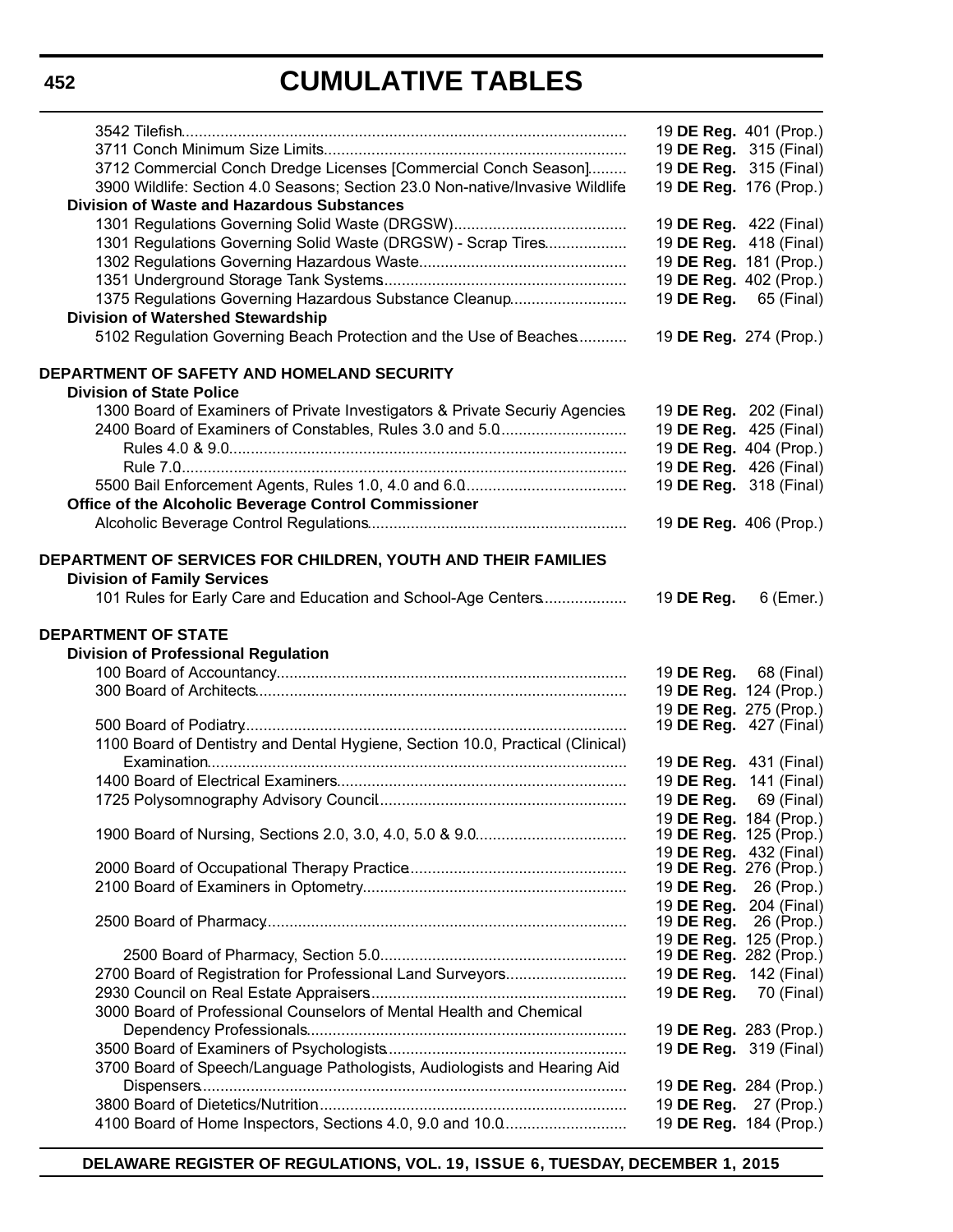| 19 <b>DE Reg.</b> 27 (Prop.) |                                                                |
|------------------------------|----------------------------------------------------------------|
|                              |                                                                |
| 19 DE Reg. 126 (Prop.)       |                                                                |
| 19 DE Reg.                   | 71 (Final)                                                     |
|                              |                                                                |
|                              |                                                                |
| 19 <b>DE Reg.</b> 73 (Final) |                                                                |
|                              | 19 DE Reg. 322 (Final)                                         |
|                              |                                                                |
| 19 <b>DE Reg.</b> 76 (Final) |                                                                |
| 19 DE Reg. 134 (Prop.)       |                                                                |
|                              | 19 DE Reg. 324 (Final)                                         |
|                              |                                                                |
|                              |                                                                |
|                              |                                                                |
| 19 DE Reg. 289 (Prop.)       |                                                                |
|                              |                                                                |
|                              |                                                                |
|                              |                                                                |
|                              |                                                                |
| 19 <b>DE Reg.</b> 78 (Final) |                                                                |
|                              | 19 <b>DE Reg.</b> 434 (Final)<br>19 <b>DE Reg.</b> 207 (Final) |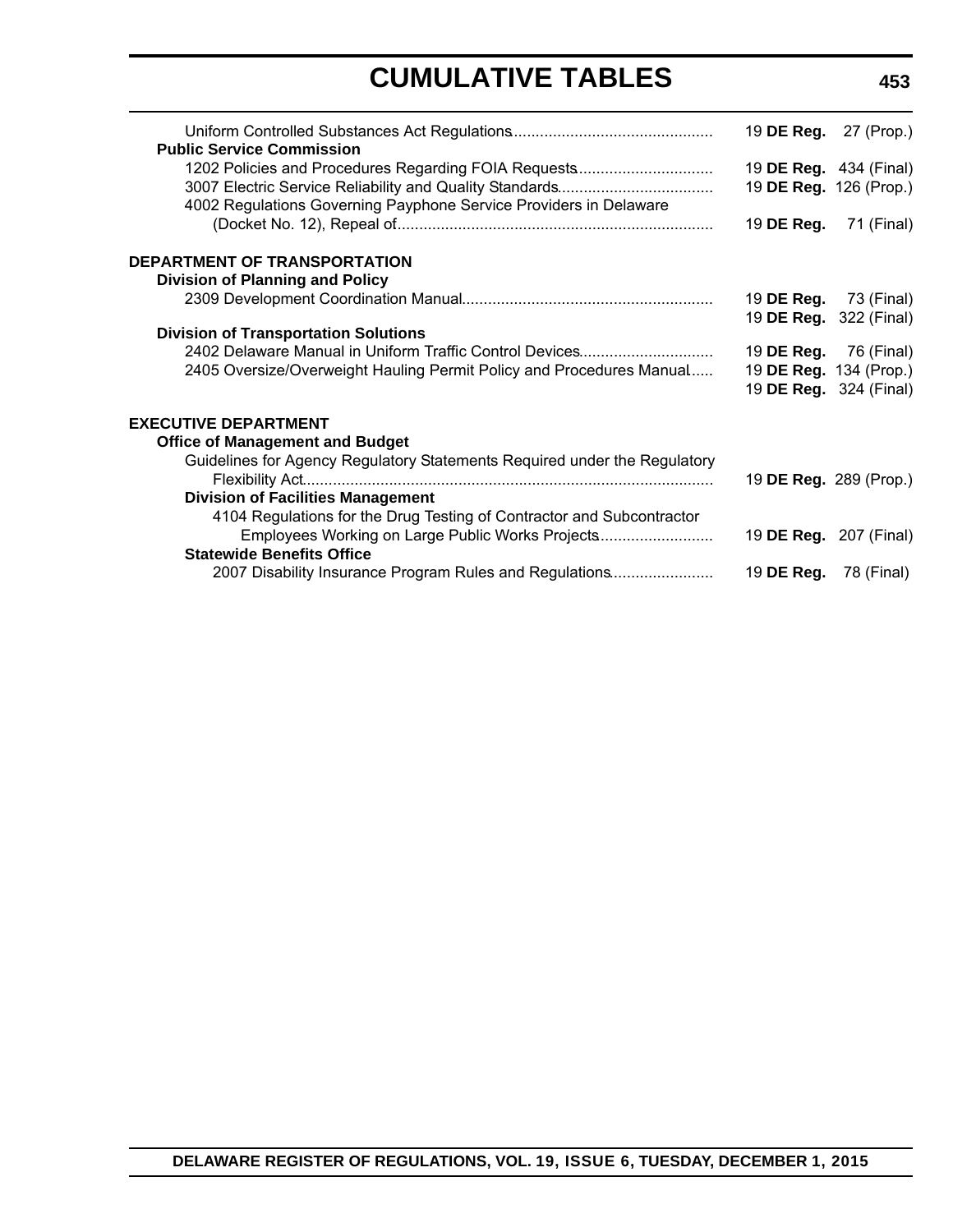### **Symbol Key**

<span id="page-10-0"></span>Arial type indicates the text existing prior to the regulation being promulgated. Underlined text indicates new text. Language which is stricken through indicates text being deleted.

### **Proposed Regulations**

Under 29 **Del.C.** §10115 whenever an agency proposes to formulate, adopt, amend or repeal a regulation, it shall file notice and full text of such proposals, together with copies of the existing regulation being adopted, amended or repealed, with the Registrar for publication in the *Register of Regulations* pursuant to §1134 of this title. The notice shall describe the nature of the proceedings including a brief synopsis of the subject, substance, issues, possible terms of the agency action, a reference to the legal authority of the agency to act, and reference to any other regulations that may be impacted or affected by the proposal, and shall state the manner in which persons may present their views; if in writing, of the place to which and the final date by which such views may be submitted; or if at a public hearing, the date, time and place of the hearing. If a public hearing is to be held, such public hearing shall not be scheduled less than 20 days following publication of notice of the proposal in the *Register of Regulations*. If a public hearing will be held on the proposal, notice of the time, date, place and a summary of the nature of the proposal shall also be published in at least 2 Delaware newspapers of general circulation. The notice shall also be mailed to all persons who have made timely written requests of the agency for advance notice of its regulation-making proceedings.

### **[DEPARTMENT OF AGRICULTURE](http://dda.delaware.gov/thoroughbred/index.shtml)**

**THOROUGHBRED RACING COMMISSION**

Statutory Authority: 3 Delaware Code, Section 10103(c) (3 **Del.C.** §10103(c))

3 **DE Admin. Code** 1001

#### **PUBLIC NOTICE**

#### **[1001 Thoroughbred Racing](#page-3-0) Rules and Regulations**

#### **Summary**

The Thoroughbred Racing Commission proposes to amend its Regulations adopted in accordance with Title 3, Chapter 101. The purpose of the amended regulations is to delete the whipping rule currently found at rule 10.9.4 and then to adopt a new whipping rule as rule 14.18.2 that adds the words "excessive, abusive" to the text of the former whipping rule 10.9.4. Other regulations issued by the Thoroughbred Racing Commission are not affected by this proposal. The Thoroughbred Racing Commission is issuing these proposed regulations in accordance with Title 3 of the **Delaware Code**. This notice is issued pursuant to the requirements of Chapter 101 of Title 29 of the **Delaware Code**.

#### **Comments**

A copy of the proposed regulations is being published in the December 1, 2015 edition of the Delaware *Register of Regulations*. A copy is also on file in the office of the Thoroughbred Racing Commission, 777 Delaware Park Boulevard, Wilmington, Delaware 19804 and is available for inspection during regular office hours. Copies are also published online at the *Register of Regulations* website: http://regulations.delaware.gov/services/ current\_issue.shtml.

Interested parties may offer written comments on the proposed regulations or submit written suggestions, data, briefs or other materials to the Thoroughbred Racing Commission at the above address as to whether these proposed regulations should be adopted, rejected or modified. Pursuant to 29 **Del.C.** §10118(a), public comments must be received on or before January 1, 2016. Written materials submitted will be available for inspection at the above address.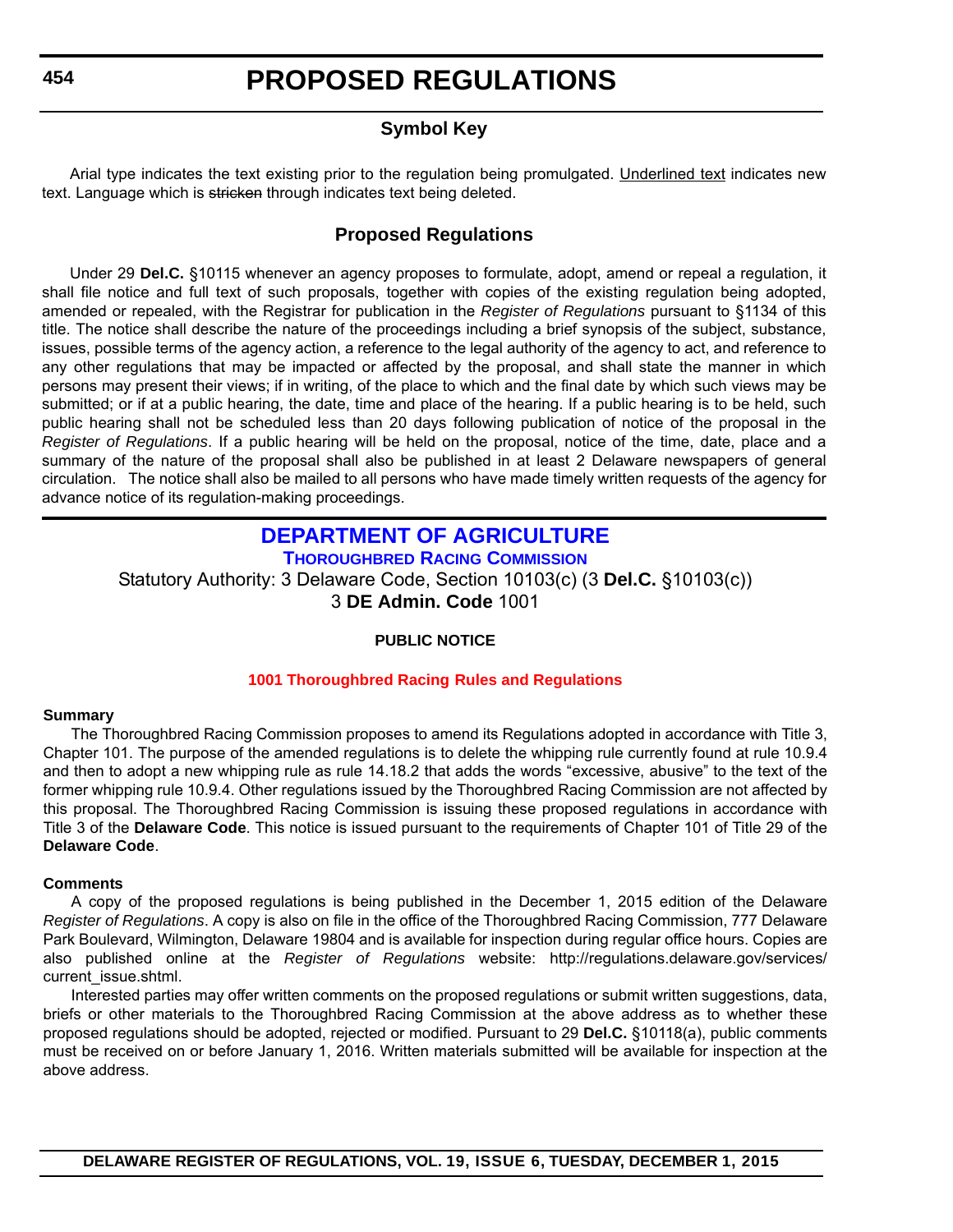#### <span id="page-11-0"></span>**Adoption of Proposed Regulation**

On or after January 1, 2016, following review of the public comment, the Thoroughbred Racing Commission will determine whether to amend its regulations to delete the whipping rule currently found at rule 10.9.4 and then to designate the text of current rule 14.18 as rule 14.18.1 and adopt a news whipping rule as rule 14.18.2 that adds the words "excessive, abusive" to the text of the former whipping rule 10.9.4. or make additional changes because of the public comments received.

#### **1001 Thoroughbred Racing Rules and Regulations** *(Break in Continuity of Sections)*

#### **10.0 Horses**

*(Break in Continuity Within Section)*

10.9 Equipment:

#### *(Break in Continuity Within Section)*

10.9.4 Indiscriminate or brutal use of an ordinary whip on a horse, as determined by the Stewards in their sole discretion, is prohibited.

*(Break in Continuity of Sections)*

#### **14.0 Running of the Race**

#### *(Break in Continuity Within Section)*

- 14.18 Use of Whips, Other Means of Altering Performance:
	- 14.18.1 Whips are to be used uniformly and the Stewards shall take cognizance of unusual use or non-use of a whip by a Jockey. No appliance, electrical or mechanical, other than the ordinary whip, shall be used to affect the speed of a horse in a race or workout. No sponge or other object may be used to interfere with the respiratory system of a horse. Use or non-use of ordinary racing equipment shall be consistent and any change thereof must be approved by the Stewards.
	- 14.18.2 Indiscriminate, excessive, abusive or brutal use of an ordinary whip on a horse, as determined by the Stewards in their sole discretion, is prohibited.

**\*Please Note: As the rest of the sections were not amended, they are not being published. A copy of the regulation is available at:**

**[1001 Thoroughbred Racing](http://regulations.delaware.gov/register/december2015/proposed/19 DE Reg 454 12-01-15.htm) Rules and Regulations**

### **[DEPARTMENT OF EDUCATION](http://www.doe.k12.de.us/site/default.aspx?PageID=1)**

**OFFICE OF THE SECRETARY**

Statutory Authority: 14 Delaware Code, Section 122(b) (14 **Del.C.** §122(b)) 14 **DE Admin. Code** 503

**Education Impact Analysis Pursuant To 14 Del.C**. **Section 122(d)**

#### **[503 Instructional Program Requirements](#page-3-0)**

#### **A. Type of Regulatory Action Required** Amendment to Existing Regulation

#### **B. Synopsis of Subject Matter of the Regulation**

The Secretary of Education seeks the consent of the State Board of Education to amend 14 **DE Admin. Code** 503 Instructional Program Requirements. This regulation is being amended to: (1) remove specific references to previous school years as to when implementation of physical fitness assessments would occur, (2) include

#### **DELAWARE REGISTER OF REGULATIONS, VOL. 19, ISSUE 6, TUESDAY, DECEMBER 1, 2015**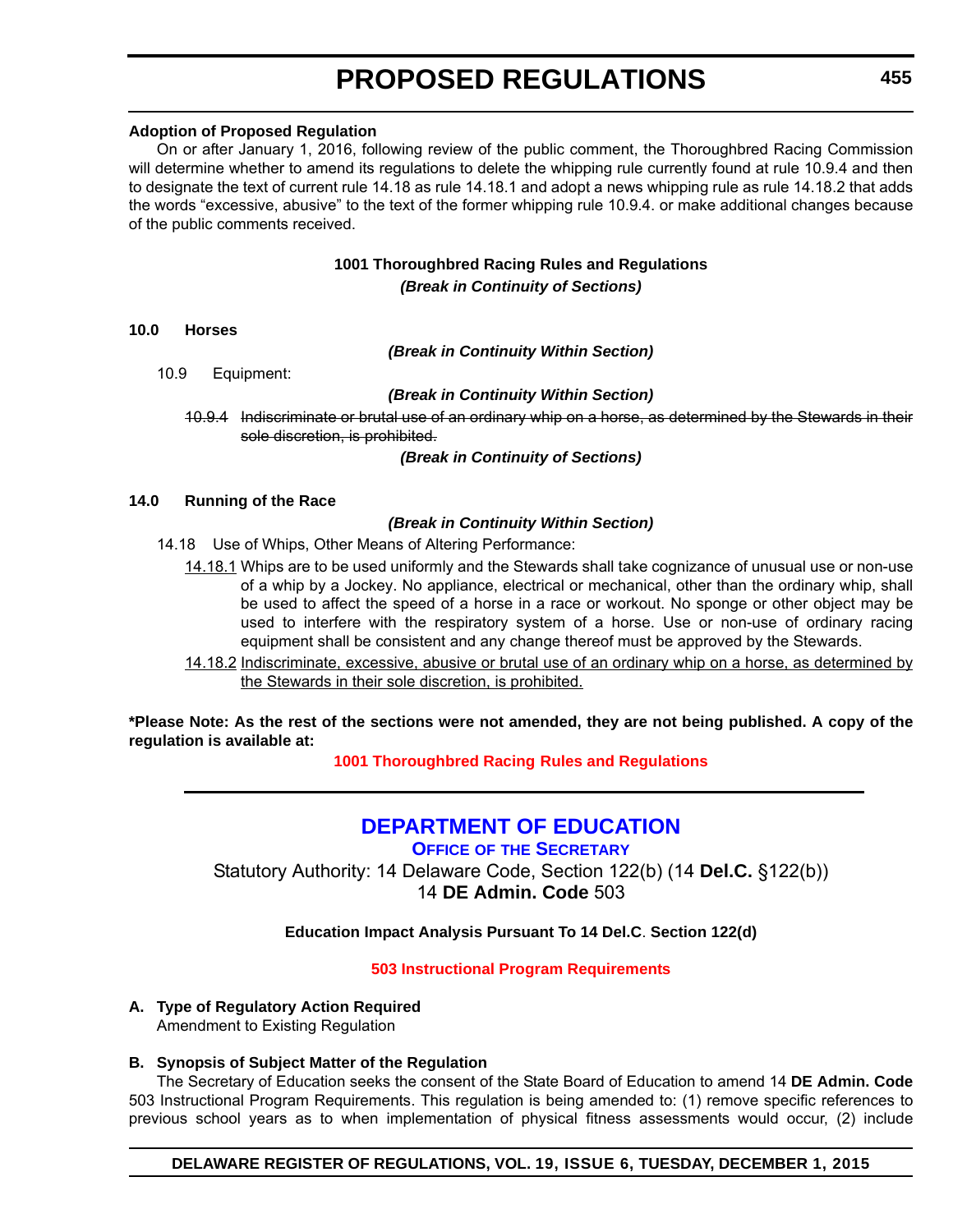instructional requirements for World Languages, and (3) clarify instructional requirements for Career and Technical Education.

Persons wishing to present their views regarding this matter may do so in writing by the close of business on or before January 7, 2016 to Tina Shockley, Education Associate, Department of Education, Regulatory Review, at 401 Federal Street, Suite 2, Dover, Delaware 19901. A copy of this regulation may be viewed online at the *Register of Regulation*'s website, [http://regulations.delaware.gov/services/current\\_issue.shtml,](http://regulations.delaware.gov/services/current_issue.shtml) or obtained at the Department of Education, Finance Office located at the address listed above.

#### **C. Impact Criteria**

1. Will the amended regulation help improve student achievement as measured against state achievement standards? The amended regulation is intended to help improve student achievement as measured against state achievement standards by ensuring this regulation correctly notes the grades in which physical fitness assessments occur and the instructional requirements for world languages and career and technical education.

2. Will the amended regulation help ensure that all students receive an equitable education? The amended regulation is intended to help ensure all students receive an equitable education.

3. Will the amended regulation help to ensure that all students' health and safety are adequately protected? The amendment does not address specifically address students' health and safety, but does help ensure that a physical fitness assessment will be done in specific grades, ultimately contributing to the health of students.

4. Will the amended regulation help to ensure that all students' legal rights are respected? The amended regulation helps to ensure that all student's legal rights are respected.

5. Will the amended regulation preserve the necessary authority and flexibility of decision making at the local board and school level? The amended regulation does not change the decision making at the local board and school level.

6. Will the amended regulation place unnecessary reporting or administrative requirements or mandates upon decision makers at the local board and school levels? The amended regulation does not place any unnecessary reporting or administrative requirements on decision makers.

7. Will the decision making authority and accountability for addressing the subject to be regulated be placed in the same entity? The decision making authority and accountability for addressing the subject to be regulated does not change because of the amendment.

8. Will the amended regulation be consistent with and not an impediment to the implementation of other state educational policies, in particular to state educational policies addressing achievement in the core academic subjects of mathematics, science, language arts and social studies? The amendment is consistent with and not an impediment to the implementation of other state educational policies.

9. Is there a less burdensome method for addressing the purpose of the regulation? There is not a less burdensome method for addressing the purpose of the regulation.

10. What is the cost to the State and to the local school boards of compliance with the regulation? There is no expected cost to implementing this amended regulation.

#### **503 Instructional Program Requirements**

#### **1.0 English Language Arts**

- 1.1 Local school districts and each charter schools shall provide instructional programs in English Llanguage Aarts for each grade K to 12.
- 1.2 All public school students in each grade K to 8 shall be enrolled in an English language arts program.
- 1.3 All public school students in grades 9 to 12 shall complete the credits in English language arts necessary to graduate from high school.

#### **2.0 Mathematics**

- 2.1 Local school districts and each charter schools shall provide instructional programs in mathematics for each grade K to12.
- 2.2 All public school students in each grade K to 8 shall be enrolled in a mathematics program.
- 2.3 All public school students in grades 9 to 12 shall complete the credits in mathematics necessary to graduate from high school.

#### **DELAWARE REGISTER OF REGULATIONS, VOL. 19, ISSUE 6, TUESDAY, DECEMBER 1, 2015**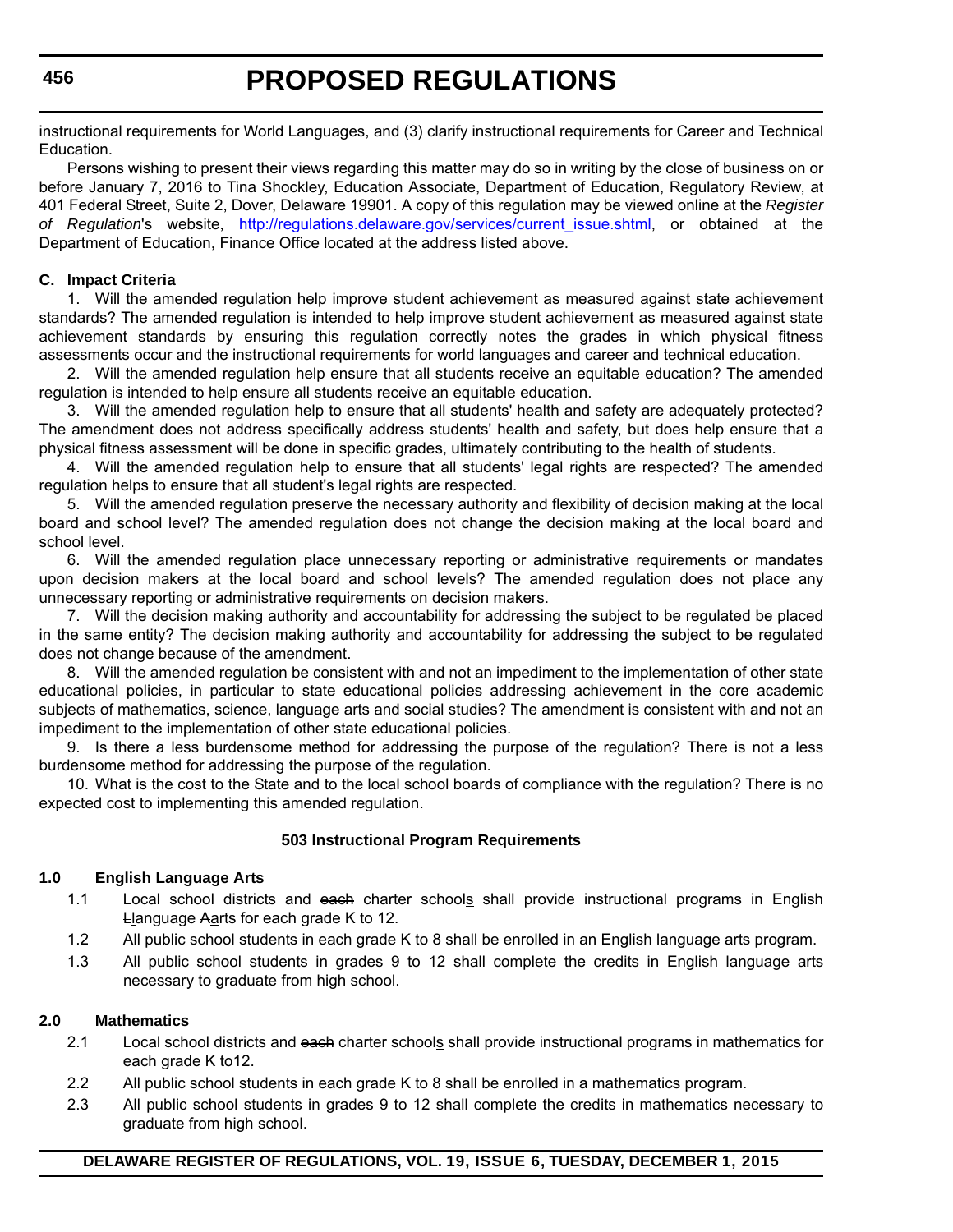#### **3.0 Science**

- 3.1 Local school districts and each charter schools shall provide instructional programs in science for each grade K to 12.
- 3.2 All public school students in each grade K to 8 shall be enrolled in a science program.
- 3.3 All public school students in grades 9 to 12 shall complete the credits in science necessary to graduate from high school.

#### **4.0 Social Studies**

- 4.1 Local school districts and each charter schools shall provide instructional programs in social studies for each grade K to 12.
- 4.2 All public school students in each grade K to 8 shall be enrolled in a social studies program.
- 4.3 All public school students in grades 9 to 12 shall complete the credits in social studies necessary to graduate from high school.

#### **5.0 Physical Education**

- 5.1 Local school districts and each charter schools shall provide instructional programs in physical education for each grade K to 12 with the exception of the James H. Groves High School program.
- 5.2 All public school students in each grade 1 to 8 shall be enrolled in a physical education program.
- 5.3 All public school students in grades 9 to 12 shall complete the credit in physical education necessary to graduate from high school.
	- 5.3.1 In addition to the one credit required for high school graduation, only one additional elective credit in physical education may be used to fulfill the graduation requirements.
- 5.4 The physical education requirements may be waived only for students who have an excuse from a qualified physician licensed medical provider or objections based on religious beliefs. The local school district or charter school shall have the authority to grant such waivers. The local school district or charter school shall maintain records of the waivers granted and upon request, make them available for review consistent with Federal and state confidentiality laws.
- 5.5 Local school districts and charter schools shall annually assess the physical fitness of each student in grades 4 and 7, and in grade 9 or 10. Beginning in the 2006-2007 school year and annually thereafter, all students in grade 4 will be assessed. Beginning in the 2007-2008 school year and annually thereafter all students in grade 7 and in grade 9 or 10 will be assessed. The physical fitness assessment tool used by the districts and charter schools shall be one designated by the Delaware Department of Education.
	- 5.5.1 The local school districts and charter schools shall provide the results of the physical fitness assessment to the parent(s) guardian(s) or Relative Caregiver of each student. The districts and charter schools shall also report this information to the Delaware Department of Education in a format determined by the Department.
		- 5.5.1.1 The Delaware Department of Education shall annually report the statewide grade level results of the physical fitness assessment to the public.

#### **6.0 Visual and Performing Arts**

- 6.1 Local school districts and each charter schools shall provide instructional programs in the visual and performing arts for each grade K to 12 with the exception of the James H. Groves High School program.
- 6.2 All public school students in each grade 1 to 6 shall be enrolled in a visual and performing arts program.

#### **7.0 Career and Technical Education**

7.1 Local school districts and charter schools, when consistent with the charter school's approved program, shall provide instructional program(s) in two or more vocational technical education areas in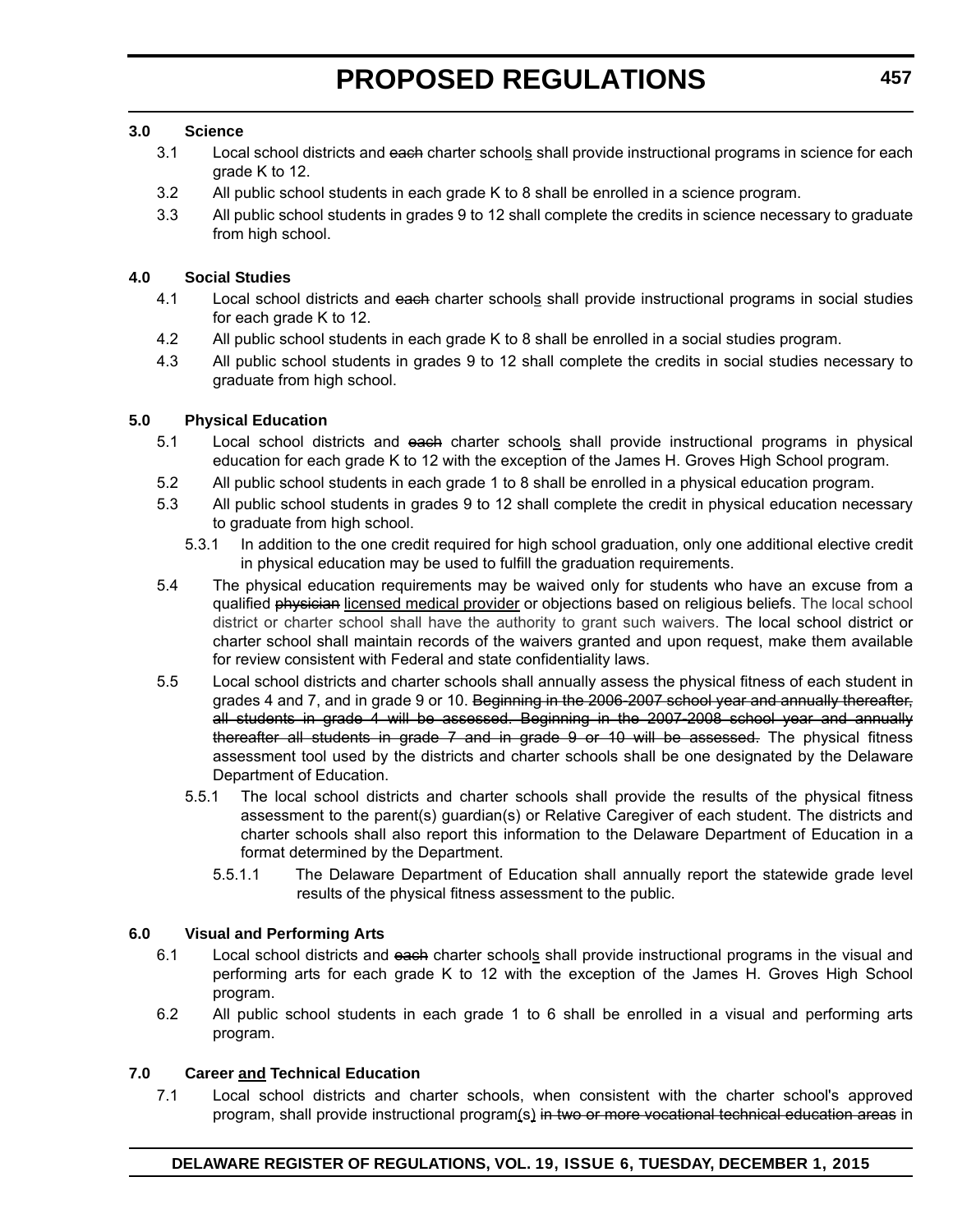<span id="page-14-0"></span>grades 7 and 8 that demonstrate alignment to career and technical education programs of study within the high school feeder pattern(s).

- 7.1.1 No later than the 2017-2018 school year, career and technical instructional program(s) in grades 7 and 8 shall be aligned to career and technical education programs of study at the high school level.
- 7.2 All public school students in grades 9 through 12 in local school districts, and charter schools when consistent with the charter school's approved program, shall be provided with the opportunity to enroll in and complete a career and technical education program of study.

#### **8.0 World Language**

- 8.1 Local school districts and charter schools with any of grades 9 through 12 shall provide instructional programs in world languages for grades 9 through 12.
- 8.2 All public school students in grades 9 through 12 shall complete the credits in world languages required to graduate from high school.

#### **OFFICE OF [THE SECRETARY](http://www.doe.k12.de.us/site/default.aspx?PageID=1)**

Statutory Authority: 14 Delaware Code, Section 122(b) (14 **Del.C.** §122(b))

#### **Education Impact Analysis Pursuant To 14 Del.C. Section 122(d)**

#### **[616 Uniform Due Process Procedures for Alternative Placement Meetings and Expulsion Hearings](#page-3-0)**

#### **A. Type of Regulatory Action Required**

New Regulation

#### **B. Synopsis of Subject Matter of the Regulation**

The Secretary of Education intends to create 14 **DE Admin. Code** 616 Uniform Due Process Procedures for Alternative Placement Meetings and Expulsion Hearings. This regulation is being created pursuant to 14 **Del.C.** §122(b) (26) to provide uniform procedures for alternative placement meetings and expulsion hearings.

Persons wishing to present their views regarding this matter may do so in writing by the close of business on or before January 7, 2016 to Tina Shockley, Education Associate, Department of Education, Regulatory Review, at 401 Federal Street, Suite 2, Dover, Delaware 19901. A copy of this regulation may be viewed on-line at the Register of Regulation's website, [http://regulations.delaware.gov/services/current\\_issue.shtml](http://regulations.delaware.gov/services/current_issue.shtml), or obtained at the Department of Education, Finance Office located at the address listed above.

#### **C. Impact Criteria**

1. Will the amended regulation help improve student achievement as measured against state achievement standards? The regulation will help improve student achievement as measured against state achievement standards as it provides uniform procedures for alternative placement meetings and expulsion hearings.

2. Will the amended regulation help ensure that all students receive an equitable education? The regulation will help to ensure all students receive an equitable education.

3. Will the amended regulation help to ensure that all students' health and safety are adequately protected? The regulation will help to protect a student's due process rights, but does not address a students' health and safety specifically.

4. Will the amended regulation help to ensure that all students' legal rights are respected? The regulation will help ensure that all student's legal rights are respected.

5. Will the amended regulation preserve the necessary authority and flexibility of decision making at the local board and school level? The regulation does not change the decision making at the local board and school level.

6. Will the amended regulation place unnecessary reporting or administrative requirements or mandates upon decision makers at the local board and school levels? The regulation does not place any unnecessary reporting or administrative requirements on decision makers.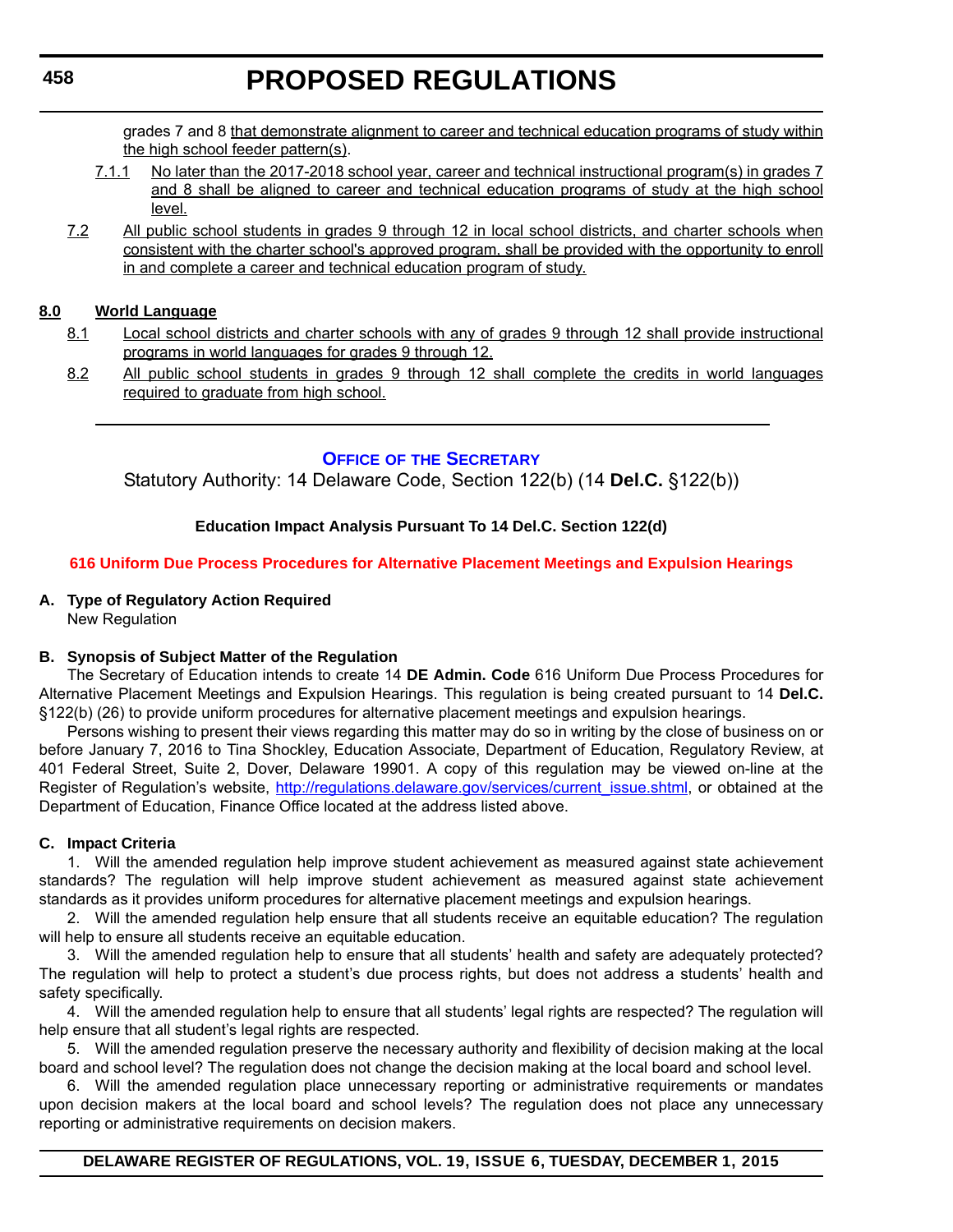<span id="page-15-0"></span>7. Will the decision making authority and accountability for addressing the subject to be regulated be placed in the same entity? The decision making authority and accountability for addressing the subject to be regulated does not change because of the regulation.

8. Will the amended regulation be consistent with and not an impediment to the implementation of other state educational policies, in particular to state educational policies addressing achievement in the core academic subjects of mathematics, science, language arts and social studies? The regulation is consistent with and not an impediment to the implementation of other state educational policies.

9. Is there a less burdensome method for addressing the purpose of the regulation? There is not a less burdensome method for addressing the purpose of the regulation.

10. What is the cost to the State and to the local school boards of compliance with the regulation? State or local schools boards may need to contract with hearing officers to conduct expulsion hearings or revise current district policies and processes which may require legal review/costs.

#### **\*Please Note: Due to the size of the proposed regulation, it is not being published here. A copy of the regulation is available at:**

**[616 Uniform Due Process Procedures for Alternative Placement Meetings and Expulsion Hearings](http://regulations.delaware.gov/register/december2015/proposed/19 DE Reg 458 12-01-15.htm)**

**OFFICE OF [THE SECRETARY](http://www.doe.k12.de.us/site/default.aspx?PageID=1)** Statutory Authority: 14 Delaware Code, Section 122(b) (14 **Del.C.** §122(b))

#### **Education Impact Analysis Pursuant To 14 Del.C. Section 122(d)**

#### **[932 Military-Connected Youth](#page-3-0)**

#### **A. TYPE OF REGULATORY ACTION REQUIRED** New Regulation

#### **B. SYNOPSIS OF SUBJECT MATTER OF THE REGULATION**

The Secretary of Education seeks the consent of the State Board of Education to create 14 **DE Admin. Code** 932 Military-Connected Youth. This regulation is being created to align with 14 **Del.C** §122(b)(28) which requires the development of a process for districts and charter schools to annually identify enrolled students who are "military-connected youth". This is necessary to ensure school officials are aware of their military connection should they require any special services or supports.

Persons wishing to present their views regarding this matter may do so in writing by the close of business on or before January 7, 2016 to Tina Shockley, Education Associate, Department of Education, Regulatory Review, at 401 Federal Street, Suite 2, Dover, Delaware 19901. A copy of this regulation may be viewed on-line at the *Register of Regulation*'s website, http://regulations.delaware.gov/services/current\_issue.shtml, or obtained at the Department of Education, Finance Office located at the address listed above.

#### **C. IMPACT CRITERIA**

1. Will the regulation help improve student achievement as measured against state achievement standards? The regulation is intended to improve student achievement as measured against state achievement standards by helping to ensure students can be identified as connected with the military should they require any special services or supports.

2. Will the regulation help ensure that all students receive an equitable education? The regulation is intended to help ensure all students receive an equitable education.

3. Will the regulation help to ensure that all students' health and safety are adequately protected? The regulation does not specifically address students' health and safety.

4. Will the regulation help to ensure that all students' legal rights are respected? The regulation helps to ensure that all student's legal rights are respected.

5. Will the regulation preserve the necessary authority and flexibility of decision making at the local board and school level? The regulation does not change the decision making at the local board and school level.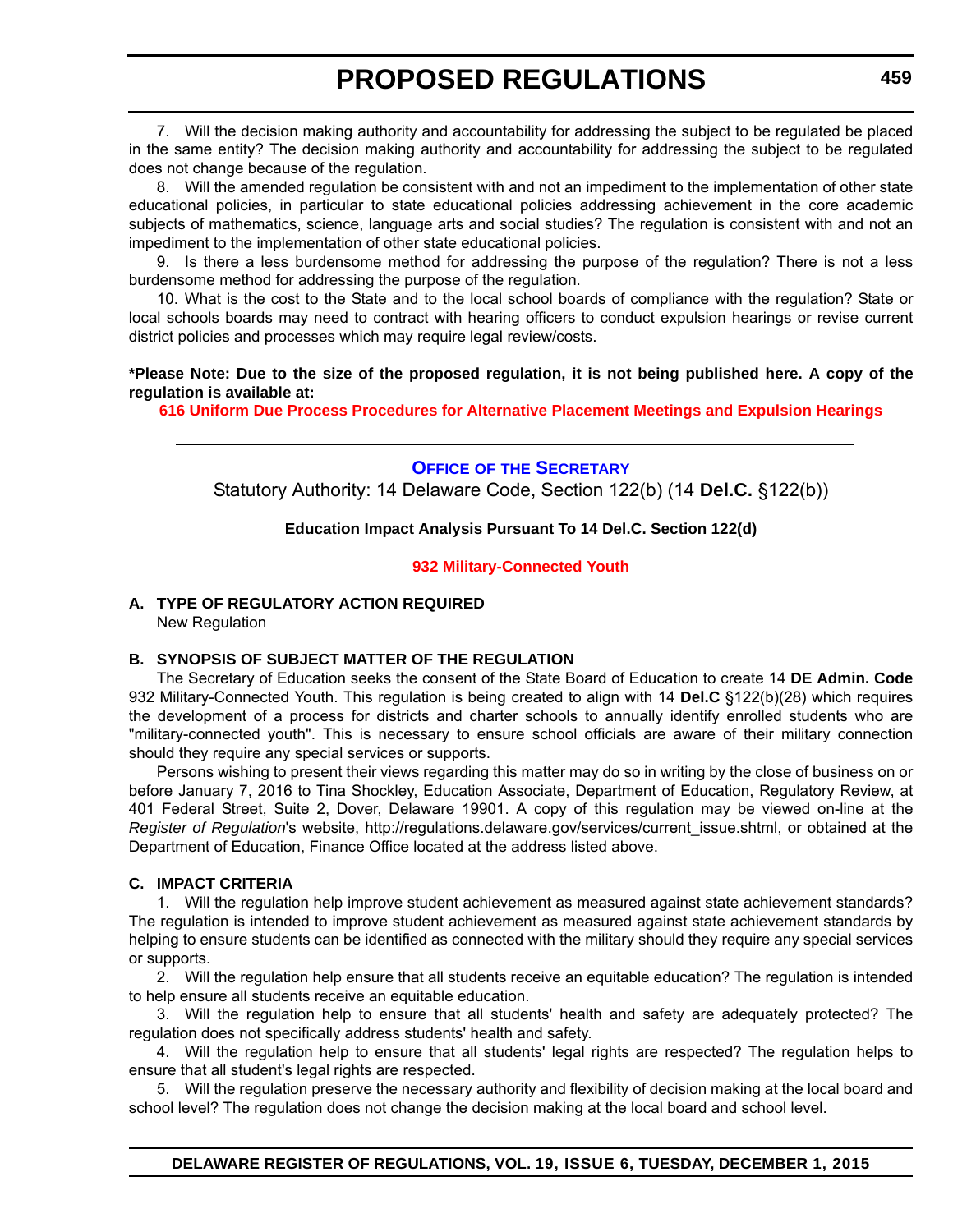6. Will the regulation place unnecessary reporting or administrative requirements or mandates upon decision makers at the local board and school levels? The regulation does not place any unnecessary reporting or administrative requirements on decision makers.

7. Will the decision making authority and accountability for addressing the subject to be regulated be placed in the same entity? The decision making authority and accountability for addressing the subject to be regulated does not change because of the regulation.

8. Will the regulation be consistent with and not an impediment to the implementation of other state educational policies, in particular to state educational policies addressing achievement in the core academic subjects of mathematics, science, language arts and social studies? The regulation is consistent with and not an impediment to the implementation of other state educational policies.

9. Is there a less burdensome method for addressing the purpose of the regulation? There is not a less burdensome method for addressing the purpose of the regulation.

10. What is the cost to the State and to the local school boards of compliance with the regulation? There is no expected cost to implementing this regulation.

#### **932 Military-Connected Youth**

#### **1.0 Purpose**

This regulation outlines the process for districts and charter schools to annually identify enrolled students who are "military-connected youth." This regulation is established pursuant to 14 **Del.C.** Chapter 1, §122(b)(28).

#### **2.0 Definitions**

"**Military-Connected Youth**" means any student having an immediate family member, including a parent, step-parent, sibling or any other person residing in the same household, who is on active duty, serving in the reserve component, or recently retired from a branch of the United States armed forces. Such branches consist of United States Army, United States Air Force, United States Marine Corps, United States Navy, National Guard, United States Coast Guard, National Oceanic and Atmospheric Administration or the United States Public Health Service.

"**Recently Retired**" for the purposes of this regulation, means within 18 months prior to September 30 of the current school year.

#### **3.0 Data Collection and Access**

- 3.1 Each district and charter school shall include a military-connected identifier as part of its annual enrollment process and student information update.
- 3.2 Each district and charter school shall identify which school personnel have access to the militaryconnected identifier.

#### **4.0 Use Exemptions**

- 4.1 The identification of a military-connected youth shall not be used for purposes of determining school achievement, growth or performance.
- 4.2 The identification of a military-connected youth is not a public record under Delaware's Freedom of Information Act or any other law, and shall not be made public by any person, except as permitted under the provisions of the Family Educational Rights and Privacy Act of 1974.

### **DELAWARE REGISTER OF REGULATIONS, VOL. 19, ISSUE 6, TUESDAY, DECEMBER 1, 2015**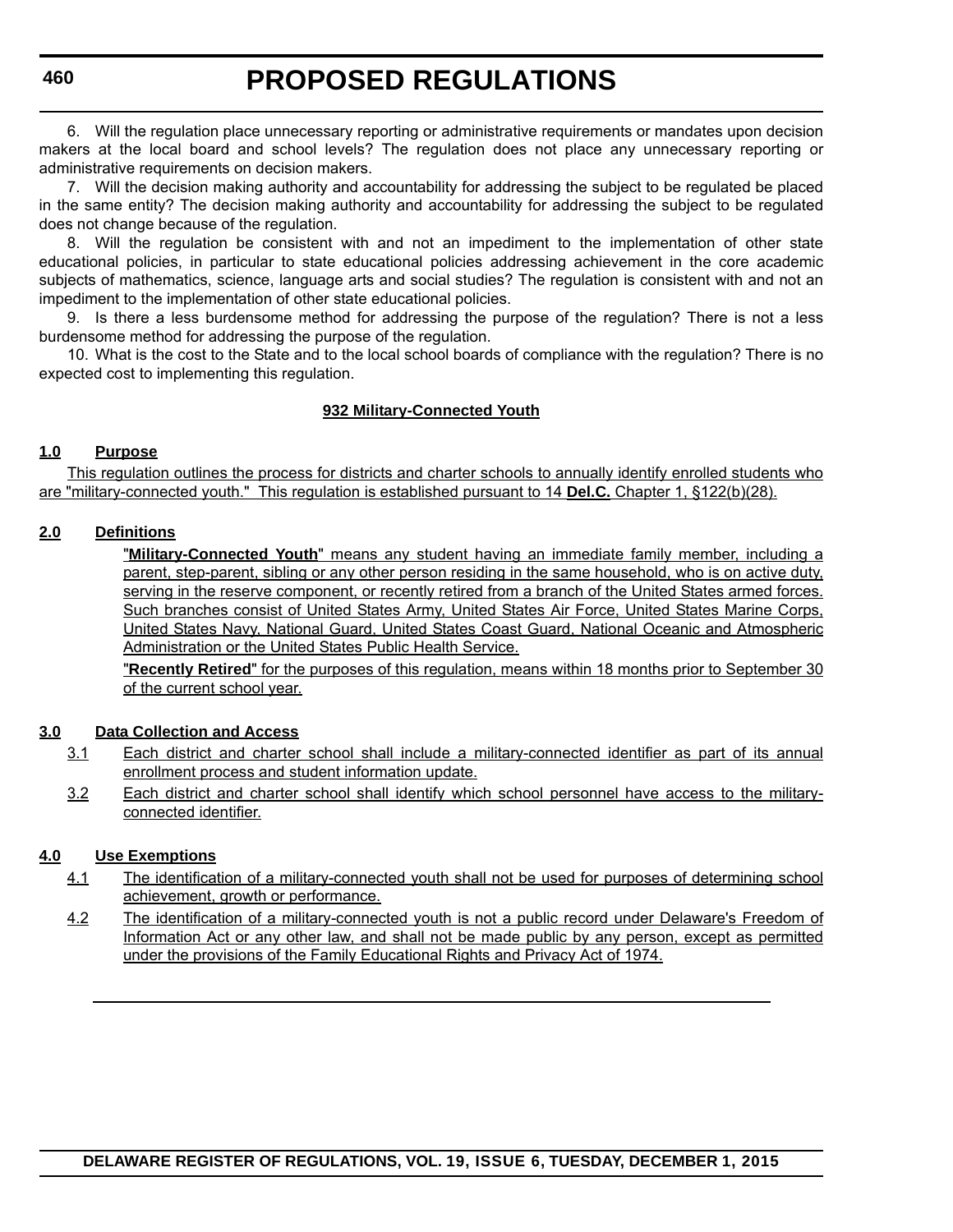### <span id="page-17-0"></span>**OFFICE OF [THE SECRETARY](http://www.doe.k12.de.us/site/default.aspx?PageID=1)** Statutory Authority: 14 Delaware Code, Section 122(b) (14 **Del.C.** §122(b))

14 **DE Admin. Code** 1008

#### **Education Impact Analysis Pursuant To 14 Del.C**. **§122(d)**

#### **[1008 DIAA Junior High and Middle School Interscholastic Athletics](#page-3-0)**

#### **A. Type of Regulatory Action Required**

Amendment to Existing Regulation

#### **B. Synopsis of Subject Matter of the Regulation**

The Secretary of Education seeks the consent of the State Board of Education to amend 14 **DE Admin. Code** 1008 DIAA Junior High and Middle School Interscholastic Athletics. This regulation was originally published on July 25, 2015 and August 1, 2015 in the *News Journal* and *Delaware State News* with proposed amendments. Those amendments incorporated the ability for the DIAA Board to waive the age rule for students with physically or mentally limiting disabilities; update the middle school wrestling weight control program; bring practice regulations more in line with national best practice models; provide member schools with a policy to determine appropriate placement for transgendered students participating on interscholastic athletic teams; update coaches' regulation to mandate an approved concussion course; and make non-substantive changes to improve readability. Comments were received from the State Council for Persons with Disabilities (SCPD) and the Governor's Advisory Council for Exceptional Citizens, and a thorough review was done by the DIAA Board of Directors. Comments received which are incorporated herein are: (1) the definition of "Student with a Disability" has been changed to include students with 504 plans; (2) the Department clarified language regarding the conditions for students who play sports outside of their school noting that, "nothing in this regulation shall be construed as prohibiting schools from providing transportation or school supplied assistive technology and equipment to or for non-school activities for students with disabilities; (3) a definition of Superintendent was added; and (4) language was also added regarding the eligibility of a child in DSCYF custody. Other minor grammatical changes were made throughout the regulation. This is part of a series of comprehensive reviews and updates to be made to all DIAA regulations.

Additionally, the State Board of Education expressed concerns that the regulation permits members schools to determine a policy about transgendered students participating in interscholastic sports, in accordance with the minimum standards designated by DIAA, rather than the Department of Education setting the policy. In support of the decision remaining at the local level, the Department received a letter from the Delaware Chief School Officers Association noting that the consensus among all 19 school district superintendents is that the decision regarding the participation of transgendered students in interscholastic sports should remain at the local level.

There was also a comment regarding the age waiver protocol for students with disabilities being limited to an IEP and not expanded to cover 504 Plans, and the involvement of the IEP team. After considering public comment, the DIAA Board voted to remove this proposed change for further consideration and analysis at this time. Due to the fact that this is a substantive change, the regulation is being republished for comment at this time.

Persons wishing to present their views regarding this matter may do so in writing by the close of business on or before January 7, 2016 to Tina Shockley, Education Associate, Department of Education, Regulatory Review, at 401 Federal Street, Suite 2, Dover, Delaware 19901. A copy of this regulation may be viewed on-line at the Register of Regulation's website, [http://regulations.delaware.gov/services/current\\_issue.shtml,](http://regulations.delaware.gov/services/current_issue.shtml) or obtained at the Department of Education, Finance Office located at the address listed above.

#### **C. Impact Criteria**

1. Will the amended regulation help improve student achievement as measured against state achievement standards? The amended regulation is related to the Delaware Interscholastic Athletic Association and does not directly affect any changes to student achievement as measured against the state achievement standards.

2. Will the amended regulation help ensure that all students receive an equitable education? The regulation is related to the Delaware Interscholastic Athletic Association and does not directly affect any changes to students' ability to receive an equitable education.

3. Will the amended regulation help to ensure that all students' health and safety are adequately protected?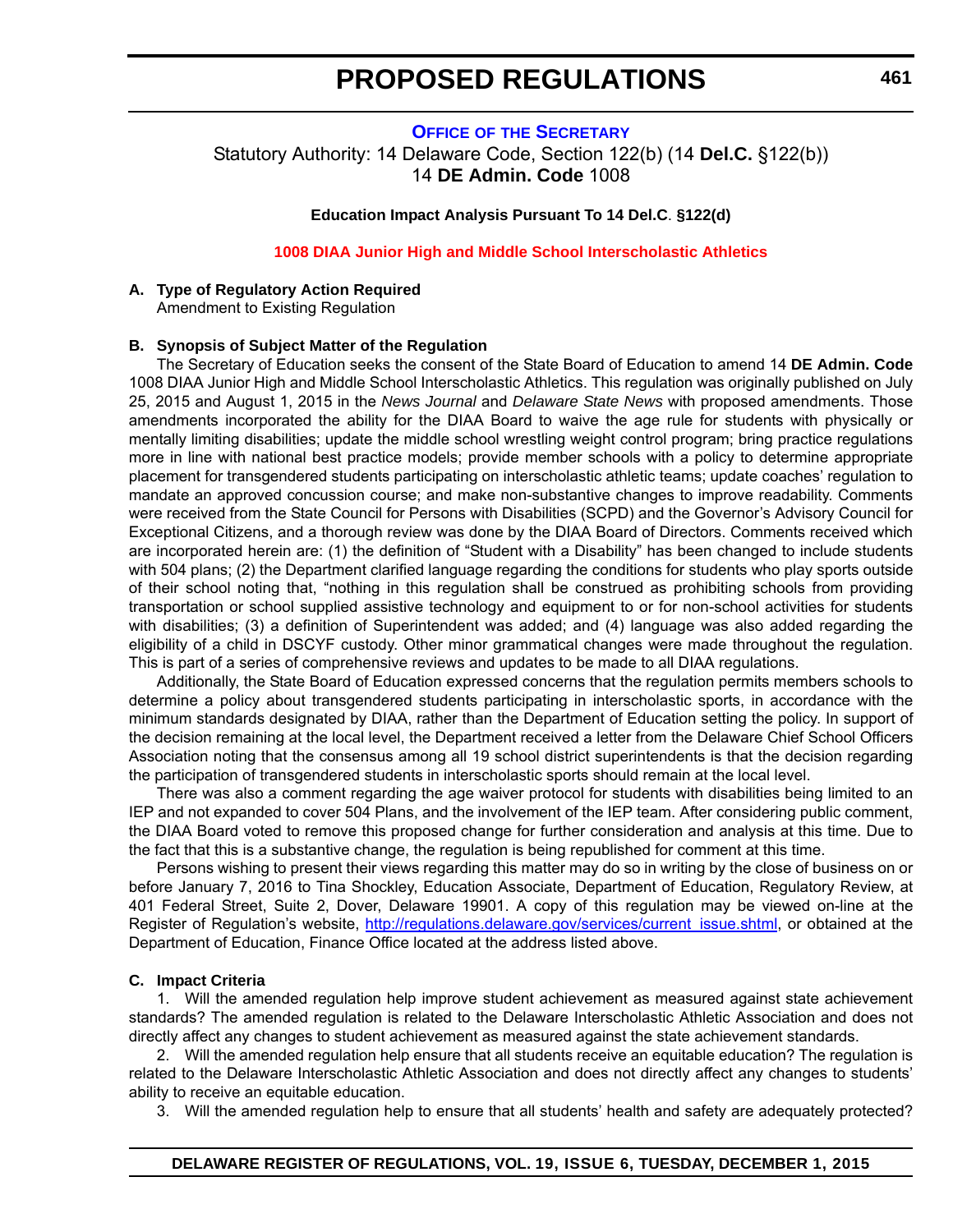<span id="page-18-0"></span>The amendments in part are intended to address exertional heat illness as it relates to practice and a middle school wrestling weight control program intended to reduce severe weight reduction.

4. Will the amended regulation help to ensure that all students' legal rights are respected? The amended regulations improve the ability of students with disabilities and transgendered students enjoy the same rights of participation as all students.

5. Will the amended regulation preserve the necessary authority and flexibility of decision making at the local board and school level? The amended regulations do not change weaken the ability to make decisions at the local board and school level and in fact enhance the ability of local schools to make participation decisions with respect to disability and gender identity.

6. Will the amended regulation place unnecessary reporting or administrative requirements or mandates upon decision makers at the local board and school levels? The amended regulation does not place any unnecessary reporting or administrative requirements on decision makers.

7. Will the decision making authority and accountability for addressing the subject to be regulated be placed in the same entity? The decision making authority and accountability for addressing the subject to be regulated does not change because of the amendment.

8. Will the amended regulation be consistent with and not an impediment to the implementation of other state educational policies, in particular to state educational policies addressing achievement in the core academic subjects of mathematics, science, language arts and social studies? The amendment is consistent with and not an impediment to the implementation of other state educational policies.

9. Is there a less burdensome method for addressing the purpose of the regulation? There is not a less burdensome method for addressing the purpose of the regulation.

10. What is the cost to the State and to the local school boards of compliance with the regulation? There is no expected cost to implementing this amended regulation.

**\*Please Note: Due to the size of the proposed regulation, it is not being published here. A copy of the regulation is available at:**

#### **[1008 DIAA Junior High and Middle School Interscholastic Athletics](http://regulations.delaware.gov/register/december2015/proposed/19 DE Reg 461 12-01-15.htm)**

### **OFFICE OF [THE SECRETARY](http://www.doe.k12.de.us/site/default.aspx?PageID=1)** Statutory Authority: 14 Delaware Code, Section 122(b) (14 **Del.C.** §122(b)) 14 **DE Admin. Code** 1009

#### **Education Impact Analysis Pursuant To 14 Del.C**. **§122(d)**

#### **[1009 DIAA High School Interscholastic Athletics](#page-3-0)**

### **A. Type of Regulatory Action Required**

Amendment to Existing Regulation

#### **B. Synopsis of Subject Matter of the Regulation**

The Secretary of Education seeks the consent of the State Board of Education to amend 14 **DE Admin. Code** 1009 DIAA High School Interscholastic Athletics. This regulation was originally published on July 25, 2015 and August 1, 2015 in the *News Journal* and *Delaware State News*, with proposed amendments which incorporated the ability for the DIAA Board to waive the age rule for students with disabilities; updated the transfer rule in choice schools; addressed schools that close or discontinue a sport; amended eighth grade participation regulations in order to limit eighth grade transfers for athletics; expand participation for international students; amended preparticipation medical examination requirements to provide parents a better opportunity to use insurance for the required examination; updated wrestling weight control protocol; better aligned practice regulations with national best practice models; provided member schools with a policy for transgendered students participating on interscholastic athletic teams; mandated an approved concussion course for coaches; and made other nonsubstantive changes to improve readability. Comments were received from the State Council for Persons with Disabilities (SCPD) and the Governor's Advisory Council for Exceptional Citizens, and a thorough review was done

#### **DELAWARE REGISTER OF REGULATIONS, VOL. 19, ISSUE 6, TUESDAY, DECEMBER 1, 2015**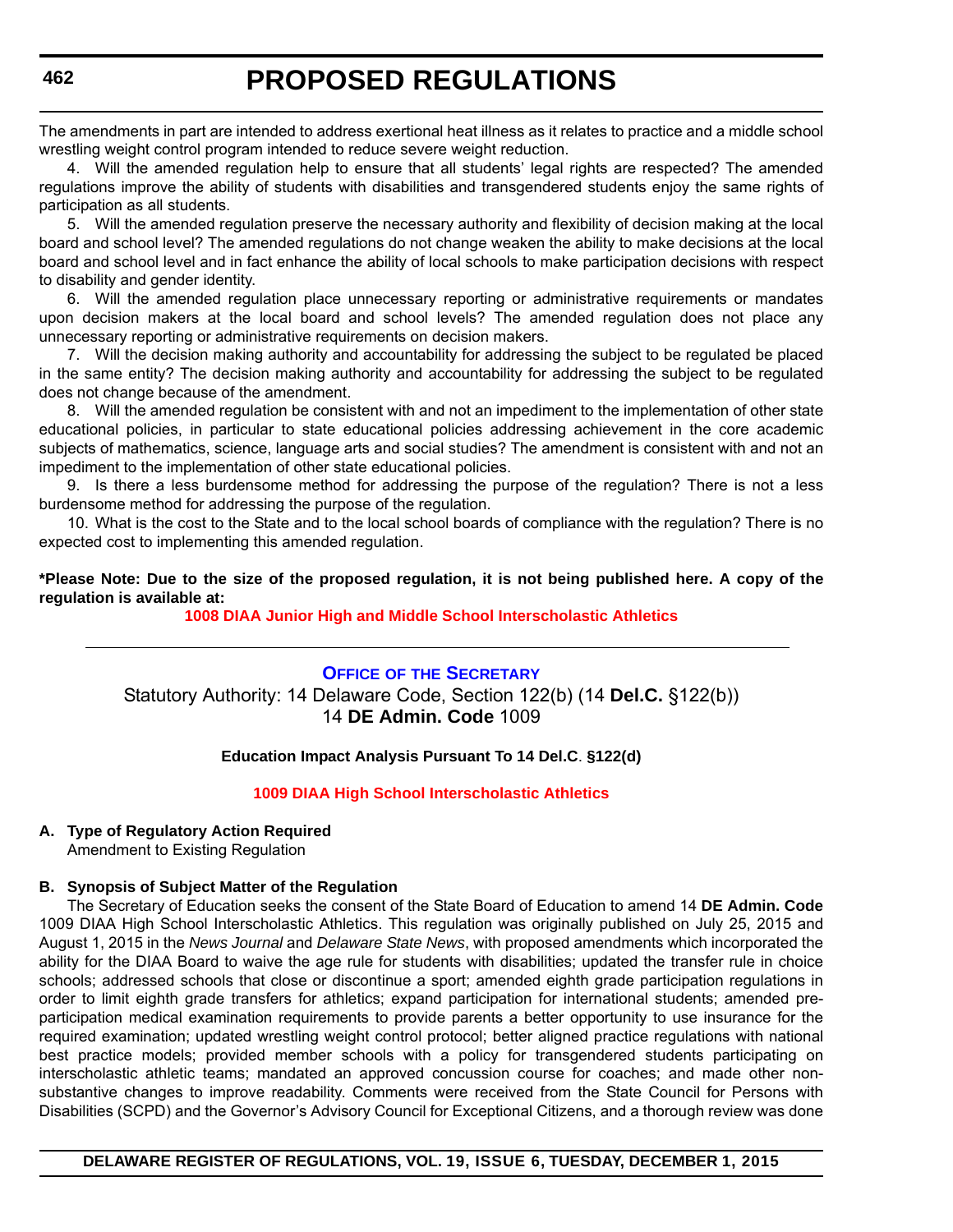by the DIAA Board of Directors. Revisions made as a result of comments received are: (1) the definition of "Student with a Disability" has been changed to include students with 504 plans; (2) the Department clarified language regarding the conditions for students who play sports outside of their school noting that the regulation is not to be construed as prohibiting schools from providing transportation or school supplied assistive technology and equipment to or for non-school activities for students with disabilities; (3) a definition of Superintendent was added; and (4) language was also added regarding the eligibility of a child in DSCYF custody. Other minor grammatical changes were made throughout the regulation. This is part of a series of comprehensive reviews and updates to be made to all DIAA regulations.

Additionally, the State Board of Education expressed concerns that the regulation permits member schools to determine their policies about transgendered students participating in interscholastic sports, in accordance with the minimum standards designated by DIAA, rather than the Department of Education setting the policy. In support of the decision remaining at the local level, the Department received a letter from the Delaware Chief School Officers Association noting that the consensus among all 19 school district superintendents is that the decisions and determination of policies regarding the participation of transgendered students in interscholastic sports should remain at the local level.

There were also comments regarding the age waiver protocol for students with disabilities being limited to students with an IEP and not covering students with 504 Plans, and the involvement of the IEP team. After considering these public comments, the DIAA Board voted to remove this proposed change for further consideration and analysis at this time. Due to the fact that this is a substantive change, the regulation is being republished for comment.

Persons wishing to present their views regarding this matter may do so in writing by the close of business on or before January 7, 2016 to Tina Shockley, Education Associate, Department of Education, Regulatory Review, at 401 Federal Street, Suite 2, Dover, Delaware 19901 A copy of this regulation may be viewed on-line at the Register of Regulation's website, [http://regulations.delaware.gov/services/current\\_issue.shtml](http://regulations.delaware.gov/services/current_issue.shtml), or obtained at the Department of Education, Finance Office located at the address listed above.

#### **C. Impact Criteria**

1. Will the amended regulation help improve student achievement as measured against state achievement standards? The amended regulation is related to the Delaware Interscholastic Athletic Association and does not directly affect any changes to student achievement as measured against the state achievement standards.

2. Will the amended regulation help ensure that all students receive an equitable education? The regulation is related to the Delaware Interscholastic Athletic Association and does not directly affect any changes to students' ability to receive an equitable education.

3. Will the amended regulation help to ensure that all students' health and safety are adequately protected? The amendments in part are intended to help address exertional heat illness as it relates to practice; update the wrestling weight control program to help reduce severe weight reduction; promote use of primary care physicians for physical examinations; and enhance coaches' knowledge of concussion prevention and identification.

4. Will the amended regulation help to ensure that all students' legal rights are respected? The amended regulation will help to improve the ability of students with disabilities and transgendered students to enjoy the same rights of participation as all students.

5. Will the amended regulation preserve the necessary authority and flexibility of decision making at the local board and school level? The amended regulation does not change or weaken the ability to make decisions at the local board and school level and enhances the ability of local schools to make participation decisions with respect to disability and gender identity.

6. Will the amended regulation place unnecessary reporting or administrative requirements or mandates upon decision makers at the local board and school levels? The amended regulation does not place any unnecessary reporting or administrative requirements on decision makers.

7. Will the decision making authority and accountability for addressing the subject to be regulated be placed in the same entity? The decision making authority and accountability for addressing the subject to be regulated does not change because of the amendment.

Will the amended regulation be consistent with and not an impediment to the implementation of other state educational policies, in particular to state educational policies addressing achievement in the core academic subjects of mathematics, science, language arts and social studies? The amendment is consistent with and not an impediment to the implementation of other state educational policies.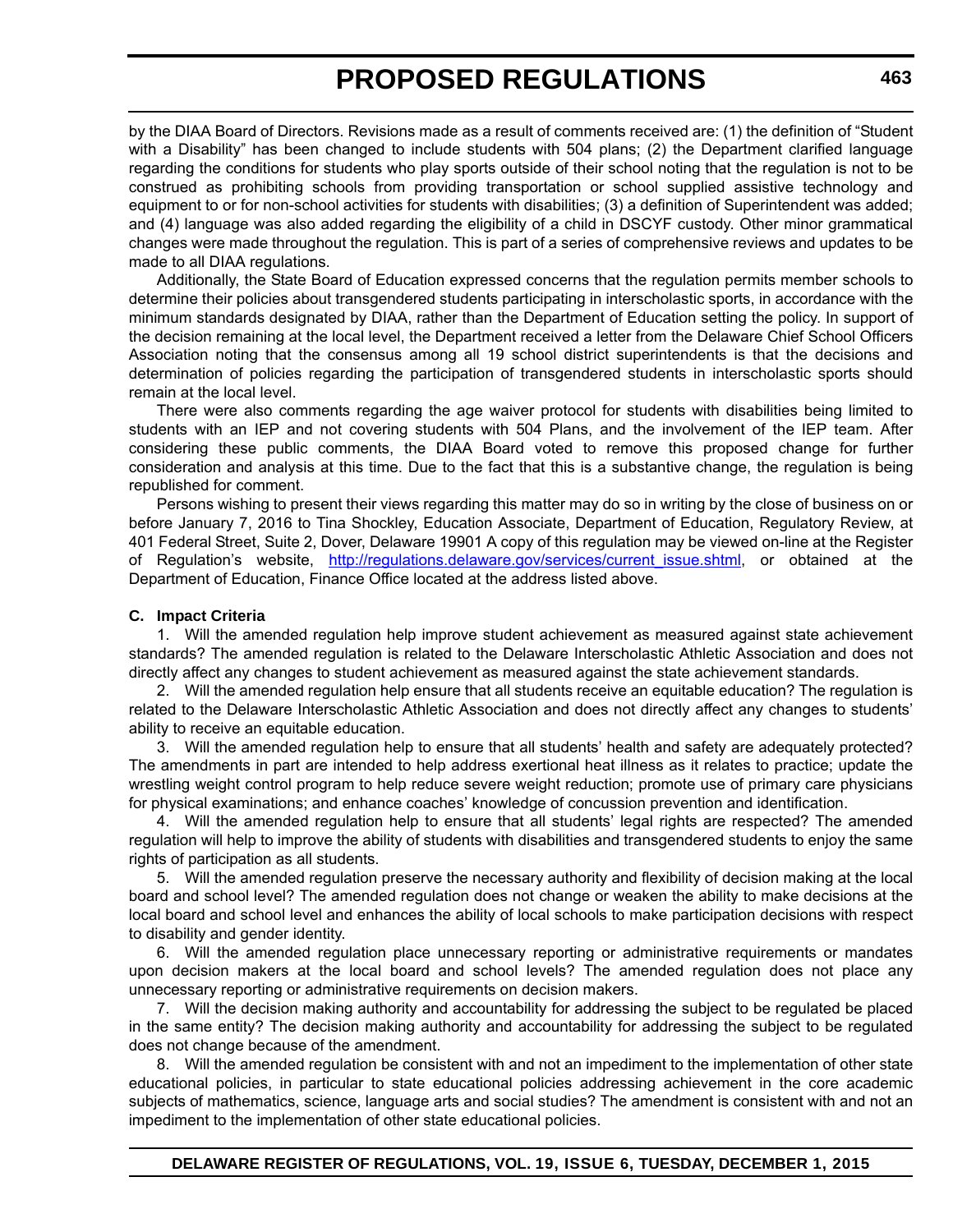<span id="page-20-0"></span>**464**

# **PROPOSED REGULATIONS**

9. Is there a less burdensome method for addressing the purpose of the regulation? There is not a less burdensome method for addressing the purpose of the regulation.

10. What is the cost to the State and to the local school boards of compliance with the regulation? There is no expected cost to implementing this amended regulation.

#### **\*Please Note: Due to the size of the proposed regulation, it is not being published here. A copy of the regulation is available at:**

#### **[1009 DIAA High School Interscholastic Athletics](http://regulations.delaware.gov/register/december2015/proposed/19 DE Reg 462 12-01-15.htm)**

**[PROFESSIONAL STANDARDS BOARD](http://www.doe.k12.de.us/domain/172)** Statutory Authority: 14 Delaware Code, Section 1205(b) (14 **Del.C.** §1205(b)) 14 **DE Admin. Code** 1522

**Educational Impact Analysis Pursuant To 14 Del.C. Section 122(d)**

**[1522 Elementary School Counselor](#page-3-0)**

#### **A. TYPE OF REGULATORY ACTION REQUESTED**

Amendment to Existing Regulation

#### **B. SYNOPSIS OF SUBJECT MATTER OF REGULATION**

The Professional Standards Board, acting in cooperation and collaboration with the Department of Education, seeks the consent of the State Board of Education to amend regulation 14 **DE Admin. Code** 1522 Elementary School Counselor. The regulation concerns the requirements for certification of educational personnel, pursuant to 14 **Del.C.** §1220(a). It was necessary to review and amend this regulation in order to adjust the current course count. This regulation sets forth the requirements for an Elementary School Counselor.

Persons wishing to present their views regarding this matter may do so in writing by the close of business on Thursday, December 31, 2015 to Mr. Chris Kenton, Executive Director, Delaware Professional Standards Board, The Townsend Building, 401 Federal Street, Dover, Delaware 19901. Copies of this regulation are available from the above address or may be viewed at the Professional Standards Board Business Office.

#### **C. IMPACT CRITERIA**

1. Will the amended regulation help improve student achievement as measured against state achievement standards? The amended regulation addresses student achievement by establishing standards for the issuance of a standard certificate to educators who have acquired the prescribed knowledge, skill and/or education to practice in a particular area, to teach a particular subject or to instruct a particular category of students to help ensure that students are instructed by educators who are highly qualified.

2. Will the amended regulation help ensure that all students receive an equitable education? The amended regulation helps to ensure that all teachers employed to teach students meet high standards and have acquired the prescribed knowledge, skill and/or education to practice in a particular area, to teach a particular subject or to instruct a particular category of students.

3. Will the amended regulation help to ensure that all students' health and safety are adequately protected? The amended regulation addresses educator certification, not students' health and safety.

4. Will the amended regulation help to ensure that all students' legal rights are respected? The amended regulation addresses educator certification, not students' legal rights.

5. Will the amended regulation preserve the necessary authority and flexibility of decision-makers at the local board and school level? The amended regulation will preserve the necessary authority and flexibility of decision makers at the local board and school level.

6. Will the amended regulation place unnecessary reporting or administrative requirements or mandates upon decision makers at the local board and school levels? The amended regulation will not place unnecessary reporting or administrative requirements or mandates upon decision makers at the local board and school levels.

7. Will decision making authority and accountability for addressing the subject to be regulated be placed in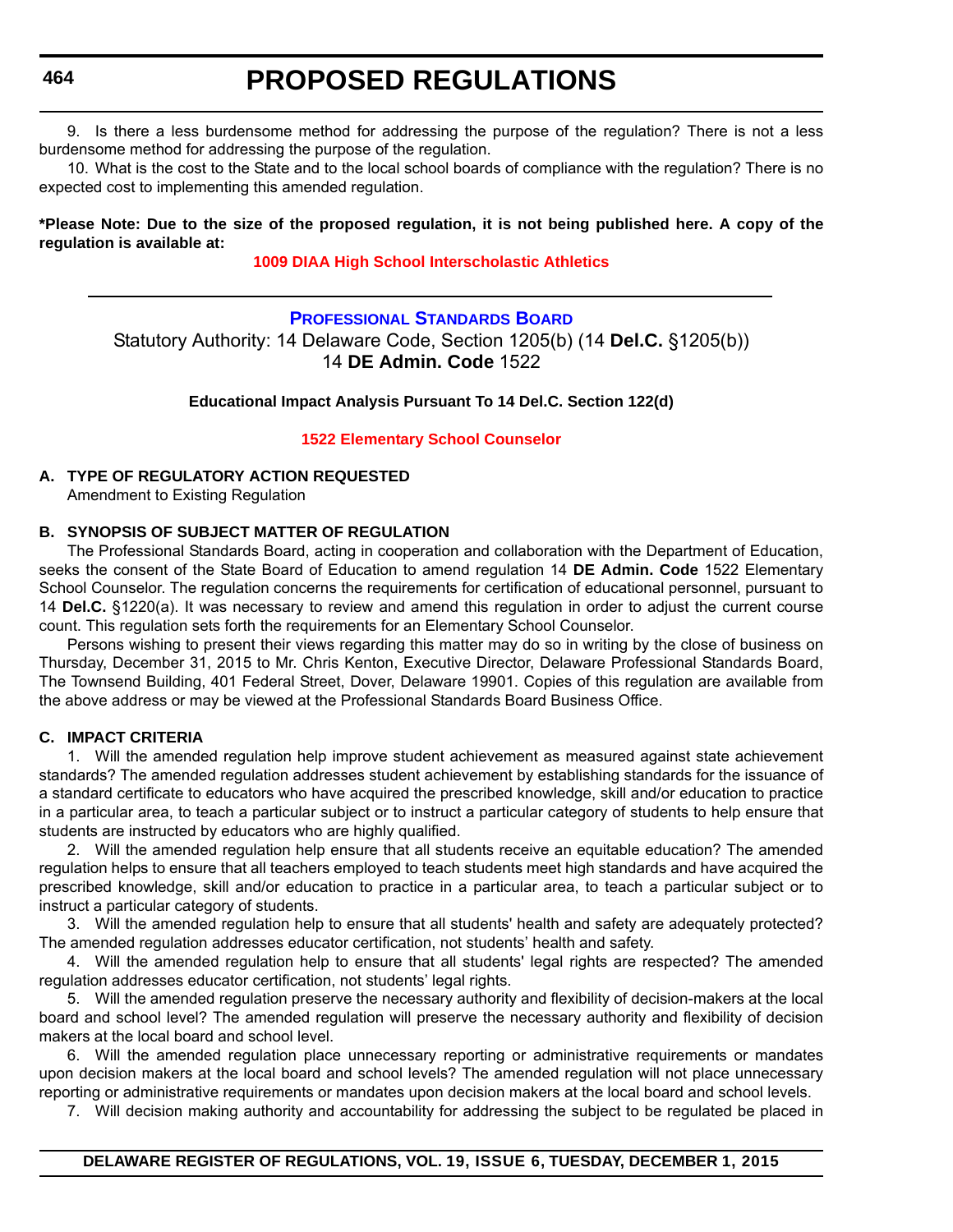the same entity? The decision-making authority and accountability for addressing the subject to be regulated rests with the Professional Standards Board, in collaboration with the Department of Education, and with the consent of the State Board of Education.

8. Will the amended regulation be consistent with and not an impediment to the implementation of other state educational policies, in particular to state educational policies addressing achievement in the core academic subjects of mathematics, science, language arts and social studies? The amended regulation will be consistent with, and not an impediment to, the implementation of other state educational policies, in particular to state educational policies addressing achievement in the core academic subjects of mathematics, science, language arts and social studies.

9. Is there a less burdensome method for addressing the purpose of the amended regulation? 14 **Del.C.** requires that we promulgate this regulation.

10. What is the cost to the state and to the local school boards of compliance with the adopted regulation? There is no additional cost to local school boards for compliance with the regulation.

#### **1522 Elementary School Counselor**

Non-regulatory note: Passage on an examination of content knowledge may also be required to obtain this certification. Pursuant to 14 **Del.C.** §1220 and 14 **DE Admin. Code** 1505, an examination of content knowledge is required when applicable and available. An examination of content knowledge is applicable and available when approved by the Professional Standards Board with the concurrence of the State Board of Education. See the Department of Education website for additional information.

#### **1.0 Content**

- 1.1 This regulation shall apply to the issuance of a Standard Certificate, pursuant to 14 **Del.C.** §1220(a), for Elementary School Counselor. This certification is required for grades K to five (5), and is valid in grades six (6) to eight (8) in a Middle Level school. A Middle Level School Counselor must hold either an Elementary School Counselor Standard Certificate or a Secondary School Counselor Standard Certificate.
- 1.2 Except as otherwise provided, the requirements set forth in 14 **DE Admin. Code** 1505 Standard Certificate, including any subsequent amendment or revision thereto, are incorporated herein by reference.

#### **2.0 Definitions**

The definitions set forth in 14 **DE Admin. Code** 1505 Standard Certificate, including any subsequent amendment or revision thereto, are incorporated herein by reference.

"**CAEP (Council for the Accreditation of Educator Preparation)**" – A nonprofit and nongovernmental agency that accredits educator preparation providers (EPPs), which was created when the National Council for Accreditation of Teacher Education (NCATE) and the Teacher Education Accreditation Council (TEAC) merged in 2013.

#### **3.0 Standard Certificate**

- 3.1 In accordance with 14 **Del.C.** §1220(a), the Department shall issue a Standard Certificate as an Elementary School Counselor to an educator who has met the following:
	- 3.1.1 Holds a valid Delaware Initial, Continuing, or Advanced License; or a Professional Status Certificate issued by the Department prior to August 31, 2003; and,
	- 3.1.2 Has met the requirements as set forth in 14 **DE Admin. Code** 1505, Standard Certificate including any subsequent amendment or revision thereto: and
	- 3.1.3 Has satisfied the additional requirements in this regulation.

#### **4.0 Additional Requirements**

An educator must also have met the following.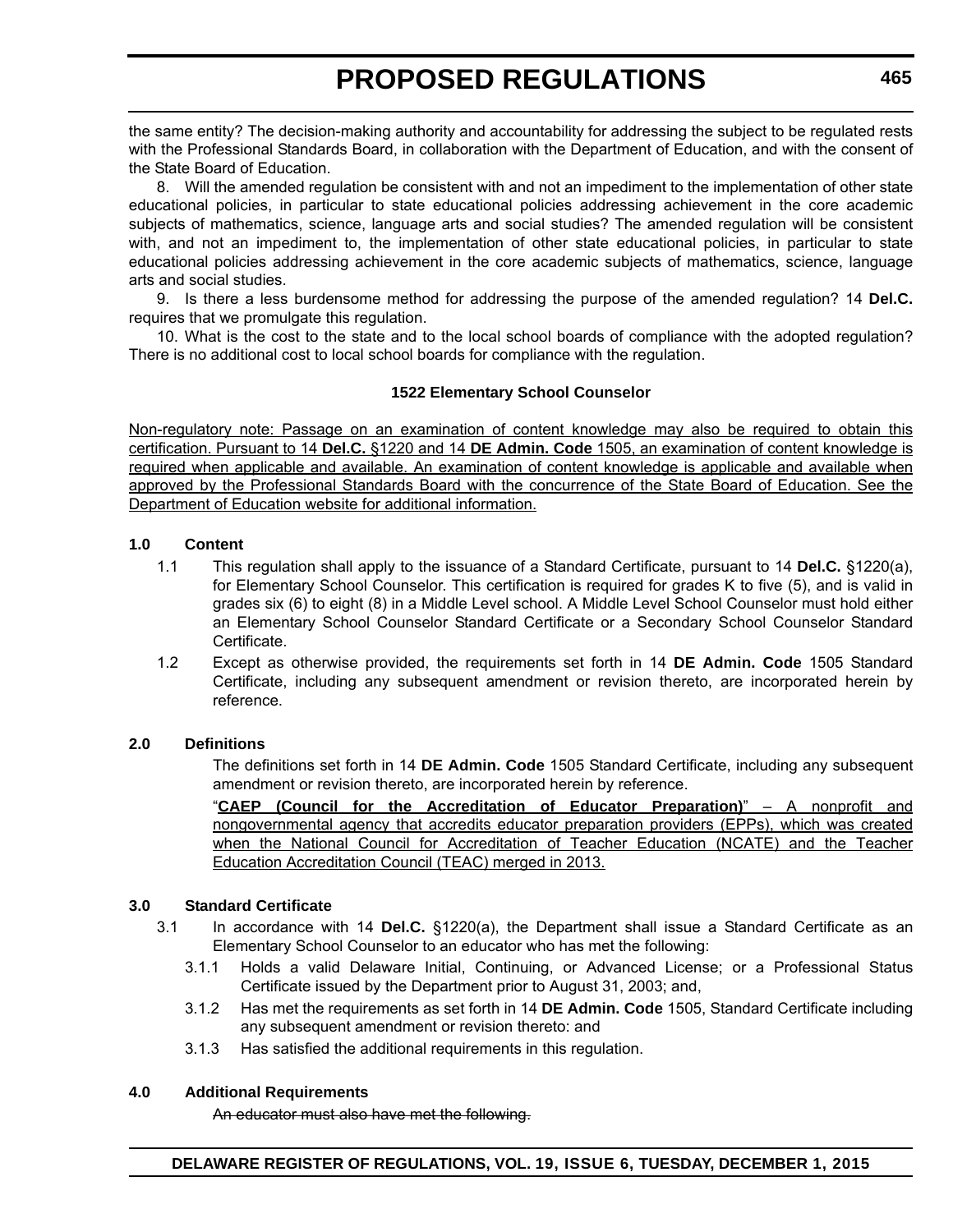- <span id="page-22-0"></span>4.1 Has satisfied at least one of the following additional education requirements:
	- 4.1.1 Graduated from an NCATE or specialty organization recognized CAEP educator preparation program unit or from a state approved educator preparation program, where the state approval body employed the appropriate NASDTEC or NCATE national specialty organization standards, offered by a regionally accredited college or university, with a Masters degree in Elementary School Counseling; or
	- 4.1.2 Graduated from a regionally accredited college or university with a Master's degree in any content area and satisfactorily completed thirty-nine (3039) credits of graduate course work or the equivalent in professional development as approved by the Department in the areas of:
		- 4.1.2.1 Principles and Practices of the School Counseling Program Introduction to School Counseling & Theories (3 credits);
		- 4.1.2.2 Individual Counseling Skills Human Behavior and Child Development (3 credits);
		- 4.1.2.3 Group Counseling Skills Ethical Issues in School Counseling (3 credits);
		- 4.1.2.4 Human Development College & Career Readiness K-12 (3 credits);
		- 4.1.2.5 Developmental Group Guidance Testing, Measurements, and Research in School Counseling (3 credits);
		- 4.1.2.6 Individual and Group Testing for Counselors The Counselor as Consultant (3 credits);
		- 4.1.2.7 Supervised Practicum in Elementary Counseling Special Education Law & the School Counselor's Role (3 credits);
		- 4.1.2.8 Counseling Theory Group Counseling (3 credits); and
		- 4.1.2.9 Consultation; and Individual Counseling Skills & Strategies (36 credits).
		- 4.1.2.10 Ethical Issues in School Counseling Family Counseling (3 credits).
		- 4.1.2.11 Principles and Practices of a School Counseling Program (6 Credits); and
- 4.2 Has met at least one of the following experience requirements:
	- 4.2.1 A minimum of three years professional experience in an elementary school setting; or,
	- 4.2.2 A minimum of three years of equivalent experience as approved by the Department of Education; or,
- 4.2.3 A supervised school counseling internship clinical experience under the direct supervision of a state certified school counselor of one (1) full year 600 hours in an elementary school setting which is part of a graduate degree program in Elementary School Counseling or arranged by the Department of Education. The internship may be completed over a two (2) year period on a half-time basis.

#### **5.0 Effective Date of Section 4.0**

Section 4.0 of this regulation shall be effective on January 1, 2017.

#### **[PROFESSIONAL STANDARDS BOARD](http://www.doe.k12.de.us/domain/172)**

Statutory Authority: 14 Delaware Code, Section 1205(b) (14 **Del.C.** §1205(b)) 14 **DE Admin. Code** 1545

#### **Educational Impact Analysis Pursuant To 14 Del.C. Section 122(d)**

#### **[1545 Secondary School Counselor](#page-3-0)**

**A. TYPE OF REGULATORY ACTION REQUESTED** Amendment to Existing Regulation

### **B. SYNOPSIS OF SUBJECT MATTER OF REGULATION**

The Professional Standards Board, acting in cooperation and collaboration with the Department of Education, seeks the consent of the State Board of Education to amend regulation 14 **DE Admin. Code** 1545 Secondary

#### **DELAWARE REGISTER OF REGULATIONS, VOL. 19, ISSUE 6, TUESDAY, DECEMBER 1, 2015**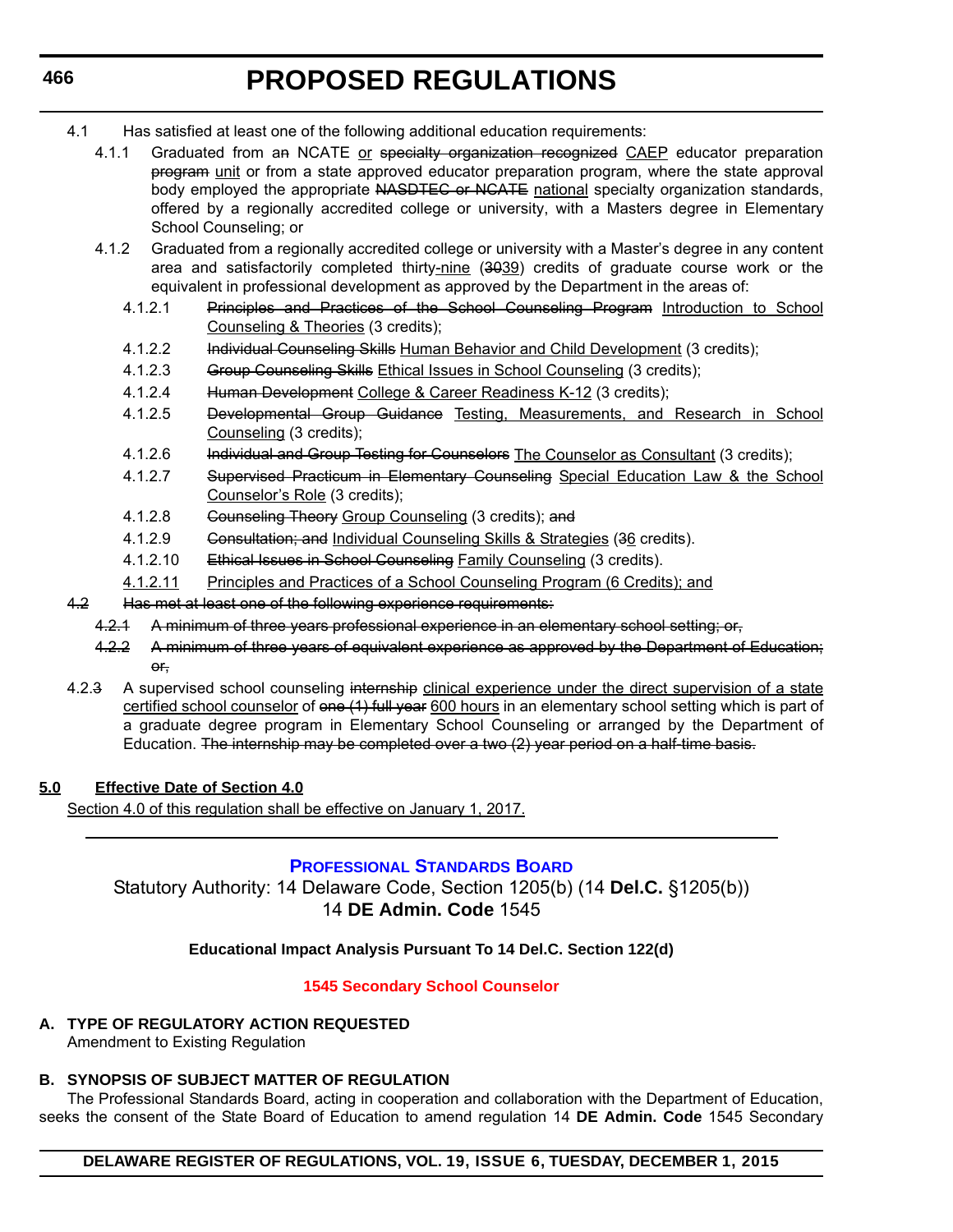School Counselor. The regulation concerns the requirements for certification of educational personnel, pursuant to 14 **Del.C.** §1220(a). It was necessary to review and amend this regulation in order to consider the current course count. This regulation sets forth the requirements for an Secondary School Counselor.

Persons wishing to present their views regarding this matter may do so in writing by the close of business on Thursday, December 31, 2015 to Mr. Chris Kenton, Executive Director, Delaware Professional Standards Board, The Townsend Building, 401 Federal Street, Dover, Delaware 19901. Copies of this regulation are available from the above address or may be viewed at the Professional Standards Board Business Office.

#### **C. IMPACT CRITERIA**

1. Will the amended regulation help improve student achievement as measured against state achievement standards? The amended regulation addresses student achievement by establishing standards for the issuance of a standard certificate to educators who have acquired the prescribed knowledge, skill and/or education to practice in a particular area, to teach a particular subject or to instruct a particular category of students to help ensure that students are instructed by educators who are highly qualified.

2. Will the amended regulation help ensure that all students receive an equitable education? The amended regulation helps to ensure that all teachers employed to teach students meet high standards and have acquired the prescribed knowledge, skill and/or education to practice in a particular area, to teach a particular subject or to instruct a particular category of students.

3. Will the amended regulation help to ensure that all students' health and safety are adequately protected? The amended regulation addresses educator certification, not students' health and safety.

4. Will the amended regulation help to ensure that all students' legal rights are respected? The amended regulation addresses educator certification, not students' legal rights.

5. Will the amended regulation preserve the necessary authority and flexibility of decision-makers at the local board and school level? The amended regulation will preserve the necessary authority and flexibility of decision makers at the local board and school level.

6. Will the amended regulation place unnecessary reporting or administrative requirements or mandates upon decision makers at the local board and school levels? The amended regulation will not place unnecessary reporting or administrative requirements or mandates upon decision makers at the local board and school levels.

7. Will decision making authority and accountability for addressing the subject to be regulated be placed in the same entity? The decision-making authority and accountability for addressing the subject to be regulated rests with the Professional Standards Board, in collaboration with the Department of Education, and with the consent of the State Board of Education.

8. Will the amended regulation be consistent with and not an impediment to the implementation of other state educational policies, in particular to state educational policies addressing achievement in the core academic subjects of mathematics, science, language arts and social studies? The amended regulation will be consistent with, and not an impediment to, the implementation of other state educational policies, in particular to state educational policies addressing achievement in the core academic subjects of mathematics, science, language arts and social studies.

9. Is there a less burdensome method for addressing the purpose of the amended regulation? 14 **Del.C.** requires that we promulgate this regulation.

10. What is the cost to the state and to the local school boards of compliance with the adopted regulation? There is no additional cost to local school boards for compliance with the regulation.

#### **1545 Secondary School Counselor**

Non-regulatory note: Passage on an examination of content knowledge may also be required to obtain this certification. Pursuant to 14 **Del.C.** §1220 and 14 **DE Admin. Code** 1505, an examination of content knowledge is required when applicable and available. An examination of content knowledge is applicable and available when approved by the Professional Standards Board with the concurrence of the State Board of Education. See the Department of Education website for additional information.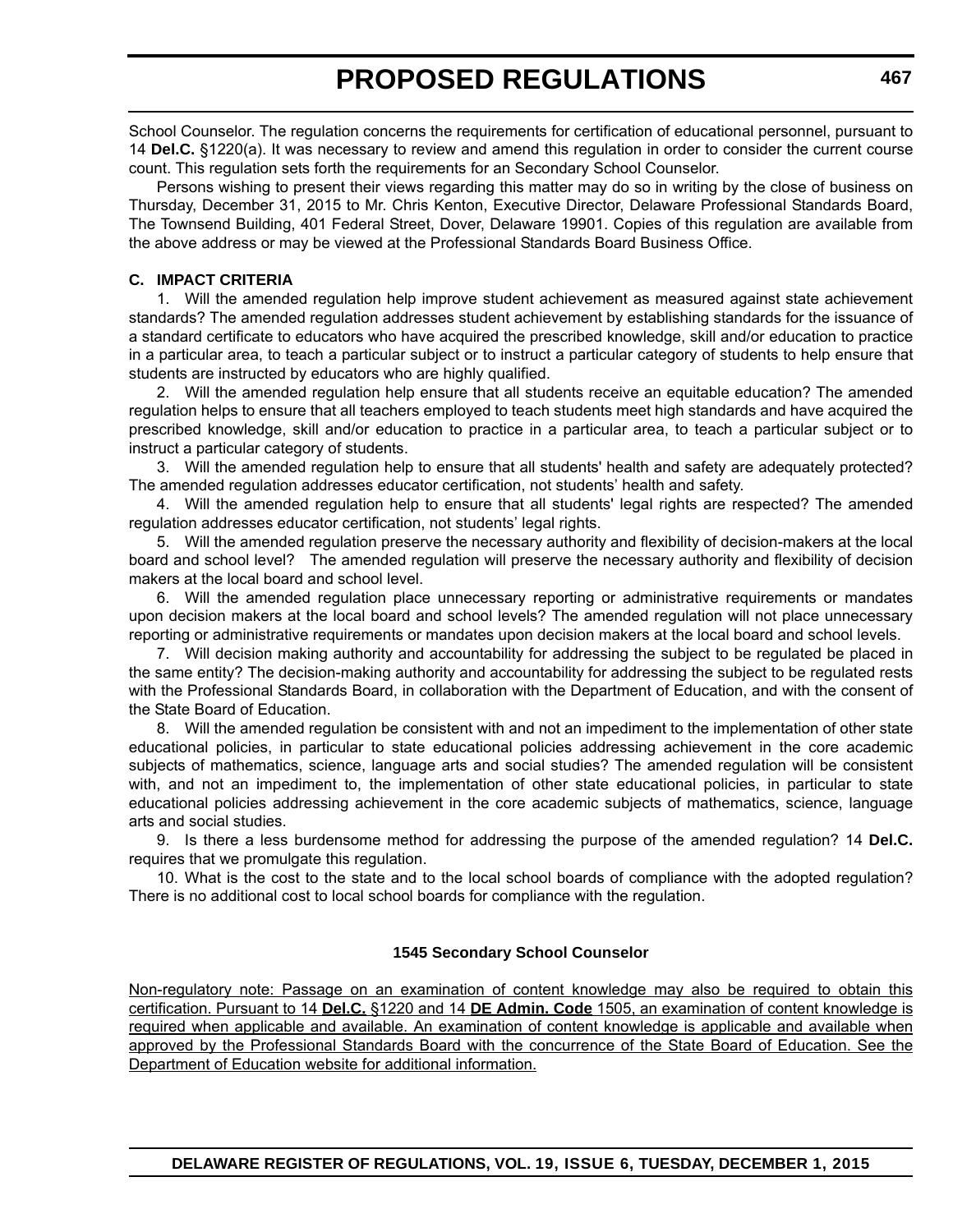#### **1.0 Content**

- 1.1 This regulation shall apply to the issuance of a Standard Certificate, pursuant to 14 **Del.C.** §1220(a), for Secondary School Counselor. This certification is required for grades nine (9) to twelve (12) and is valid in grades six (6) to eight (8) in a Middle Level school. A Middle Level School Counselor must hold either an Elementary School Counselor Standard Certificate or a Secondary School Counselor Standard Certificate.
- 1.2 Except as otherwise provided, the requirements set forth in 14 **DE Admin. Code** 1505, Standard Certificate including any subsequent amendment or revision thereto, are incorporated herein by reference.

#### **2.0 Definitions**

The definitions set forth in 14 **DE Admin. Code** 1505 Standard Certificate, including any subsequent amendment or revision thereto, are incorporated herein by reference.

"**CAEP (Council for the Accreditation of Educator Preparation)**" – A nonprofit and nongovernmental agency that accredits educator preparation providers (EPPs), which was created when the National Council for Accreditation of Teacher Education (NCATE) and the Teacher Education Accreditation Council (TEAC) merged in 2013.

#### **3.0 Standard Certificate**

- 3.1 In accordance with 14 **Del.C.** §1220(a), the Department shall issue a Standard Certificate as a Secondary School Counselor to an educator who has met the following:
	- 3.1.1 Holds a valid Delaware Initial, Continuing, or Advanced License; or a Limited Standard, Standard or Professional Status Certificate issued by the Department prior to August 31, 2003; and,
	- 3.1.2 Has met the requirements as set forth in 14 **DE Admin. Code** 1505 Standard Certificate, including any subsequent amendment or revision thereto; and,
	- 3.1.3 Has satisfied the additional requirements in this regulation.

#### **4.0 Additional Requirements**

#### 4.1 An educator must also have met the following.

- 4.21 Has satisfied at least one of the following additional education requirements:
	- 4.21.1 Graduated from an NCATE specialty organization recognized or CAEP educator preparation program unit or from a state approved educator preparation program, where the state approval body employed the appropriate NASDTEC or NCATE national specialty organization standards, offered by a regionally accredited college or university, with a Masters degree in Secondary School Counseling; or
	- 4.21.2 Graduated from a regionally accredited college or university with a Masters degree in any content area and satisfactorily completed 3039 credits of graduate course work or the equivalent in professional development as approved by the Department in the areas of:
		- 4.21.2.1 Principles and Practices of the School Counseling Program Introduction to School Counseling & Theories (3 credits);
		- 4.21.2.2 Individual Counseling Skills Human Behavior and Child Development (3 credits);
		- 4.21.2.3 Group Counseling Skills Ethical Issues in School Counseling (3 credits);
		- 4.21.2.4 Human Development College & Career Readiness K-12 (3 credits);
		- 4.21.2.5 Career Development Testing, Measurements, and Research in School Counseling (3 credits);
		- 4.21.2.6 Individual and Group Testing for Counselors The Counselor as Consultant (3 credits);
		- 4.21.2.7 Supervised Practicum in Secondary Counseling Special Education Law & the School Counselor's Role (3 credits);
		- 4.21.2.8 Counseling Theory Group Counseling (3 credits);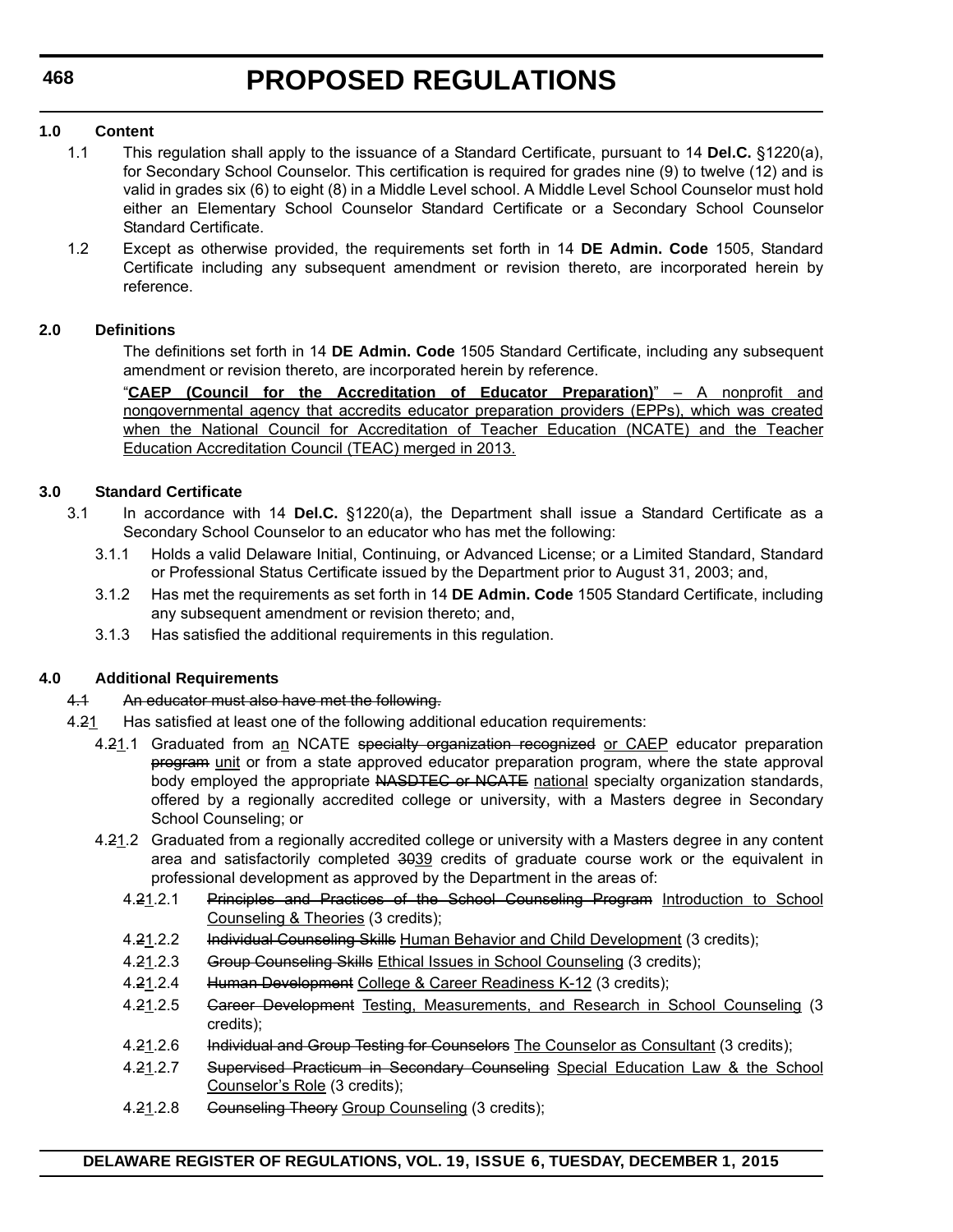- <span id="page-25-0"></span>4.21.2.9 Gonsultation Individual Counseling Skills & Strategies (36 credits); and
- 4.21.2.10 Ethical Issues in School Counseling Family Counseling (3 credits).
- 4.1.2.11 Principles and Practices of a School Counseling Program (6 Credits); and
- 4.3 Has met at least one of the following experience requirements:
	- 4.3.1 A minimum of three years professional experience in a secondary school setting; or,
	- 4.3.2 A minimum of three years of equivalent experience as approved by the Department of Education; or,
- 4.2.3.3 A supervised school counseling internship clinical experience under the direct supervision of a state certified school counselor of one (1) full year 600 hours in a secondary school setting which is part of a graduate degree program in Secondary School Counseling or arranged by the Department of Education. The internship may be completed over a two (2) year period on a half-time basis.

#### **5.0 Effective Date of Section 4.0**

Section 4.0 of this regulation shall be effective on January 1, 2017.

### **[DEPARTMENT OF INSURANCE](http://www.delawareinsurance.gov/)**

**OFFICE OF THE COMMISSIONER** Statutory Authority: 18 Delaware Code, Section 311, 3370 and 3571R (18 **Del.C.** §§311, 3370 & 3571R)

#### **PUBLIC NOTICE**

#### **[1409 Insurance Coverage for Telemedicine and Telehealth](#page-3-0)**

INSURANCE COMMISSIONER KAREN WELDIN STEWART hereby gives notice of proposed Department of Insurance **Regulation 1409** relating to **Insurance Coverage for Telemedicine and Telehealth**. The docket number for this proposed regulation is 2988.

House Bill 69 as amended by House Amendment No. 1 and Senate Amendment No. 1 of the 148<sup>th</sup> General Assembly provides for the use of telemedicine and telehealth in Delaware as of January 1, 2016. The proposed regulation sets standards for the coverage of health care services provided through the use of telemedicine and telehealth. The Delaware Code authority for this proposed regulation is 18 **Del.C.** §§311, 3370 and 3571R; and 29 **Del.C.** Ch. 101.

The Department of Insurance does not plan to hold a public hearing on the proposed regulation. The proposed regulation appears below and can also be viewed at the Delaware Insurance Commissioner's website at

[http://www.delawareinsurance.gov/departments/documents/ProposedRegs/.](http://www.delawareinsurance.gov/departments/documents/ProposedRegs/)

Any person can file written comments, suggestions, briefs, and compilations of data or other materials concerning the proposed regulation. Any written submission in response to this notice and relevant to the proposed regulation must be received by the Department of Insurance no later than 4:30 p.m. EST, Thursday, December 31, 2015. Any such requests should be directed to:

Regulatory Specialist Rhonda West Delaware Department of Insurance 841 Silver Lake Boulevard Dover, DE 19904 Phone: (302) 674-7379 Fax: (302) 739-5566 Email: rhonda.west@state.de.us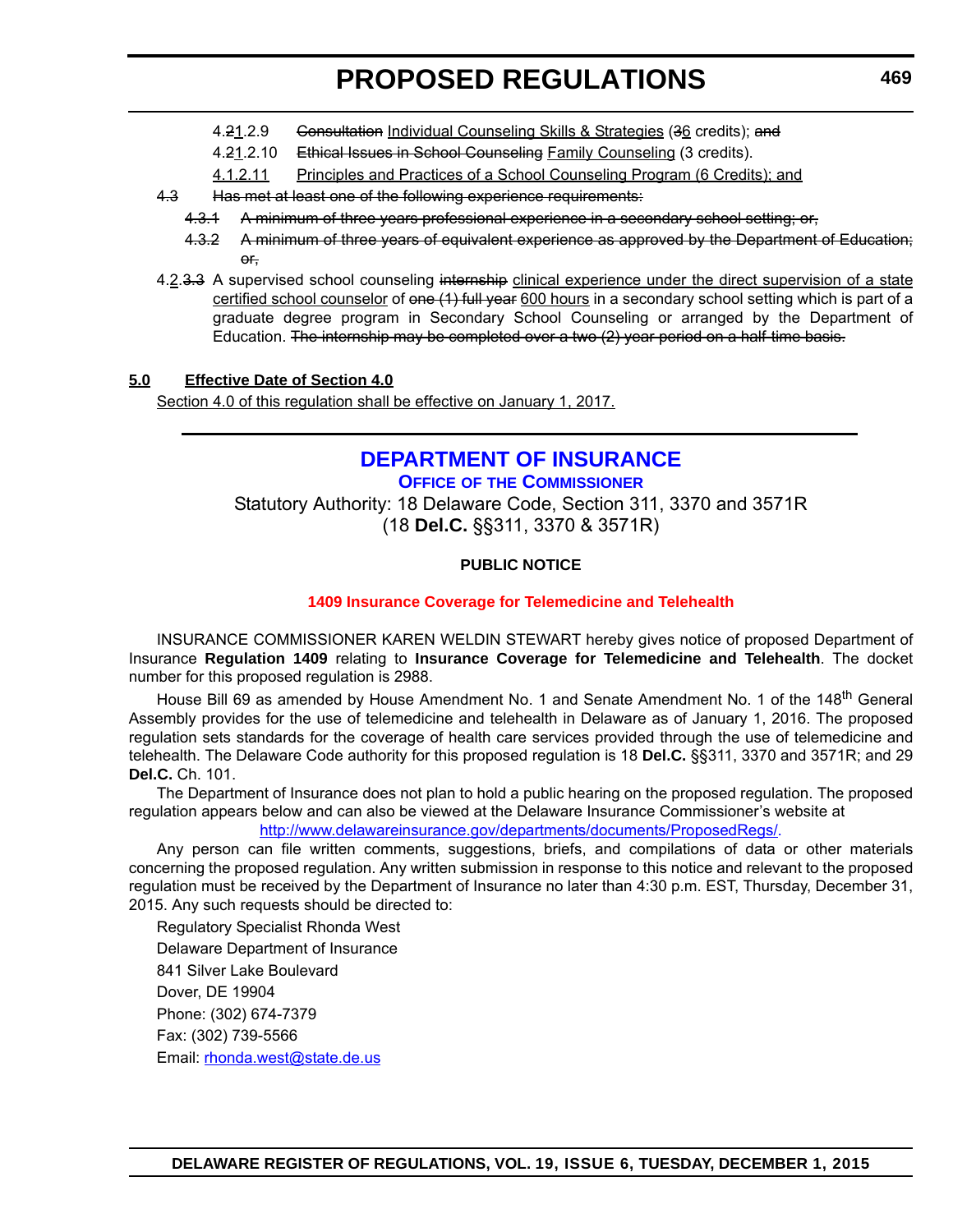#### **1409 Insurance Coverage for Telemedicine and Telehealth**

#### **1.0 Authority**

This regulation is adopted by the Commissioner pursuant to the authority granted by 18 **Del.C.** §§311, 3370 and 3751R and is promulgated in accordance with 29 **Del.C.** Chapter 101.

#### **2.0 Definitions**

The following words and terms, when used in this regulation, shall have the following meaning unless the context clearly indicates otherwise:

"**Distant site**" means a site at which a health care provider legally allowed to practice in the state is located while providing health care services by means of telehealth.

"**Originating site**" means a site in Delaware at which a patient is located at the time health care services are provided to him or her by means of telehealth, unless the term is otherwise defined with respect to the provision in which it is used; provided, however, notwithstanding any other provision of law, insurers and providers may agree to alternative siting arrangements deemed appropriate by the parties.

"**Store and forward transfer**" means the transmission of a patient's medical information either to or from an originating site or to or from the provider at the distant site, but does not require the patient being present nor must it be in real time.

"**Telehealth**" means the use of information and communications technologies consisting of telephones, store and forward transfers, remote patient monitoring devices or other electronic means which support clinical health care, provider consultation, patient and professional health-related education, public health, and health administration services.

"**Telemedicine**" means a form of telehealth which is the delivery of clinical health-care services by means of real time 2-way audio, visual, or other telecommunications or electronic communications, including the application of secure video conferencing or store and forward transfer technology to provide or support health-care delivery, which facilitate the assessment, diagnosis, consultation, treatment, education, care management and self-management of a patient's health care by a healthcare provider practicing within his or her scope of practice as would be practiced in-person with a patient, and legally allowed to practice in the State, while such patient is at an originating site and the health-care provider is at a distant site.

#### **3.0 Compliance with Statutes Regarding Telemedicine and Telehealth**

Each insurer proposing to issue individual or group accident and sickness insurance policies providing hospital, medical and surgical, or major medical coverage on an expense-incurred basis; each health service corporation providing individual or group accident and sickness subscription contracts; and each managed care organization and health maintenance organization providing a health care plan for health care services shall comply with the provisions of 18 **Del.C.** §§3370 and 3571R, and this regulation.

#### **4.0 Telehealth**

- 4.1 Each insurer proposing to issue individual or group accident and sickness insurance policies providing hospital, medical and surgical, or major medical coverage on an expense-incurred basis; each health service corporation providing individual or group accident and sickness subscription contracts; and each managed care organization and health maintenance organization providing a health care plan for health care services shall provide coverage for the cost of such health care services provided through telehealth. Coverage for health care services provided through telehealth shall be provided so long as the underlying health care service is a covered service and the health care provider providing the service is licensed to furnish the service under State law and is practicing within the scope of State law.
- 4.2 No insurer proposing to issue individual or group accident and sickness insurance policies providing hospital, medical and surgical, or major medical coverage on an expense-incurred basis; health

#### **DELAWARE REGISTER OF REGULATIONS, VOL. 19, ISSUE 6, TUESDAY, DECEMBER 1, 2015**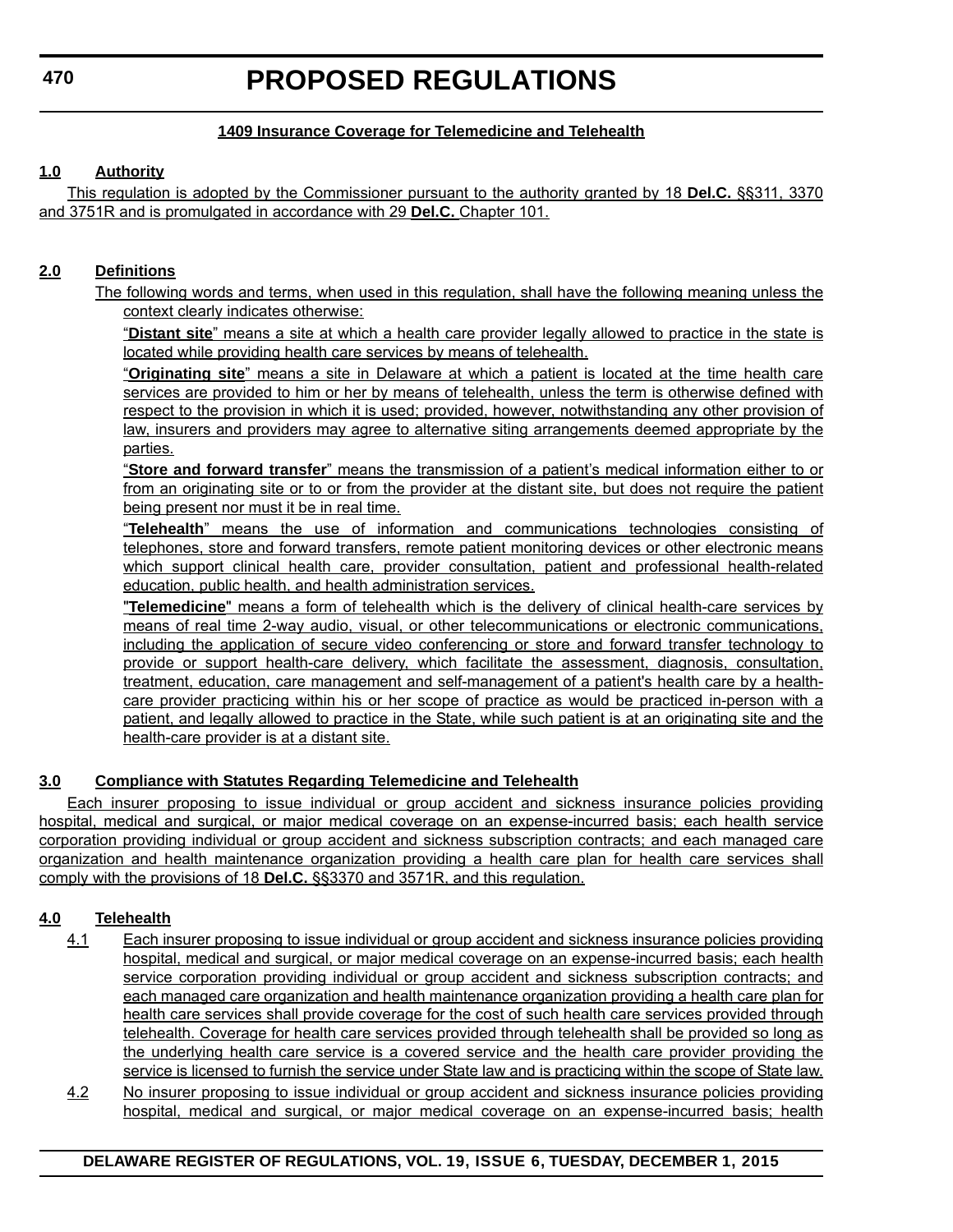<span id="page-27-0"></span>service corporation providing individual or group accident and sickness subscription contracts; or managed care organization or health maintenance organization providing a health care plan for health care services shall impose any limitation on the ability of an insured to seek medical care through the use of telehealth service solely because the health care service is being provided through telehealth. Such prohibited limitations shall include, but not be limited to, preauthorization, medical necessity or homebound requirements.

#### **5.0 Severability**

If any provision of this regulation or the application of any such provision to any person or circumstance shall be held invalid, the remainder of such provisions, and the application of such provision to any person or circumstance other than those as to which it is held invalid, shall not be affected.

### **6.0 Effective Date**

This regulation shall become effective on February . 2016.

### **[DEPARTMENT OF NATURAL RESOURCES AND ENVIRONMENTAL](http://www.destateparks.com/)  CONTROL**

### **DIVISION OF PARKS AND RECREATION**

Statutory Authority: 7 Delaware Code, Section 4702(c) (7 **Del.C.** §4702(c)) 7 **DE Admin. Code** 9201

### **REGISTER NOTICE #2015 - 09**

#### **[9201 Regulations Governing State Parks](#page-3-0)**

#### **1. TITLE OF THE REGULATION:**

7 **DE Admin. Code** 9201 Regulations Governing State Parks

#### **2. BRIEF SYNOPSIS OF THE SUBJECT, SUBSTANCE AND ISSUE:**

As a result of the General Assembly passing and Governor Markell signing SB 114, changes to the Rules and Regulations are needed. The penalties for twenty three of the twenty eight sections of the Park Rules and Regulations have been changed to Environmental D violations. The remaining sections' penalty is unchanged. Other changes have been made to reflect updated Division policies and concerns.

- **3. POSSIBLE TERMS OF THE AGENCY ACTION:** None.
- **4. STATUTORY BASIS OR LEGAL AUTHORITY TO ACT:** 7 **Del.C** 4702(c) and SB 114
- **5. LIST OF OTHER REGULATIONS THAT MAY BE IMPACTED OR AFFECTED BY THE PROPOSAL:** None.

#### **6. NOTICE OF PUBLIC COMMENT:**

The hearing record on the proposed changes to 7 **DE Admin. Code** 9201 Regulations Governing State Parks will be open December 1, 2015. Individuals may submit written comments regarding the proposed changes via email to Lisa.Vest@state.de.us or via the USPS to Lisa Vest, Hearing Officer, DNREC, 89 Kings Highway, Dover, DE 19901 (302) 739-9042. A public hearing on the proposed amendment will be held on December 22, 2015 beginning at 6:00 PM at the DNREC Auditorium, 89 Kings Highway, Dover, DE, 19901. Please note that all comment submitted to the Department in this matter should be limited to the scope of this proposed regulatory promulgation, to wit: only regarding the proposed amendments to the aforementioned regulations found at 7 **DE**

#### **DELAWARE REGISTER OF REGULATIONS, VOL. 19, ISSUE 6, TUESDAY, DECEMBER 1, 2015**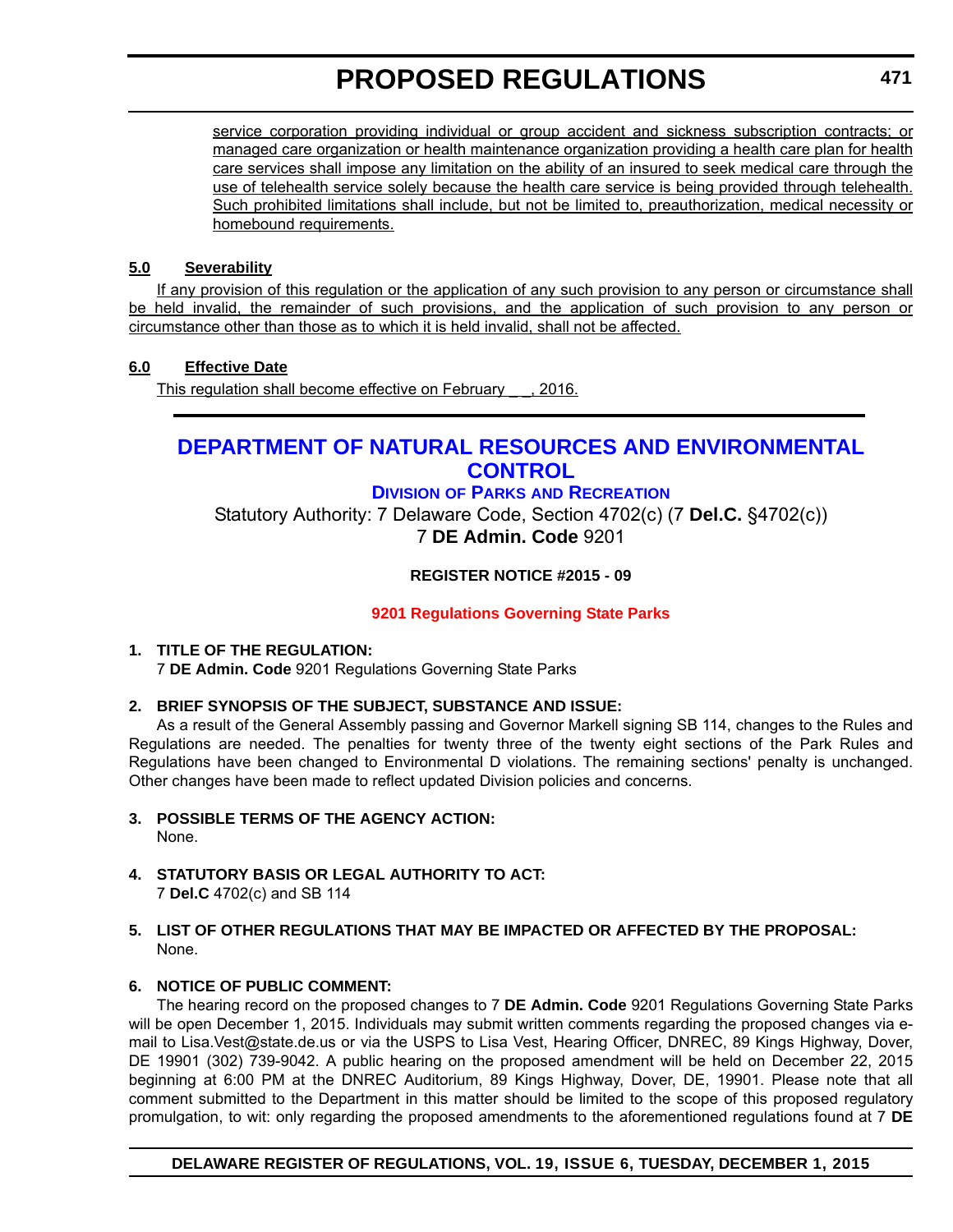<span id="page-28-0"></span>**472**

# **PROPOSED REGULATIONS**

**Admin. Code** 9201.

#### **7. PREPARED BY:**

Wayne Kline Wayne.Kline@state.de.us (302) 739-9221

**\*Please Note: Due to the size of the proposed regulation, it is not being published here. A copy of the regulation is available at:**

**[9201 Regulations Governing State Parks](http://regulations.delaware.gov/register/december2015/proposed/19 DE Reg 471 12-01-15.htm)**

### **DIVISION [OF WATERSHED STEWARDSHIP](http://www.dnrec.delaware.gov/swc/Pages/portal.aspx)** Statutory Authority: 7 Delaware Code, Chapter 40 (7 **Del.C.** Ch.40) 7 **DE Admin. Code** 5101

#### **REGISTER NOTICE: SAN #2015-10**

#### **[5101 Sediment and Stormwater Regulations](#page-3-0)**

#### **1. TITLE OF THE REGULATIONS:**

5101 Sediment and Stormwater Regulations with reference to Technical Document

#### **2. BRIEF SYNOPSIS OF THE SUBJECT, SUBSTANCE AND ISSUES:**

A Superior Court decision of October 7, 2015 invalidated the 2013 and 2014 version of the Delaware Sediment and Stormwater Regulations on procedural grounds because the accompanying Technical Document referenced by the regulations was not published in the State Register in accordance with Administrative Procedure Act requirements. This action is being taken to publish the Technical Document in the State Register as a separate document referenced in 5101 Sediment and Stormwater Regulations. Within the Technical Document, the Residential Construction Standard Plan section (3.01.1.1) has been updated.

#### **3. POSSIBLE TERMS OF THE AGENCY ACTION:**

There is no sunset date for this regulation.

#### **4. STATUTORY BASIS OR LEGAL AUTHORITY TO ACT:**

Title 7, Delaware Code, Chapter 40, the Sediment and Stormwater Law

#### **5. OTHER REGULATIONS THAT MAY BE AFFECTED BY THE PROPOSAL:**

No other regulations are affected by this proposed regulation with reference to Technical Document.

#### **6. NOTICE OF PUBLIC COMMENT:**

The Department of Natural Resources and Environmental Control (DNREC) Division of Watershed Stewardship will conduct a public hearing on **Regulation No. 5101 Sediment and Stormwater Regulations,** incorporating the Technical Document by reference.

The public hearing for **Regulation No. 5101 Sediment and Stormwater Regulations** will be held Tuesday, January 5, 2016, at 6:00 p.m. in the DNREC Auditorium, Richardson and Robbins Building, 89 Kings Highway, Dover, DE 19901.

The proposed regulation and referenced Technical Document may be inspected on the DNREC Division of Watershed Stewardship's Sediment and Stormwater Program website: [http://www.dnrec.delaware.gov/swc/Pages/](http://www.dnrec.delaware.gov/swc/Pages/SedimentStormwater.aspx) [SedimentStormwater.aspx](http://www.dnrec.delaware.gov/swc/Pages/SedimentStormwater.aspx)

For additional information or any appointments to inspect the proposed regulation revisions at DNREC, please contact Elaine Webb, DNREC Sediment and Stormwater Program, 89 Kings Highway, Dover, DE 19901, (302) 739-9921, [Elaine.Webb@state.de.us](mailto:Elaine.Webb@state.de.us).

Interested parties shall submit comments in writing on the proposed regulation revisions by the end of the comment period, as designated by the hearing officer at this hearing, to Elaine Webb and/or statements and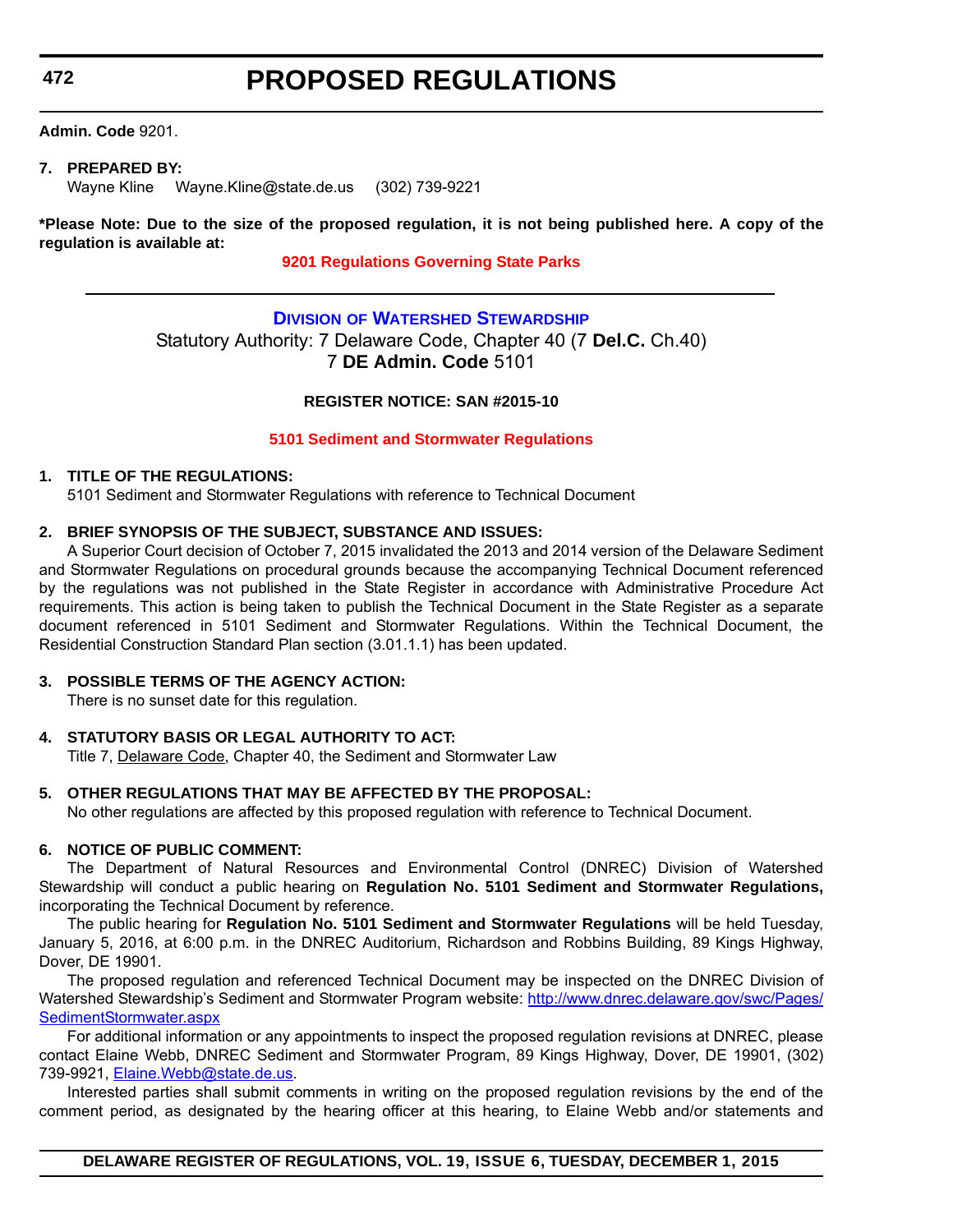<span id="page-29-0"></span>testimony may be presented either orally or in writing at the January 5, 2016 public hearing. It is requested that those interested in presenting statements at the public hearing register in advance and that written statements and comments be addressed to:

Elaine Webb DNREC – Sediment and Stormwater Program 89 Kings Highway Dover, DE 19901

#### **7. PREPARED BY:**

Elaine Z. Webb November 12, 2015 (302) 739-9921 [Elaine.Webb@state.de.us](mailto:Elaine.Webb@state.de.us)

**\*Please Note: Due to the size of the proposed regulation, it is not being published here. A copy of the regulation is available at:**

**[5101 Sediment and Stormwater Regulations](http://regulations.delaware.gov/register/december2015/proposed/19 DE Reg 472 12-01-15.htm)**

### **[DEPARTMENT OF SERVICES FOR CHILDREN, YOUTH AND THEIR](http://kids.delaware.gov/pbhs/pbhs.shtml)  FAMILIES**

### **DIVISION OF PREVENTION AND BEHAVIORAL HEALTH SERVICES**

Statutory Authority: 16 Delaware Code, Section 5001(11); 29 Delaware Code, Section 9005(7) (16 **Del.C.** §5001(11) & 29 **Del.C.** §9005(7))

#### **PUBLIC NOTICE**

#### **[Qualifications for Juvenile Mental Health Screeners](#page-3-0)**

In compliance with the State's Administrative Procedures Act (APA - Title 29, Chapter 101 of the Delaware Code), and under the authority of Title 29 of the Delaware Code, Chapter 90, §9005, (7), the Department of Services for Children, Youth and Their Families (DSCYF) / Division of Prevention and Behavioral Health Services (DPBHS) is proposing to create qualification for Juvenile Mental Health Screeners.

Any person who wishes to make written suggestions, compilations of data, testimony, briefs or other written materials concerning the proposed new regulations must submit same to Stephen Perales, Office of the Director, Division of Prevention and Behavioral Health Services, 1825 Faulkland Road, Wilmington, DE 19805-1195 or by fax to 302-622-4475 by December 31, 2015. Please identify in the subject line: Qualifications for Juvenile Mental Health Screeners.

The action concerning the determination of whether to adopt the proposed regulation will be based upon the results of Department and Division staff analysis and the consideration of the comments and written materials filed by other interested persons.

#### **SUMMARY OF PROPOSAL**

The purpose of this notice is to advise the public that the Delaware Department of Services for Children, Youth and Their Families/Division of Prevention and Behavioral Health Services (DSCYF/DPBHS) proposes to promulgate regulations for the Juvenile Mental Health Screeners.

#### **Statutory Authority**

- Delaware Code, Title 29, Chapter 90, §9005(7)
- Delaware Code, Title 16, Chapter 50, §5001(11)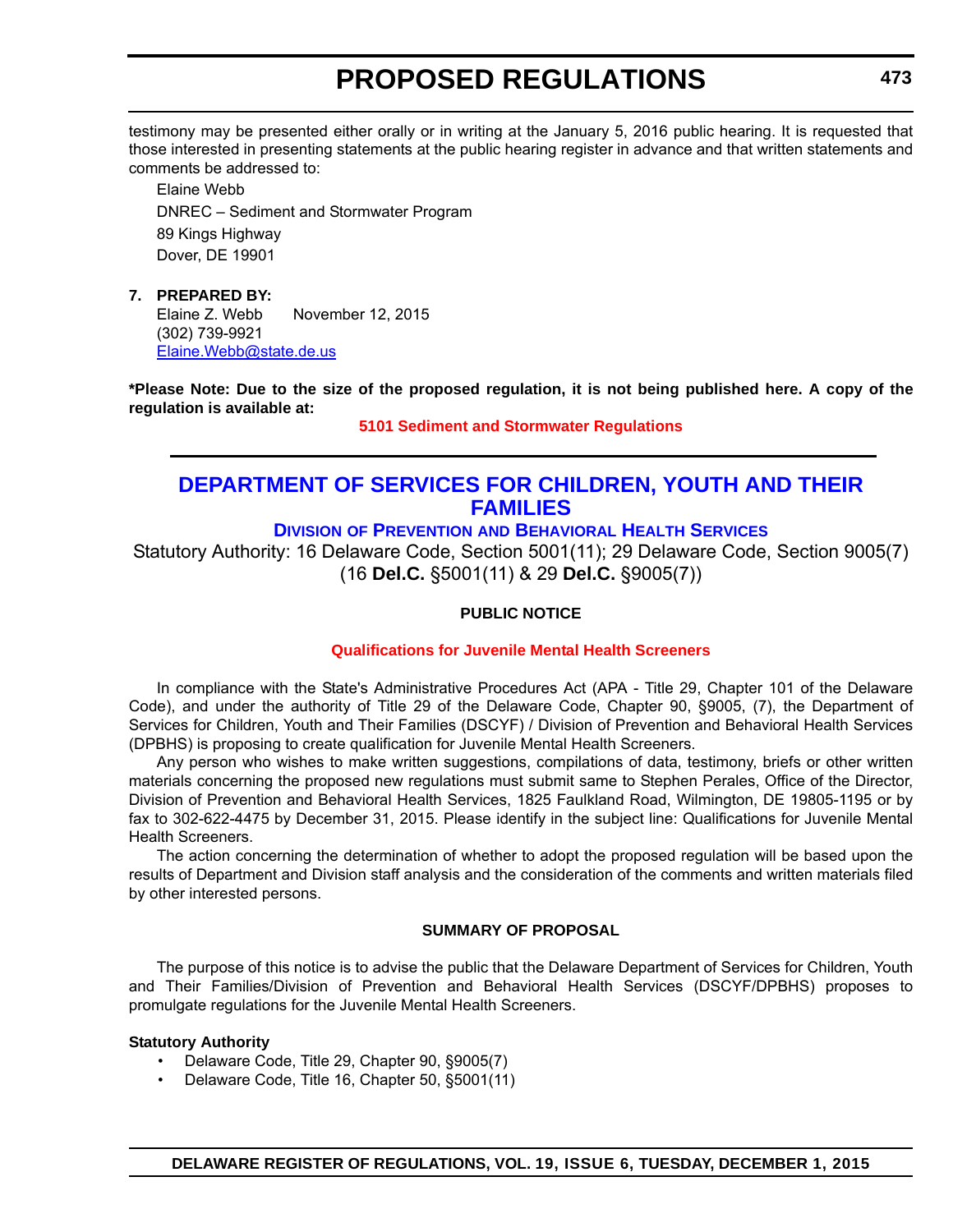**474**

#### **Background**

During the 147<sup>th</sup> Delaware General Assembly, HB 346, AN ACT TO AMEND TITLE 16 OF THE DELAWARE CODE RELATING TO THE COMMITMENT OF THE MENTALLY ILL, was signed into law. The new law created a definition for "Juvenile Mental Health Screener" and authorized DSCYF to establish regulations concerning the credentialing process and criteria for Juvenile Mental Health Screeners.

### **Qualifications for Juvenile Mental Health Screeners**

### **1.0 Juvenile Mental Health Screener Credentialing**

Title 16, Chapter 50 of the **Delaware Code** states that only Juvenile Mental Health Screeners, authorized by the Department of Services for Children, Youth and Their Families (DSCYF), have the authority to detain or abrogate a detainment of an individual under the age of 18 for emergency detention, pending a psychiatric evaluation. No person shall hold himself out to the public as a juvenile mental health screener unless the person is credentialed in accordance with this chapter, and acting in the capacity of their employment or contract relationship through which they have been granted juvenile mental health screener status. The Division of Prevention and Behavioral Health Services (DPBHS) is the DSCYF Division responsible for implementing and enforcing this law.

### **2.0 Definitions**

As used in this regulation:

"**Crisis services**" means services provided by the staff or contractors of DPBHS Child Priority Response program or a psychiatric hospital contracted by the DSCYF, in the course of their employment.

"**Department**" and "**DSCYF**" means the Department of Services for Children Youth and Their Families. "**Division**" and "**DPBHS**" means the Division of Behavioral Health Services.

"**DSAMH**" means the Division of Substance Abuse and Mental Health of the Department of Health and Social Services.

"**Eligible entity**" means a facility operated by the DSCYF, DSCYF crisis services provider, or a Delaware licensed mental health hospital under contract with the DSCYF.

"**Emergency detention**" and "**emergently detained**" means the process whereby a minor who appears to have a mental condition, and whose mental condition causes the person to be dangerous to self or dangerous to others, and whose parent or legal guardian is unwilling, or unavailable, to have the minor admitted to a facility voluntarily for assessment or care, is involuntarily detained for such evaluation and treatment for 24 hours unless the parent or legal guardian is unavailable to the Department during that 24 hour period; in such instances the time period may be extended to 72 hours.

"**Juvenile Mental Health Screener**" means an individual who has applied for and been approved to be credentialed as a Juvenile Mental Health Screener under Chapter 50, by the DPBHS.

"**Psychiatric Facility**" means a Delaware licensed mental health hospital under contract with the DSCYF.

"**Secretary**" means the Secretary of the Department of Services for Children Youth and Their Families.

#### **3.0 Qualifications of Applicants for Credentialed Mental Health Screener**

- 3.1 Psychiatrists, Board Certified Emergency Physicians, and Physicians.
	- 3.1.1 Psychiatrists, board certified emergency physicians and physicians who meet the criteria of 16 **DE Admin. Code** §§6002.3.1 - 6002.3.3 may detain or abrogate a detainment for a psychiatric evaluation of any person, over or under age 18 as detailed in 16 **DE Admin. Code** §6002.
- 3.2 Licensed Non-Physician Mental Health Professionals
	- 3.2.1 A credentialed Licensed Non-Physician Mental Health Professional, who meets the qualifications enumerated in this regulation, may detain or abrogate a detainment for a psychiatric evaluation of a person under the age of 18.

**DELAWARE REGISTER OF REGULATIONS, VOL. 19, ISSUE 6, TUESDAY, DECEMBER 1, 2015**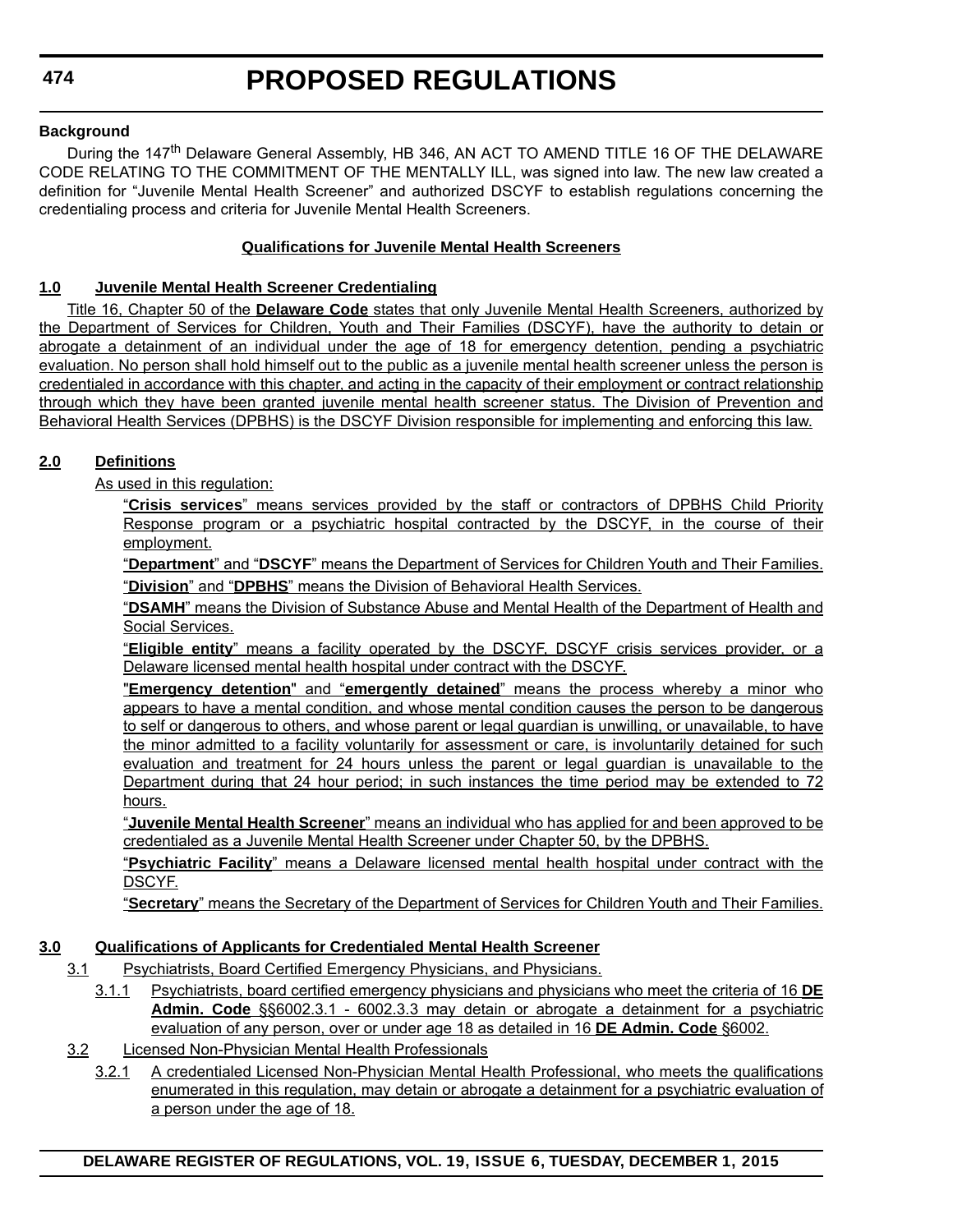- 3.2.2.1 Registered Nurse. Each applicant shall document current licensure by the State of Delaware as a Registered Nurse with a BSN degree and in good standing, as set forth in 24 **Del.C.** Ch. 19;
- 3.2.2.2 Advanced Practice Nurse. Each applicant shall document current licensure by the State of Delaware as an Advanced Practice Nurse in good standing, as set forth in 24 **Del.C.** Ch. 19;
- 3.2.2.3 Licensed Clinical Social Worker. Each applicant shall document current licensure in the State of Delaware as a Licensed Clinical Social Worker in good standing, as set forth in 24 **Del.C.** Ch. 39 and have at least 2 years/4000 hours of post masters clinical experience;
- 3.2.2.4 Licensed Professional Counselor of Mental Health. Each applicant shall document current licensure by the State of Delaware as a Licensed Professional Counselor of Mental Health in good standing, as set forth in 24 **Del.C.** Ch. 30 and have at least 2 years/4000 hours of post masters clinical experience;
- 3.2.2.5 Licensed Psychologist. Each applicant shall document current licensure by in the State of Delaware as a Licensed Clinical Psychologist in good standing, as set forth in 24 **Del.C.** Ch. 35;
- 3.2.2.6 Other Licensed Behavioral Health Professional. The Secretary of the Division of Services for Children Youth and Their Families may designate other behavioral or mental health professionals, who are licensed under Delaware Law, and the Secretary may set requirements for their qualifications to serve as juvenile mental health screeners.
- 3.2.3 Additional requirements; Licensed Non-Physician Mental Health Professionals
	- 3.2.3.1 Licensed Non-Physician Mental Health Professionals must complete DPBHS's juvenile mental health screener training, or the Division of Substance Abuse and Mental Health mental health screener training, in order to be authorized to act as a juvenile mental health screener.
	- 3.2.3.2 Current employment or contract relationship required. A credentialed Licensed Non-Physician Mental Health Professional will no longer be considered a Juvenile Mental Health Screener, and his authority to detain or abrogate detainments will end, when the professional is no longer employed by the DSCYF operated facility, or employed by or under contract with the DSCYF to perform crisis services, or is no longer employed by or under contract with a Delaware licensed mental health hospital under contract with the DSCYF.
	- 3.2.3.3 For non-physician juvenile mental health screeners, consultation with another juvenile mental health screener is required. If both juvenile mental health screeners are nonphysicians, they must concur with the detainment. A physician with juvenile mental health screener status may override the detainment determination of a non-physician juvenile mental health screener.
	- 3.2.3.4 Each applicant under this section must be approved or credentialed by the DPBHS.

#### **4.0 Applications Process**

- 4.1 Application for credentialing.
	- 4.1.1 Physicians, psychiatrists, and Board Certified Emergency Physicians.
		- 4.1.1.1 Physicians, including psychiatrists and Board Certified Emergency Physicians shall submit to the Division a resume, verification of current employment, and all contact information, Delaware license numbers and titles, and such other credentials or proof of certification as may be necessary to meet requirements set forth in Section 3.0 above.
		- 4.1.1.2 Physicians, psychiatrists, and Board Certified Emergency Physicians who hold current Mental Health Screener status, through the Division of Substance Abuse and Mental Health, are exempt from this requirement.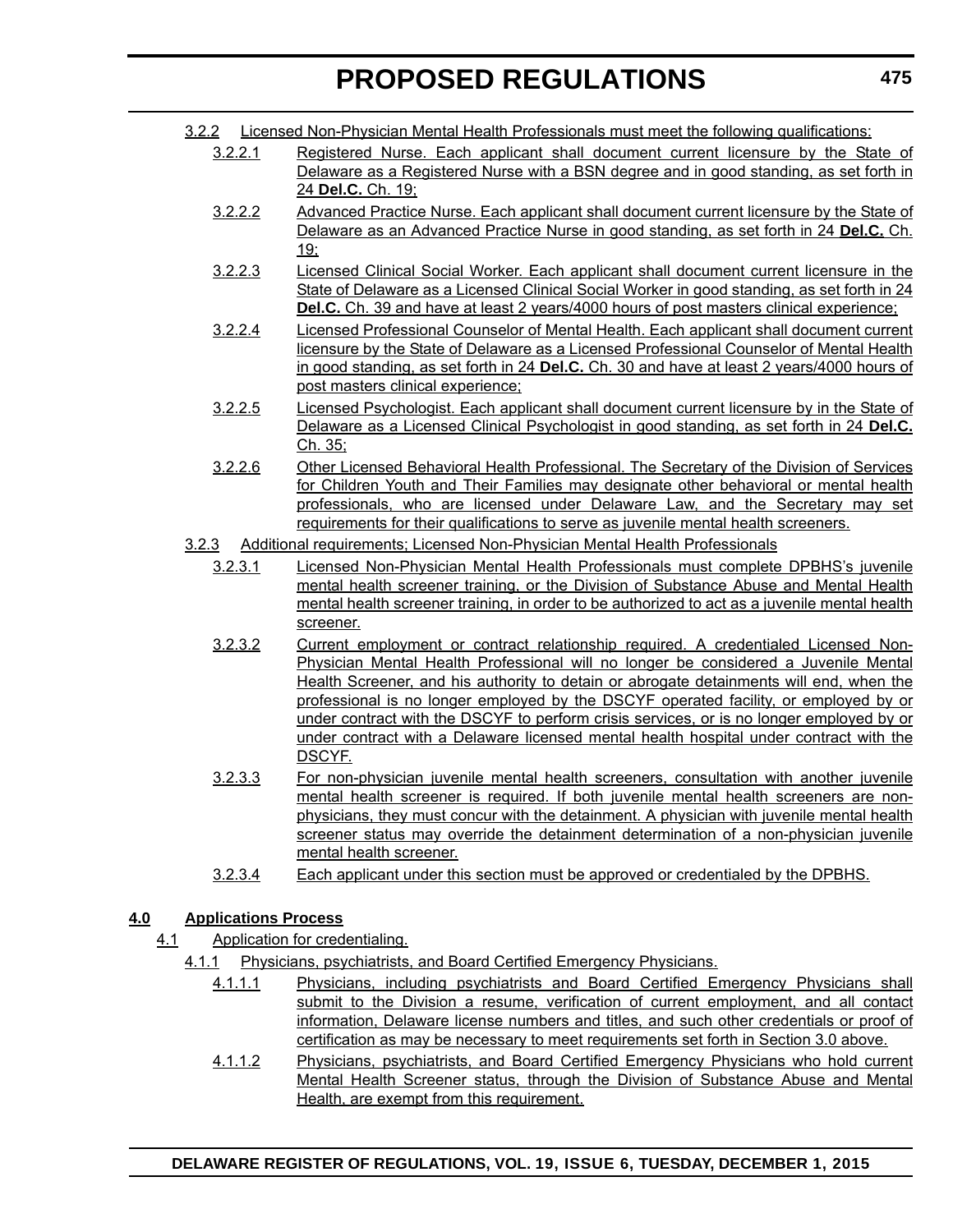- 4.1.1.3 If required to complete training by 16 **DE Admin Code** §6002, that training must be completed prior to acting as a Juvenile Mental Health Screener.
- 4.1.2 Licensed Non-Physician Mental Health Professionals.
	- 4.1.2.1 A licensed non-physician mental health professional who wishes to be credentialed as a Juvenile Mental Health Screener under Chapter 51 must obtain a recommendation from the Chief Executive Officer or Director or the eligible entity the licensed non-physician mental health professional is employed by or contracted with.
	- 4.1.2.2 The applicant or the eligible entity the applicant is employed by or contracted with, must submit the juvenile mental health screener application to DPBHS.
	- 4.1.2.3 The application shall include the Chief Executive Officer or Director's recommendation, a resume, verification of current employment, and all contact information, Delaware license numbers and titles, such other credentials or proof of certification as may be necessary to meet requirements set forth in Section 3.0 above.
	- 4.1.2.4 After the application and supporting materials are received by the DPBHS, the Division will accept or decline the recommendation that the applicant enter the juvenile mental health screener class.
	- 4.1.2.5 The applicant must complete the training required in Section 5.0 prior to acting as a Juvenile Mental Health Screener.
- 4.2 Application for Re-credentialing
	- 4.2.1 All Delaware credentialed juvenile mental health screeners except as noted in subsection 4.2.1.2 below will be required to re-apply every two (2) years, 60 days prior to the second anniversary date of the issued credential, for renewal of the credential to DPBHS.
		- 4.2.1.1 The application for renewal shall require proof of continuing licensure, credentials or certification as may be necessary to meet the requirements set forth in Section 3.0 above to be re-credentialed.
		- 4.2.1.2 Psychiatrists and Board Certified Emergency Physicians are the only professionals not required to undergo this re-credentialing process. All other physicians as well as licensed non-physician mental health professionals, must comply with either this re-credentialing process, or the re-credentialing process of the Division of Substance Abuse and Mental Health.
	- 4.2.2 DPBHS will provide eligible entities any updated information or changes to the policies, procedures, regulations, or laws that would impact juvenile mental health screeners. Eligible entities shall be responsive for distributing this information to their affiliated juvenile mental health screeners.
	- 4.2.3 Eligible entities are responsible for monitoring their affiliated juvenile mental health screeners, to ensure that screeners are complying with the re-credentialing process and maintaining current licensure or other requirements to practice in their profession.
- **5.0 Training, Credentialing and Re-credentialing Requirements for Licensed Mental Health Professionals**
	- 5.1 Training. The following standards will apply to the credentialing and re-credentialing of Juvenile Mental Health Screeners and sets forth the minimum qualifications and training requirements.
		- 5.1.1 For licensed physicians, other than psychiatrists and Board Certified Emergency Room Physicians, training guidelines for applicants will include content that may change over time and is up to DPBHS to direct.
			- 5.1.1.1 Compliance with qualifications specified in Section 3.0 above;
			- 5.1.1.2 Compliance with training guidelines, including completion of 4 hours of training by either the DPBHS or DSAMH; and
			- 5.1.1.3 Satisfactory score on the credentialing examination.
		- 5.1.2 Licensed Mental Health Professionals

**DELAWARE REGISTER OF REGULATIONS, VOL. 19, ISSUE 6, TUESDAY, DECEMBER 1, 2015**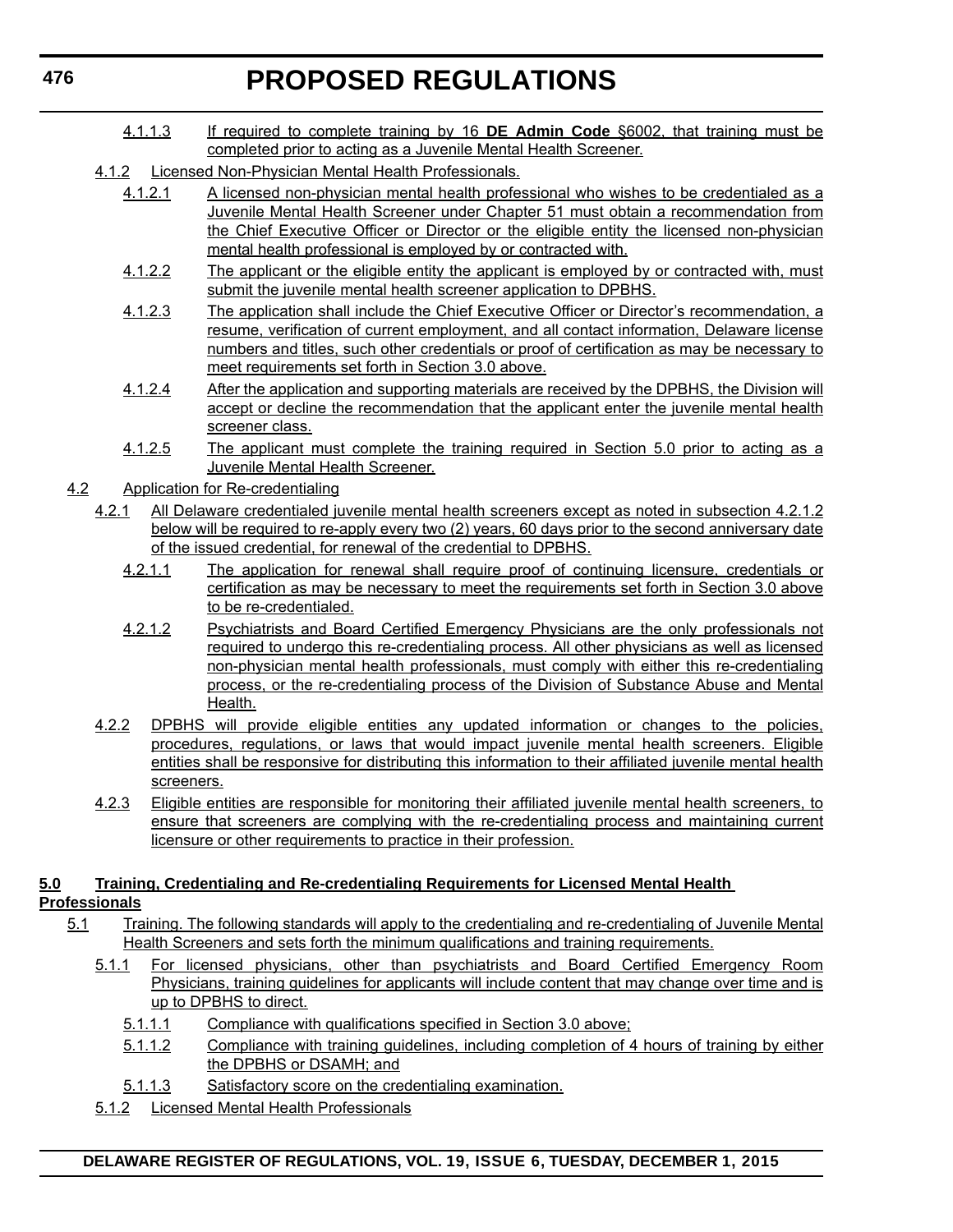- 5.1.2.1 Compliance with qualifications specified in Section 3.0 above;
- 5.1.2.2 Compliance with training guidelines as specified in subsection 5.1 above, including completion of either DSAMH mental health screener 40 hour training or 4 hours of juvenile mental health screener training by DPBHS; and
- 5.1.2.3 Satisfactory score on either the DPBHS or DSAMH credentialing examination.

#### 5.3 Re-Credentialing

- 5.3.1 Licensed Physicians other than psychiatrists and Board Certified Emergency Physicians:
	- 5.3.1.1 Compliance with qualifications specified in Section 3.0 above; and
	- 5.3.1.2 Compliance with training guidelines as specified in subsection 5.1 above, including completion of 4 hours of training by DSAMH or DPBHS every two years.
- 5.3.2 Licensed Mental Health Professionals
	- 5.3.2.1 Compliance with qualifications specified above; and
	- 5.3.2.2 Compliance with training guidelines as specified in subsection 5.1 above, including completion of 4 hours of training by DPBHS or DSAMH every two years.

#### **6.0 Credentialed Juvenile Mental Health Screener Performance**

- 6.1 Conflict of interest statement: The intent of the law is to ensure that no person is detained for any reason other than experiencing symptoms associated with a mental condition that may result in danger to self or others, and that any potential or apparent conflicts of interest as set forth in 16 **Del.C.** §5004 are disclosed on the DPBHS Emergency Detainment Request Form within 24 hours of signature of the detention order. Potential or apparent conflicts of interest may include, but are not limited to, employment by a privately operated psychiatric facility, a personal relationship with the individual being detained or committed involuntarily, a relationship with family or significant others of the individual being detained or committed involuntarily, or being the victim of a crime by the person being detained or committed involuntarily. An Emergency Detainment Request Form must be completed for every youth under 18 detained under this regulation. This form must be maintained in the client's records as described in subsection 6.2.
- 6.2 Record Keeping, Forms and Documentation. The following standards will apply to the Forms and Documentation required monitoring and reporting on the performance of juvenile mental health screeners, including performance as it pertains to compliance with conflict of interest disclosure in actions to detain, or undo a detainment, of an individual under this statute.
	- 6.2.1 Credentialed juvenile mental health screeners will be required to complete a DPBHS Emergency Detainment Request Form for the purpose of ensuring a standardized approach to assessing the needs of clients in crisis and documenting the decision premised upon that assessment. These forms will become part of the client's records.
	- 6.2.2 For youths whose detainments are paid in whole or in part by DPBHS, or who are otherwise currently in DPBHS services: the DPBHS Emergency Detainment Request Form must be sent to DPBHS as soon as possible and within 24 hours by the admitting psychiatric facility. DPBHS will collect and monitor all DPBHS Emergency Detention Forms performed by juvenile mental health screeners, whether a conflict of interest is disclosed or not, for purposes of ensuring that the intent of this law is met and that detainments are appropriate.
	- 6.2.3 For all youths, including youths not presently involved with DPBHS, DPBHS will collect aggregate data from psychiatric facilities in the form of a monthly report. This report will include: number of detainments per Juvenile Mental Health Screener, number of incidents where a screener determined a detainment was not necessary, admitting facility, the client patient number, the date of detainment, demographic information (age, race, sex, and zip code) of the child's primary residence, and other factors deemed necessary by DPBHS), screener name and number, presenting problem, and the reason the detainment was necessary. Psychiatric facilities will be responsible for including such data for patients detained by the eligible entity's Juvenile Mental Health Screeners, as well as Juvenile Mental Health Screeners not employed by or contracted with the eligible entity.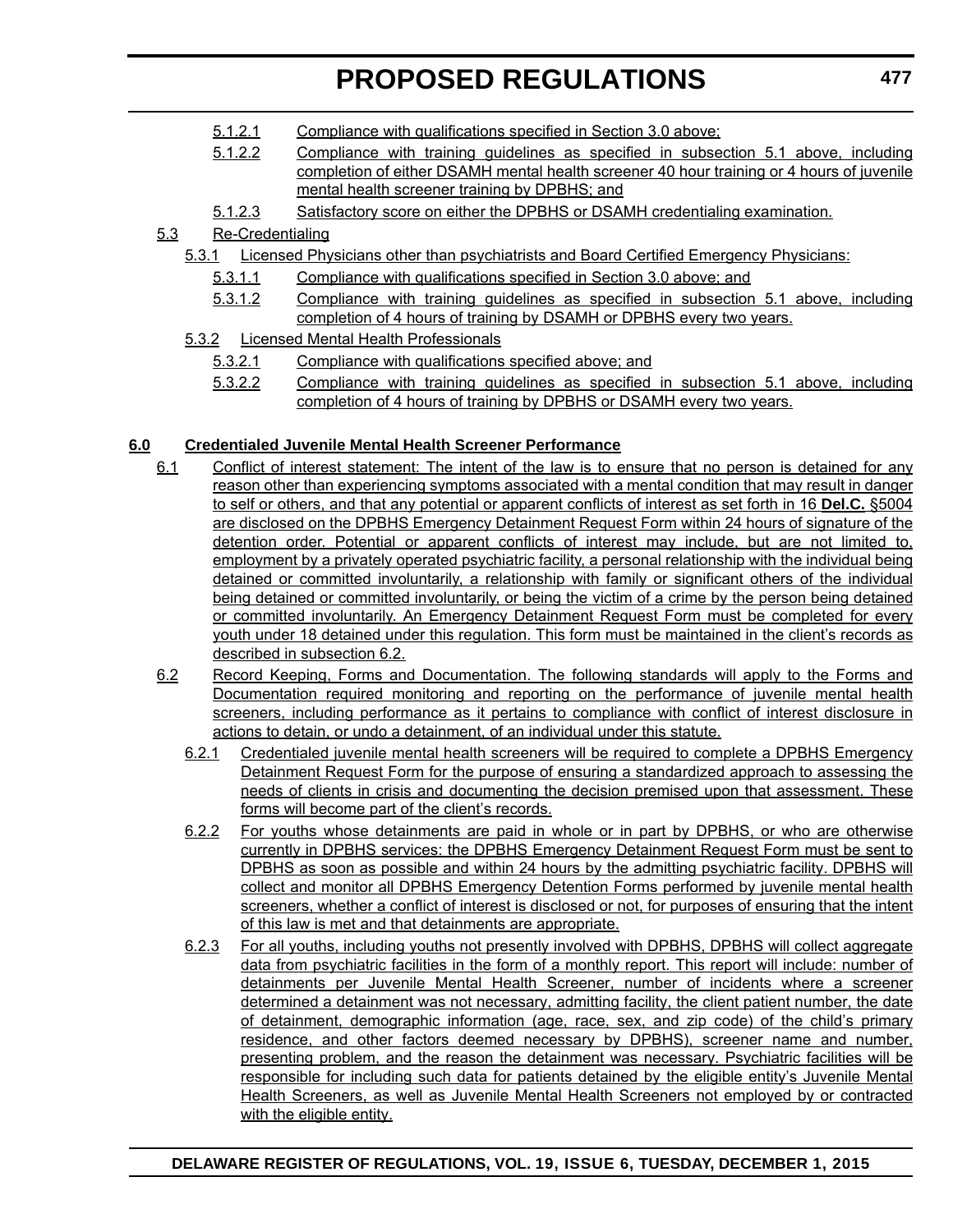- 6.2.4 If DPBHS deems it necessary to review specific or aggregate detainments in cases of youths who are not DPBHS involved, DPBHS shall, within 24 hours of request, be provided a redacted copy of the Emergency Detainment Request Form by the Juvenile Mental Health Screener and/or the eligible entity.
- 6.3 Data Review and Reporting. The Juvenile Mental Health Screeners and/or eligible entities are responsible for record keeping and making available to DPBHS as required by this regulation, DPBHS Emergency Detainment Request Forms and associated records. DPBHS will periodically monitor these records for compliance. The Juvenile Mental Health Screeners and/or their associated eligible entity will also be responsible for maintaining a database in a format that is approved by DPBHS and that will be reported to DPBHS as set forth in subsection 6.2.3 of this regulation, so that DPBHS may review aggregate data. This database will include administrative information, such as the admitting facility, the client patient number, the date of detainment, demographic information (age, race, sex, zip code) of the child's primary residence, and other factors deemed necessary by DPBHS), screener name and number, presenting problem, and the reason the detainment was necessary.
	- 6.3.1 DPBHS will collect aggregate data of juvenile mental health screener detentions, which will be available to the public.
	- 6.3.2 Detainment data will be reviewed to monitor for anomalies in detainment rates to assure juvenile mental health screener performance improvement and compliance with this regulation, the authorizing statutes, and principals of least restrictive environment and community integration.

#### **7.0 Suspension or Revocation of Juvenile Mental Health Screener**

- 7.1 The following outlines circumstances under which a credential may be suspended or revoked. DPBHS will monitor individuals and general facilities performing juvenile mental health screenings and detaining individuals for 24 – 72 hours under this regulation as specified in Section 6.0. Nothing in Section 6.0 relieves juvenile mental health screeners of the requirement to keep their own records on their work to detain or not detain individuals that they assess. Copies of the Emergency Detainment Request Form are sufficient documentation if the individual juvenile mental health screener or organization that supports these screeners keeps this information protected and confidential under federal law. Compliance with federal laws on this documentation is the responsibility of the individual who has been credentialed as a Juvenile Mental Health Screener.
	- 7.1.1 Failure of any credentialed Juvenile Mental Health Screeners to be aware of, and operate in compliance with, the federal and state laws pertaining to protection of health records. Failure to comply with this requirement will result in immediate suspension of the Juvenile Mental Health Screener credential.
	- 7.1.2 Suspension or revocation of a professional license will result in the immediate revocation of the Juvenile Mental Health Screener credential.
	- 7.1.3 For licensed non-physician mental health professionals, loss of a current contract or employment relationship with a DSCYF operated facility, DSCYF crisis services, or a Delaware licensed mental health hospital under contract with the DSCYF.
	- 7.1.4 Failure to comply with the conflict of interest provisions of 14 **Del.C.** §5004.
	- 7.1.5 Due to concerns with performance, which can include inappropriate overuse of emergency detainments or failure to identify minors in need of detainment, as identified by the DSCYF reviewing psychiatrist or an Emergency Detention of Juveniles Review Board designated by the Secretary, which are uncorrected after written warning from the DSCYF.
	- 7.1.6 Due to concerns with performance identified by a complaint or appeal submitted to DPBHS's Quality Assurance Department. The DPBHS Quality Assurance Department will refer any such complaints or appeals to DPBHS's reviewing psychiatrist for evaluation.
- 7.2 Compliance with notification of this revocation is the responsibility of the individual who has been credentialed as a Juvenile Mental Health Screener and, in the case of non-physicians, the eligible entity with whom the individual is affiliated.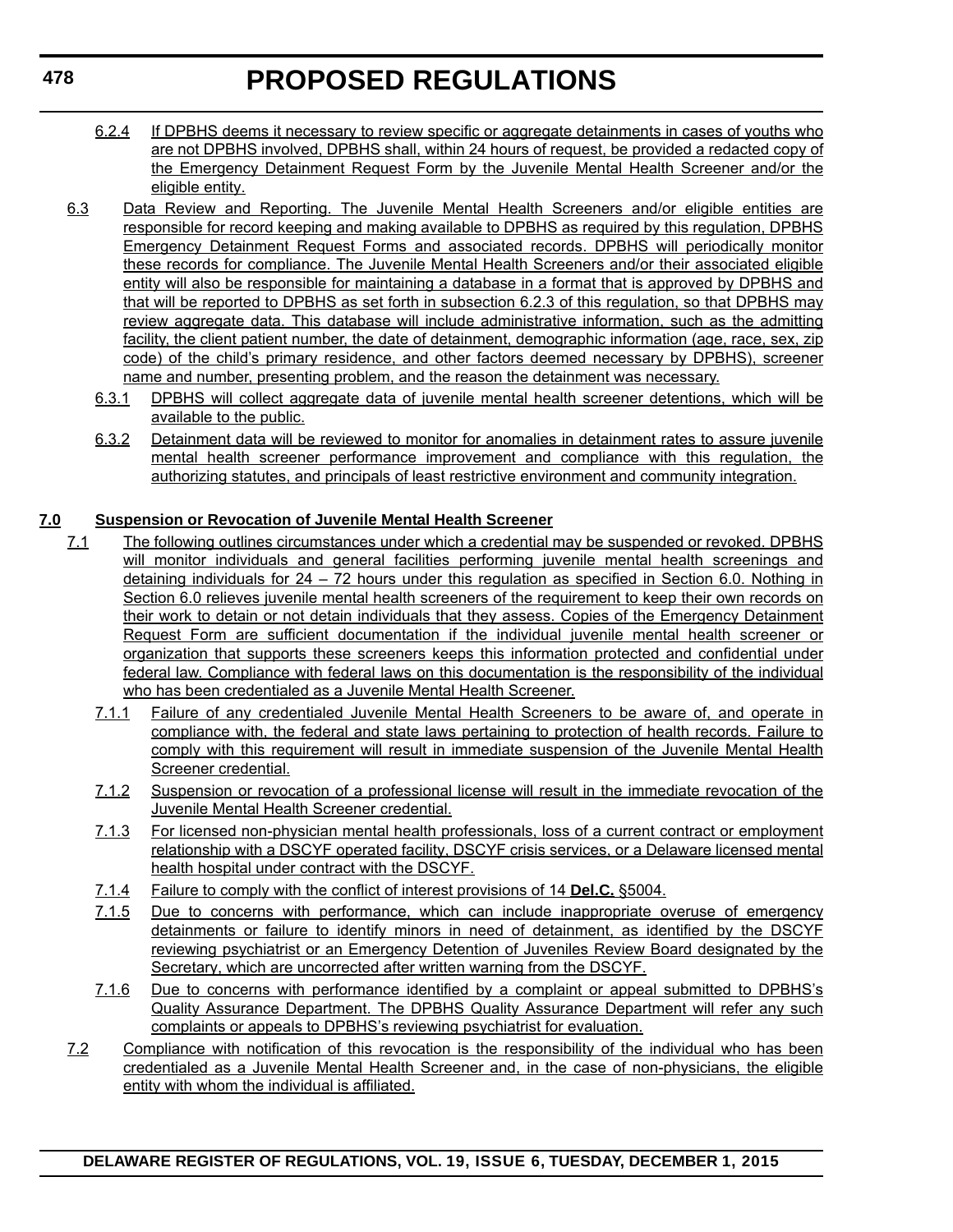<span id="page-35-0"></span>7.3 Reinstatement of Juvenile Mental Health Screener status of an individual for whom a credential has been suspended or revoked will be at the discretion of DPBHS, in light of circumstances surrounding the original suspension or revocation.

#### **8.0 Appeal Process**

Any individual or eligible entity affiliated with an individual who has been denied status as a juvenile mental health screener or who has had a screening credential suspended or revoked can appeal this decision by writing to the DPBHS Director. Such an appeal, based on knowledge and facts of this event, must be made within twenty (20) days of the denial, suspension, or revocation. A response by the DPBHS Director will be forthcoming within thirty (30) days of DPBHS receiving the appeal.

#### **9.0 Consent for Voluntary Admissions**

In the case of voluntary admission to a designated psychiatric treatment facility or hospital, consent to treatment of a minor shall be given only by a parent or legal guardian. The request for admission to the designated psychiatric treatment facility or hospital shall be signed by either the applicant's parent or legal guardian.

#### **10.0 Payment for Voluntary and Involuntary Admissions**

Payment to hospitals for voluntary and involuntary admissions of clients in crisis will be in accordance with the provisions of 16 **Del.C.** §§5019, 5020, and 29 **Del.C.** §9019.

### **[DEPARTMENT OF STATE](http://dpr.delaware.gov/) DIVISION OF PROFESSIONAL REGULATION**

#### **5200 BOARD OF EXAMINERS OF NURSING HOME ADMINISTRATORS**

Statutory Authority: 24 Delaware Code, Section 5206(1) (24 **Del.C.** §5206(1)) 24 **DE Admin. Code** 5200

#### **PUBLIC NOTICE**

#### **[5200 Board of Examiners of Nursing Home Administrators](#page-3-0)**

The Delaware Board of Examiners of Nursing Home Administrators, pursuant to 24 **Del.C.** §5206(1), proposes to revise its regulations. The Board will hold a public hearing on the proposed rule change on March 8, 2016 at 1:00 p.m., in the Second Floor Conference Room B, Cannon Building, 861 Silver Lake Blvd., Dover, DE 19904. Written comments should be sent to Flora Peer, Administrator of the Delaware Board of Nursing Home Administrators, Cannon Building, 861 Silver Lake Blvd, Suite 203, Dover, DE 19904.

Persons wishing to submit written comments may forward these to the Board at the above address in accordance with 29 **Del.C.** §10118(a).

### **5200 Board of Examiners of Nursing Home Administrators**

#### *(Break in Continuity of Sections)*

#### **5.0 Programs for Continuing Education Credits**

5.1 Continuing education programs consisting of Board approved seminars, resident or extension courses, conferences and workshops totaling 48 classroom hours or more, on any of the subject areas enumerated in 5.2 below, are required for biennial licensure of a license as a Nursing Home Administrator. The following are requirements for license renewal:

#### *(Break in Continuity Within Section)*

5.3 Acceptable programs of continuing education are:

#### *(Break in Continuity Within Section)*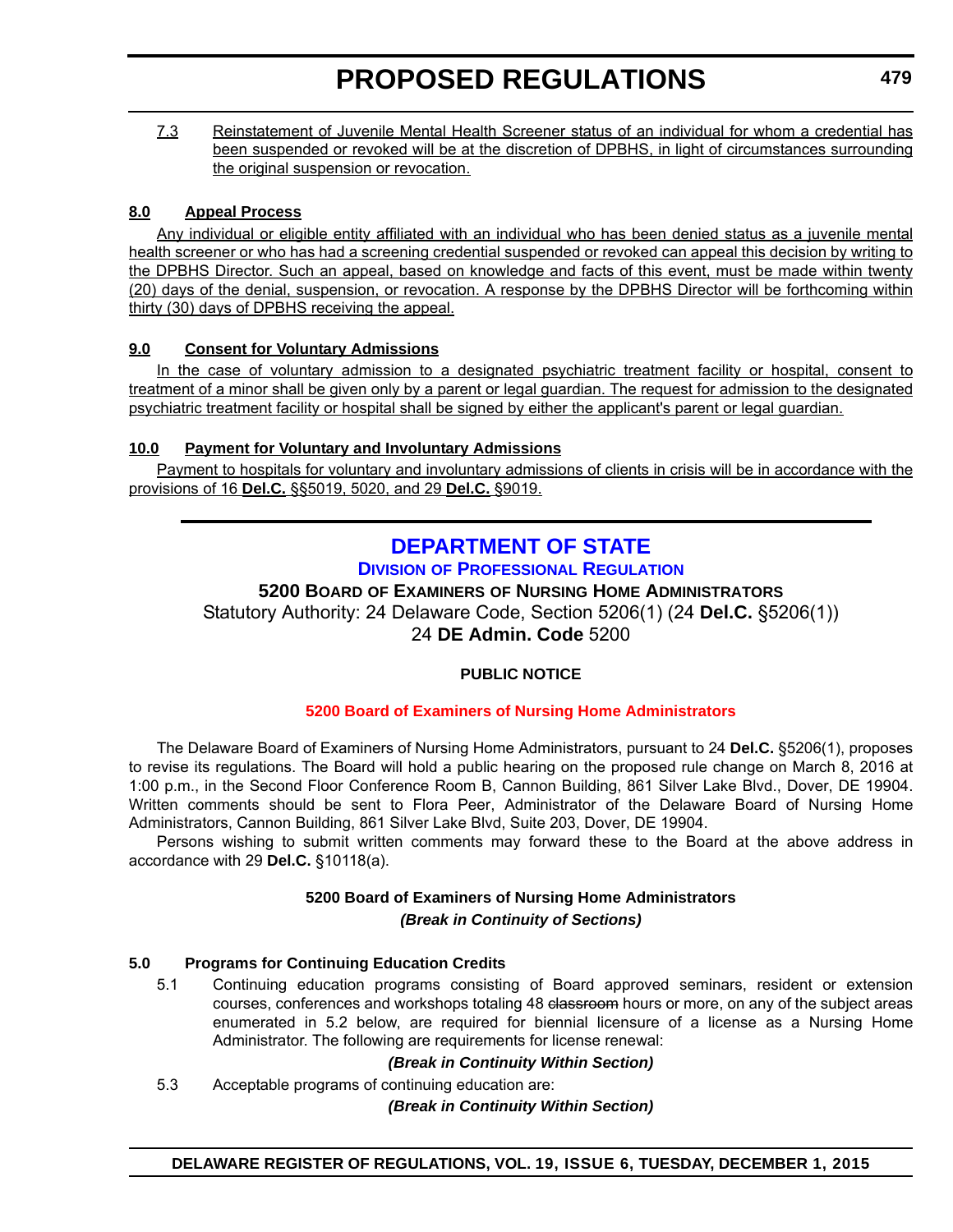# **480**

# **PROPOSED REGULATIONS**

5.3.4 Those self-instruction or home study courses, videos, computer-assisted programs, online and webinars courses approved by the National Association of Boards (NAB) and/or pre-approved by the Board, may be accumulated at no more than 24 hours per renewal period.

**\*Please Note: As the rest of the sections were not amended they are not being published. A copy of the regulation is available at:**

**[5200 Board of Examiners of Nursing Home Administrators](http://regulations.delaware.gov/register/december2015/proposed/19 DE Reg 479 12-01-15.htm)**

# **[DEPARTMENT OF TRANSPORTATION](http://www.deldot.gov/index.shtml) OFFICE OF THE SECRETARY**

Statutory Authority: 29 Delaware Code, Section 8404(8); 17 Delaware Code, Ch. 1 and 5 (29 **Del.C.** §8404(8); 17 **Del.C.** Ch. 1 & 5)

# **PUBLIC NOTICE**

# **[Pedestrian Accessibility Standards](#page-3-0)**

In concert with the Title VI of the Civil Rights Act of 1964, Section 504 of the Rehabilitation Act of 1973 and the Americans with Disabilities Act or ADA of 1990 as amended, the Delaware Department of Transportation (DelDOT) is committed to providing compliant pedestrian accessibility for everyone. DelDOT does not discriminate in the provision of any of its programs, services or business activities and is committed to upholding the intent and spirit of the ADA, Section 504, and Title VI of the Civil Rights Act to the fullest extent possible. DelDOT recognizes that much work is required before pedestrian facilities are brought into full compliance with the DelDOT Pedestrian Standards. DelDOT also recognizes that there are many challenges and complexities involved in providing fully compliant pedestrian facilities in the public right of way.

The DelDOT Pedestrian Accessibility Standards for Facilities in the Public Right of Way or "DelDOT Pedestrian Standards" combines into one document the requirements, guidelines and best practices for accessible pedestrian facilities in the public transportation right of way as identified by the:

- Americans with Disabilities Act of 1990 or ADA; ([http://www.ada.gov/\)](http://www.ada.gov/)
- ADA Standards for Transportation Facilities 2006 or 2006 Standards adopted by the US Department of Transportation; (www.dot.gov/accessibility )
- Draft Public Right of Way Accessibility Guidelines or PROWAG 2011 developed by the US Access Board; [\(http://www.access-board.gov/guidelines-and-standards/streets-sidewalks/public-rights-of-way/](http://www.access-board.gov/guidelines-and-standards/streets-sidewalks/public-rights-of-way/proposed-rights-of-way-guidelines) [proposed-rights-of-way-guidelines](http://www.access-board.gov/guidelines-and-standards/streets-sidewalks/public-rights-of-way/proposed-rights-of-way-guidelines))
- Accessibility Guidelines for Pedestrian Facilities in the Public Right-of-Way or PROWAG Supplement 2013; Shared Use Paths; [http://www.access-board.gov/guidelines-and-standards/streets-sidewalks/](http://www.access-board.gov/guidelines-and-standards/streets-sidewalks/shared-use-paths) [shared-use-paths](http://www.access-board.gov/guidelines-and-standards/streets-sidewalks/shared-use-paths). The 2013 PROWAG Supplement includes unchanged PROWAG 2011 guidance as well as revised PROWAG 2011 guidance and new guidance on a variety of pedestrian system features.
- US Department of Justice or DOJ; [\(http://www.justice.gov/](http://www.justice.gov/)), and
- US Department of Transportation or USDOT; (<http://www.dot.gov/>).

The standards provided in this document, in concert with the Delaware Manual on Uniform Traffic Control Devices or DE MUTCD, [http://deldot.gov/information/pubs\\_forms/manuals/de\\_mutcd/\)](http://deldot.gov/information/pubs_forms/manuals/de_mutcd/) are intended to assist all public and private sector transportation planners and engineers in the effort to achieve a more consistent approach to planning, design, construction and maintenance of accessible pedestrian facilities in the public transportation right of way. The Pedestrian Accessibility Standards for Facilities in the Public Right of Way have been developed to meet the spirit and intent of the legislation as well as the regulatory requirements and guidance of ADA, DOJ and USDOT as of the date of this publication. The primary reference documents used are the 2006 US DOT Standards with citations noted as numbers (e.g., 101.1) and the US Access Board's 2011 and 2013 PROWAG with citations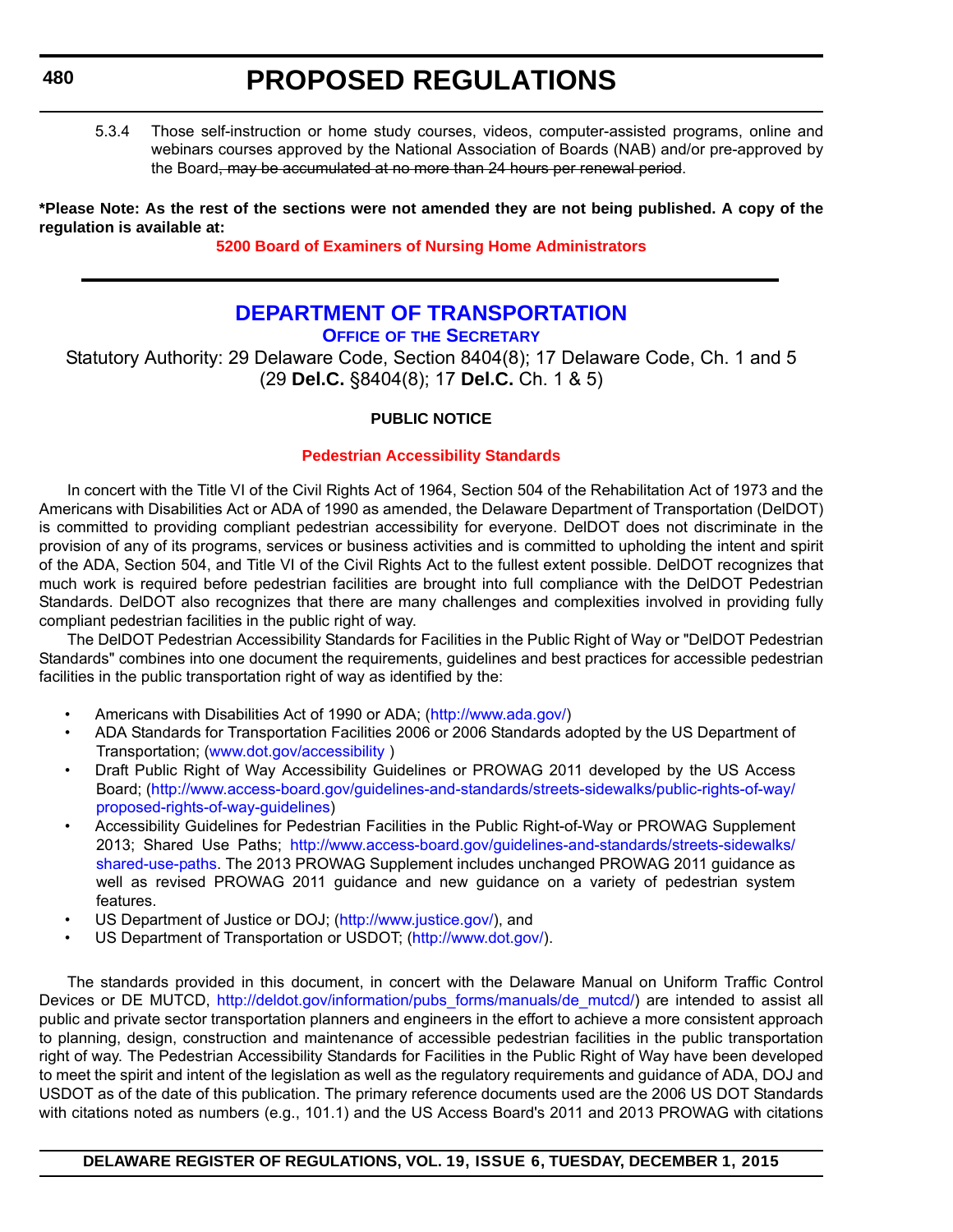# **PROPOSED REGULATIONS**

noted as numbers preceded by R (e.g., R101.1).

Please send any comments no later than December 31, 2015 to the attention of:

Jim Pappas Assistant Director Office of Performance Management Delaware Department of Transportation 800 Bay Road Dover, DE 19903 james.pappas@state.de.us

# **Please Note: Due to the size of the proposed regulation, it is not being published here. The following link to a PDF of the proposed regulation is provided below:**

[Pedestrian Accessibility Standards](http://regulations.delaware.gov/register/december2015/proposed/PedestrianAccessibilityStandards.pdf) (**<http://regulations.delaware.gov/register/december2015/proposed/PedestrianAccessibilityStandards.pdf>**)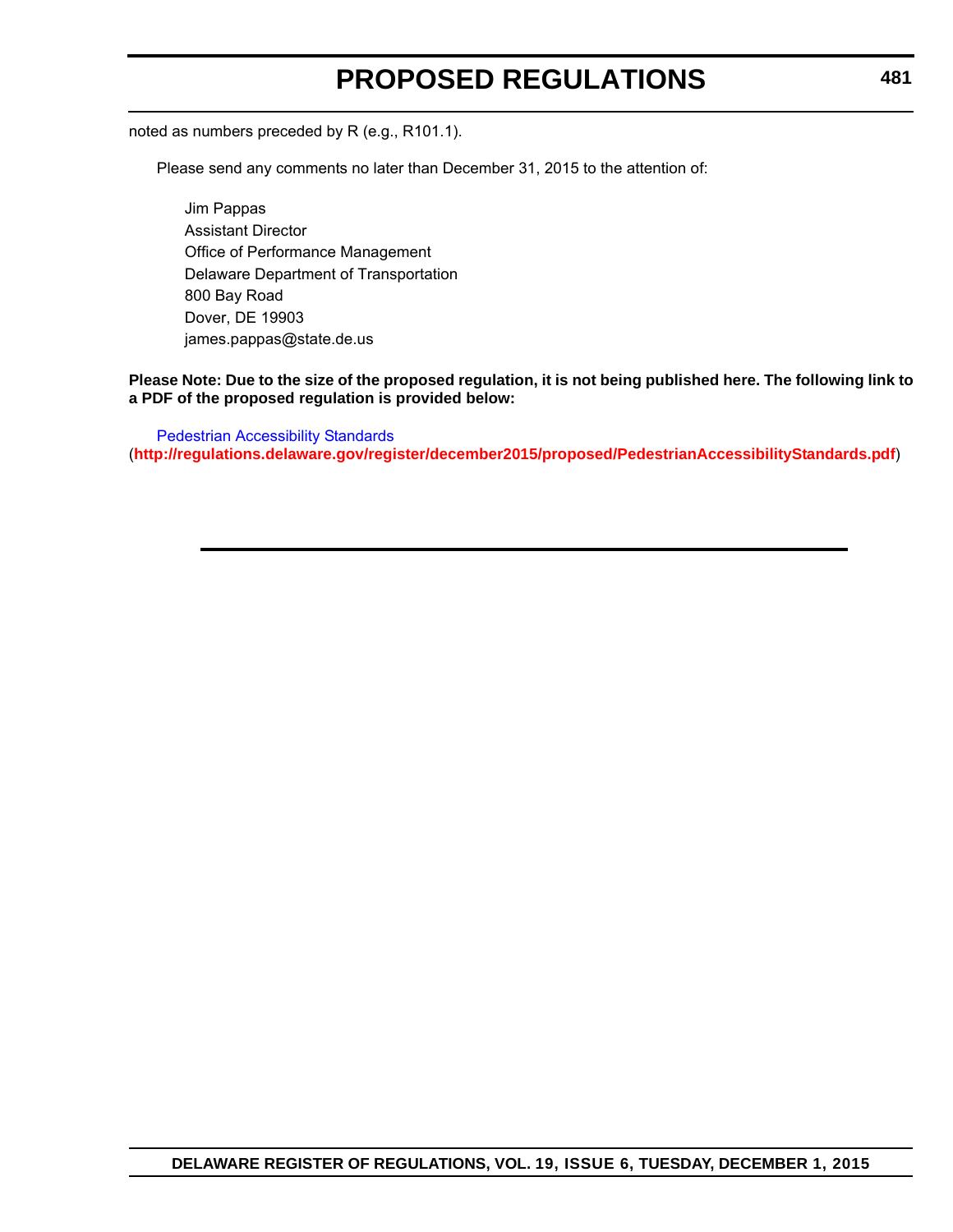# **Symbol Key**

Arial type indicates the text existing prior to the regulation being promulgated. Underlined text indicates new text added at the time of the proposed action. Language which is stricken through indicates text being deleted. **[Bracketed Bold language]** indicates text added at the time the final order was issued. **[Bracketed bold stricken through]** indicates language deleted at the time the final order was issued.

# **Final Regulations**

The opportunity for public comment shall be held open for a minimum of 30 days after the proposal is published in the *Register of Regulations*. At the conclusion of all hearings and after receipt within the time allowed of all written materials, upon all the testimonial and written evidence and information submitted, together with summaries of the evidence and information by subordinates, the agency shall determine whether a regulation should be adopted, amended or repealed and shall issue its conclusion in an order which shall include: (1) A brief summary of the evidence and information submitted; (2) A brief summary of its findings of fact with respect to the evidence and information, except where a rule of procedure is being adopted or amended; (3) A decision to adopt, amend or repeal a regulation or to take no action and the decision shall be supported by its findings on the evidence and information received; (4) The exact text and citation of such regulation adopted, amended or repealed; (5) The effective date of the order; (6) Any other findings or conclusions required by the law under which the agency has authority to act; and (7) The signature of at least a quorum of the agency members.

The effective date of an order which adopts, amends or repeals a regulation shall be not less than 10 days from the date the order adopting, amending or repealing a regulation has been published in its final form in the *Register of Regulations*, unless such adoption, amendment or repeal qualifies as an emergency under §10119.

# **DEPARTMENT OF AGRICULTURE**

**[DELAWARE AGRICULTURAL LANDS PRESERVATION FOUNDATION](http://dda.delaware.gov/aglands/index.shtml)** Statutory Authority: 3 Delaware Code, Sections 904(a)(13) (3 **Del.C.** §904(a)(13) 3 **DE Admin. Code** 701

# **ORDER**

# **[701 Farmland Preservation Program](#page-3-0)**

AND NOW, this 18<sup>th</sup> day of November, 2015, the Trustees of the Delaware Agricultural Lands Preservation Foundation (collectively the "Foundation" or the "Board"), issues the following Order which shall be effective ten (10) days after the publication of this Order in the Delaware *Register of Regulations*:

1. Pursuant to its statutory authority, the Foundation has proposed for adoption a comprehensive set of regulations (the "Proposed Regulations") to be used in the administration of the Delaware Agricultural Lands Preservation Program established pursuant to 3 **Del.C.** §901 (the "Program"). William A. Denman, legal counsel (the "Hearing Officer") was designated as the Hearing Officer to conduct a public hearing to entertain comments from the public on the Proposed Regulations, and thereafter organize and summarize the comments submitted, and report to the Foundation on the comments.

2. The public comment session was held at the Foundation's office on Wednesday, September 23, 2015 at 10:00AM. A verbatim transcript of the public comment session, consisting of 74 pages, was prepared and available for review by the Foundation. Notice of the public comment session, together with information as to how a copy of the Proposed Regulations could be obtained, was published in the Delaware *Register* on September 1, 2015. Notice of the public comment session was also (a) published in both the *Delaware State News* and the *News Journal* on August 18, 2015 and (b) posted on the *Delaware.gov* web site on August 25, 2015. At least 60 days prior to the publication of the Proposed Regulations, a draft of the Proposed Regulations was distributed to the Farmland Preservation Advisory Boards of Kent and Sussex County, Delaware established pursuant to 3 **Del.C.** §906. A copy of the Proposed Regulations was sent to the Council President of New Castle County. New Castle County did not have an established Farmland Preservation Advisory Board. The deadline for submitting written

**482**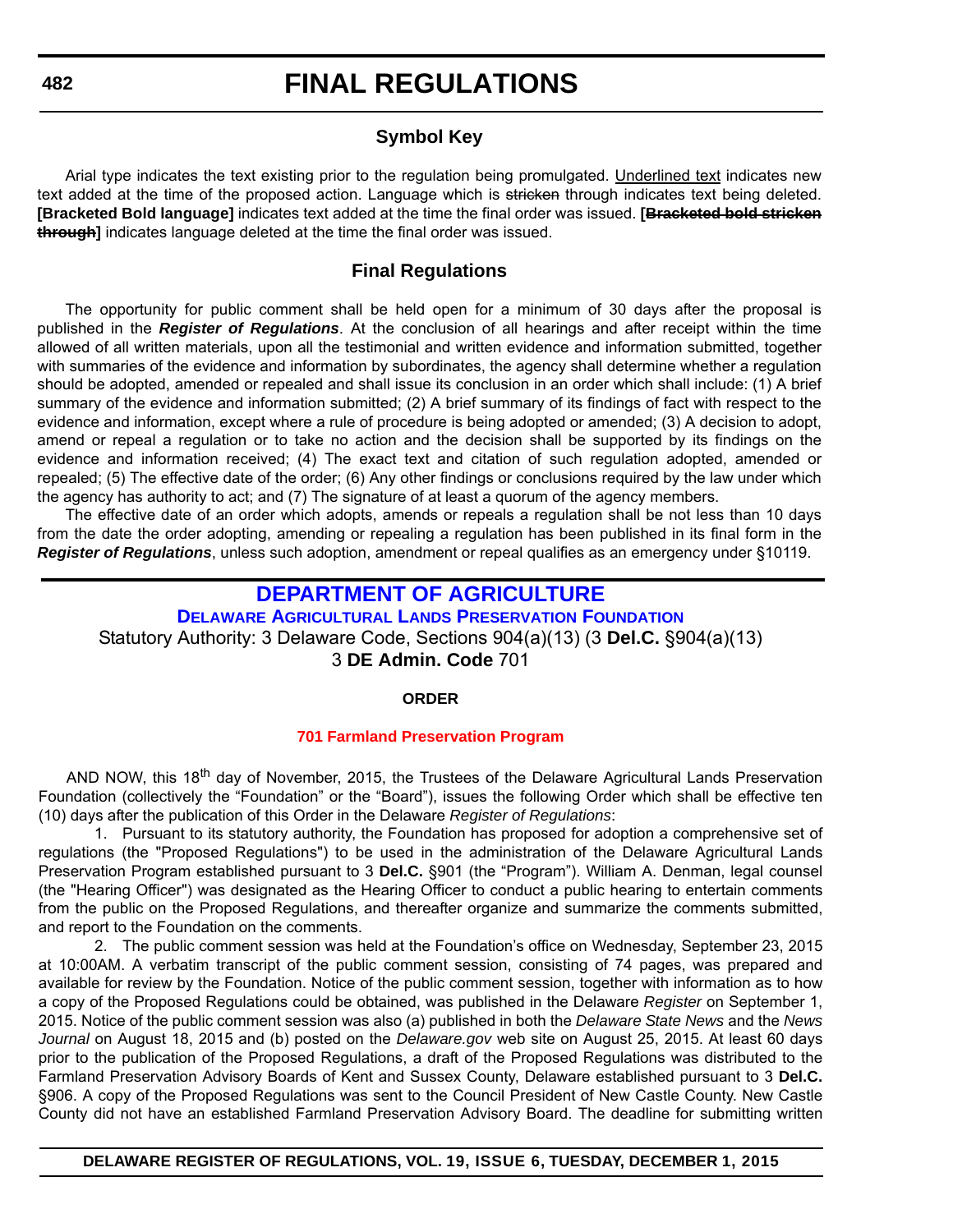comments was October 12, 2015, nineteen (19) days after the conclusion of the public comment session.

3. On October 22, 2015, the Hearing Officer submitted his Report, a copy of which was provided to the Foundation.

4. The Foundation considered the Proposed Regulations and the Report of the Hearing Officer at its regularly scheduled Board meeting held on November 18, 2015, and has determined to issue this Order reciting the background, summary of information submitted, and its findings. At its November 18, 2015 Board meeting, the Foundation (after taking into consideration the comments made by the public at the public comment session, as set forth in the verbatim transcript, the written comments received, and the Report of the Hearing Officer, all of which were made available to each Trustee prior to the November 18, 2015 Board Meeting) issues this Order.

5. A summary of the verbal and written public comments submitted on the Proposed Regulations is set forth in the Report of the Hearing Officer.

6. The Foundation, by this Order, adopts as Final Regulations the Regulations attached to this Order as Exhibit A. The Final Regulations, as adopted herein, shall replace the existing regulations set forth in 3 Delaware Administrative Code, Part 701, §1.0 through §30.0, including Appendix A through G.

7. Several comments were received regarding the various matters relating to the Proposed Regulations. The Foundation has considered these comments and the Report of the Hearing Officer.

8. The Foundation finds that proper notice of the Proposed Regulations and opportunity to comment was provided by the Foundation as required by law.

9. The Foundation finds that the Proposed Regulations are consistent with the Foundation's enabling legislation, and in particular, 3 **Del.C.** §915, and provide for a fair and uniform procedure for acquiring agricultural lands preservation easements, incorporate bidding and negotiation into that process in the form of discounting or donations, and provide additional incentives to facilitate the acquisition of preservation easements on farms located near or adjacent to growth zones. The Foundation finds that the "discount" method used in the easement selection process has worked well in the past, and recognizing the voluntary nature of the program, provides an objective method for selecting qualified farms for easement purchase. The Foundation also finds that the 5% bonus provision set forth in Proposed Regulation Section 18.2 represents an additional incentive for owners of farmland located near and adjacent to growth zones to sell a preservation easement. The Foundation will monitor the effectiveness of the 5% bonus. The Foundation also finds that the Proposed Regulations simplify the procedure for acquiring preservation easements, and will not impose additional costs or burdens upon individuals, farmers, or small business owners. The Foundation also notes that many of the commentators who submitted comments supported the adoption of the Proposed Regulations. The Delaware Audubon Society, the Delaware Nature Society, Delaware Wild Lands, and the League of Women Voters submitted comments in support of the Proposed Regulations. Tony Domino and Tom Unruh, two active farmers in New Castle County, voiced their support for the Proposed Regulations. Neither the Kent County Farmland Preservation Advisory Board nor the Sussex County Farmland Preservation Advisory Board opposed the Proposed Regulations.

10. The Foundation also believes that the Proposed Regulations provide an objective basis for determining how the Foundation's limited resources will be used to acquire preservation easements. In order for a property to qualify for the sale of a preservation easement, the property must be part of a ten year District. Prior to becoming a part of a District, the property must satisfy the eligibility requirements set forth in the Foundation's enabling legislation. Accordingly, only those farms that satisfy the criteria for inclusion in a District are eligible to participate in the bidding process. The bidding process, which incorporates the use of voluntary "discounts" or "donations", as noted above, provides an objective and uniform process, free of political or other intervention, for selecting those farms that will be preserved.

11. The Foundation also notes that the Proposed Regulations include several sections that are essentially procedures for obtaining information and set forth rules of practice and procedure. See Sections 2.0, 3.1-3.10, 4.0, 8.0, 10.0, 11.0, 14.0, 15.0, 19.0 and 20.0 of the Proposed Regulations. Proposed Regulation 3.11 and 21 are necessary to make the Foundations' regulations consistent with changes in the law that took place in 2004. Proposed Regulation 6.0 and 7.0 merely set forth a restatement of the law.

12. In adopting the Proposed Regulations as Final Regulations, the Foundation notes the following:

Section 1 sets forth the statutory requirements for district eligibility and is consistent with the Foundations enabling legislation. Section 1.3, consistent with current practice, sets the minimum LESA score at 170.

Section 2 sets forth the application procedures that must be followed when a farmer requests that his/ her property be included in a District. The Board notes that Section 2 does not include a specific application form.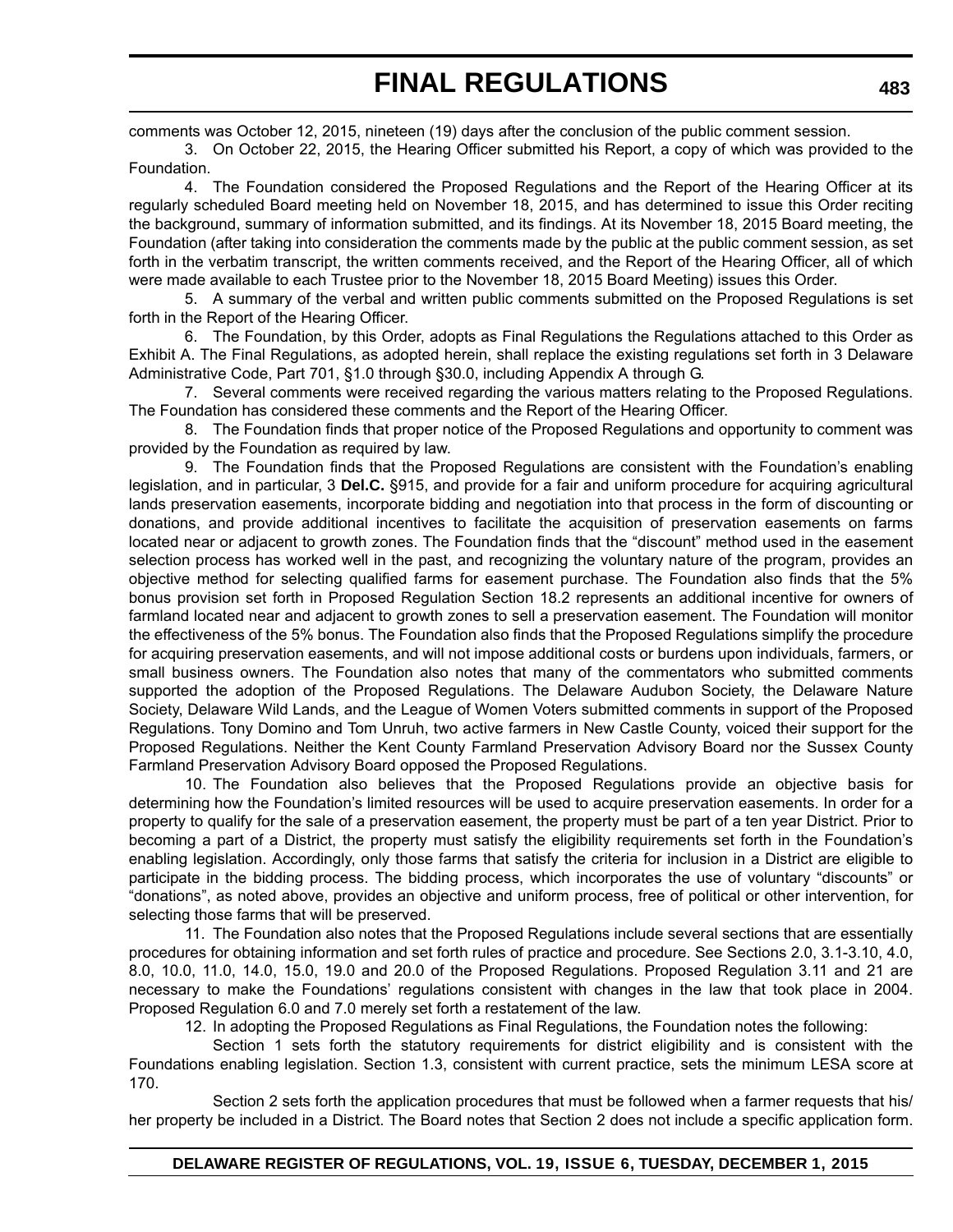While there was a suggestion that the Proposed Regulations include a specific application form, the Board believes that the Foundation's Staff is capable of developing appropriate forms, consistent with the law.

Section 3 sets forth procedures to be followed in reviewing Preservation District applications as well as a detailed process for handling disputes. Section 3.11 merely updates the regulations so as to conform to changes in the law relating to residential use and permitted activities, and provides a process whereby parties to district agreements and easements can elect to come in under the legislation enacted in 2004.

Section 4 sets forth the formal requirements that must be complied with in order to create a district. All of these requirements are consistent with Title 3.

Section 5 sets forth the restrictions applicable to district property, all of which are required by Title 3. Section 5 also incorporates the Foundation's current practice in calculating the allowable residential acreage. Section 5.9 requires notice to the Foundation of any proposed transfer of a farm subject to a district agreement or easement. This notice provision is reasonable in that it will provide the Foundation's Staff with adequate time to prepare the acknowledgment required by statute.

Section 6 incorporates the statutory provisions relating to the duration and renewal of a district agreement.

Section 7 sets forth the statutory provisions relating to expansion of a district.

Section 8 sets forth the statutory provisions relating to the Foundation's authority to inspect district property and enforce the terms of the district agreement.

Section 9 sets forth the procedural requirements for hardship exceptions. The Board concludes that these procedures are fair, reasonable, and consistent with the statutory requirements for the granting of a hardship.

Section 10 and Section 11 relate to the Delaware Farmland Preservation Fund and potential sources of funding. Consistent with Title 3, Section 11.3 requires the Fund to be audited each year by an independent certified public accountant and the findings of each audit be presented to the Board. These sections are consistent with the current regulations.

Section 12 provides that the eligibility criteria for the acquisition of a preservation easement shall be the same as the criteria for district eligibility, and makes it clear that only district property qualifies for easement purchase. Section 12, consistent with Title 3, makes it clear that the purchase of a preservation easement is subject to the discretion of the Foundation. To facilitate the purchase of an easement where funds are limited, Section 12 authorizes the Foundation to purchase an easement on part of a farm included within a district agreement. The Board finds this approach reasonable. At times, the purchase of a preservation easement on all of the property subject to a district agreement may be cost prohibitive.

Section 13 relates to matching contributions and is consistent with the Foundation's current practice. In this Order, the Foundation confirms that if any county or municipality is willing to contribute all of the funds to purchase a preservation easement on a farm subject to a district agreement, the Foundation will allow the county or municipality to designate the farm. The county's or municipality's decision can be based on any criteria that the county or municipality deems appropriate.

Section 14 is consistent with the Foundation's current procedures for the selection of properties for easement purchase. The Board finds these procedures to be fair and reasonable.

Section 15 requires the submission of an application for each farmland tract offered for preservation easement purchase, and consistent with the district agreement application process, delegates to the Foundation Staff the authority to develop application forms. The Board concludes that this process is reasonable.

Section 16 sets forth guidelines to be followed in appraising farms, including the qualifications of any appraiser. The Board concludes that the qualification requirements set forth in Section 16 are reasonable, and provide adequate guidance to the Foundation's Staff when selecting an appraiser. Appraisers must be "qualified" and "independent." The Board notes that Section 16 would continue the existing practice of determining the "agriculture-only value" of a farm unit based on an "income capitalization methodology." Some of the commentators objected to this approach, arguing that this method was not reliable. The Foundation understands that the valuation of property is subjective, but notes that under Section 16, the "income capitalization methodology" would be used on a consistent basis and applicable to all farms. Accordingly, no farmer seeking to sell a preservation easement will be at a disadvantage. The Foundation would also note that the use of this method will not have any adverse impact on the procurement of federal funding, as suggested by one commentator.

Section 17 sets forth the process for determination of the preservation easement value, and is consistent with the Foundation's current practice. Section 17 also provides a basis for determining value when a farmer disagrees with the Foundation's appraisal, and provides the farmer with the right to have an alternative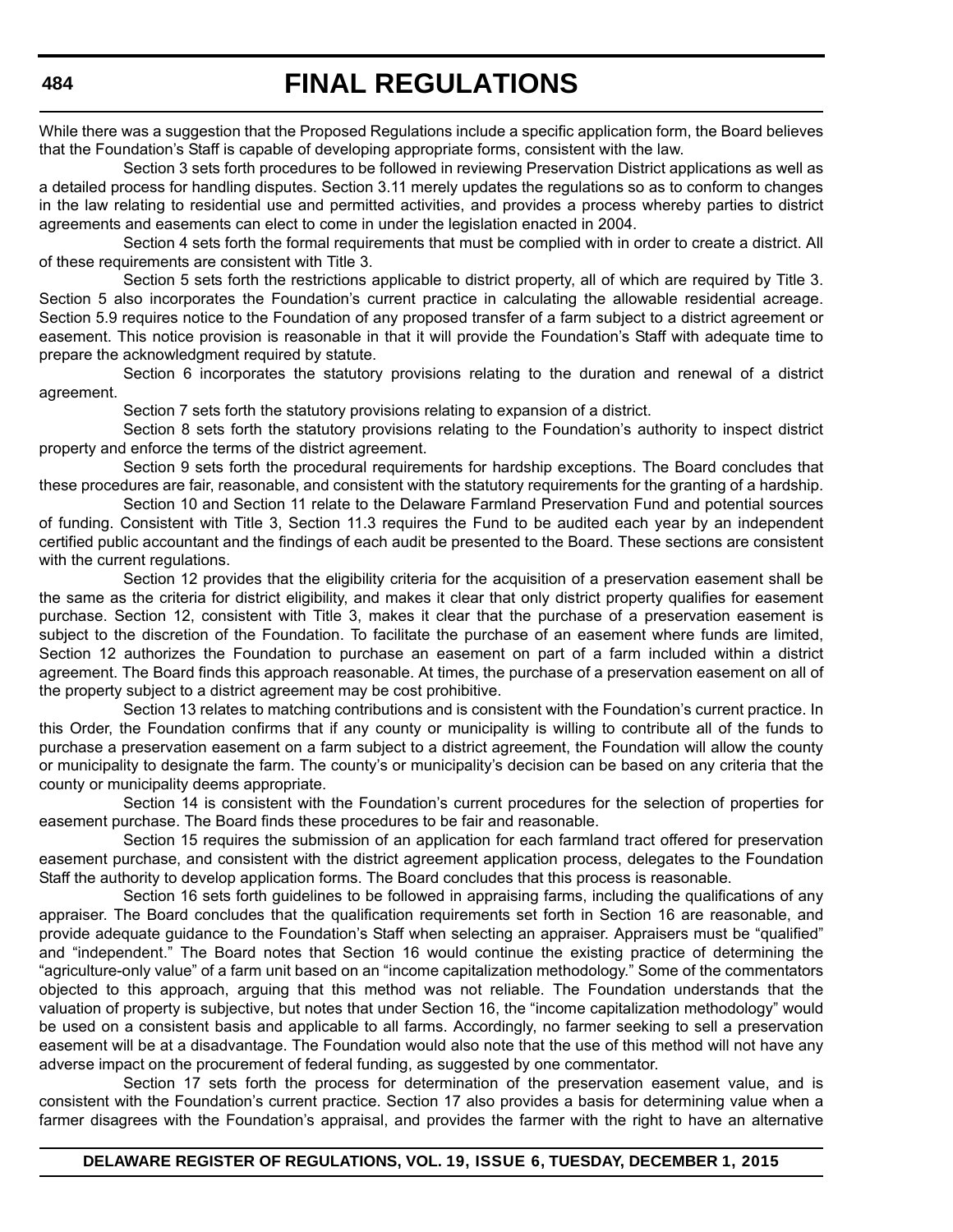appraisal performed. Section 17.4 provides for a method of determining the "maximum adjusted Preservation Easement value" which the Foundation will accept under such circumstances. Some commentators objected to Section 17.4 and recommended that the Foundation make a determination on a case by case basis and select one of the appraisals. The Board finds that Section 17 is consistent with the current practice, and provides an objective method for arriving at value when there is a dispute. Rule 17.4 does not dictate what the value will be. The use of the phrase "up to" in Sections 17.4.1(ii) and 17.4.2(ii) confirms that. The Board would note that if a farmer is not happy with the result, the farmer does not have to sell a preservation easement. Section 17 provides a reasonable road map for the negotiation process when a farmer disagrees with the Foundation's appraisal.

Section 18 incorporates a bidding process into the easement procurement process, consistent with the current practice. The Board, by this Order, reaffirms its belief that selecting those offers providing the highest discount is fair and objective, and authorized by law. The record shows that this approach has been successful, and insures that all farmers are treated the same, free of political or subjective influences. The 5% bonus available to farms located near and adjacent to "growth zones" provides an additional incentive for easement purchases on farms located near growth zones. Some of the commentators do not consider this adequate. The Board disagrees at this time, but as noted herein, will require the Foundation's Staff to monitor the impact of the 5% bonus on future easement purchases. The Board also notes that some of the commentators objected to any confidential treatment afforded to any discount offered by a landowner. Section 18.4 addresses that issue, and would require the permission of the landowner prior to releasing the information.

Section 19 sets forth in general terms the procedural requirements relating to the documentation required when purchasing an easement. The Board considers these procedural requirements reasonable, and consistent with the law.

Section 20 sets forth the title requirements and addresses post-closing adjustments that will be required when and if the survey used for determination of the purchase price turns out to be inaccurate. Section 20 is consistent with current practice.

Section 21 relates to the designation of residential lots as contemplated by changes in the law that took place in 2004. Section 21 is consistent with those changes, as well as the current practice. In the Board's view, Section 21 provides a reasonable process for designating residential areas.

Section 22 refers to the Strategy Map attached as Appendix B to the Proposed Regulations. Some commentators criticized the value of this Map. The Board disagrees. The Strategy Map identifies those farms with a LESA Score of 170 or more, as well as those farms located in areas that are eligible for the 5% bonus.

NOW THEREFORE, after deliberation, for the reasons set forth above and herein, it is the Foundation adopts this Order, as follows:

1. That the "Delaware Agricultural Lands Preservation Program" regulations (the "Regulations") attached hereto as Exhibit A are adopted pursuant to 3 **Del.C.** §901, et. seq. The Regulations adopted herein which constitute rules for the administration of the Delaware Agricultural Lands Preservation Program shall become effective ten (10) days after their publication in the Delaware Register of Regulations. The Foundation Board finds and determines that the adoption of the Proposed Regulations is just and reasonable, and in the public interest, and will foster the preservation of farmland in Delaware.

2. That pursuant to 29 **Del.C.** §1134, the Foundation shall as soon as possible transmit a copy of this Order and the Regulations to the Delaware Registrar of Regulations for publication in the next issue of the Delaware *Register of Regulations*.

3. That a copy of this Order and the Regulations shall be mailed to each entity or persons that previously filed comments to the Proposed Regulations and to each person who has made a timely request for advance notice of the Foundation's regulation making proceedings.

4. That the Proposed Regulations shall supersede all prior versions of the Foundation's regulations relating to the administration of the Delaware Agricultural Lands Preservation Program. The Foundation reserves the right to hereafter alter, amend, or waive the Regulations adopted herein to the extent that the same may be allowed by law.

5. That the Foundation reserves the jurisdiction and power to enter such further orders in this matter as may be deemed necessary or proper.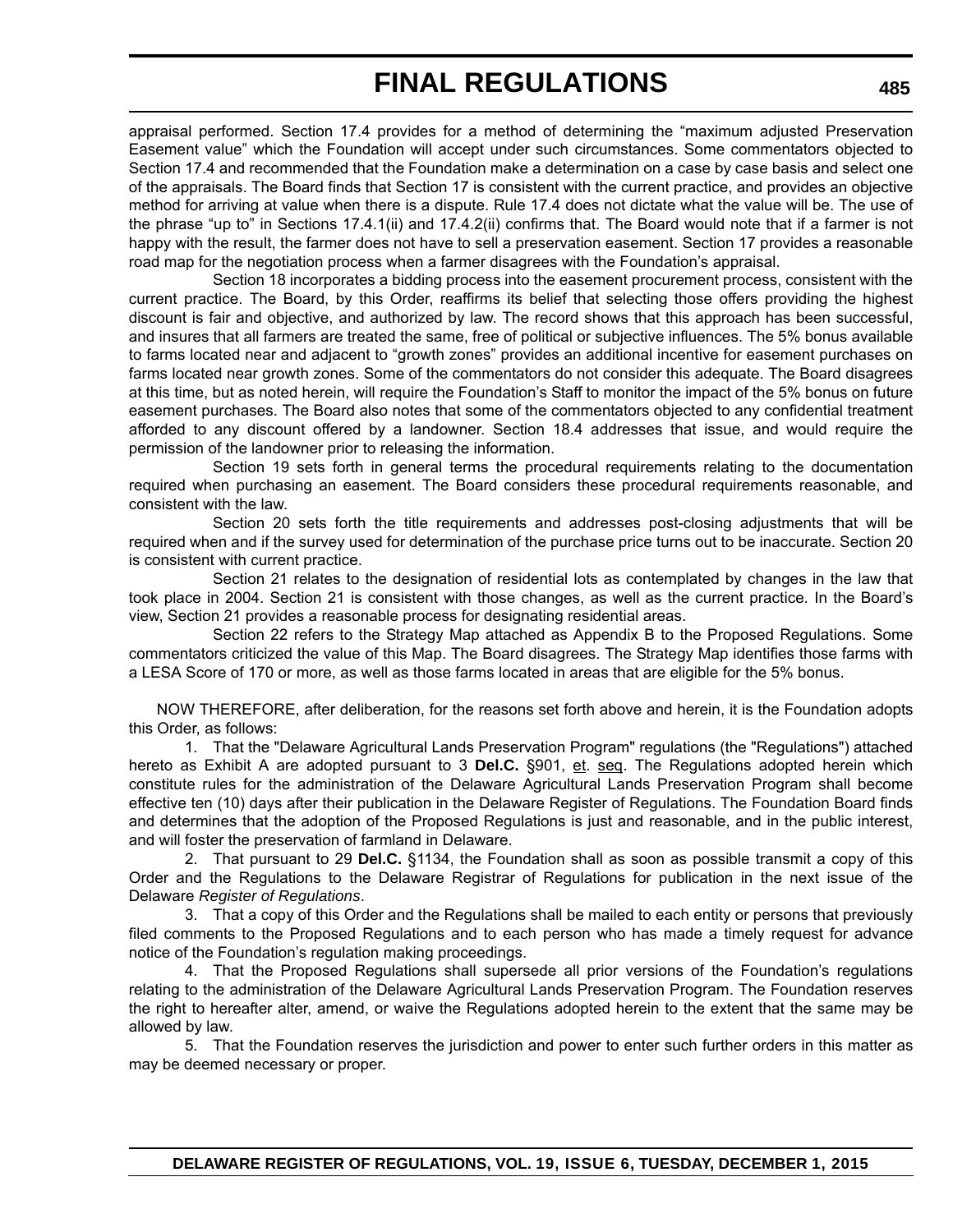| BY ORDER OF THE FOUNDATION:                                                                             |                                                                     |
|---------------------------------------------------------------------------------------------------------|---------------------------------------------------------------------|
| Robert F. Garey, Chairperson                                                                            | William H. Narvel, Jr., Delaware State Grange<br>Member             |
| Edwin Kee, Secretary, Department of Agriculture or<br>Designee                                          | Robert L. Emerson, New Castle County Farm<br>"I voted No"<br>Member |
| Kevin Coyle, Secretary, Department of Natural<br>Resources and Environmental Control, or Designee       | Theodore P. Bobola, Jr., Kent County Farm Member                    |
| Kenneth Simpler, State Treasurer or Designee                                                            | William Vanderwende, Sussex County Farm<br>Member                   |
| L. Allen Messick, Jr., Delaware Farm Bureau Member Peter Martin, Chair, Council on Forestry or Designee |                                                                     |

Dated: November 18, 2015

# **\*Please Note: Due to the size of the final regulation, it is not being published here. A copy of the regulation is available at:**

# **[701 Farmland Preservation Program](http://regulations.delaware.gov/register/december2015/final/19 DE Reg 482 12-01-15.htm)**

# **[HARNESS RACING COMMISSION](http://dda.delaware.gov/harness/index.shtml) DELAWARE STANDARDBRED BREEDERS' FUND** Statutory Authority: 29 Delaware Code, Section 4815(b)(4)b.2 (29 **Del.C.** §4815(b)(4)b.2) 3 **DE Admin. Code** 502

# **ORDER**

# **502 Delaware [Standardbred Breeders' Fund Regulations](#page-3-0)**

# **I. NATURE OF PROCEEDINGS**

Pursuant to its authority under 29 **Del.C.** §4815(b)(4)b the State of Delaware, Department of Agriculture's Standardbred Breeders' Fund (herein "the Fund") proposed to amend its regulations. Proposed amended regulation under 13.0 defines and allows consolidation of consolation races to afford more racing opportunity to participants and fuller wagering fields. The changed formats will commence with the racing year of 2016.

Notice of a public comment period of thirty (30) days on the Fund's proposed amended regulations was published in the Delaware *Register of Regulations* for September 1, 2015 in accordance with 29 **Del.C.** §4815(b)(4)b.2. This is the Fund's Decision and Order adopting the proposed amended regulations.

# **II. PUBLIC COMMENTS**

The Fund received no public comments in response to its notice of intention to adopt the proposed amended regulation.

# **III. FINDINGS AND CONCLUSIONS**

The public was given the required notice of the Fund's intention to adopt the proposed amended regulation and was given ample opportunity to provide the Fund with comments opposing the Fund's plan. Thus, the Fund concludes that its consideration of the proposed amended regulation was entirely within its prerogatives and statutory authority and, having received no comments opposed to adoption, is now free to adopt the proposed amended regulation.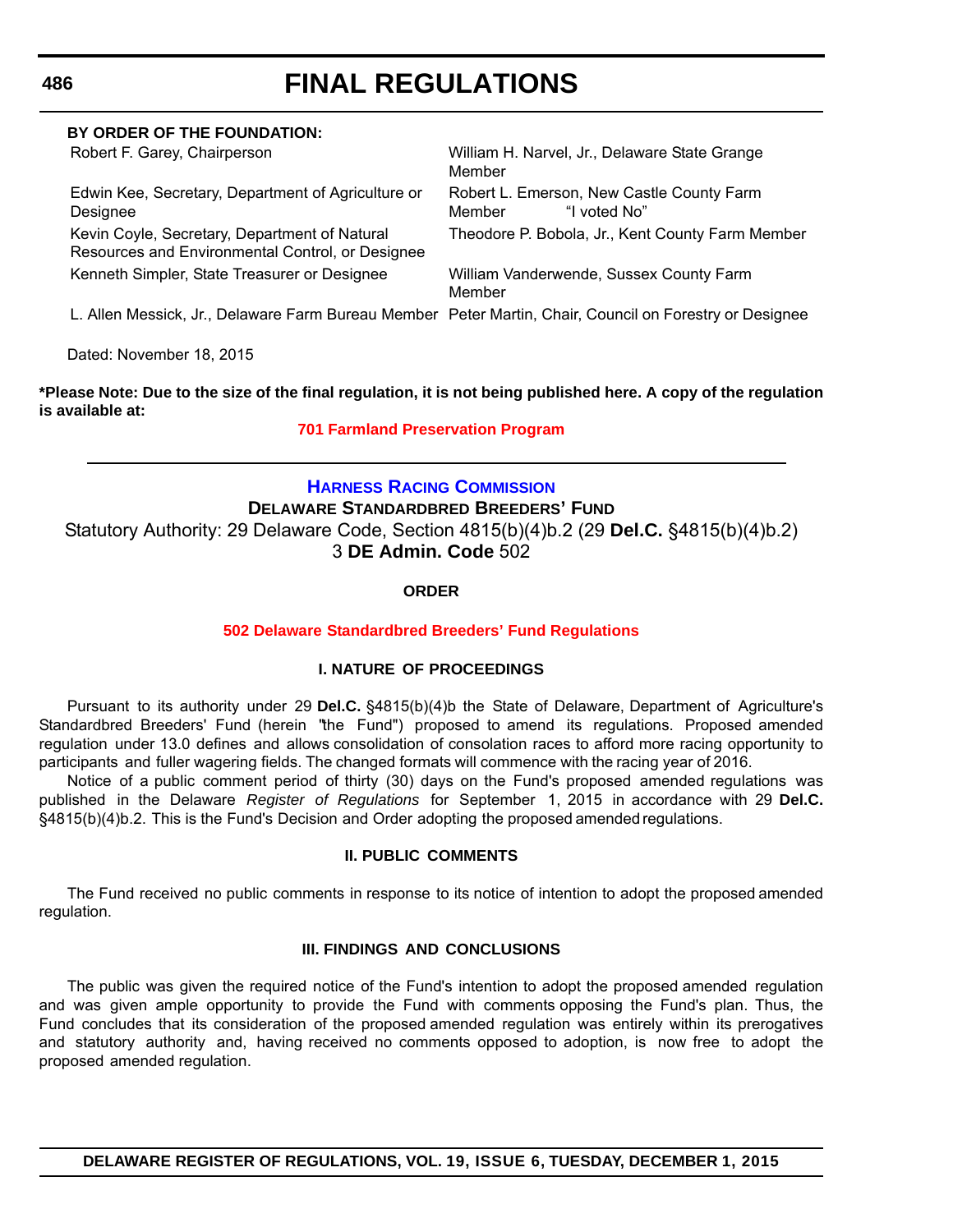# **IV. ORDER**

**AND NOW this 28th day of October, 2015,** it is hereby ordered that:

1. The proposed amendment to the Fund's regulations is adopted;

2. The text of the final regulation shall be in the form attached hereto as Exhibit A;

3. The effective date of this Order is ten days from the date of its publication in the Delaware *Register of Regulations* in accordance with 29 **Del.C.** §10118(e); and

4. The Fund reserves to itself the authority to issue such other and further orders concerning its Regulations as it deems appropriate.

**IT IS SO ORDERED.**

Tom Cook **Wayne Givens** Mark Davis Garnet O'Marrow Garrett Bell **Andy Markano Andy Markano** Linda MacDonald

**\*Please note that no changes were made to the regulation as originally proposed and published in the September 2015 issue of the** *Register* **at page 161 (19 DE Reg. 161). Therefore, the final regulation is not being republished. A copy of the final regulation is available at:**

**502 Delaware [Standardbred Breeders' Fund Regulations](http://regulations.delaware.gov/register/december2015/final/19 DE Reg 486 12-01-15.htm)**

# **[DEPARTMENT OF EDUCATION](http://www.doe.k12.de.us/site/default.aspx?PageID=1)**

**OFFICE OF THE SECRETARY**

Statutory Authority: 14 Delaware Code, Section 122(b) (14 **Del.C.** §122(b)) 14 **DE Admin. Code** 284

# **REGULATORY IMPLEMENTING ORDER**

#### **[284 Licensure and Certification of Public Education Employees in the Department of Education, in Adult](#page-3-0)  Education and in Prison Education Programs Whose Work Responsibilities are Directly Related to Curriculum and Instruction**

# **I. SUMMARY OF THE EVIDENCE AND INFORMATION SUBMITTED**

The Secretary of Education intends to amend 14 **DE Admin. Code** 284 Licensure and Certification of Public Education Employees in the Department of Education, in Adult Education and in Prison Education Programs Whose Work Responsibilities are Directly Related to Curriculum and Instruction. This regulation is being amended to reflect the revised Professional Standard Board licensure and certification regulations.

Notice of the proposed regulation was published in the *News Journal* and the *Delaware State News* on **September 1, 2015**, in the form hereto attached as *Exhibit "A"*. Comments were received from the Governor's Advisory Council for Exceptional Citizens and the State Council for Persons with Disabilities. There concerns were: (1) the numbering of §10.0. This section was previously §7.0 and was renumbered to be §10.0. It appeared in the online published version that the "7" was not struck through and renumbered. The Department confirmed with the Registrar of Regulations that this was an electronic publishing issue which they will correct in the online version, as the submitted amended regulation did edit this numbering properly. (2) the inconsistent use of the terms "public school employee" and "public education employee" used in the definitions section of the regulation. The Department agrees with this comment and changed the references from "public school employee" to "public education employee" in the definitions of Instructional Paraeducator, Service Paraeducator and Title I Paraeducator; (3) §4.0 needs renumbering for consistency. The Department notes that a new §4.4 was in the submitted regulation but again it did not appear due to a publishing error. The Registrar of Regulations is aware and will make that change; (4) Additionally §4.6.1 - §4.7.1 are not consistent in subject matter as one deals with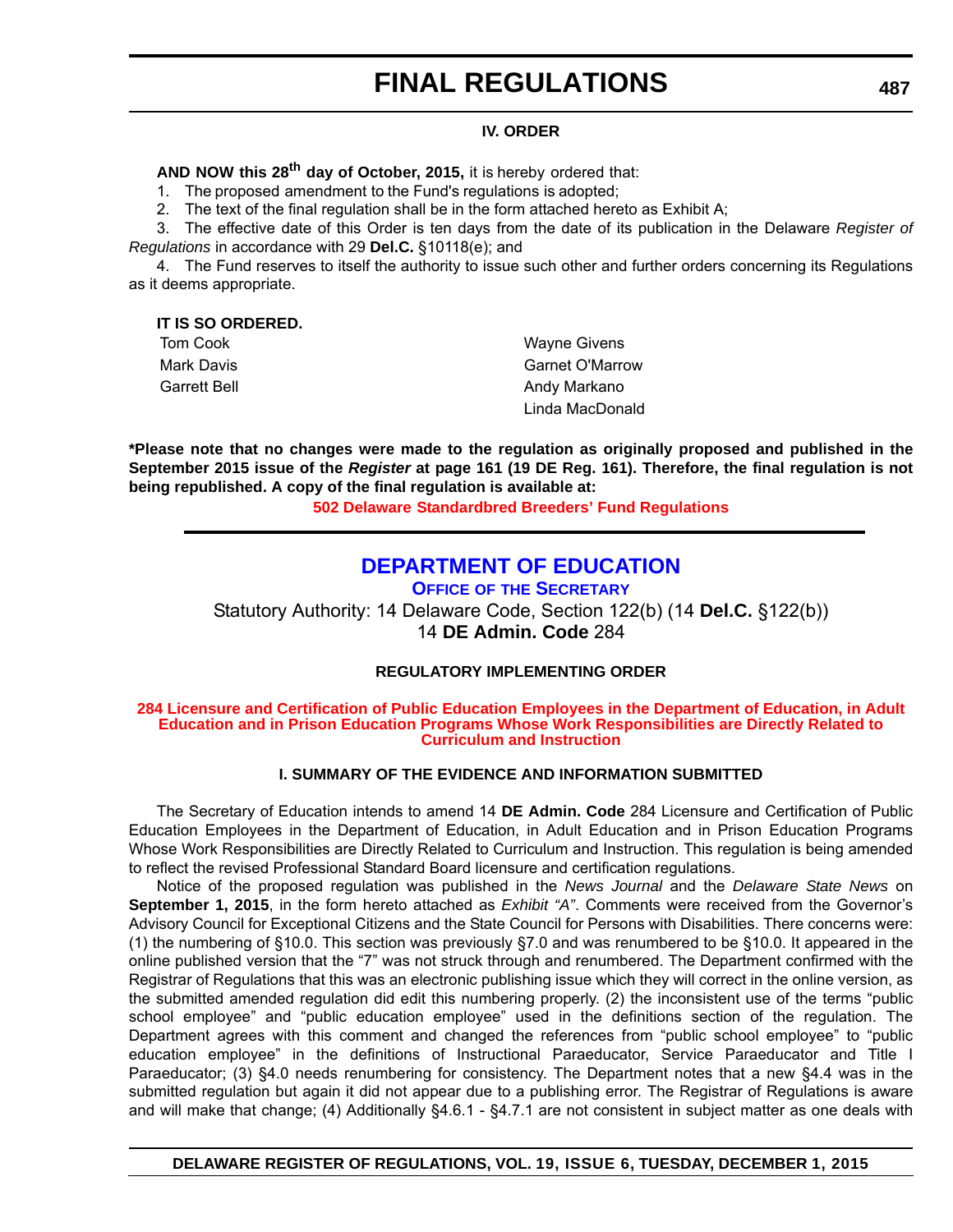#### **488**

# **FINAL REGULATIONS**

license renewal and the other is related to license suspension standards. The Department agrees and has deleted this section entirely; (5) the reference to the term "disloyalty" in §12.2. The Department does not wish to change this term in this regulation, as that specific language is used in the Professional Standards Board licensure and certification regulations; (6) The Department removed the words "and Renewal" from 3.0, as an Initial License cannot be renewed.

Also, the Registrar of Regulation asked us to amend 8.1 (bold and bracket) to ensure the first part of the sentence is published in the final version, as it was partially omitted in the proposed regulation.

# **II. FINDINGS OF FACTS**

The Secretary finds that it is appropriate to amend 14 **DE Admin. Code** 284 Licensure and Certification of Public Education Employees in the Department of Education, in Adult Education and in Prison Education Programs Whose Work Responsibilities are Directly Related to Curriculum and Instruction in order to reflect the revised Professional Standard Board licensure and certification regulations.

# **III. DECISION TO AMEND THE REGULATION**

For the foregoing reasons, the Secretary concludes that it is appropriate to amend 14 **DE Admin. Code** 284 Licensure and Certification of Public Education Employees in the Department of Education, in Adult Education and in Prison Education Programs Whose Work Responsibilities are Directly Related to Curriculum and Instruction. Therefore, pursuant to 14 **Del.C.** §122, 14 **DE Admin. Code** 284 Licensure and Certification of Public Education Employees in the Department of Education, in Adult Education and in Prison Education Programs Whose Work Responsibilities are Directly Related to Curriculum and Instruction attached hereto as *Exhibit "B"* is hereby amended. Pursuant to the provision of 14 **Del.C.** §122(e), 14 **DE Admin. Code** 284 Licensure and Certification of Public Education Employees in the Department of Education, in Adult Education and in Prison Education Programs Whose Work Responsibilities are Directly Related to Curriculum and Instruction hereby amended shall be in effect for a period of five years from the effective date of this order as set forth in Section V. below.

#### **IV. TEXT AND CITATION**

The text of 14 **DE Admin. Code** 284 Licensure and Certification of Public Education Employees in the Department of Education, in Adult Education and in Prison Education Programs Whose Work Responsibilities are Directly Related to Curriculum and Instruction amended hereby shall be in the form attached hereto as *Exhibit "B"*, and said regulation shall be cited as 14 **DE Admin. Code** 284 Licensure and Certification of Public Education Employees in the Department of Education, in Adult Education and in Prison Education Programs Whose Work Responsibilities are Directly Related to Curriculum and Instruction in the *Administrative Code of Regulations* for the Department of Education.

# **V. EFFECTIVE DATE OF ORDER**

The actions hereinabove referred to were taken by the Secretary pursuant to 14 **Del.C.** §122 on **November 19, 2015.** The effective date of this Order shall be ten (10) days from the date this Order is published in the *Delaware Register of Regulations.*

**IT IS SO ORDERED** the 19th day of November 2015.

**Department of Education** Steven Godowsky, Secretary of Education

Approved this 19<sup>th</sup> day of November 2015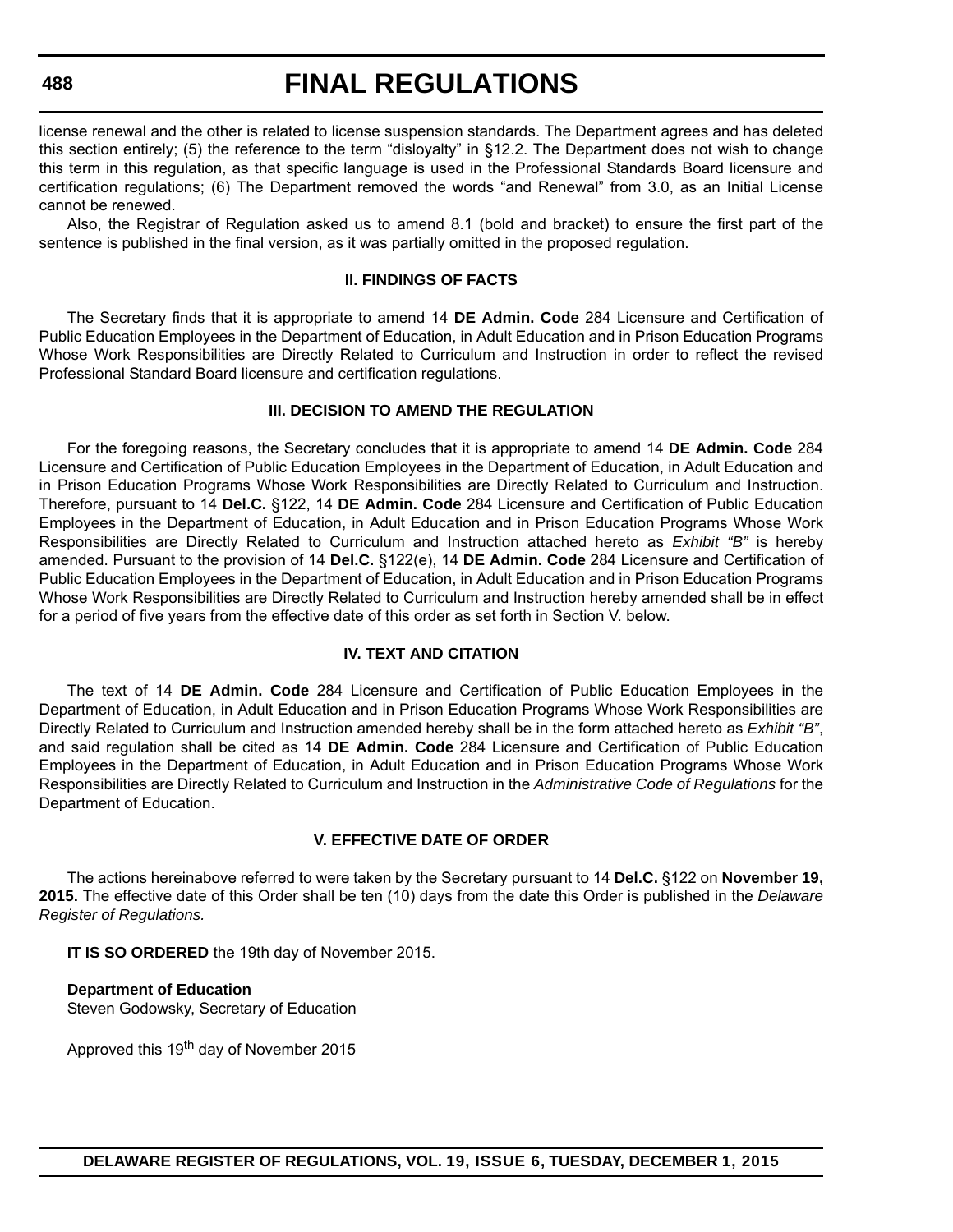#### **284 Licensure and Certification of Public Education Employees in the Department of Education, in Adult Education and in Prison Education Programs Whose Work Responsibilities are Directly Related to Curriculum and Instruction**

*(Break in Continuity of Sections)*

# **2.0 Definitions**

Except as otherwise provided, the definitions set forth in 14 **DE Admin. Code** 1505, 1506 1510, 1511, 1512, and 1513, including any subsequent amendment or revision thereto, are incorporated herein by reference.

# *(Break in Continuity Within Section)*

"**Instructional Paraeducator (Paraeducator)**" means a public **[school education]** employee or adult education employee who provides one-on-one or small group instruction; assists with classroom management or individual student behavior; provides assistance in a computer laboratory; provides support in a library or media center; assists in training and support with functional skill activities, such as personal care or assistive technology; or provides instructional services to students under the direct supervision of a teacher. Instructional Paraeducators are those working with regular education students and students with disabilities in schools other than Title I schoolwide schools or with students not receiving Title I services in Title I targeted assistance schools.

# *(Break in Continuity Within Section)*

"**Service Paraeducator**" means a public **[school education]** employee who provides support services other than instructional assistance to students, but does not include bus aides (See 14 **DE Admin. Code** 1105).

# *(Break in Continuity Within Section)*

"**Title I Paraeducator**" means a public **[school education]** employee who provides one on one or small group instruction; assists with classroom management; provides assistance in a computer laboratory; provides support in a library or media center; or provides instructional services to students under the direct supervision of a teacher. Additionally, Title I Paraeducators are all Instructional Paraeducators who work with regular students and children with disabilities in Title I schoolwide schools and all Title I Paraeducators who work with children receiving Title I services in Title I targeted assistance schools, except those whose duties are limited to acting as a translator or as a home school liaison.

*(Break in Continuity Within Section)*

# **3.0 Issuance [and Renewal] of an Initial License**

*(Break in Continuity Within Section)*

# **4.0 Issuance and Renewal of a Continuing License**

# *(Break in Continuity Within Section)*

- 4.6 The Department shall renew a Continuing License, valid for an additional five (5) years, to a qualified Public Education Employee who has fulfilled the clock hour requirement for professional development and other requirements of 14 **DE Admin. Code** 1511. At least one half of the required hours for Public Education Employees shall be in activities that relate to the Public Education Employee's work with students or staff. Satisfactory evidence of such completion, as set forth in 14 **DE Admin. Code** shall be submitted to the Department with the application for renewal. The clock hours of professional development shall have taken place during the term of the Continuing License.
	- **[4.6.1 Notice shall be sent to the person's last known address. Notice shall be sent by certified mail, with return receipt requested and may also be sent electronically.**
	- **4.6.2 The license holder shall have thirty (30) calendar days from the date the notice of the suspension was mailed to make a written request for a hearing.**
	- **4.6.3 If no written request for a hearing is received by the Secretary by thirty (30) calendar days from the date the notification was mailed, the license holder's license shall be deemed to be suspended and the holder shall be so notified.**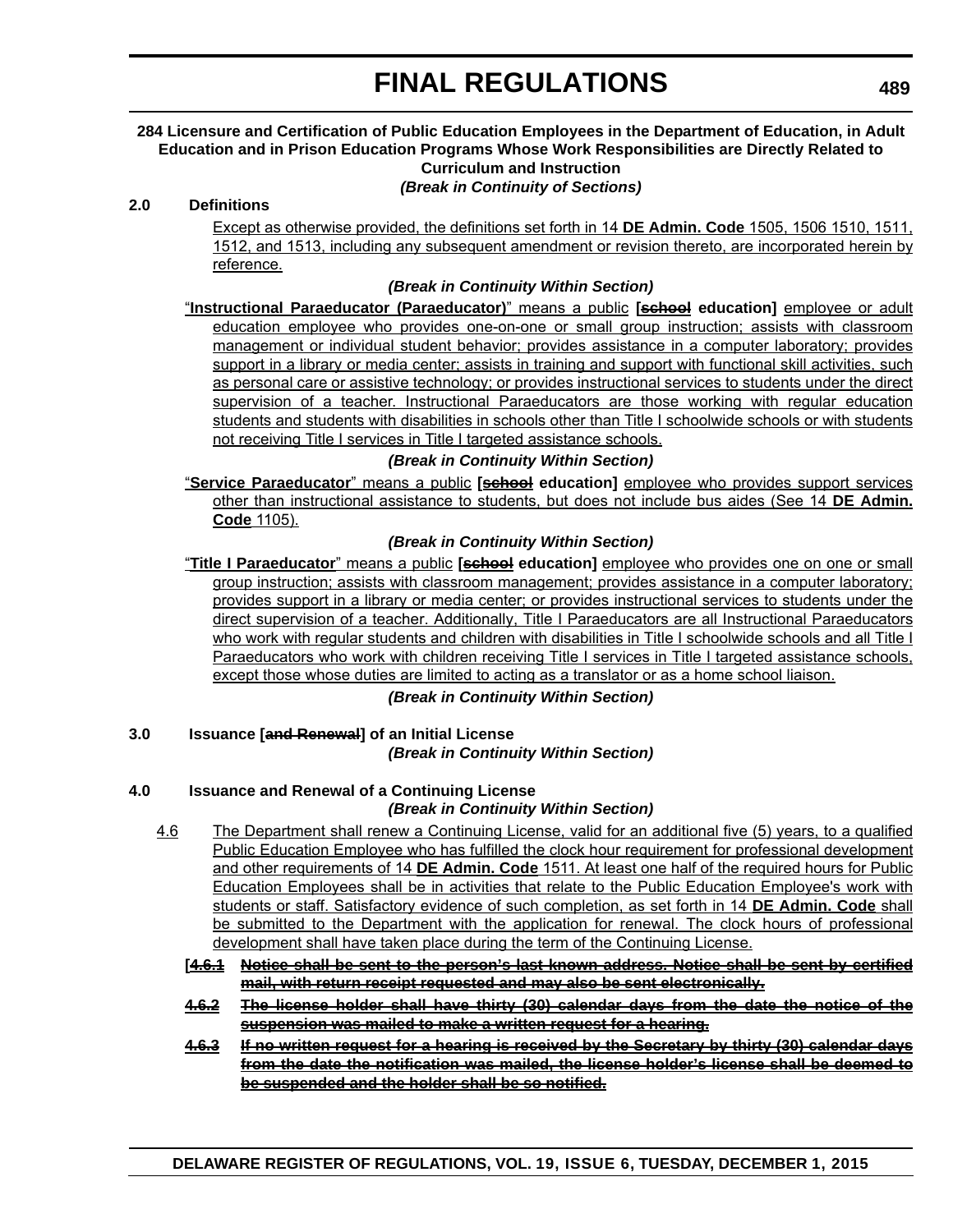- **4.6.4 All communications between a license holder and the Department provided for in this section shall be by certified mail, with a return receipt requested. Additional notice may also be sent electronically.**
- **4.7 Hearings and Procedures**
	- **4.7.1 Unless otherwise provided for in this Section, the burden of proof in a license suspension action shall be on the agency taking official action to establish by preponderance of the evidence that the license holder has failed to comply with the applicable laws and regulations relating to the retention of the license.]**

*(Break in Continuity of Sections)*

# **8.0 Issuance of a Paraeducator Permit**

In addition to the requirements in 6.0, persons employed by the Department of Education shall be certified by the Department for the position they hold at the Department.

8.1 **[Except as otherwise provided, the requirements and provisions of 14 DE Admin. Code 1517** *Issuance of] Paraeducator Permit,* including any subsequent amendment or revision thereto, is incorporated herein by reference.

**\*Please note that no additional changes were made to the regulation as originally proposed and published in the September 2015 issue of the** *Register* **at page 163 (19 DE Reg. 163). Therefore, the final regulation is not being republished here in its entirety. A copy of the final regulation is available at: [284 Licensure and Certification of Public Education Employees](http://regulations.delaware.gov/register/december2015/final/19 DE Reg 487 12-01-15.htm)**

# **OFFICE OF [THE SECRETARY](http://www.doe.k12.de.us/site/default.aspx?PageID=1)**

Statutory Authority: 14 Delaware Code, Section 122(b) (14 **Del.C.** §122(b)) 14 **DE Admin. Code** 811

# **REGULATORY IMPLEMENTING ORDER**

# **[811 School Health Record Keeping Requirements](#page-3-0)**

# **I. SUMMARY OF THE EVIDENCE AND INFORMATION SUBMITTED**

The Secretary of Education intends to amend 14 **DE Admin. Code** 811 School Health Record Keeping Requirements. This regulation is being amended to clarify procedures and purpose of school health record keeping documents.

Notice of the proposed regulation was published in the *News Journal* and the *Delaware State News* on October 1, 2015, in the form hereto attached as *Exhibit "A"*. Comments were received from the State Council for Persons with Disabilities (SCPD) and the Governor's Advisory Council for Exceptional Citizens (GACEC) and a public school nurse. Comments included: (1) clarification needed for the meaning of "issued medications", and are they "prescribed" or "non-prescribed". The Department clarified this by adding the words "or prescribed"; (2) further clarification needed for "mandated testing and screenings". The Department deleted the word "mandated"; (3) further clarification needed to "Delaware School Health Record" to include "student athlete health records required by DIAA regulation". The Department agrees with this change and included that specific language for clarification; (4) request to add an email address in the definition of "Emergency/Nursing Treatment Card" as to identify classes of individuals. The Department did not make this change as the card contains the minimum information needed. A school district can add additional information if it wishes to do so; (5) expansion of definition of "parent" to include "parent, guardian or Relative Caregiver" to be consistent with other regulations. The Department added 'guardian or Relative Caregiver' where needed to include those relationships. Lastly, there was a general comment about how the amended regulation would impact school nurses. There will be no changes in practice due to this amended regulation, as the amendments are made to clarify procedures and further articulate expectations.

**DELAWARE REGISTER OF REGULATIONS, VOL. 19, ISSUE 6, TUESDAY, DECEMBER 1, 2015**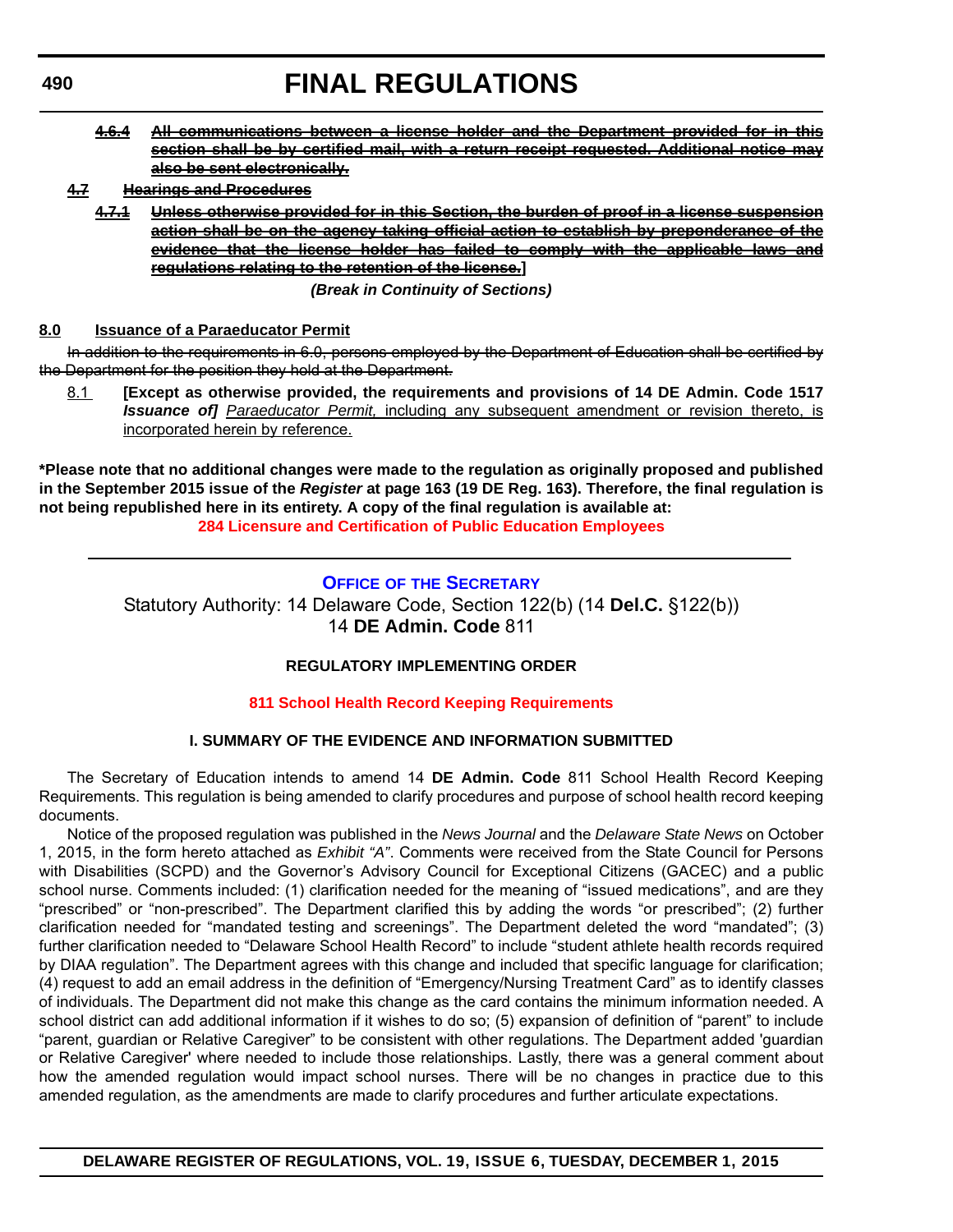# **II. FINDINGS OF FACTS**

The Secretary finds that it is appropriate to amend 14 **DE Admin. Code** 811 School Health Record Keeping Requirements in order to clarify procedures and purpose of school health record keeping documents.

# **III. DECISION TO AMEND THE REGULATION**

For the foregoing reasons, the Secretary concludes that it is appropriate to amend 14 **DE Admin. Code** 811 School Health Record Keeping Requirements. Therefore, pursuant to 14 **Del.C.** §122, 14 **DE Admin. Code** 811 School Health Record Keeping Requirements attached hereto as *Exhibit "B"* is hereby amended. Pursuant to the provision of 14 **Del.C.** §122(e), 14 **DE Admin. Code** 811 School Health Record Keeping Requirements hereby amended shall be in effect for a period of five years from the effective date of this order as set forth in Section V. below.

# **IV. TEXT AND CITATION**

The text of 14 **DE Admin. Code** 811 School Health Record Keeping Requirements amended hereby shall be in the form attached hereto as *Exhibit "B"*, and said regulation shall be cited as 14 **DE Admin. Code** 811 School Health Record Keeping Requirements in the *Administrative Code of Regulations* for the Department of Education.

# **V. EFFECTIVE DATE OF ORDER**

The actions hereinabove referred to were taken by the Secretary pursuant to 14 **Del.C.** §122 on November 19, 2015. The effective date of this Order shall be ten (10) days from the date this Order is published in the Delaware *Register of Regulations.*

**IT IS SO ORDERED** the 19<sup>th</sup> day of November 2015.

# **Department of Education**

Steven Godowsky, Secretary of Education

Approved this 19<sup>th</sup> day of November 2015

# **811 School Health Record Keeping Requirements**

#### **1.0 Definitions**

- "**Delaware School Health Record Form**" means an form electronic document containing documentation of an information about a student's health information, which includes but is not limited to identifying information, health history, the student's name, gender, birthdate, immunizations, results of [**mandated**] testing and screenings, medical diagnoses, long term issued [or prescribed] medications and treatments, **[student athlete health records compiled in compliance with DIAA regulations]** and referrals.
- "**Department**" means the Delaware Department of Education.
- "**Emergency/Nursing Treatment Card**" means a card form containing contact information and general school emergency procedures for the care of a student who becomes sick or injured at school. The card contains the following information: the student's name, birth date, school district, school, grade, home room or teacher or class assignment, home address, home and telephone number, the name, place of employment and work telephone number of the parent, guardian or Relative Caregiver; two other names, addresses, and telephone numbers of individuals who can be contacted at times when the parent, guardian or Relative Caregiver can not-cannot be reached; the name and telephone number of the family physician primary health care provider and family dentist; any medical conditions or allergies the student has; and the student's medical insurance.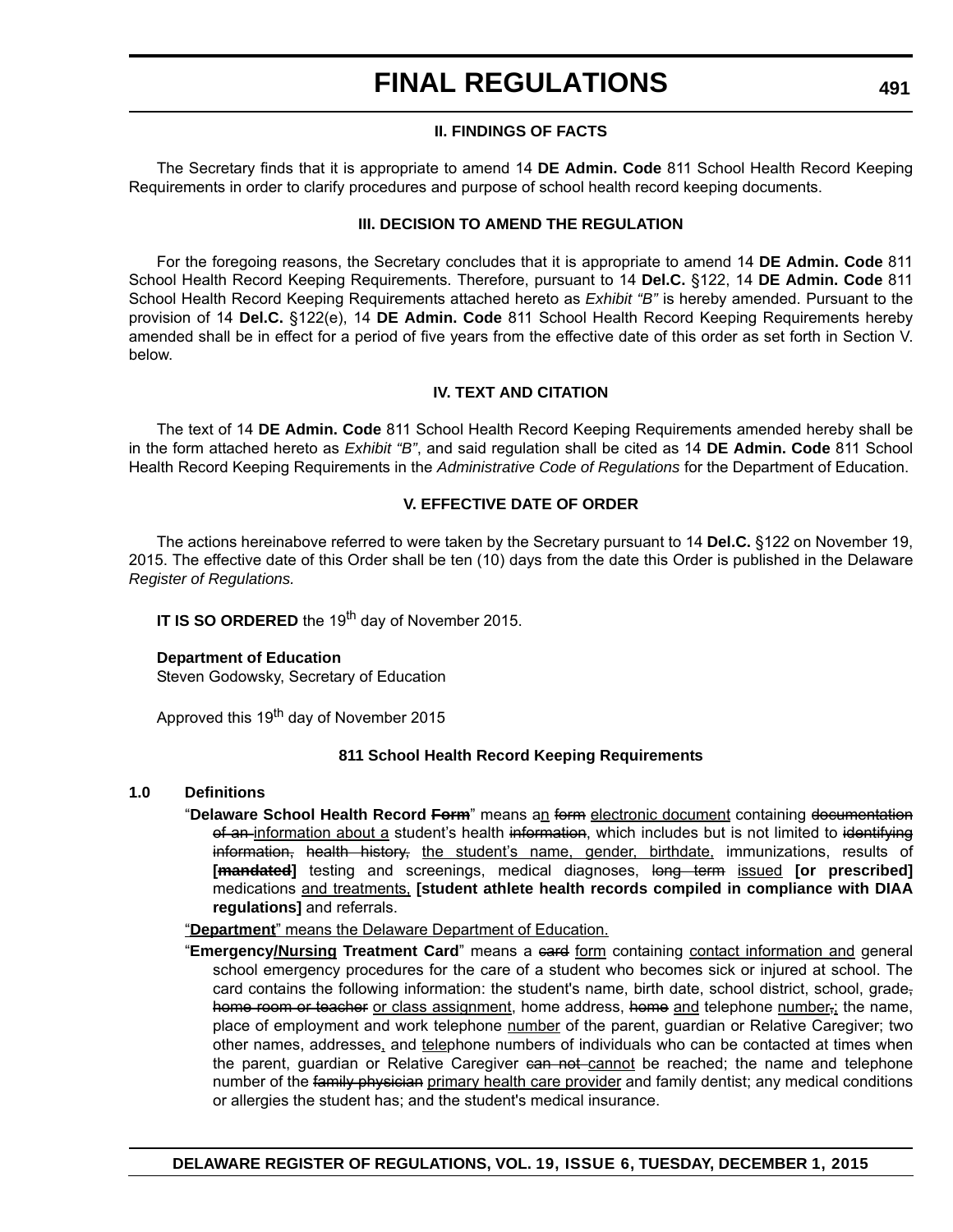"**Student Accident Report Form**" means a form developed by the Department that is used by the district or charter to review school accidents resulting in medical evaluation or referral.

- "**Student Health History Update**" means a form developed by the Department that is used to obtain current student health information from the parent, guardian, or Relative Caregiver or the student if 18 years or older or an unaccompanied homeless youth.
- "**Summary of School Health Services**" means an annual report created by the Department on school health services that have been provided and electronically documented by school nurses.

# **2.0 Emergency/Nursing Treatment Card**

- 2.1 An Emergency/Nursing Treatment Card for each public school student shall be on file in the office of the school nurse.
	- 2.1.1 The information on the Emergency/Nursing Treatment Card shall be shared only on a need to know basis as related to the education and health needs of the student and consistent with state and federal laws.
	- 2.1.2 The parent, guardian or Relative Caregiver or the student if 18 years or older, or an unaccompanied homeless youth (as defined by 42 U.S.C. 11434(a)) shall sign the Emergency/ Nursing Treatment Card to assure they understand the purpose of the form and acknowledge the accuracy of the information.
	- 2.1.3 The Emergency/Nursing Treatment Card is used to update the student's medical information on the Delaware School Health Record and student's contact information in the district or charter electronic pupil accountability system.
	- 2.1.4 The contact information on the Emergency/Nursing Treatment Card shall be used by the school nurse to contact the parent**[, guardian or Relative Caregiver]** regarding any health-related matter and to identify a person to pick up or provide consultation regarding the student's acute illness or injury.

# **3.0 Delaware School Health Record Form**

- 3.1 The Delaware School Health Record Form shall be current and shall be part of the student's health record within the Cumulative Record File (14 **DE Admin. Code** 252) which accompanies the student when he or she moves to another school.
- 3.2 The Delaware School Health Record Form shall be maintained for the duration of the student's schooling and the school nurse shall use the Student Health History Update Form to keep health records current. The Delaware School Health Record Form shall remain in the nurse's file during the student's attendance in school.
	- 3.2.1 The Delaware School Health Record Form may shall be maintained in hard copy or within an electronic documentation program and transferred electronically with the student. If the Delaware School Health Record cannot be transferred electronically, a hard copy shall be created and transferred to the receiving school. Beginning with the 2008-2009 school year, all Delaware School Health Records Forms shall be in an electronic format.
- 3.3 Documentation received on the student's health, including parent medication permission slips and immunization records, shall be recorded in his or her electronic Delaware School Health Record. Hard copies of the documents shall be maintained in an individual school health folder.

**NON REGULATORY NOTE**: also see 14 **DE Admin. Code** 251 and 252 and the Delaware Public Archives Document Delaware School Districts General Records Retention Schedule.

# **4.0 Other Required Documentation**

4.1 The school nurse shall document in the state, district, or charter electronic health record system for individual student health data any nursing care provided including the school name, a three point date, the person's (student, staff or visitor) first and last name, the time of arrival and departure, the presenting complaint, the nurse's assessment intervention and the outcome, including the disposition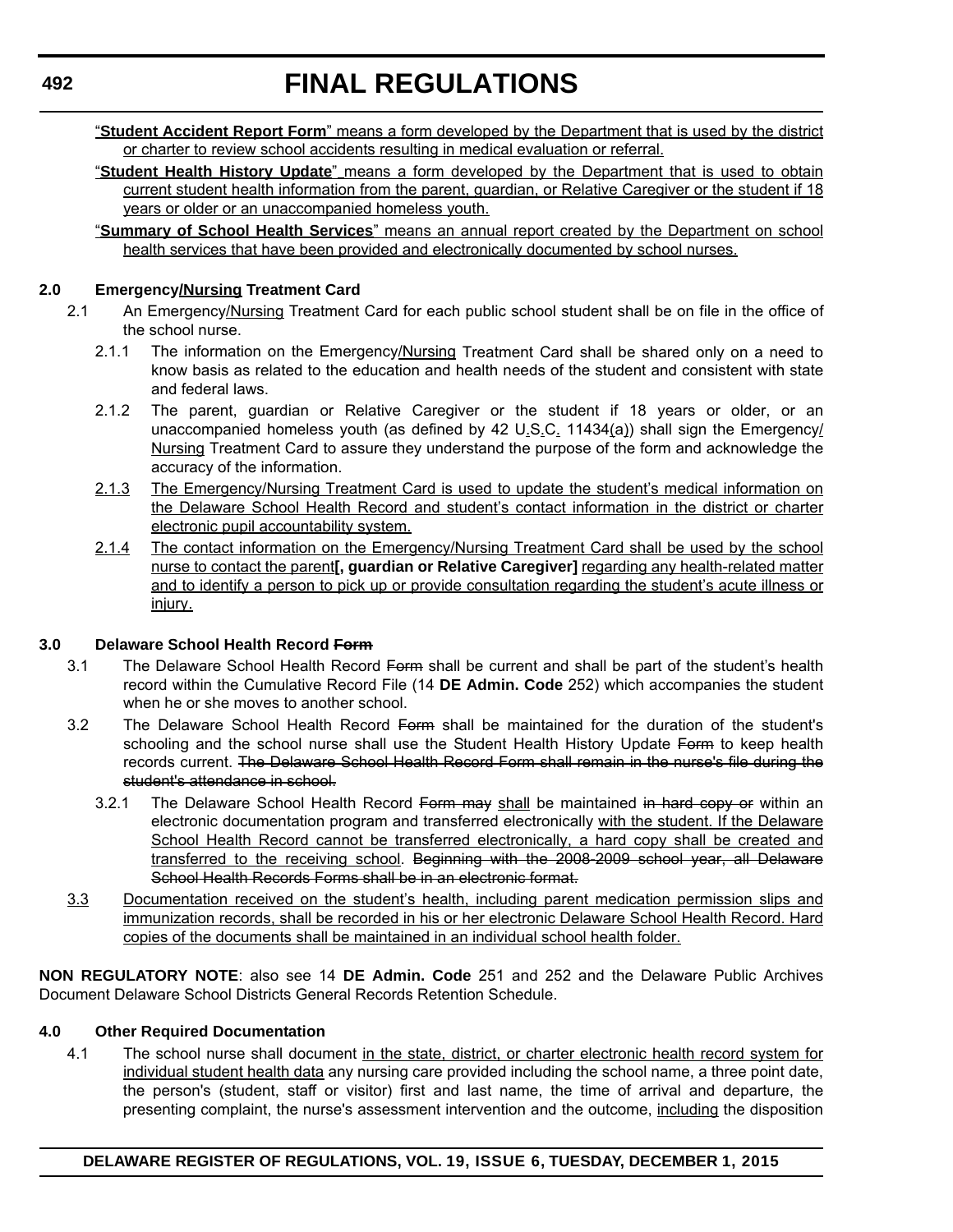of the situation, the parent or other contact, if appropriate, and the nurse's complete signature or initials.

4.1.1 The school nurse shall document the care given at the time of a school based accident by completing the Student Accident Report Form if the student missed more than one half day because of the accident or if the school nurse has referred the student for a medical evaluation regardless of whether the parent, guardian or Relative Caregiver or student if 18 years or older, or an unaccompanied homeless youth (as defined by 42 U.S.C. 11434(a)) followed through on that request.

# **5.0 Submission of Records**

5.1 All local school districts and charter schools shall submit the Summary of School Health Services Form, to the Delaware Department of Education by August 31st of each year. The form shall include all of the school health services provided in all schools during the fiscal year including summer programs. The Department will annually create the Summary of School Health Services provided by districts and charters. Data from the previous school year shall be collected from the state's pupil accountability system after August 15th. Any district or charter using an alternative electronic health record shall submit an electronic version of the Summary of School Health Services report to the Department by August 31st of each year.

# **OFFICE OF [THE SECRETARY](http://www.doe.k12.de.us/site/default.aspx?PageID=1)**

Statutory Authority: 14 Delaware Code, Section 122(b) (14 **Del.C.** §122(b)) 14 **DE Admin. Code** 1007

# **REGULATORY IMPLEMENTING ORDER**

# **[1007 DIAA Sportsmanship](#page-3-0)**

# **I. SUMMARY OF THE EVIDENCE AND INFORMATION SUBMITTED**

The Secretary of Education seeks the consent of the State Board of Education to amend 14 **DE Admin. Code** 1007 DIAA Sportsmanship. This regulation is being amended to align to changes in the Code of Interscholastic Athletics as set by the National Federation of State High Schools. This is part of a comprehensive review and update to be made to all DIAA regulations.

Notice of the proposed regulation was published in the *News Journal* and the *Delaware State News* on July 25, 2015 and August 1, 2015, in the form hereto attached as Exhibit "A". Comments were received from the State Council for Persons with Disabilities (SCPD) and the Governor's Advisory Council for Exceptional Citizens (GACEC) regarding (1) the language in §1.2.1.5.2.8 which, "forbids the use of tobacco, alcohol and non-prescribed drugs" specific to students aged 18 and 21 years old, and; (2) the across-the-board ban on non-prescribed drugs (e.g., Neosporin). The Department clarified this reference by changing the language to indicate that coaches should, "establish policies which discourage the unlawful use of drugs, medications and non-prescribed drugs." Also the SCPD noted a grammar correction in §1.2.1.5.4.1, where the word "shall" needed to be deleted, and the Department made that change.

# **II. FINDINGS OF FACTS**

The Secretary finds that it is appropriate to amend 14 **DE Admin. Code** 1007 DIAA Sportsmanship in order to align to changes in the Code of Interscholastic Athletics as set by the National Federation of State High Schools. This is part of comprehensive reviews and updates to be made to all DIAA regulations.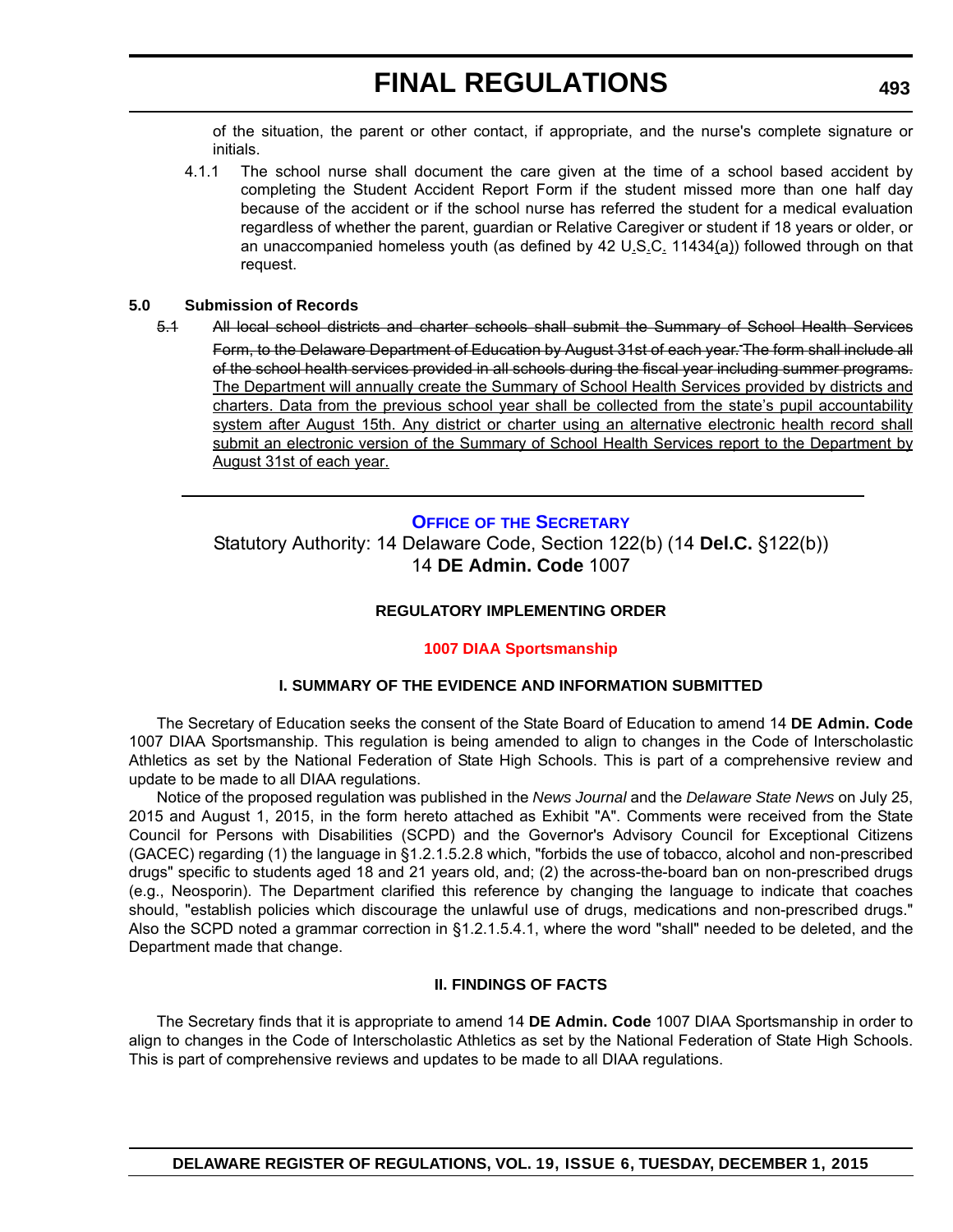# **III. DECISION TO AMEND THE REGULATION**

For the foregoing reasons, the Secretary concludes that it is appropriate to amend 14 **DE Admin. Code** 1007 DIAA Sportsmanship. Therefore, pursuant to 14 **Del.C.** §122, 14 **DE Admin. Code** 1007 DIAA Sportsmanship attached hereto as Exhibit "B" is hereby amended. Pursuant to the provision of 14 **Del.C.** §122(e), 14 **DE Admin. Code** 1007 DIAA Sportsmanship hereby amended shall be in effect for a period of five years from the effective date of this order as set forth in Section V. below.

# **IV. TEXT AND CITATION**

The text of 14 **DE Admin. Code** 1007 DIAA Sportsmanship amended hereby shall be in the form attached hereto as Exhibit "B", and said regulation shall be cited as 14 **DE Admin. Code** 1007 DIAA Sportsmanship in the *Administrative Code of Regulations* for the Department of Education.

# **V. EFFECTIVE DATE OF ORDER**

The actions hereinabove referred to were taken by the Secretary pursuant to 14 **Del.C.** §122 on September 17, 2015. The effective date of this Order shall be ten (10) days from the date this Order is published in the Delaware *Register of Regulations*.

**IT IS SO ORDERED** the 19th day of November 2015.

# **Department of Education**

Steven Godowsky, Secretary of Education

Approved this 19th day of November 2015

# **State Board of Education**

Teri Quinn Gray, Ph.D., President Gregory B. Coverdale, Jr. Jorge L. Melendez, Vice President (not present) Terry M. Whittaker, Ed.D. (not present) G. Patrick Heffernan Nina Lou Bunting Barbara B. Rutt

# **1007 DIAA Sportsmanship**

# **1.0 Definitions and Sportsmanship**

# *(Break in Continuity Within Section)*

# 1.2 Sportsmanship

1.2.1 Member schools are required to conduct all of their athletic affairs with other schools in a spirit of good sportsmanship. Acts which are prima facie evidence of a failure to abide by this rule are those which are noted below and others of a similar nature which transgress the usually accepted code for good sportsmanship.

# *(Break in Continuity Within Section)*

1.2.1.5 Failure of an administrator, athletic director, coach, athlete, official, or spectator to comply with the directions stipulated in the following Code of Interscholastic Athletics:

# *(Break in Continuity Within Section)*

1.2.1.5.2 The Coaches shall: The function of coaches is to educate students through participation in interscholastic athletics. An interscholastic program shall be designed to enhance academic achievement and shall never interfere with opportunities for academic success. Each student shall be treated with the utmost respect and his welfare should be considered in decisions by the coach at all times. Therefore, coaches shall:

**DELAWARE REGISTER OF REGULATIONS, VOL. 19, ISSUE 6, TUESDAY, DECEMBER 1, 2015**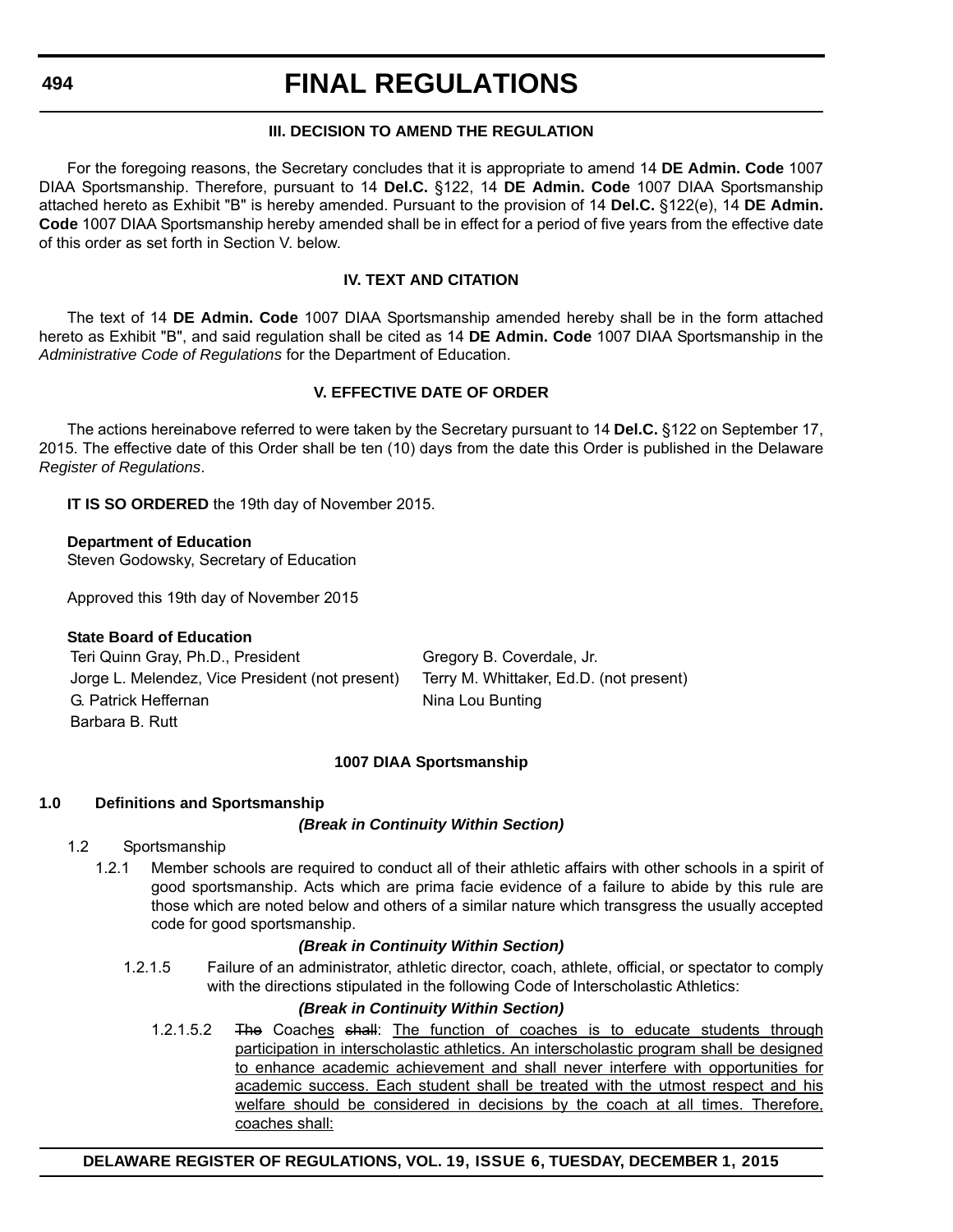# *(Break in Continuity Within Section)*

1.2.1.5.2.8 Discourage gambling, profanity, abusive language, and similar violations of the true sportsman's or sportswoman's code. **[Forbid the use of tobacco, alcohol, and non-prescribed drugs and Establish policies which discourage the unlawful use** of drugs, medications, and non-prescribed drugs. Coaches shall] set an example to athletes by not using these products in their presence. Do not allow gambling, profanity, abusive language, and similar violations of the true sportsman's or sportswoman's code.

# *(Break in Continuity Within Section)*

- 1.2.1.5.4 The Officials shall: Officials at an interscholastic athletic event are participants in the educational development of high school students. As such, they must exercise a high level of self-discipline, independence and responsibility. Therefore, officials shall:
	- 1.2.1.5.4.1 Know the rules and interpretations and mechanics of their sport and be thoroughly trained to administer them. Be prepared and qualified both mentally and physically for the contest they are officiating, dress neatly and appropriately, and **[shall]** comport themselves in a manner consistent with the high standards of the profession.

**\*Please note that no additional changes were made to the regulation as originally proposed and published in the August 2015 issue of the** *Register* **at page 105 (19 DE Reg. 105). Therefore, the final regulation is not being republished here in its entirety. A copy of the final regulation is available at: [1007 DIAA Sportsmanship](http://regulations.delaware.gov/register/december2015/final/19 DE Reg 493 12-01-15.htm)**

# **[PROFESSIONAL STANDARDS BOARD](http://www.doe.k12.de.us/domain/172)**

Statutory Authority: 14 Delaware Code, Section 1205(b) (14 **Del.C.** §1205(b)) 14 **DE Admin. Code** 1512

# **REGULATORY IMPLEMENTING ORDER**

# **[1512 Issuance and Renewal of Advanced License](#page-4-0)**

# **I. SUMMARY OF THE EVIDENCE AND INFORMATION SUBMITTED**

The Professional Standards Board, acting in cooperation and collaboration with the Department of Education, seeks the consent of the State Board of Education to amend regulation 14 **DE Admin. Code** 1512 Issuance and Renewal of Advanced License. This regulation shall apply to the issuance of an Advanced License for educators, pursuant to 14 **Del.C.** §1213 and §1214. Upon review, the Board has amended a few sections of the regulation for clarity and accuracy, and to meet current formatting.

Notice of the proposed amendment of the regulation was published in the *Register of Regulations* on November 1, 2014. The notice invited written comments. No comments were received.

# **II. FINDINGS OF FACTS**

The Professional Standards Board and the State Board of Education find that it is appropriate to amend this regulation to comply with changes in statute.

# **III. DECISION TO AMEND THE REGULATION**

For the foregoing reasons, the Professional Standards Board and the State Board of Education conclude that it is appropriate to amend the regulation. Therefore, pursuant to 14 **Del.C.** §1205(b), the regulation attached is hereby amended. Pursuant to the provision of 14 **Del.C.** §122(e), the regulation hereby amended shall be in effect for a period of five years from the effective date of this order as set forth in Section V. below.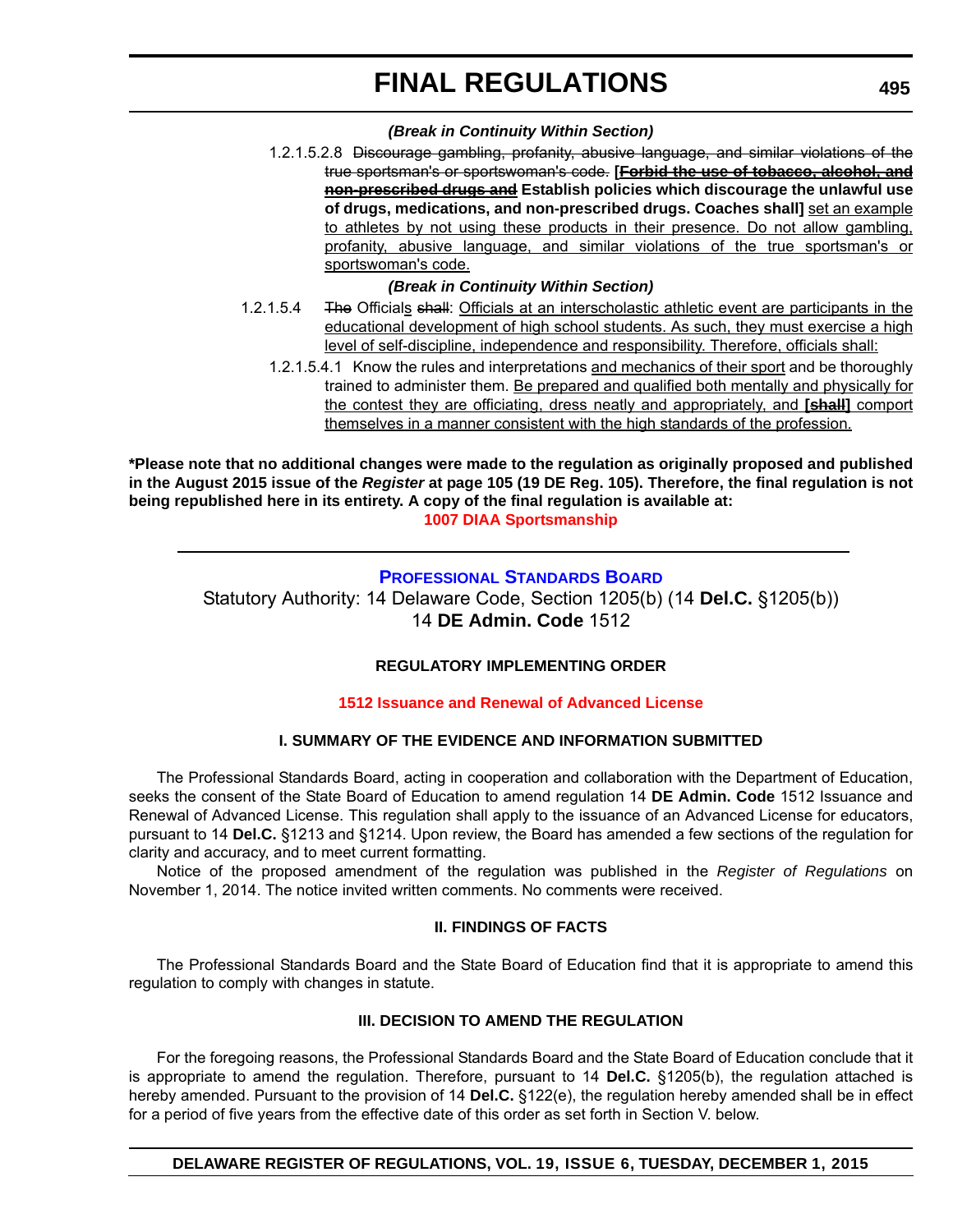# **IV. TEXT AND CITATION**

The text of the regulation amended shall be in the form attached, and said regulation shall be cited as 14 **DE Admin. Code** 1512 of the *Administrative Code of Regulations* of the Department of Education.

# **V. EFFECTIVE DATE OF ORDER**

The effective date of this Order shall be ten (10) days from the date this Order is published in the Delaware *Register of Regulations*.

**APPROVED BY THE PROFESSIONAL STANDARDS BOARD THE 4th DAY OF DECEMBER, 2014**

Bryon Murphy, Chair **Darren Guido (absent)** Diane Albanese David Kohan Linda Brown Rosaria Macera Jennifer Burton Wendy Murray (absent) Michael Casson (absent) Darlene O'Neill Stephanie DeWitt Mary Pinkston Nelia Dolan Stephanie Smith Cristy Greaves

**IT IS SO ORDERED** this 4th day of December, 2014.

**Department of Education** Mark Murphy, Secretary of Education

# **Approved this 4th day of December, 2014.**

# **State Board of Education**

Teri Quinn Gray, Ph.D., President Gregory B. Coverdale, Jr. Jorge L. Melendez, Vice President Terry M. Whittaker, Ed.D. G. Patrick Heffernan Randall L. Hughes Barbara B. Rutt

**\*Please note that no changes were made to the regulation as originally proposed and published in the November 2014 issue of the** *Register* **at page 346 (18 DE Reg. 346). Therefore, the final regulation is not being republished. A copy of the final regulation is available at:**

**[1512 Issuance and Renewal of Advanced License](http://regulations.delaware.gov/register/december2015/final/19 DE Reg 495 12-01-15.htm)**

# **[PROFESSIONAL STANDARDS BOARD](http://www.doe.k12.de.us/domain/172)** Statutory Authority: 14 Delaware Code, Section 1205(b) (14 **Del.C.** §1205(b)) 14 **DE Admin. Code** 1513

# **REGULATORY IMPLEMENTING ORDER**

**[1513 Denial of Licenses](#page-4-0)**

# **I. SUMMARY OF THE EVIDENCE AND INFORMATION SUBMITTED**

The Professional Standards Board, acting in cooperation and consultation with the Department of Education, seeks the consent of the State Board of Education to amend regulation 14 **DE Admin. Code** 1513 Denial of

# **DELAWARE REGISTER OF REGULATIONS, VOL. 19, ISSUE 6, TUESDAY, DECEMBER 1, 2015**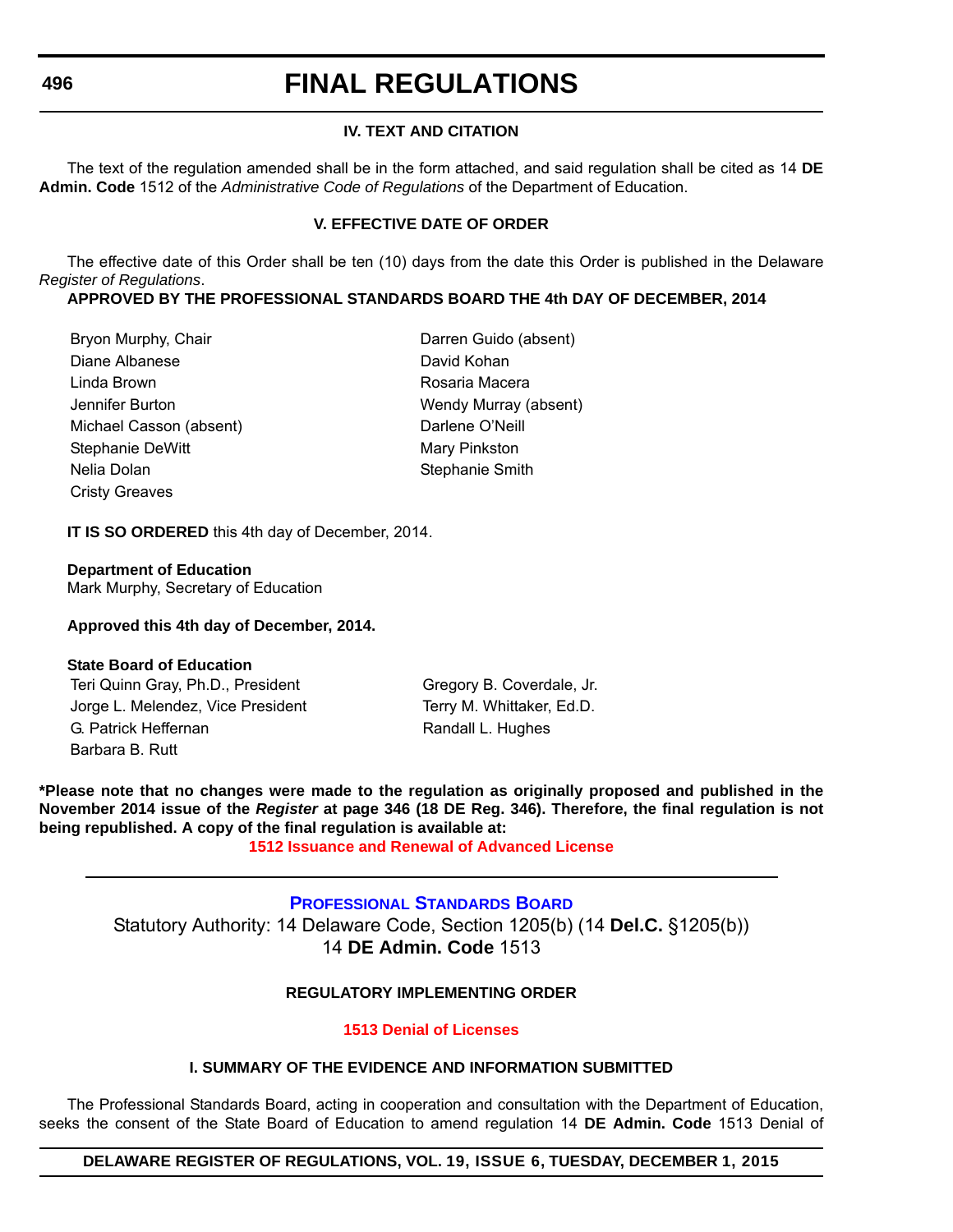Licenses. This regulation shall apply to the denial of an Initial License, Continuing License, or Advanced License for educators, pursuant to 14 **Del.C.** §§1210-14 and §1217. The Professional Standards Board has reviewed the regulation under a five year cycle and concluded that a few changes were necessary for clarification of the appeal process.

Notice of the proposed amendment of the regulation was published in the *Register of Regulations* on November 1, 2014. The notice invited written comments. No comments were received.

# **II. FINDINGS OF FACTS**

The Professional Standards Board and the State Board of Education find that it is appropriate to amend this regulation.

# **III. DECISION TO AMEND THE REGULATION**

For the foregoing reasons, the Professional Standards Board and the State Board of Education conclude that it is appropriate to amend the regulation. Therefore, pursuant to 14 **Del.C.** §1205(b), the regulation attached is hereby amended. Pursuant to the provision of 14 **Del.C.** §122(e), the regulation hereby amended shall be in effect for a period of five years from the effective date of this order as set forth in Section V. below.

# **IV. TEXT AND CITATION**

The text of the regulation amended shall be in the form attached, and said regulation shall be cited as 14 **DE Admin. Code** 1513 of the *Administrative Code of Regulations* of the Department of Education.

# **V. EFFECTIVE DATE OF ORDER**

The effective date of this Order shall be ten (10) days from the date this Order is published in the Delaware *Register of Regulations*.

# **APPROVED BY THE PROFESSIONAL STANDARDS BOARD THE 4th DAY OF DECEMBER, 2014**

| Bryon Murphy, Chair     | Darren Guido (absent) |
|-------------------------|-----------------------|
| Diane Albanese          | David Kohan           |
| Linda Brown             | Rosaria Macera        |
| Jennifer Burton         | Wendy Murray (absent) |
| Michael Casson (absent) | Darlene O'Neill       |
| Stephanie DeWitt        | Mary Pinkston         |
| Nelia Dolan             | Stephanie Smith       |
| <b>Cristy Greaves</b>   |                       |

**IT IS SO ORDERED** this 4th day of December, 2014.

**Department of Education** Mark Murphy, Secretary of Education

# **Approved this 4th day of December, 2014.**

# **State Board of Education**

Teri Quinn Gray, Ph.D., President Gregory B. Coverdale, Jr. Jorge L. Melendez, Vice President Terry M. Whittaker, Ed.D. G. Patrick Heffernan Randall L. Hughes Barbara B. Rutt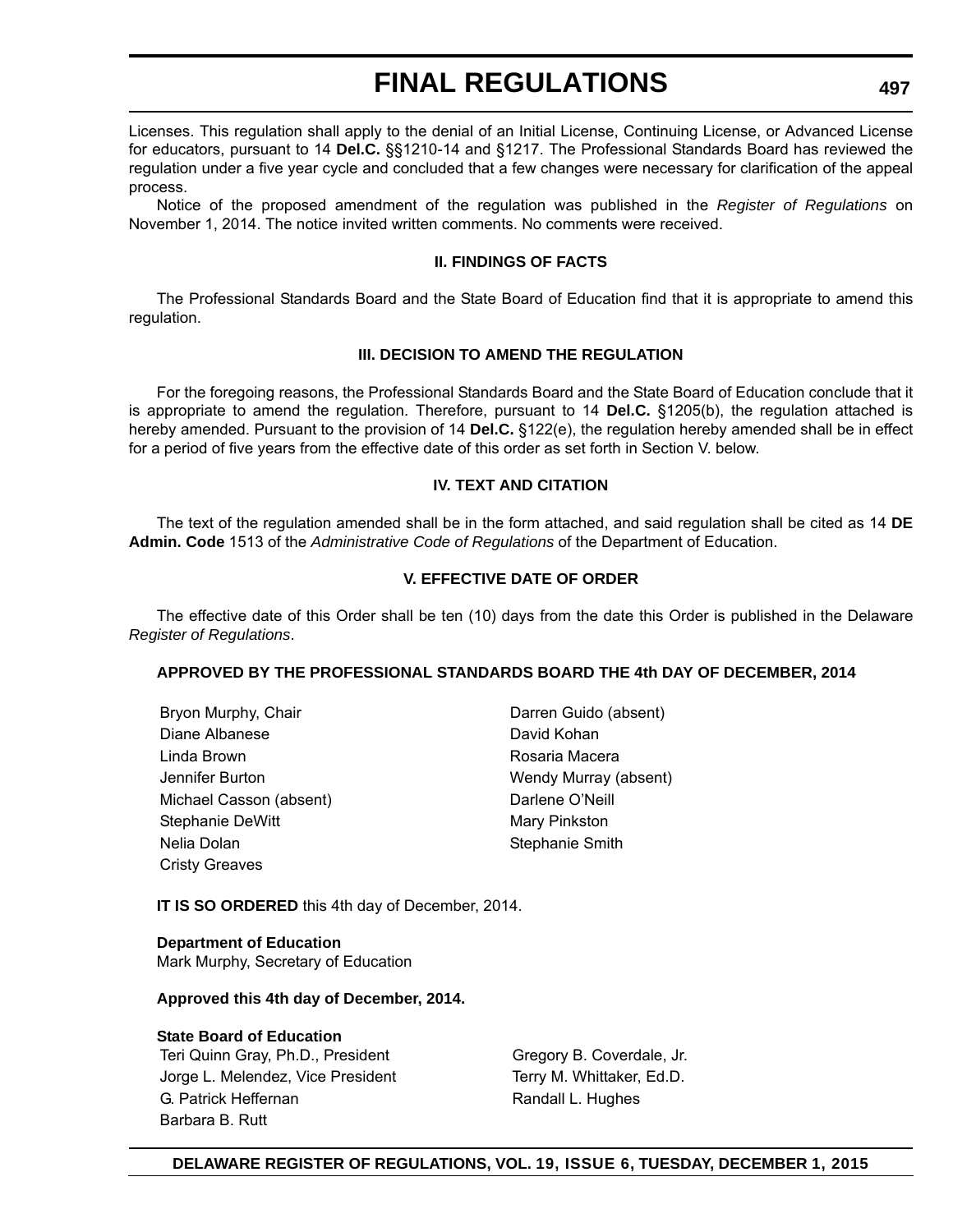**498**

# **FINAL REGULATIONS**

**\*Please note that no changes were made to the regulation as originally proposed and published in the November 2014 issue of the** *Register* **at page 347 (18 DE Reg. 347). Therefore, the final regulation is not being republished. A copy of the final regulation is available at:**

**[1513 Denial of Licenses](http://regulations.delaware.gov/register/december2015/final/19 DE Reg 496 12-01-15.htm)**

# **[PROFESSIONAL STANDARDS BOARD](http://www.doe.k12.de.us/domain/172)**

Statutory Authority: 14 Delaware Code, Section 1205(b) (14 **Del.C.** §1205(b)) 14 **DE Admin. Code** 1514

# **REGULATORY IMPLEMENTING ORDER**

# **[1514 Revocation, Limitation, or Suspension of Licenses](#page-4-0)**

# **I. SUMMARY OF THE EVIDENCE AND INFORMATION SUBMITTED**

The Professional Standards Board, acting in cooperation and collaboration with the Department of Education, seeks the consent of the State Board of Education to reauthorize 14 **DE Admin. Code** 1514 Revocation, Limitation, or Suspension of Licenses. This regulation applies to the revocation, limitation, or suspension of an Initial License, Continuing License, or Advanced License issued pursuant to 14 **Del.C.** Ch. 12. The Professional Standards Board has reviewed the regulation under a five year cycle and concluded that the regulation should be readopted without any changes.

Notice of the proposed reauthorization of the regulation was published in the *Register of Regulations* on November 1, 2014. The notice invited written comments. No comments were received.

# **II. FINDINGS OF FACTS**

The Professional Standards Board and the State Board of Education find that it is appropriate to reauthorize this regulation at this time with no changes.

# **III. DECISION TO AMEND THE REGULATION**

For the foregoing reasons, the Professional Standards Board and the State Board of Education conclude that it is appropriate to reauthorize the regulation. Therefore, pursuant to 14 **Del.C.** §1205(b), the regulation attached is hereby readopted. Pursuant to the provision of 14 **Del.C.** §122(e), the regulation hereby amended shall be in effect for a period of five years from the effective date of this order as set forth in Section V. below.

# **IV. TEXT AND CITATION**

The text of the regulation amended shall be in the form attached, and said regulation shall be cited as 14 **DE Admin. Code** 1514 of the *Administrative Code of Regulations* of the Department of Education.

# **V. EFFECTIVE DATE OF ORDER**

The effective date of this Order shall be ten (10) days from the date this Order is published in the Delaware *Register of Regulations*.

# **APPROVED BY THE PROFESSIONAL STANDARDS BOARD THE 4th DAY OF DECEMBER, 2014**

Diane Albanese **David Kohan** Linda Brown **Rosaria Macera** 

Bryon Murphy, Chair **Darren Guido (absent)**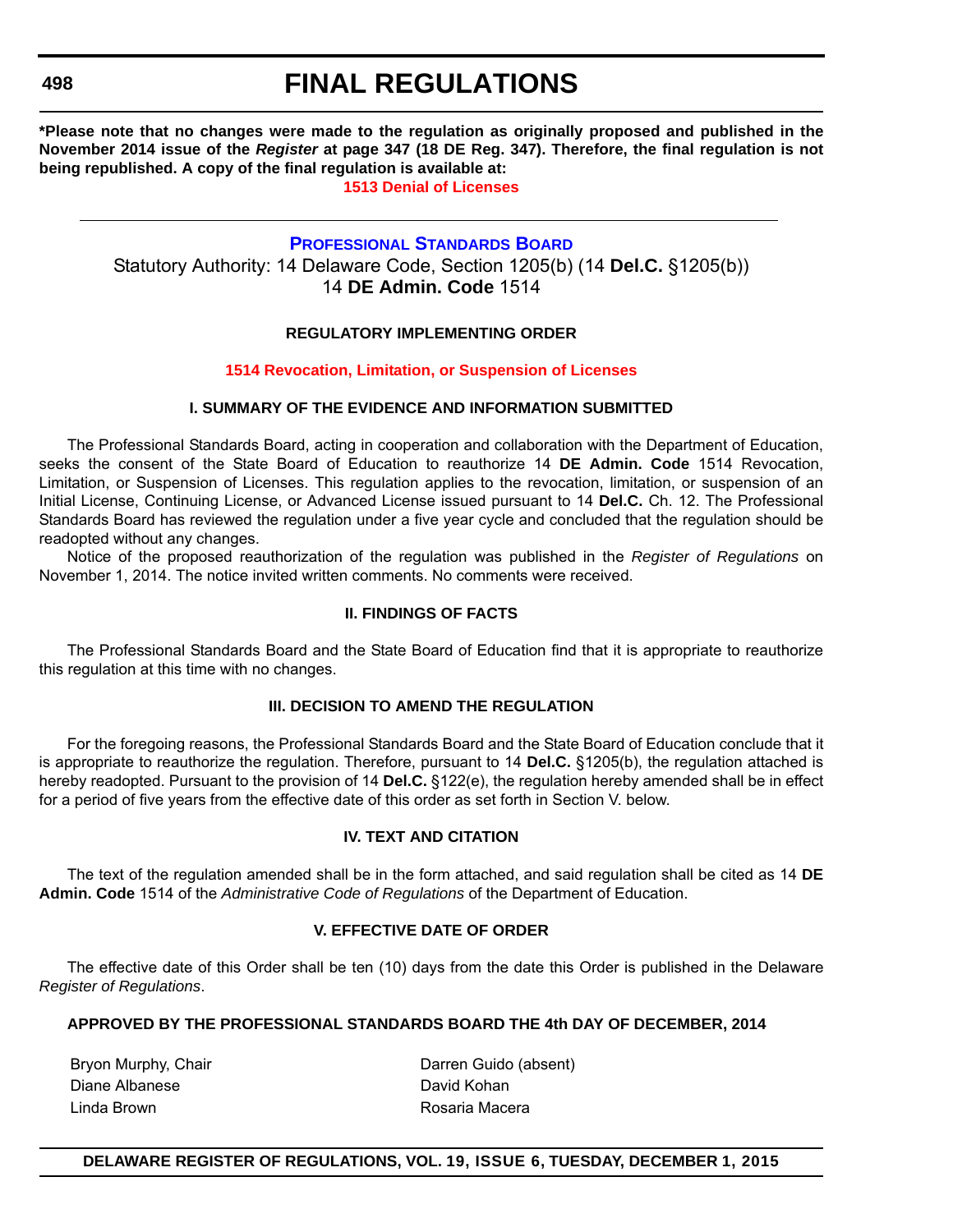Jennifer Burton Wendy Murray (absent) Michael Casson (absent) Darlene O'Neill Stephanie DeWitt Mary Pinkston Nelia Dolan Stephanie Smith Cristy Greaves

**IT IS SO ORDERED** this 4<sup>th</sup> day of December, 2014.

**Department of Education** Mark Murphy, Secretary of Education

**Approved this 4th day of December, 2014.**

# **State Board of Education**

Teri Quinn Gray, Ph.D., President Gregory B. Coverdale, Jr. Jorge L. Melendez, Vice President Terry M. Whittaker, Ed.D. G. Patrick Heffernan Randall L. Hughes Barbara B. Rutt

**\*Please note that no changes were made to the regulation as originally proposed and published in the November 2014 issue of the** *Register* **at page 349 (18 DE Reg. 349). Therefore, the final regulation is not being republished. A copy of the final regulation is available at:**

**[1514 Revocation, Limitation, or Suspension of Licenses](http://regulations.delaware.gov/register/december2015/final/19 DE Reg 498 12-01-15.htm)**

# **[PROFESSIONAL STANDARDS BOARD](http://www.doe.k12.de.us/domain/172)**

Statutory Authority: 14 Delaware Code, Section 1205(b) (14 **Del.C.** §1205(b) 14 **DE Admin. Code** 1560

# **REGULATORY IMPLEMENTING ORDER**

# **[1560 Art Teacher](#page-4-0)**

# **I. SUMMARY OF THE EVIDENCE AND INFORMATION SUBMITTED**

The Professional Standards Board, acting in cooperation and consultation with the Department of Education, seeks the consent of the State Board of Education to reauthorize 14 **DE Admin. Code** 1560 Art Teacher. It is necessary to reauthorize this regulation due to the regulation being out of its five year review cycle. This regulation sets forth the requirements for an Art Teacher.

Notice of the proposed reauthorization of the regulation was published in the Delaware *Register of Regulations* on July 1, 2015. The notice invited written comments. Zero comments were received.

# **II. FINDINGS OF FACTS**

The Professional Standards Board and the State Board of Education find that it is appropriate to reauthorize this regulation to comply with changes in statute.

# **III. DECISION TO ADOPT THE REGULATION**

For the foregoing reasons, the Professional Standards Board and the State Board of Education conclude that it is appropriate to reauthorize the regulation. Therefore, pursuant to 14 **Del.C.** §1205(b), the regulation attached

# **DELAWARE REGISTER OF REGULATIONS, VOL. 19, ISSUE 6, TUESDAY, DECEMBER 1, 2015**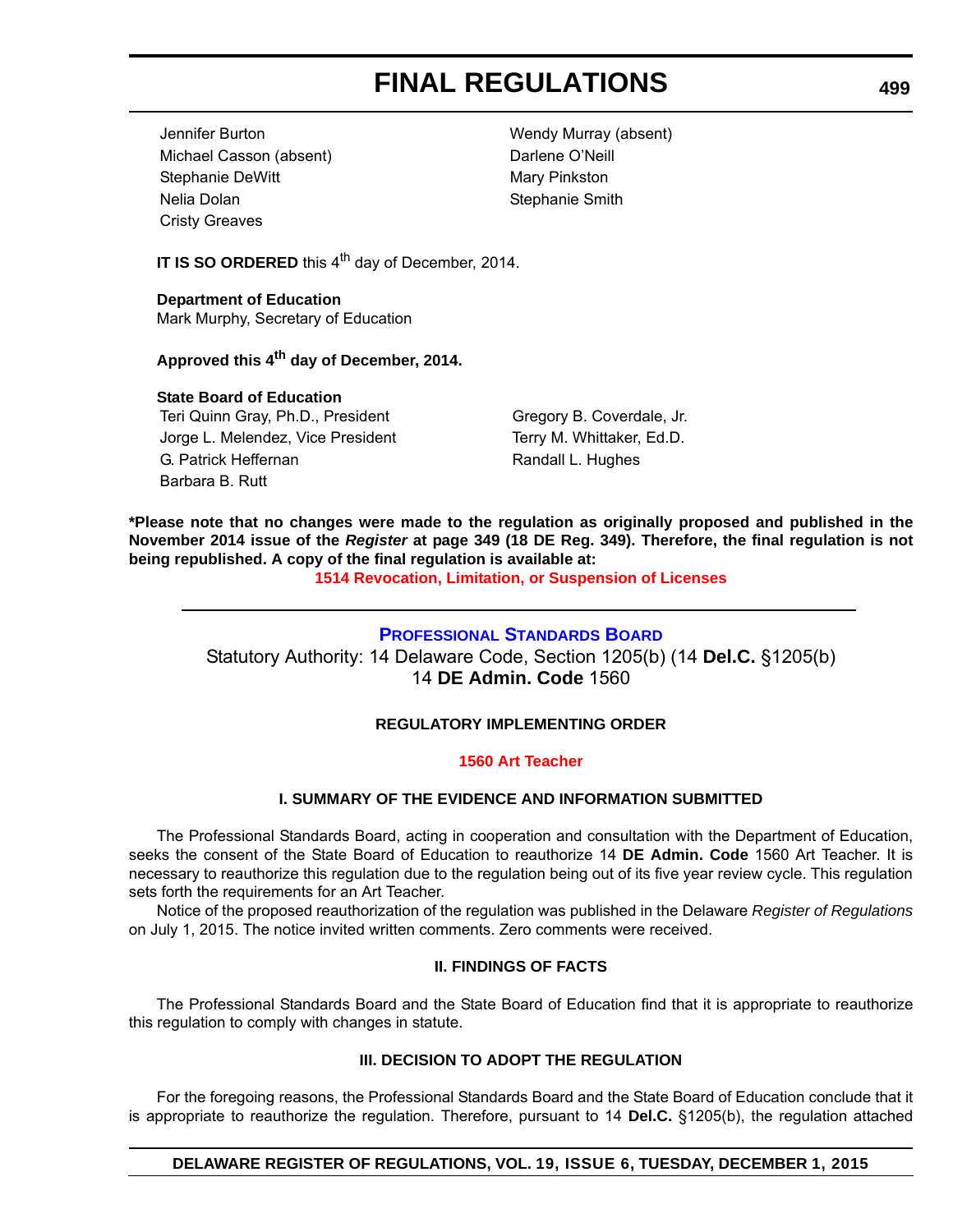# **500**

# **FINAL REGULATIONS**

hereto as Exhibit "A" is hereby reauthorized. Pursuant to the provision of 14 **Del.C.** §122(e), the regulation hereby reauthorized shall be in effect for a period of five years from the effective date of this order as set forth in Section V. below.

# **IV. TEXT AND CITATION**

The text of the regulation reauthorized shall be in the form attached hereto as Exhibit "A", and said regulation shall be cited as 14 **DE Admin. Code** 1560 Art Teacher of the *Administrative Code of Regulations* of the Professional Standards Board.

# **V. EFFECTIVE DATE OF ORDER**

The effective date of this Order shall be ten (10) days from the date this Order is published in the Delaware *Register of Regulations*.

# **APPROVED BY THE PROFESSIONAL STANDARDS BOARD THE 3rd DAY OF SEPTEMBER, 2015**

| Bryon Murphy, Chair       | <b>Cristy Greaves</b>  |
|---------------------------|------------------------|
| Diane Albanese            | Darren Guido           |
| Amber Augustus            | David Kohan            |
| Linda Brown               | Rosaria Macera         |
| Jennifer Burton           | Darlene O'Neill        |
| Stephanie DeWitt (absent) | Mary Pinkston          |
| Nelia Dolan               | <b>Stephanie Smith</b> |
| Laura Glass               | Sue Smith              |
|                           |                        |

# **IT IS SO ORDERED this 17th day of September, 2015.**

# **Department of Education**

Mark Murphy, Secretary of Education

# **Approved this 17th day of September, 2015**

# **State Board of Education**

Teri Quinn Gray, Ph.D., President G. Patrick Heffernan Jorge L. Melendez, Vice President Barbara B. Rutt (not present) Nina Lou Bunting Terry M. Whittaker, Ed.D. Gregory B. Coverdale, Jr. (not present)

# **1560 Art Teacher**

Non-regulatory note: Passage on an examination of content knowledge may also be required to obtain this certification. Pursuant to 14 **Del.C.** §1220 and 14 **DE Admin. Code** 1505, an examination of content knowledge is required when applicable and available. An examination of content knowledge is applicable and available when approved by the Professional Standards Board with the concurrence of the State Board of Education. See the Department of Education website for additional information.

# **1.0 Content**

1.1 This regulation shall apply to the requirements for a Standard Certificate, pursuant to 14 **Del.C.** §1220(a), for Art Teacher. This certification is required for grades K to12.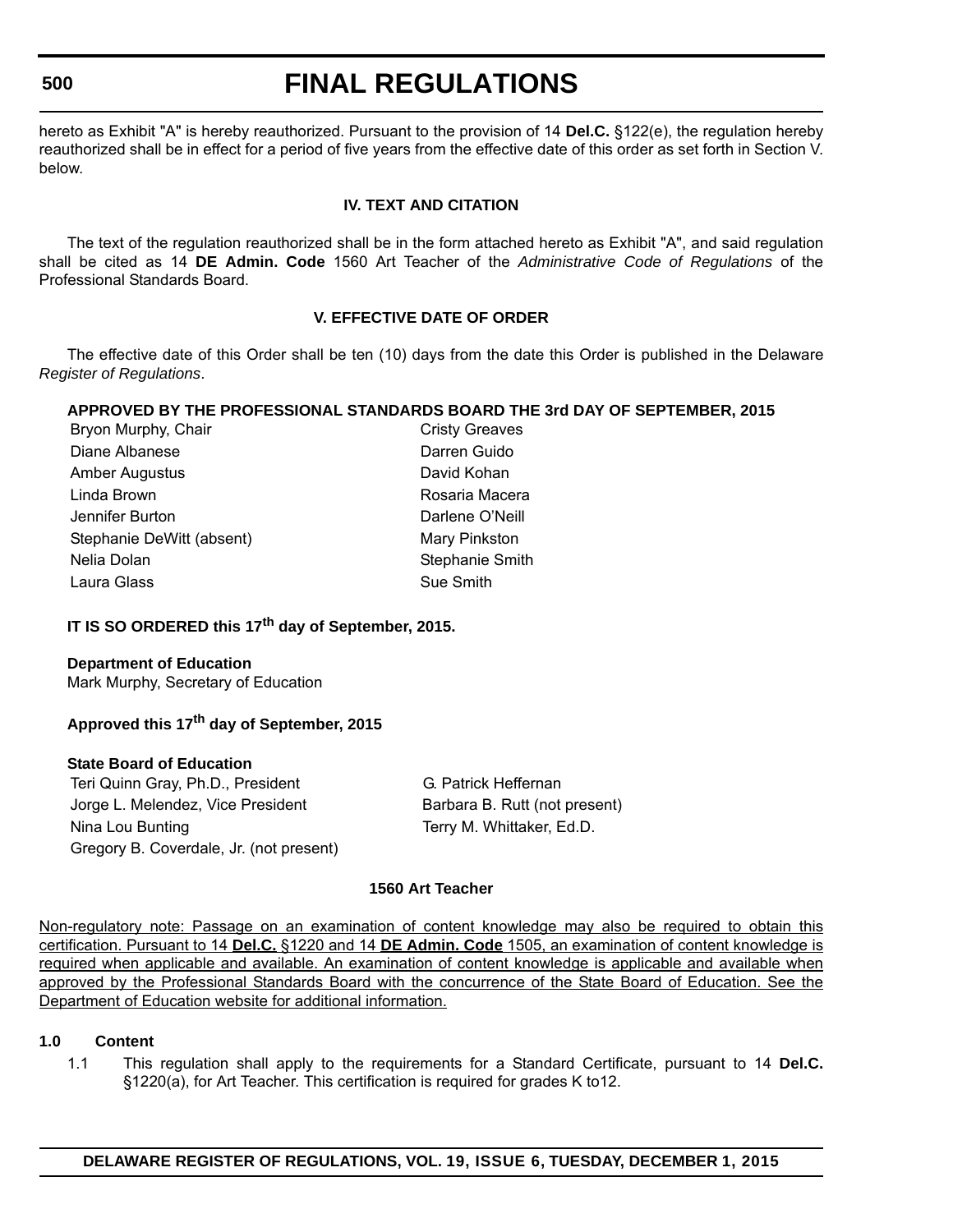1.2 Except as otherwise provided, the requirements set forth in 14 **DE Admin. Code** 1505 Standard Certificate, including any subsequent amendment or revision thereto, are incorporated herein by reference.

# **2.0 Definitions**

The definitions set forth in 14 **DE Admin. Code** 1505 Standard Certificate, including any subsequent amendment or revision thereto, are incorporated herein by reference.

# **3.0 Standard Certificate**

- 3.1 In accordance with 14 **Del.C.** §1220(a), the Department shall issue a Standard Certificate as an Art Teacher to an educator who has met the following:
	- 3.1.1 Holds a valid Delaware Initial, Continuing, or Advanced License; or a Limited Standard, Standard or Professional Status Certificate issued by the Department prior to August 31, 2003; and
	- 3.1.2 Has met the requirements as set forth in 14 **DE Admin. Code** 1505 Standard Certificate, including any subsequent amendment or revision thereto.

# **[PROFESSIONAL STANDARDS BOARD](http://www.doe.k12.de.us/domain/172)**

Statutory Authority: 14 Delaware Code, Section 1205(b) (14 **Del.C.** §1205(b) 14 **DE Admin. Code** 1563

# **REGULATORY IMPLEMENTING ORDER**

# **[1563 Music Teacher](#page-4-0)**

# **I. SUMMARY OF THE EVIDENCE AND INFORMATION SUBMITTED**

The Professional Standards Board, acting in cooperation and consultation with the Department of Education, seeks the consent of the State Board of Education to reauthorize 14 **DE Admin. Code** 1563 Music Teacher. It is necessary to reauthorize this regulation due to the regulation being out of its five year review cycle. This regulation sets forth the requirements for a Music Teacher.

Notice of the proposed reauthorization of the regulation was published in the Delaware *Register of Regulations* on July 1, 2015. The notice invited written comments. Zero comments were received.

# **II. FINDINGS OF FACTS**

The Professional Standards Board and the State Board of Education find that it is appropriate to reauthorize this regulation to comply with changes in statute.

# **III. DECISION TO ADOPT THE REGULATION**

For the foregoing reasons, the Professional Standards Board and the State Board of Education conclude that it is appropriate to reauthorize the regulation. Therefore, pursuant to 14 **Del.C.** §1205(b), the regulation attached hereto as Exhibit "A" is hereby reauthorized. Pursuant to the provision of 14 **Del.C.** §122(e), the regulation hereby reauthorized shall be in effect for a period of five years from the effective date of this order as set forth in Section V. below.

# **IV. TEXT AND CITATION**

The text of the regulation reauthorized shall be in the form attached hereto as Exhibit "A", and said regulation shall be cited as 14 **DE Admin. Code** 1563 Music Teacher of the *Administrative Code of Regulations* of the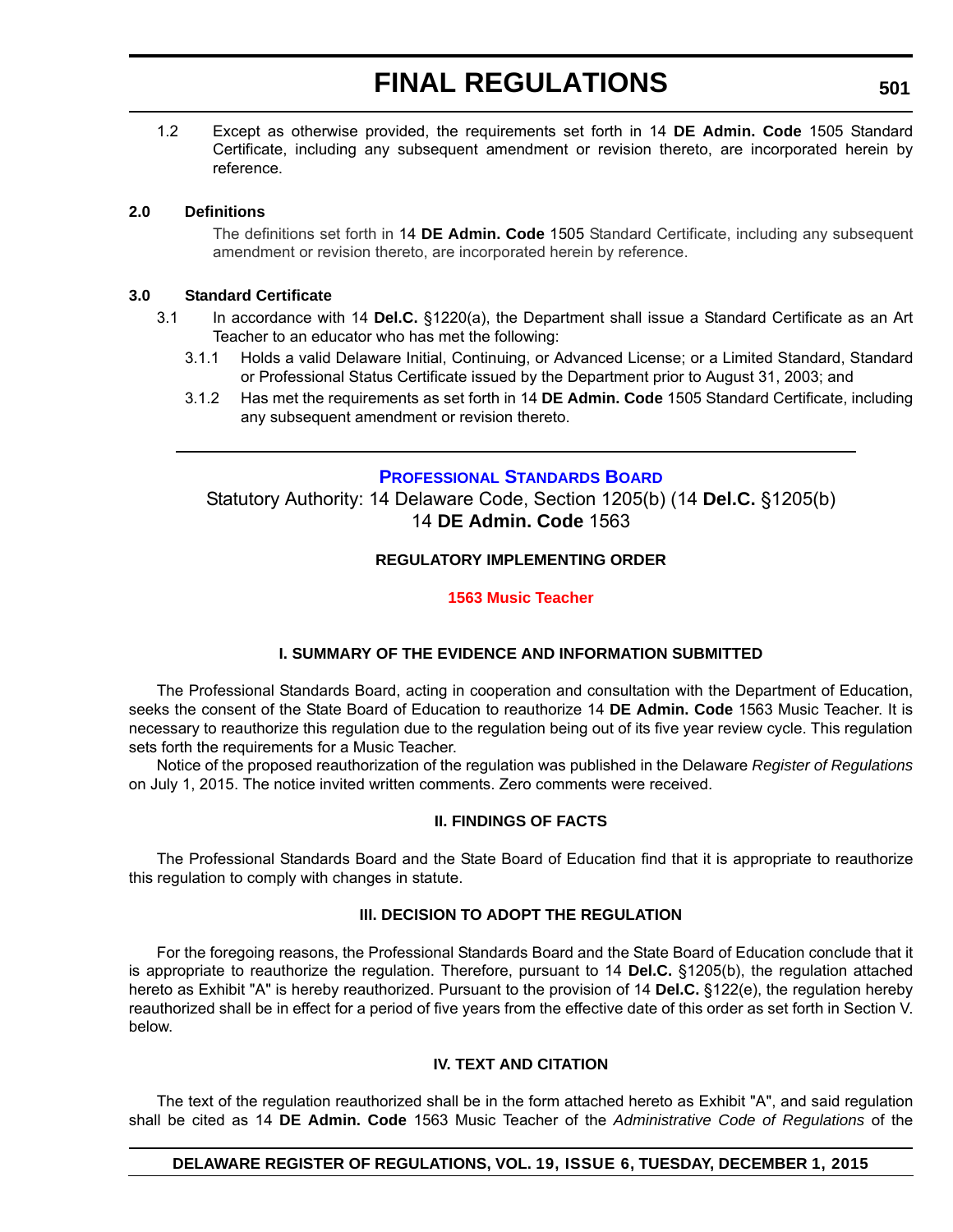**502**

# **FINAL REGULATIONS**

Professional Standards Board.

# **V. EFFECTIVE DATE OF ORDER**

The effective date of this Order shall be ten (10) days from the date this Order is published in the Delaware *Register of Regulations*.

# **APPROVED BY THE PROFESSIONAL STANDARDS BOARD THE 3rd DAY OF SEPTEMBER, 2015**

| Bryon Murphy, Chair       | <b>Cristy Greaves</b>  |
|---------------------------|------------------------|
| Diane Albanese            | Darren Guido           |
| <b>Amber Augustus</b>     | David Kohan            |
| Linda Brown               | Rosaria Macera         |
| Jennifer Burton           | Darlene O'Neill        |
| Stephanie DeWitt (absent) | Mary Pinkston          |
| Nelia Dolan               | <b>Stephanie Smith</b> |
| Laura Glass               | Sue Smith              |

# **IT IS SO ORDERED this 17th day of September, 2015.**

# **Department of Education**

Mark Murphy, Secretary of Education

# **Approved this 17th day of September, 2015**

# **State Board of Education**

Teri Quinn Gray, Ph.D., President G. Patrick Heffernan Jorge L. Melendez, Vice President Barbara B. Rutt (not present) Nina Lou Bunting Terry M. Whittaker, Ed.D. Gregory B. Coverdale, Jr. (not present)

# **1563 Music Teacher**

Non-regulatory note: Passage on an examination of content knowledge may also be required to obtain this certification. Pursuant to 14 **Del.C.** §1220 and 14 **DE Admin. Code** 1505, an examination of content knowledge is required when applicable and available. An examination of content knowledge is applicable and available when approved by the Professional Standards Board with the concurrence of the State Board of Education. See the Department of Education website for additional information.

# **1.0 Content**

- 1.1 This regulation shall apply to the issuance of a Standard Certificate, pursuant to 14 **Del.C.** §1220(a), for Music Teacher. This certification is required for grades K to 12.
- 1.2 Except as otherwise provided, the requirements set forth in 14 **DE Admin. Code** 1505 Standard Certificate, including any subsequent amendment or revision thereto, are incorporated herein by reference.

# **2.0 Definitions**

The definitions set forth in 14 **DE Admin. Code** 1505 Standard Certificate, including any subsequent amendment or revision thereto, are incorporated herein by reference.

# **3.0 Standard Certificate**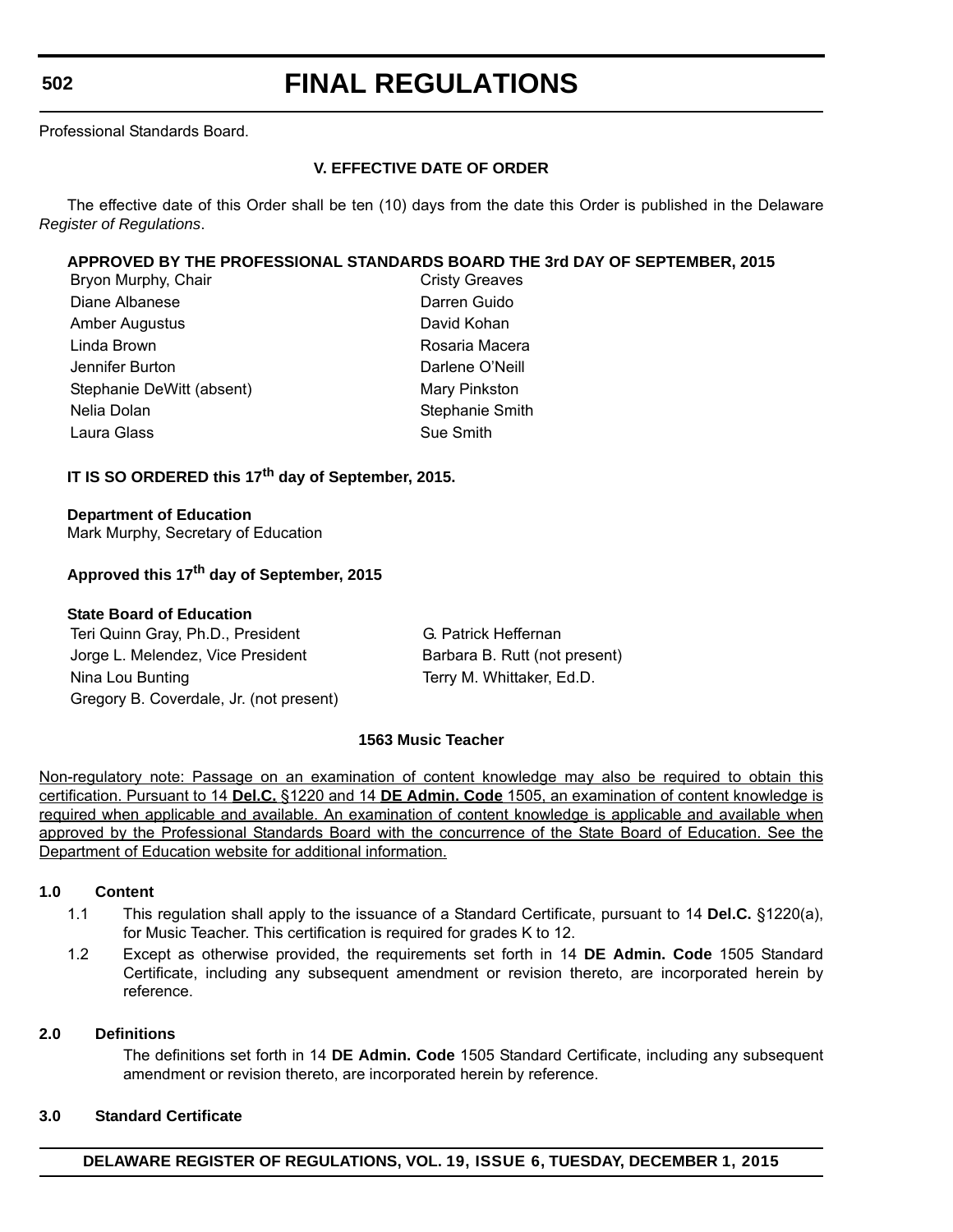- 3.1 In accordance with 14 **Del.C.** §1220(a), the Department shall issue a Standard Certificate as a Music Teacher to an educator who has met the following:
	- 3.1.1 Holds a valid Delaware Initial, Continuing, or Advanced License; or a Limited Standard, Standard or Professional Status Certificate issued by the Department prior to August 31, 2003; and
	- 3.1.2 Has met the requirements as set forth in 14 **DE Admin. Code** 1505 Standard Certificate, including any subsequent amendment or revision there.

# **[PROFESSIONAL STANDARDS BOARD](http://www.doe.k12.de.us/domain/172)**

Statutory Authority: 14 Delaware Code, Section 1205(b) (14 **Del.C.** §1205(b) 14 **DE Admin. Code** 1564

# **REGULATORY IMPLEMENTING ORDER**

# **[1564 Physical Education Teacher](#page-4-0)**

# **I. SUMMARY OF THE EVIDENCE AND INFORMATION SUBMITTED**

The Professional Standards Board, acting in cooperation and consultation with the Department of Education, seeks the consent of the State Board of Education to reauthorize 14 **DE Admin. Code** 1564 Physical Education Teacher. It is necessary to reauthorize this regulation due to the regulation being out of its five year review cycle. This regulation sets forth the requirements for a Physical Education Teacher.

Notice of the proposed reauthorization of the regulation was published in the Delaware *Register of Regulations* on July 1, 2015. The notice invited written comments. Zero comments were received.

# **II. FINDINGS OF FACTS**

The Professional Standards Board and the State Board of Education find that it is appropriate to reauthorize this regulation to comply with changes in statute.

# **III. DECISION TO ADOPT THE REGULATION**

For the foregoing reasons, the Professional Standards Board and the State Board of Education conclude that it is appropriate to reauthorize the regulation. Therefore, pursuant to 14 **Del.C.** §1205(b), the regulation attached hereto as Exhibit "A" is hereby reauthorized. Pursuant to the provision of 14 **Del.C.** §122(e), the regulation hereby reauthorized shall be in effect for a period of five years from the effective date of this order as set forth in Section V. below.

# **IV. TEXT AND CITATION**

The text of the regulation reauthorized shall be in the form attached hereto as Exhibit "A", and said regulation shall be cited as 14 **DE Admin. Code** 1564 Physical Education Teacher of the *Administrative Code of Regulations* of the Professional Standards Board.

# **V. EFFECTIVE DATE OF ORDER**

The effective date of this Order shall be ten (10) days from the date this Order is published in the Delaware *Register of Regulations*.

# **APPROVED BY THE PROFESSIONAL STANDARDS BOARD THE 3rd DAY OF SEPTEMBER, 2015**

Bryon Murphy, Chair Chair Cristy Greaves Diane Albanese Darren Guido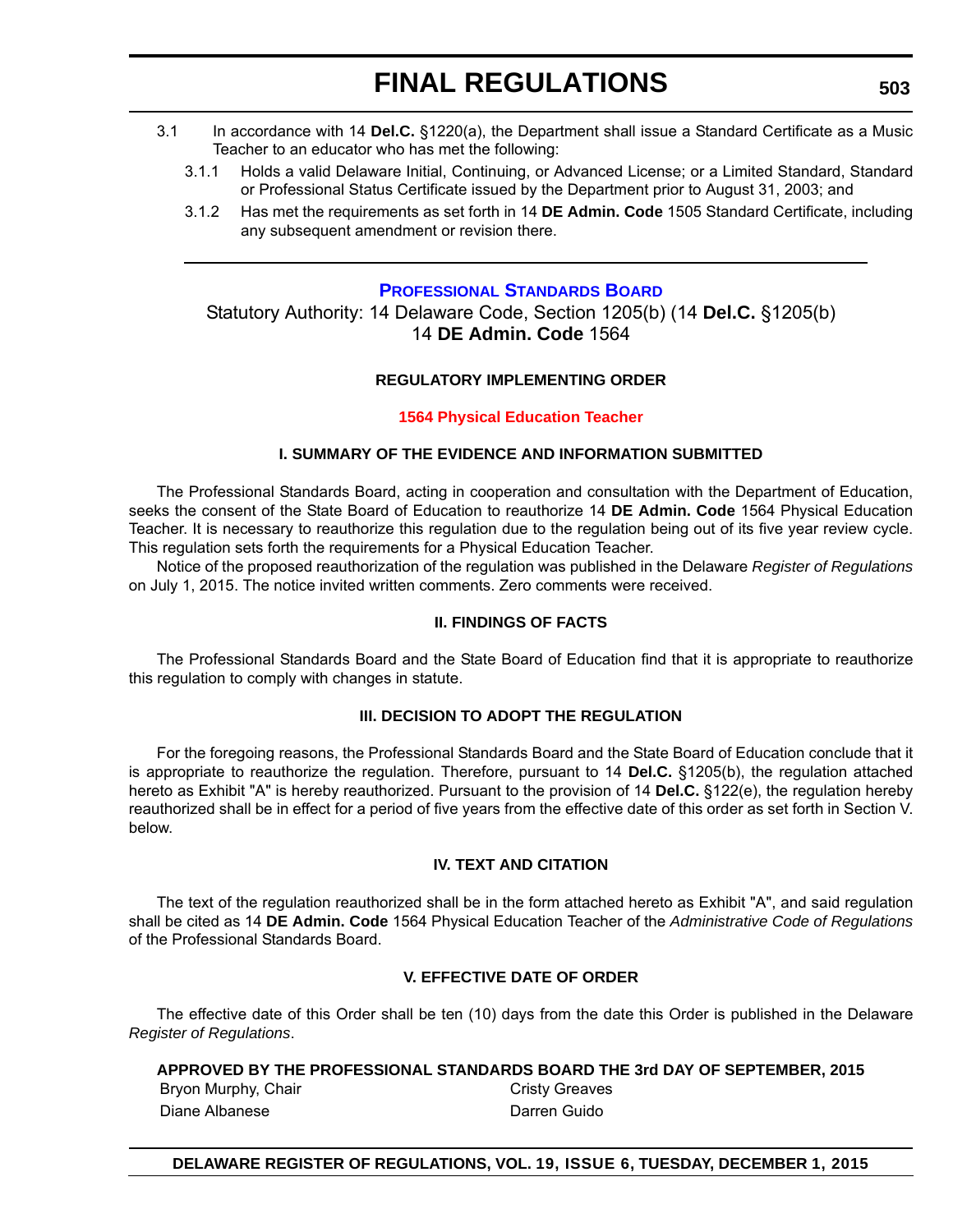Amber Augustus David Kohan Linda Brown **Rosaria Macera** Jennifer Burton Darlene O'Neill Stephanie DeWitt (absent) Mary Pinkston Nelia Dolan Stephanie Smith Laura Glass Sue Smith

# **IT IS SO ORDERED this 17th day of September, 2015.**

**Department of Education** Mark Murphy, Secretary of Education

# **Approved this 17th day of September, 2015**

# **State Board of Education**

Teri Quinn Gray, Ph.D., President G. Patrick Heffernan Jorge L. Melendez, Vice President Barbara B. Rutt (not present) Nina Lou Bunting Terry M. Whittaker, Ed.D. Gregory B. Coverdale, Jr. (not present)

# **1564 Physical Education Teacher**

Non-regulatory note: Passage on an examination of content knowledge may also be required to obtain this certification. Pursuant to 14 **Del.C.** §1220 and 14 **DE Admin. Code** 1505, an examination of content knowledge is required when applicable and available. An examination of content knowledge is applicable and available when approved by the Professional Standards Board with the concurrence of the State Board of Education. See the Department of Education website for additional information.

# **1.0 Content**

- 1.1 This regulation shall apply to the issuance of a Standard Certificate, pursuant to 14 **Del.C.** §1220(a), for Physical Education Teacher. This certification is required for grades K to12.
- 1.2 Except as otherwise provided, the requirements set forth in 14 **DE Admin. Code** 1505 Standard Certificate, including any subsequent amendment or revision thereto, are incorporated herein by reference.

# **2.0 Definitions**

The definitions set forth in 14 **DE Admin. Code** 1505 Standard Certificate, including any subsequent amendment or revision thereto, are incorporated herein by reference.

# **3.0 Standard Certificate**

- 3.1 In accordance with 14 **Del.C.** §1220(a), the Department shall issue a Standard Certificate as a Physical Education Teacher to an educator who has met the following:
	- 3.1.1 Holds a valid Delaware Initial, Continuing, or Advanced License; or a Limited Standard, Standard or Professional Status Certificate issued by the Department prior to August 31, 2003; and
	- 3.1.2 Has met the requirements as set forth in 14 **DE Admin. Code** 1505 Standard Certificate, including any subsequent amendment or revision thereto.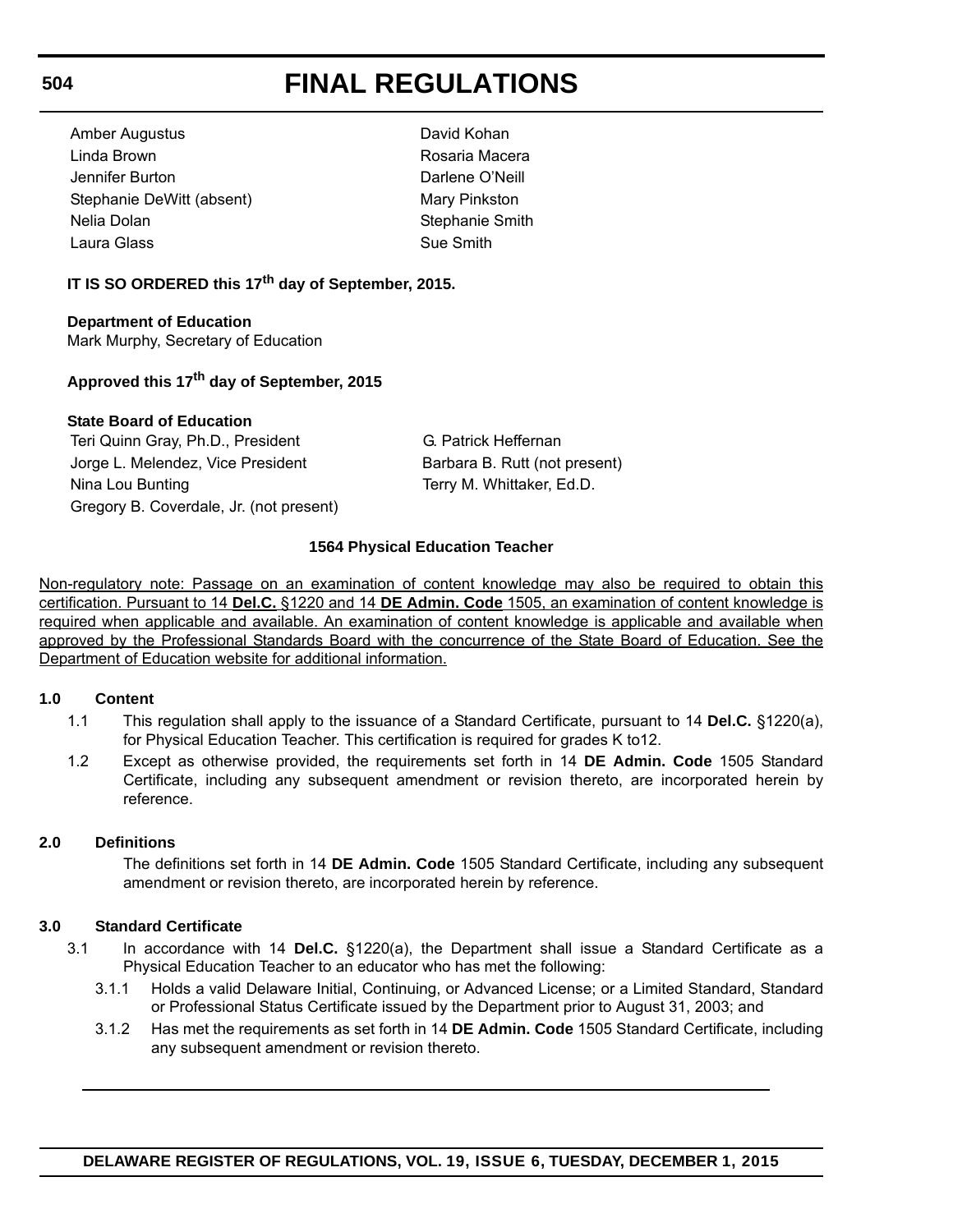# **[PROFESSIONAL STANDARDS BOARD](http://www.doe.k12.de.us/domain/172)**

Statutory Authority: 14 Delaware Code, Section 1205(b) (14 **Del.C.** §1205(b) 14 **DE Admin. Code** 1571

# **REGULATORY IMPLEMENTING ORDER**

#### **[1571 Exceptional Children Special Education Teacher](#page-4-0)**

# **I. SUMMARY OF THE EVIDENCE AND INFORMATION SUBMITTED**

The Professional Standards Board, acting in cooperation and consultation with the Department of Education, seeks the consent of the State Board of Education to amend 14 **DE Admin. Code** 1571 Exceptional Children Special Education Teacher in order to update and clarify some of the definitions, requirements, and to align title as this certification is required for an educator within the Delaware public school system whose primary assignment is teaching children with disabilities. This regulation sets forth the requirements for an Exceptional Children Special Education Teacher.

Notice of the proposed amendment of the regulation was published in the Delaware *Register of Regulations* on July 1, 2015. The notice invited written comments. One comment was received from Wilmington University. The suggested changes were taken into consideration, and some changes in grammar were corrected.

# **II. FINDINGS OF FACTS**

The Professional Standards Board and the State Board of Education find that it is appropriate to amend this regulation to comply with changes in statute.

#### **III. DECISION TO ADOPT THE REGULATION**

For the foregoing reasons, the Professional Standards Board and the State Board of Education conclude that it is appropriate to amend the regulation. Therefore, pursuant to 14 **Del.C.** §1205(b), the regulation attached hereto as Exhibit "A" is hereby amended. Pursuant to the provision of 14 **Del.C.** §122(e), the regulation hereby amended shall be in effect for a period of five years from the effective date of this order as set forth in Section V. below.

#### **IV. TEXT AND CITATION**

The text of the regulation amended shall be in the form attached hereto as Exhibit "A", and said regulation shall be cited as 14 **DE Admin. Code** 1571 Exceptional Children Special Education Teacher of the *Administrative Code of Regulations* of the Professional Standards Board.

# **V. EFFECTIVE DATE OF ORDER**

The effective date of this Order shall be ten (10) days from the date this Order is published in the Delaware *Register of Regulations*.

# **APPROVED BY THE PROFESSIONAL STANDARDS BOARD THE 3rd DAY OF SEPTEMBER, 2015**

Bryon Murphy, Chair Chair Cristy Greaves Diane Albanese **Darren Guido** Amber Augustus **David Kohan** Linda Brown **Rosaria Macera** Jennifer Burton Darlene O'Neill Stephanie DeWitt (absent) Mary Pinkston Nelia Dolan Stephanie Smith Laura Glass **Sue Smith** Sue Smith

# **DELAWARE REGISTER OF REGULATIONS, VOL. 19, ISSUE 6, TUESDAY, DECEMBER 1, 2015**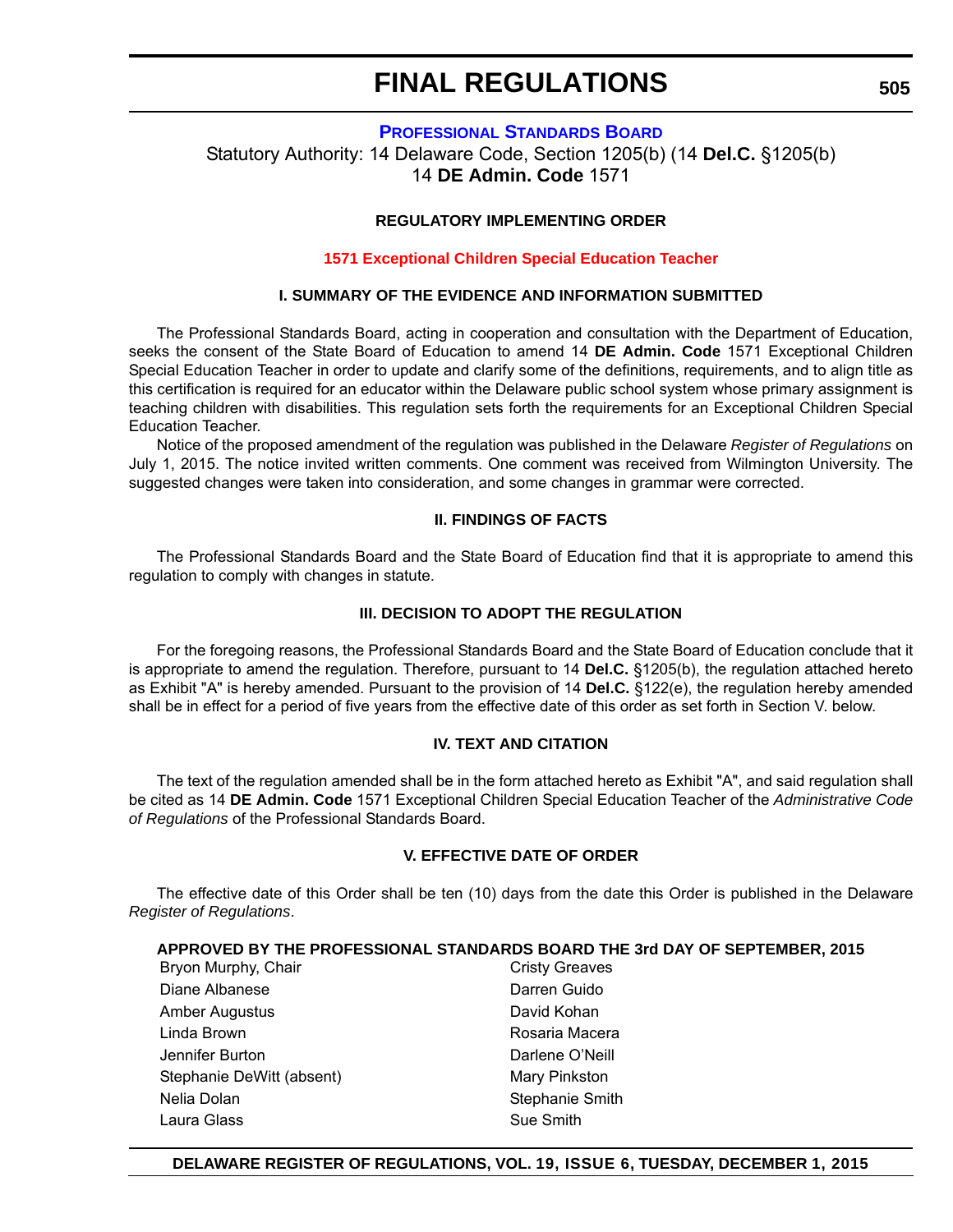# **IT IS SO ORDERED this 17th day of September, 2015.**

**Department of Education** Mark Murphy, Secretary of Education

**Approved this 17th day of September, 2015**

# **State Board of Education**

Teri Quinn Gray, Ph.D., President G. Patrick Heffernan Jorge L. Melendez, Vice President Barbara B. Rutt (not present) Nina Lou Bunting Terry M. Whittaker, Ed.D. Gregory B. Coverdale, Jr. (not present)

# **1571 Exceptional Children Special Education Teacher of Students with Disabilities** *(Break in Continuity of Sections)*

# **4.0 Additional Requirements**

- 4.1 An educator shall also have satisfied one of the following additional education requirements:
	- 4.1.1 Holding a bachelor's, master's, or doctoral degree from a regionally accredited college or university with a major or its equivalent, in special education or students with disabilities, from a National Council for the Accreditation of Teacher Education (NCATE) or the Council for the Accreditation of Educator Preparation (CAEP) specialty organization recognized educator preparation program or from a state approved educator preparation program where the state approval body employed the appropriate standards; or
	- 4.1.2 Completion of a minimum of fifteen (15) credits or their equivalent in professional development as approved by the Department, with a focus in special education or **[in]** students with disabilities in the following content areas:
		- 4.1.2.1 Diagnosis and Instruction for Reading / Literacy (3 credits);
		- 4.1.2.2 Education Evaluation and IEP Development (3 credits);
		- 4.1.2.3 Curriculum and Instruction in Special Education (3 credits);
		- 4.1.2.4 Applied Behavior Analysis (3 credits); and
		- 4.1.2.5 One of the following areas:
			- 4.1.2.5.1 Legislation, Policy & Procedures/ Special Issues in Special Education (3 credits);
			- 4.1.2.5.2 Transitions from Secondary Special Education or Secondary Transition Planning (3 credits);
			- 4.1.2.5.3 Collaborative Teaming in Special Education (3 credits); or
			- 4.1.2.5.4 Assistive Technology (3 credits).

# **5.0 Past Certification Recognized**

The Department shall recognize a Standard Certificate Exceptional Children Special Education Teacher or other valid equivalent Special Education Certification including Exceptional Children Special Education - Elementary and Exceptional Children Special Education - Secondary issued before July 1, 2016. A teacher holding such a Standard Certificate issued by the Department before July 1, 2016 shall be considered certified to instruct **[all subjects and areas classes]** to students with disabilities**[.]**

# **6.0 Effective Date**

Section 4.0 of this regulation shall be effective on July 1, 2016.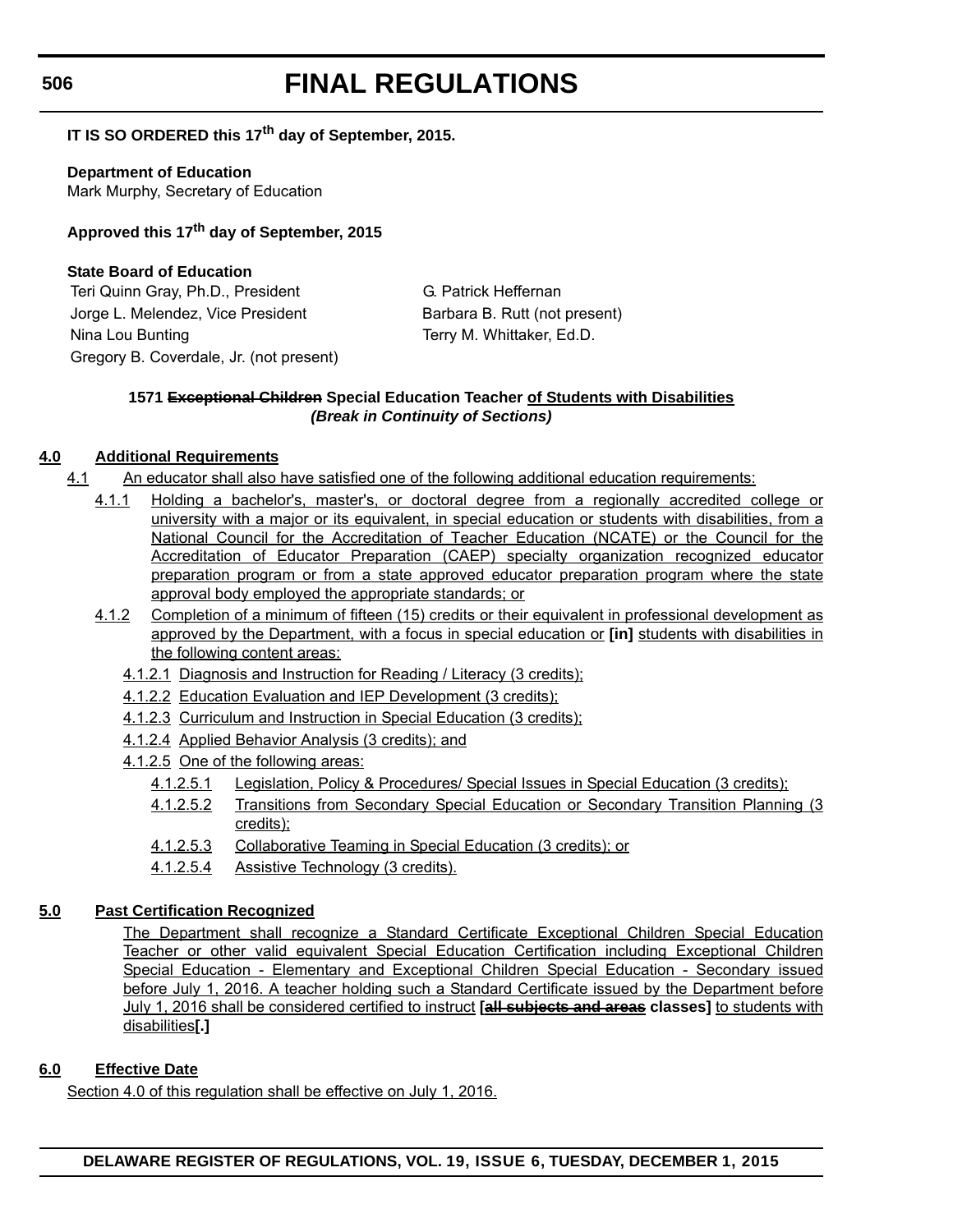**\*Please note that no additional changes were made to the regulation as originally proposed and published in the July 2015 issue of the** *Register* **at page 17 (19 DE Reg. 17). Therefore, the final regulation is not being republished here in its entirety. A copy of the final regulation is available at:**

**[1571 Exceptional Children Special Education Teacher](http://regulations.delaware.gov/register/december2015/final/19 DE Reg 505 12-01-15.htm)**

# **[DEPARTMENT OF HEALTH AND SOCIAL SERVICES](http://www.dhss.delaware.gov/dhss/dmma/)**

**DIVISION OF MEDICAID AND MEDICAL ASSISTANCE**

Statutory Authority: 31 Delaware Code, Section 512 (31 **Del.C.** §512)

# **ORDER**

# **[Private Duty Nursing Services](#page-4-0)**

Delaware Health and Social Services ("Department") / Division of Medicaid and Medical Assistance initiated proceedings to amend the Title XIX Medicaid State Plan and the Delaware Medical Assistance Program Provider Specific Policy Manual to revise and clarify Private Duty Nursing (PDN) services, specifically, *service requirements, coverage criteria, provider qualifications, service limitations and reimbursement methodology*. The Department's proceedings to amend its regulations were initiated pursuant to 29 **Del.C** §10114 and its authority as prescribed by 31 **Del.C** §512.

The Department published its notice of proposed regulation changes pursuant to 29 **Del.C** §10115 in the October 2015 Delaware *Register of Regulations*, requiring written materials and suggestions from the public concerning the proposed regulations to be produced by October 30, 2015 at which time the Department would receive information, factual evidence and public comment to the said proposed changes to the regulations.

# **SUMMARY OF PROPOSAL**

The purpose of this notice is to advise the public that Delaware Health and Social Services/Division of Medicaid and Medical Assistance is proposing to amend the Title XIX Medicaid State Plan and the Delaware Medical Assistance Program (DMAP) Provider Specific Policy Manual to revise and clarify Private Duty Nursing (PDN) services, specifically, *service requirements, coverage criteria, provider qualifications, service limitations and reimbursement methodology*.

# **Statutory Authority**

- Section 1905(a)(8) of the Social Security Act, *includes private duty nursing services in the definition of medical assistance*
- 42 CFR §440.80, *defines Private Duty Nursing Services*
- 42 CFR §447.205, *Public notice of changes in statewide methods and standards for setting payment rates*

# **Background**

Private Duty Nursing (PDN) is an optional Title XIX Medicaid service authorized by Section 1905(a)(8) of the Social Security Act and 42 CFR §440.80. PDN services means nursing services for beneficiaries who require more individual and continuous care than is available from a visiting nurse or routinely provided by the nursing staff of the hospital or skilled nursing facility. These services are provided—

- a) By a registered nurse or a licensed practical nurse;
- b) Under the direction of the beneficiary's physician; and
- c) To a beneficiary in one or more of the following locations at the option of the State—
	- 1. His or her own home;
	- 2. A hospital; or
	- 3. A skilled nursing facility.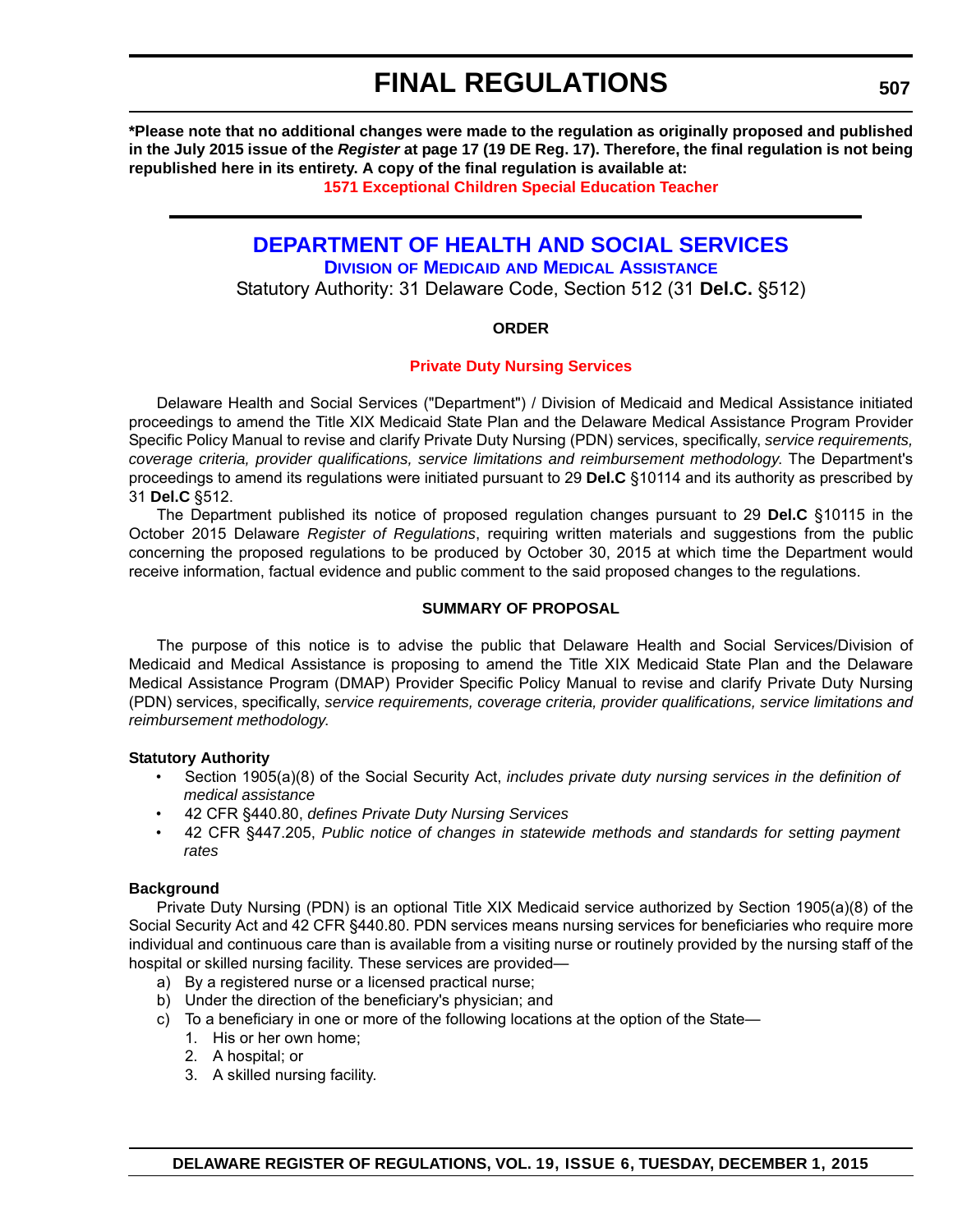# **Summary of Proposal**

# *Purpose*

To clarify the requirements and reimbursement provisions that governs Private Duty Nursing (PDN) services.

# *Proposal*

The Delaware Medical Assistance Program (DMAP) Provider Manual is written specifically to address the contractual and regulatory requirements of delivering health care services to Delaware Medicaid beneficiaries. From time to time the Division of Medicaid and Medical Assistance (DMMA) update and revise these manuals as our policies or regulatory requirements change. Private Duty Nursing (PDN) Services are those medically necessary services related to the coverage described in the Private Duty Nursing Policy Provider Specific Manual. The proposed rule revises language in the designated provider manual to clarify Medicaid policy on service coverage for Private Duty Nursing services. Amendments to this rule include:

- Language throughout the rule has been restructured, replaced, relettered or in the case of redundancies, eliminated for clarity purposes.
- Revise language to clarify who is eligible to receive private duty nursing services.
- Revisions were made for clarification and consistency purposes that the number of hours of service to be authorized is determined by "Medical Necessity".
- A definition of "technology dependent" was added.
- Language was added to clarify eligible private duty nursing providers and to reflect current practices.
- Deleted coverage and reimbursement language and the Healthcare Common Procedure Coding System (HCPCS) procedure code in Appendix B of Section 7, regarding self-employed nurses as PDN services cannot be provided by self-employed nurses.
- As PDN services can only be covered by DMAP if prior authorized, inserted language detailing how authorization for PDN services is obtained.
- Revised language to clarify how medically necessary hours are determined.

For conditions of coverage and payment, the Division of Medicaid and Medical Assistance (DMMA) proposes to amend Attachment 4.19-B of the Medicaid State Plan to reflect the above-referenced changes. Upon CMS approval, the proposed state plan amendment (SPA) is effective for dates of service on or after October 2, 2015.

# *Public Notice*

In accordance with the *federal* public notice requirements established at Section 1902(a)(13)(A) of the Social Security Act and 42 CFR 447.205 and the *state* public notice requirements of Title 29, Chapter 101 of the Delaware Code, Delaware Health and Social Services (DHSS)/Division of Medicaid and Medical Assistance (DMMA) gives public notice and provides an open comment period for thirty (30) days to allow all stakeholders an opportunity to provide input to the requirements and reimbursement provisions governing private duty nursing services. Comments must be received by 4:30 p.m. on October 30, 2015.

# *Centers for Medicare and Medicaid Services Review and Approval*

The provisions of this state plan amendment (SPA) relating to coverage and payment methodology for Private Duty Nursing (PDN) services are subject to approval by the Centers for Medicare and Medicaid Services (CMS). The draft SPA page(s) may undergo further revisions before and after submittal to CMS based upon public comment and/or CMS feedback. The final version may be subject to significant change.

# *Provider Manuals Update*

Also, upon CMS approval, the applicable Delaware Medical Assistance Program (DMAP) Provider Policy Specific Manuals will be updated. Manual updates, revised pages or additions to the provider manual are issued, as required, for new policy, policy clarification, and/or revisions to the DMAP program. Provider billing guidelines or instructions to incorporate any new requirement may also be issued. A newsletter system is utilized to distribute new or revised manual material and to provide any other pertinent information regarding manual updates. DMAP provider manuals and official notices are available on the DMAP website**:** http://www.dmap.state.de.us/home/ index.html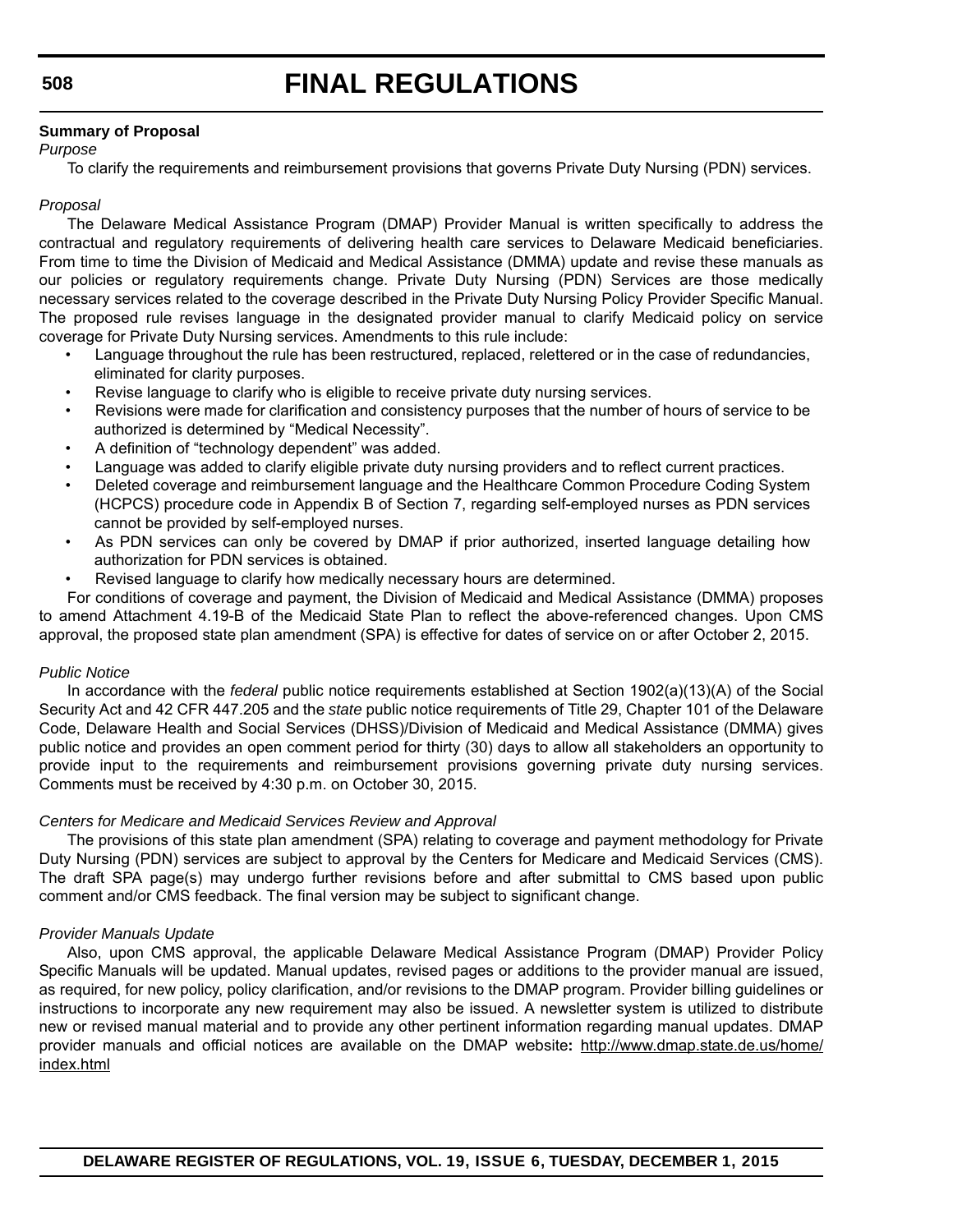# **Fiscal Impact Statement**

The following fiscal impact is projected:

|                       | Federal Fiscal Year 2016 | Federal Fiscal Year 2017 |
|-----------------------|--------------------------|--------------------------|
| General (State) funds | \$77.930.05              | \$80,267,95              |
| Federal funds         | \$64,200.26              | \$66.126.27              |

# **SUMMARY OF COMMENTS RECEIVED WITH AGENCY RESPONSE AND EXPLANATION OF CHANGES**

Highmark Health Options, the Governor's Advisory Council for Exceptional Citizens (GACEC) and the State Council for Persons with Disabilities (SCPD) offered the following summarized observations. The Division of Medicaid and Medical Assistance (DMMA) has considered each comment and responds as follows.

# **Highmark Health Options**

Health Options agrees and supports the proposed language changes regarding medical necessity for private duty nursing services that are included throughout the above referenced policy manual. However, Health Options believes the proposed changes may have significant fiscal impact on its operations. It is difficult to provide specific comments regarding the fiscal impact due to Health Options' being in operation for less than one year and lacking historical data. However, it is our hope that DMMA will consider any fiscal impact the proposed changes will have on Health Options when determining appropriate reimbursement rates.

1. The following proposed policy language for section 5.2.3 will be integral in maintaining member safety and ensuring care is provided in the most appropriate setting with consideration of efficient use of resources:

*PDN services will only be authorized when there is at least one caregiver willing and able to accept responsibility for the individual's care when the nurse is not available. DMAP expects that caregivers* be willing and capable to accept responsibility for their individual's care. If the caregiver cannot or will *not accept responsibility for the individual's care when PDN services are not authorized or available, the individual is deemed not to be in a safe environment and PDN services will not be authorized.*

It will be particularly important to remain committed and focused on the language in 5.2.3 as authorizations are determined to address the revised language for policy manual sections 5.2.2, 5.2.5, 5.2.6, and 5.2.8. The revisions in these sections do propose expanded coverage criteria for school based services and transportation and eliminate considerations of parental/caregiver availability and ability from the decision making process. Health Options fully agrees that all decisions on a recipient's need for private duty nursing services should be based on medical necessity and will continue to make decisions based upon that standard. However, Health Options also believes that a determination of whether a parent/caregiver is available and able to provide care is an essential piece of the medical necessity determination and of utmost importance when determining how best to allocate limited state resources.

*Agency Response:* DMMA respectfully disagrees with the suggestion that our proposed revisions to the PDN manual in sections 5.2.2, 5.2.5, 5.2.6, and 5.2.8 result in expanded coverage criteria. Please see our section by section response to this comment below.

2. Health Options suggests that DMMA's proposed changes to the PDN manual results in expanded coverage criteria in §5.2.2.

# *Agency Response:*

The original language in §5.2.2 is as follows:

*The on-going need for PDN care is routinely/periodically re-evaluated. DMMA may determine that because of parent/caregiver work schedule, stability of the patient, and other factors, that PDN hours may be reduced or increased.*

The suggested revision to §5.2.2 is as follows: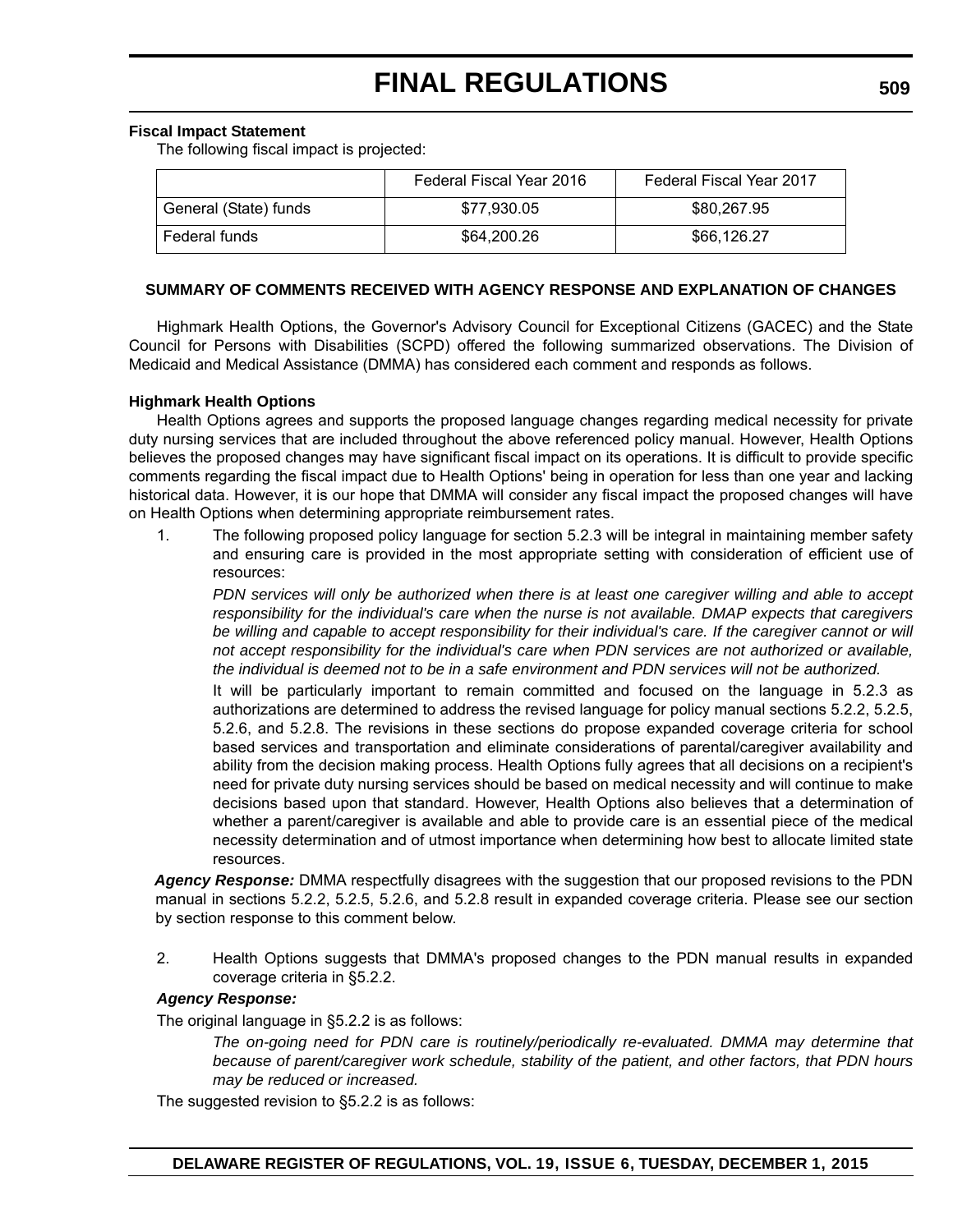*The on-going need for PDN care is routinely/periodically re-evaluated. DMMA may determine that PDN hours may be increased based on medical necessity or reduced based on medical necessity accompanied by a change in circumstances or other good cause.*

- DMMA feels that the revision to this section of the manual does not expand coverage criteria for PDN. The proposed revision continues to rely upon the determination of medical necessity in authorizing PDN.
- 3. Health Options suggests that DMMA's proposed changes to the PDN manual results in expanded coverage criteria in §5.2.5.

# *Agency Response:*

The original language in §5.2.5 is as follows:

*DMMA reimburses for medically necessary transportation through a Medicaid transportation broker. DMMA expects the parent/caregiver to accompany the client in transport. If, because of employment or school, the parent/caregiver cannot accompany the client, the prior authorized PDN may accompany the client. If the client is transported to a medical appointment or the hospital with the PDN, as soon as the parent/caregiver arrives, the PDN service is no longer required. PDN will not be authorized for a nurse to accompany a client to a medical appointment or hospital stay when the parent/caregiver is available.*

The suggested revision to §5.2.5 is as follows:

*DMAP reimburses for medically necessary transportation through a Medicaid transportation broker. PDN services will be authorized for transportation when medically necessary, as determined on an individualized basis.*

- DMMA feels that the revision to this section of the manual does not expand coverage criteria for PDN. The proposed revision continues to rely upon the determination of medical necessity in authorizing PDN.
- 4. Health Options suggests that DMMA's proposed changes to the PDN manual results in expanded coverage criteria in §5.2.6.

# *Agency Response:*

The original language in §5.2.6 is as follows:

*PDN may be approved to accompany school-age children with a compromised airway or other DMAP approved high-risk condition in transport to school and to provide medically necessary care during school hours.*

The suggested revision to §5.2.6 is as follows:

*PDN services may be authorized during the school day with parental consent and when DMAP determines that it is medically necessary for school-age children. This may include accompanying the children during the transport to and from school and providing medically necessary care during school hours.*

DMMA feels that the revision to this section of the manual does not expand coverage criteria for PDN. The proposed revision continues to rely upon the determination of medical necessity in authorizing PDN.

5. Health Options suggests that DMMA's proposed changes to the PDN manual results in expanded coverage criteria in §5.2.8.

# *Agency Response:*

The original language in §5.2.8 is as follows:

*DMMA may approve PDN to cover summer vacation as well as scheduled school year holiday vacations for school age children if the parent/caregiver requests coverage timely. Absence of parents/ guardian from the home for employment or work-related education reasons must be documented.*

The suggested revision to §5.2.8 is as follows:

*PDN services may be approved to cover summer vacation as well as scheduled school year holiday vacations for school age children if it is determined that services are medically necessary.*

# **DELAWARE REGISTER OF REGULATIONS, VOL. 19, ISSUE 6, TUESDAY, DECEMBER 1, 2015**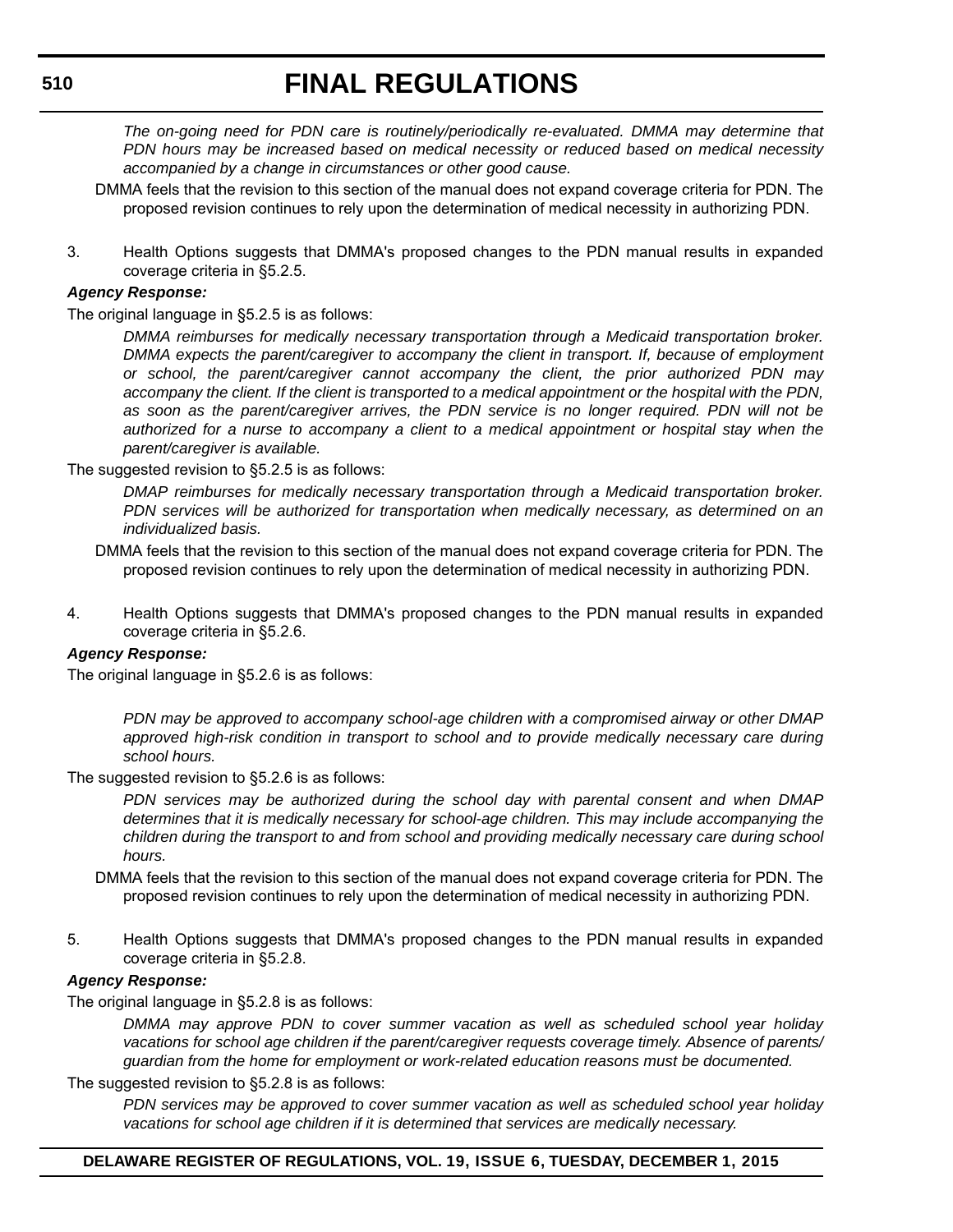DMMA feels that the revision to this section of the manual does not expand coverage criteria for PDN. The proposed revision continues to rely upon the determination of medical necessity in authorizing PDN.

6. Section 5.3.4 of the proposed policy manual amendments does state that private duty nursing services may be adjusted based on the availability of the parent/caregiver. Health Options believes this language continues to permit considerations of parental/caregiver availability as one part of the overall medical necessity determination.

*Agency Response:* DMMA thanks you for your comment.

# **GACEC and SCPD**

As background, SCPD and Disabilities Law Program (DLP) representatives met with DHSS Administration in August, 2009 to review concerns with PDN standards. An agreement was reached to revise the standards. In 2010, DMMA shared draft revisions which resulted in submission of September 16, 2011 DLP-authored comments from the SCPD. In 2015, this initiative was revived. DMMA prepared a new set of proposed revisions resulting in DLP commentary and an agreement to incorporate additional changes. See attached August 26, 2015 DMMA letter. DMMA is now formally publishing revised PDN standards for comment. The proposed standards represent a major improvement in several contexts and generally merit endorsement subject to a few considerations. The proposed regulations represent a major improvement in several contexts and we appreciate consideration of past comments. We still have the following observations and concerns.

First, §1.1.4 contains the following recital: "Generally, the total cost of PDN services shall not exceed the cost of care provided in an institutional setting." Council is aware of concern by the Disabilities Law Program with this recital and concern with the DMMA response to concerns noted in Section 2 of the attached August 26, 2015 letter. Literally, it suggests that individual costs may "trump" other considerations, including the Americans with Disabilities Act (ADA) mandate to prioritize non-institutional services. The Centers for Medicare and Medicaid Services (CMS) have historically instructed that ADA principles should be reflected and embedded in state Medicaid program standards. See attached NASDDDS, "The ADA, Olmstead, and Medicaid: Implications for People with Intellectual and Developmental Disabilities (2013). The "not exceed the cost" recital provides a regulatory basis for Managed Care Organizations (MCOs) to justify institutional placement for individuals with higher Private Duty Nursing (PDN) needs. Moreover, the notion of "cost effectiveness" is contained in the attached regulatory definition of "medical necessity" so its deletion in the PDN standards does not result in ignoring cost considerations. The recital should be deleted.

*Agency Response:* DMMA respectfully disagrees with the suggestion to delete language in §1.1.4 regarding the consideration of the total cost of PDN services. DMMA considers a variety of factors, including cost, in the determination of appropriateness of services for our members with an emphasis on the importance of preventing or delaying institutionalization.

Second, §2.1.1 refers to a "certified registered nurse practitioner (CRNP) who has a professional license from the State to provide nursing services." The Delaware nurse licensing law refers to "advanced practice nurses" and "advanced practice registered nurses" [24 Del.C §1902(a)(b)]. There is no definition of a "certified registered nurse practitioner. DMMA may wish to review this reference.

*Agency Response:* DMMA received clarification on this issue from the Board of Nursing. They have indicated that the correct title for us to use would be an Advance Practice Registered Nurse (APRN) rather than a Certified Registered Nurse Practitioner (CRNP). Therefore, we have revised §2.1.1 to the following:

Private duty nursing may be provided by any registered nurse (RN), licensed practical nurse (LPN) or advance practice registered nurse (APRN) who has a professional license from the State to provide nursing services.

Third, §3.1.1.2 refers to "attending practitioner". We recommend substituting either "prescribing practitioner" or, for consistency with §6.3.2, "primary care physician". See analysis in attached August 26, 2015 letter, Section 10. The term "attending physician" is based on institutional care environments while PDN is limited to non-institutional settings. See §1.1.4.

*Agency Response:* DMMA agrees with Councils' suggestion to change "attending practitioner" to "prescribing practitioner". Section 3.1.1.2 will be revised as follows:

A written plan of care that is established, signed and dated by the prescribing practitioner which includes orders for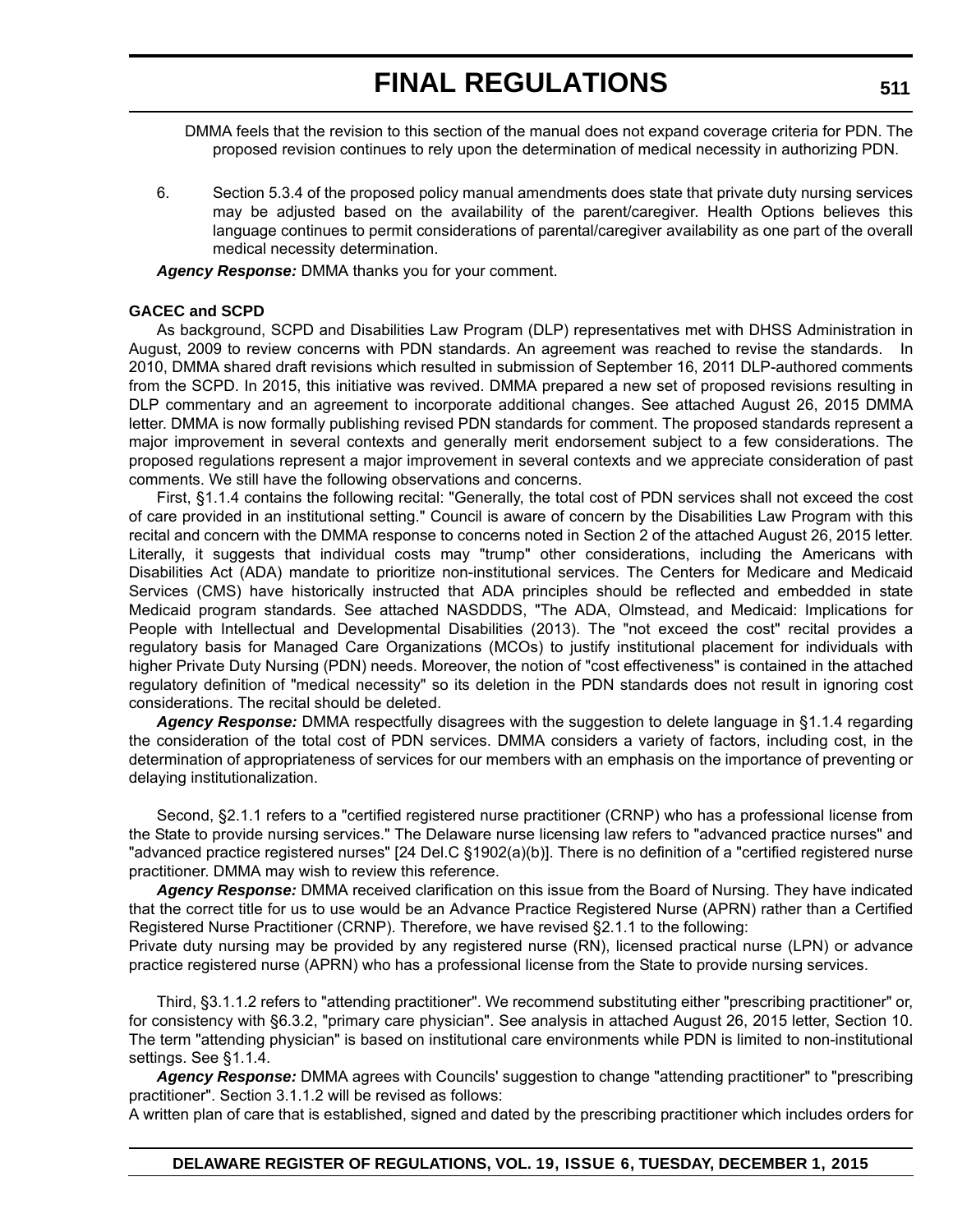medications, treatments, nutritional requirements, activities permitted, special equipment and other ordered therapies.

Fourth, §§5.1.1 and 5.2.1 merit review. These sections only refer to prior authorization by the Delaware Medical Assistance Program (DMAP) through a DMMA nurse. We assume it should also refer to an MCO nurse since the standards cover both DMMA-authorized PDN and MCO-authorized PDN. See §§5.1.2, 5.2.7 and §1.0.

*Agency Response:* DMMA respectfully disagrees with the Councils' suggestion to include references to an MCO nurse and MCO-authorized PDN in this section. Although the MCOs are required to provide, at a minimum, coverage of services described in this manual, it is still a DMAP manual and not an MCO manual.

Fifth, we assume that references to "DMAP" (e.g. §§5.2.4, 5.2.6) are generic and are intended to cover both DMMA and MCO decision-making. However, the reference to "DMMA" in §5.2.2 is "under inclusive" since it would not cover an MCO. The reference could be amended to refer to "DMAP" or "DMMA or an MCO".

*Agency Response:* DMMA agrees with the Councils' suggestion to change DMMA to DMAP in this instance. Section 5.2.2 will be revised as follows:

The on-going need for PDN care is routinely/periodically re-evaluated. DMAP may determine that PDN hours may be increased based on medical necessity or reduced based on medical necessity accompanied by a change in circumstances or other good causes.

Sixth, the requirement in §5.2.1 that an initial nursing assessment be "face to face" is being deleted. Perhaps this change is in recognition of the expanded authorization for telemedicine. Otherwise, we suspect a face to face assessment may be "best practice" and generally more valid than a "paper" review.

*Agency Response:* DMMA thanks the Councils for their comment.

Seventh, §5.2.3 merits reconsideration based on concerns reflected in the attached August 26, 2015 letter, Section 5. Consider the following:

A. The section categorically presumes that everyone qualifying for PDN will need a caregiver during nonauthorized PDN hours. Some individuals may be capable of self-care during such periods and not require a caregiver.

B. The section omits the concept or expectation that an MCO or provider will include a backup component in the plan of care akin to the PAS Service Specifications.

C. The section is "at odds" with §5.3.5 which contemplates home health personnel covering non-PDN hours as juxtaposed to exclusive reliance on a caregiver.

*Agency Response:* DMMA thanks the Councils for these comments. We would like to offer the following update/clarification to this section of the proposed policy in response:

*PDN services will only be authorized when there is at least one caregiver willing and able to accept responsibility for the individual's care when the nurse is not available. PDN is only authorized for the provision of skilled care (i.e. G-tube feeds, trach care, etc.) and is not primarily for home health aide (HHA) or certified nursing assistant (CNA) services, safety and supervision. Therefore, DMAP expects that caregivers be willing and capable to accept responsibility for their individual's care. If the caregiver cannot or will not accept responsibility for the individual's care when PDN services are not authorized or available, the individual is deemed not to be in a safe environment and PDN services will not be authorized.*

Eighth, §5.2.6 indicates that a parent's consent to an IEP which includes PDN equates to parental consent to use of Medicaid to fund PDN. There are two problems with this approach.

A. Some students qualifying for Medicaid-funded PDN may not yet have an IEP. They may have an IFSP (Title 16 **Del.C.** §§214.215) or be awaiting IEP development. For example, a student incurring a sports injury or involved in an auto accident may qualify for PDN but be in the evaluation phase of the Individuals with Disabilities Education Act (IDEA) special education eligibility or, having been determined eligible, be awaiting development of an IEP.

B. Parental consent to an IEP does not equate to consent to utilize Medicaid or private insurance benefits for a child. Indeed, IEPs do not typically include sources of payment for services. Moreover, there is no requirement that a parent "consent" to an IEP.

Explicit parental consent to "tap" Medicaid should be required. See attached federal guidance referring to a

# **DELAWARE REGISTER OF REGULATIONS, VOL. 19, ISSUE 6, TUESDAY, DECEMBER 1, 2015**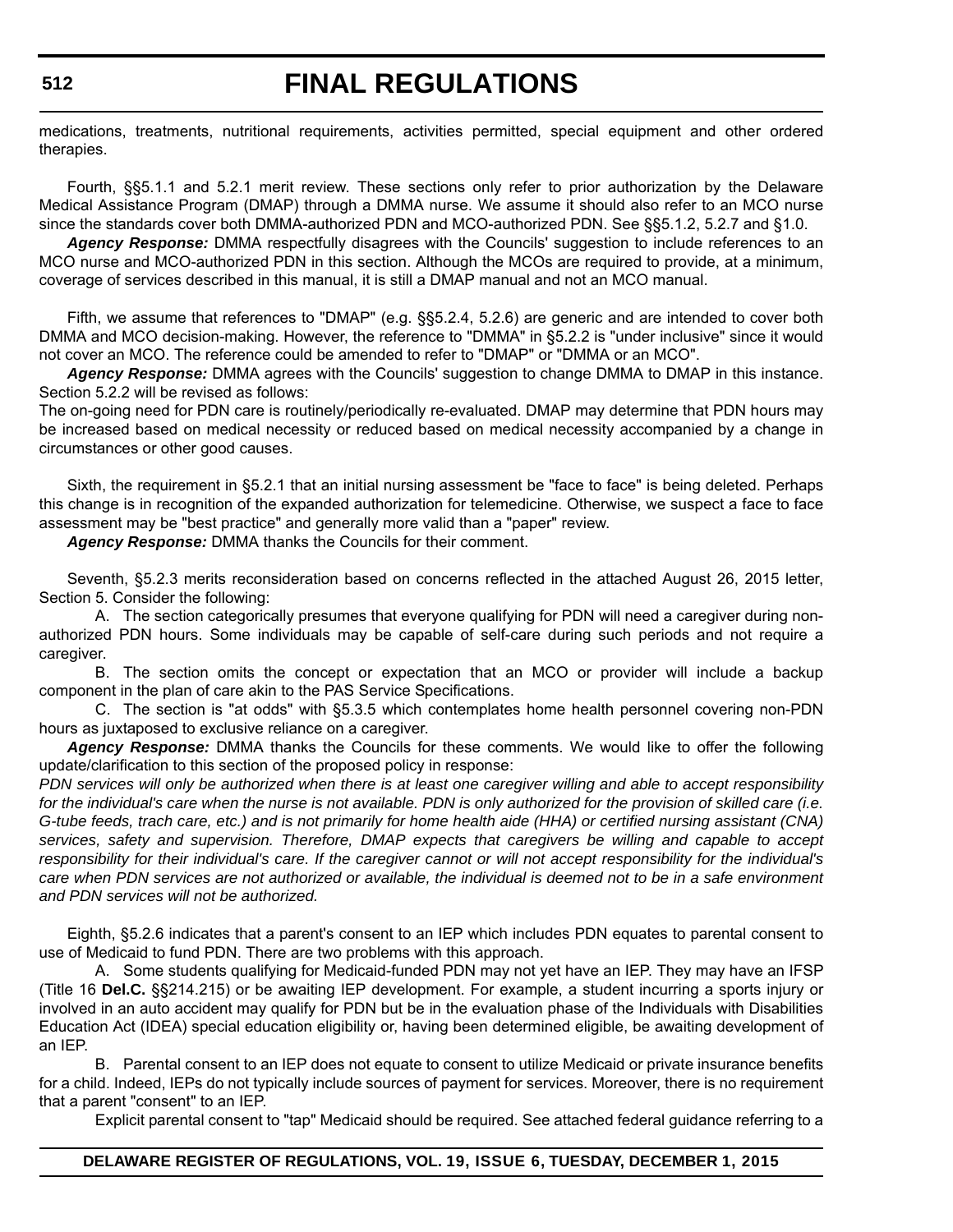"consent form" and requirement that "parental consent" must be obtained "each time that access to public benefits or insurance is sought". Characterizing consent to an annual IEP as consent to accessing Medicaid for PDN does not conform to this federal guidance. Even on a practical level, PDN can change more frequently than an annual IEP (§5.2.2).

*Agency Response:* DMMA thanks the Councils for these comments and offers the following revision to this section of policy in response:

*PDN services may be authorized during the school day with parental consent and when DMAP determines that it is medically necessary for school age children. This may include accompanying the children during the transport to and from school and providing medically necessary care during school hours.*

Ninth, §5.2.6 contains an incorrect legal standard for eligibility to use Medicaid to fund school-based services. The standard refers to a determination that "a school is unable to meet the medical needs of school age children who are technology dependent or for whom DMAP has determined these services to be otherwise medically necessary". [emphasis supplied]. There are two problems with the underlined provision.

A. A child could qualify for PDN for reasons apart from technological dependency.

B. Medicaid is expected to routinely fund qualifying services in schools. A school is not required to demonstrate that it cannot meet a child's needs without resorting to Medicaid funding. See attached In re A.G., DCIS No. 5000703852 (DHSS June 22, 2000); U.S. DOE Memorandum OSEP 00-7 (January 13, 2000), at 5 ["The law clearly states that the State Medicaid agency, as well as other public insurers of children with disabilities, shall precede the financial responsibility of the local educational agency (or State agency"].

*Agency Response:* DMMA has considered Councils' comments and believes that the proposed revision to §5.2.6 cited in item 8 above should satisfactorily address these concerns.

# **FINDINGS OF FACT:**

The Department finds that the proposed changes as set forth in the October 2015 *Register of Regulations* should be adopted.

THEREFORE, IT IS ORDERED, that the proposed regulation to amend the Title XIX Medicaid State Plan and the Delaware Medical Assistance Program Provider Specific Policy Manual to revise and clarify Private Duty Nursing (PDN) services, specifically, *service requirements, coverage criteria, provider qualifications, service limitations and reimbursement methodology*, is adopted and shall be final effective December 10, 2015.

Rita M. Landgraf, Secretary, DHSS

**\*Please Note: Due to the size of the final regulation, it is not being published here. A copy of the regulation is available at:**

**[Private Duty Nursing Services](http://regulations.delaware.gov/register/december2015/final/19 DE Reg 507 12-01-15.htm)**

# **DIVISION OF MEDICAID [AND MEDICAL ASSISTANCE](http://www.dhss.delaware.gov/dhss/dmma/)** Statutory Authority: 31 Delaware Code, Section 512 (31 **Del.C.** §512)

# **ORDER**

**Physical Therapy, Occupational Therapy, and Services for Individuals With Speech, Hearing and Language Disorders**

# **[Hippotherapy](#page-4-0)**

Delaware Health and Social Services ("Department") / Division of Medicaid and Medical Assistance initiated proceedings to amend the Title XIX Medicaid State Plan and the Delaware Medical Assistance Program Provider Specific Policy Manual to revise and update the Independent Therapist Provider Specific Policy Manual regarding Physical Therapy, Occupational Therapy, and Services for Individuals With Speech, Hearing and Language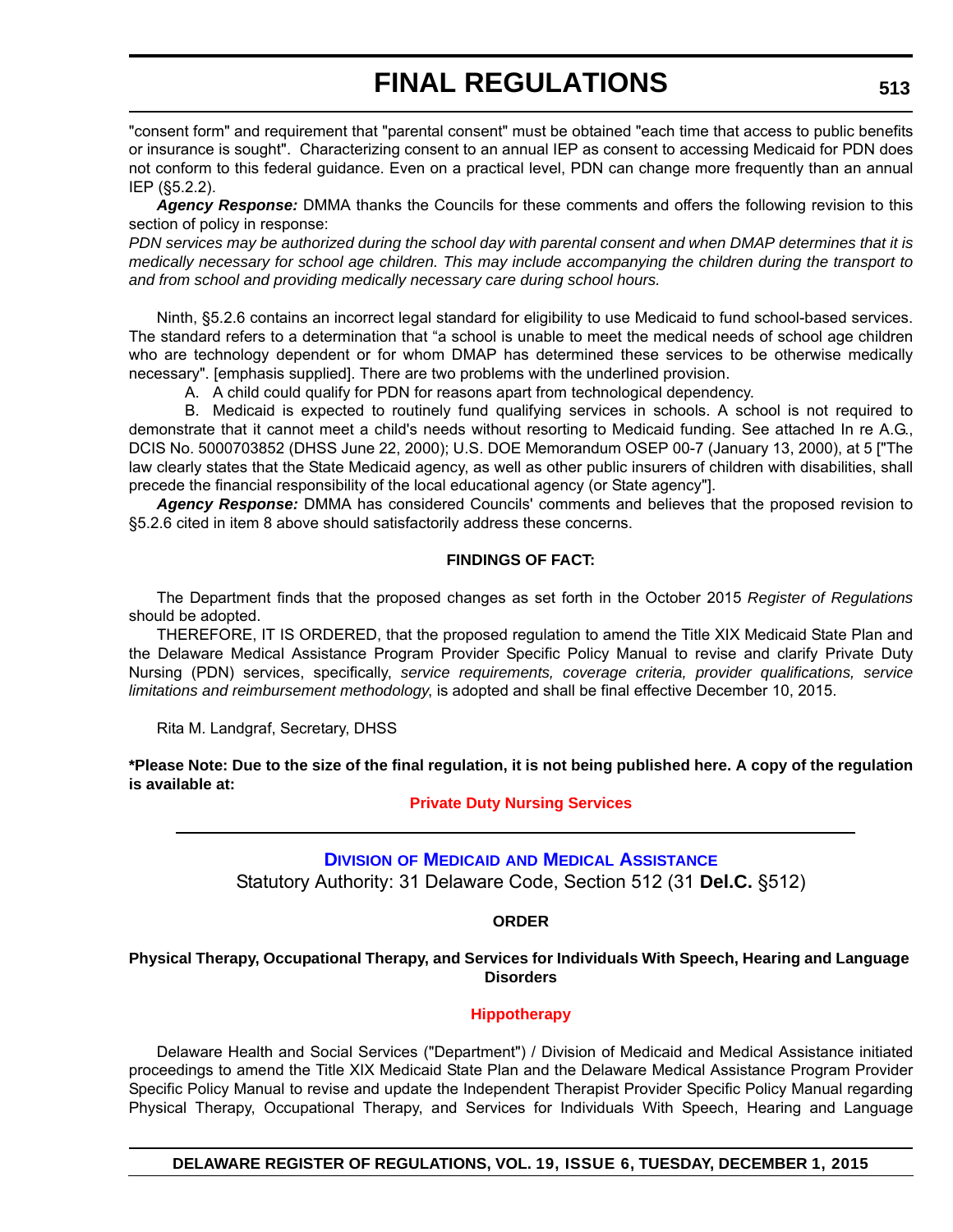# **514**

# **FINAL REGULATIONS**

Disorders, specifically, *to establish coverage criteria, provider qualifications, service limitations and reimbursement methodology for Hippotherapy.* The Department's proceedings to amend its regulations were initiated pursuant to 29 **Del.C** §10114 and its authority as prescribed by 31 **Del.C** §512.

The Department published its notice of proposed regulation changes pursuant to 29 **Del.C** §10115 in the September 2015 Delaware *Register of Regulations*, requiring written materials and suggestions from the public concerning the proposed regulations to be produced by September 30, 2015 at which time the Department would receive information, factual evidence and public comment to the said proposed changes to the regulations.

# **SUMMARY OF PROPOSAL**

The purpose of this notice is to advise the public that Delaware Health and Social Services/Division of Medicaid and Medical Assistance is proposing to amend the Title XIX Medicaid State Plan and the Delaware Medical Assistance Program (DMAP) Provider Specific Policy Manual to revise and update Independent Therapist Provider Specific Policy Manual regarding Physical Therapy, Occupational Therapy, and Services for Individuals With Speech, Hearing and Language Disorders, specifically, *to establish coverage criteria, provider qualifications, service limitations and reimbursement methodology for Hippotherapy.*

# **Statutory Authority**

- Section 1905(a)(11) of the Social Security Act, *includes physical therapy and related services in the definition of medical assistance*
- 42 CFR §440.110 *defines physical therapy, occupational therapy, and services for individuals with speech, hearing and language disorders*
- 42 CFR §447.205, *Public notice of changes in statewide methods and standards for setting payment rates*

# **Background**

Physical therapy and related services under 42 Code of Federal Regulations (CFR) 440.110 is an optional service under State Medicaid Programs. Medicaid reimbursement for outpatient physical therapy, occupational therapy, and services for individuals with speech, hearing and language disorders is based on the provision of medically necessary therapy services for an illness or injury resulting in functional limitations which can respond or improve as a result of the prescribed therapy treatment plan in a reasonable, predictable period of time.

# *Physical Therapy Services*

In accordance with 42 CFR 440.110(a), physical therapy means services prescribed by a physician or other licensed practitioner of the healing arts within the scope of his or her practice under state law and provided to a beneficiary by or under the direction of a qualified Physical Therapist. It includes any necessary supplies and equipment. Physical Therapy Services involve evaluation and treatment to prevent, alleviate, or compensate for movement dysfunction and related functional problems for maximum reduction of physical or mental disability and restoration of a beneficiary to his/her best possible functional level.

A "qualified physical therapist" is an individual who meets personnel qualifications for a physical therapist at 42 CFR §484.4.

# *Occupational Therapy Services*

In accordance with 42 CFR 440.110(b)(1), occupational therapy means services prescribed by a physician or other licensed practitioner of the healing arts within the scope of his or her practice under state law and provided to a beneficiary by or under the direction of a qualified occupational therapist. It includes any necessary supplies and equipment. Occupational therapy services are channels to improve or restore functional abilities for maximum reduction of physical or mental disability and restoration of a beneficiary to his/her best possible functional level.

A "qualified occupational therapist" is an individual who meets personnel qualifications for an occupational therapist at 42 CFR §484.4.

# *Services for Individuals with Speech, Hearing and Language Disorders*

In accordance with 42 CFR 440.110(c)(1), services for individuals with speech, hearing and language disorders means diagnostic, screening, preventive, or corrective services provided by or under the direction of a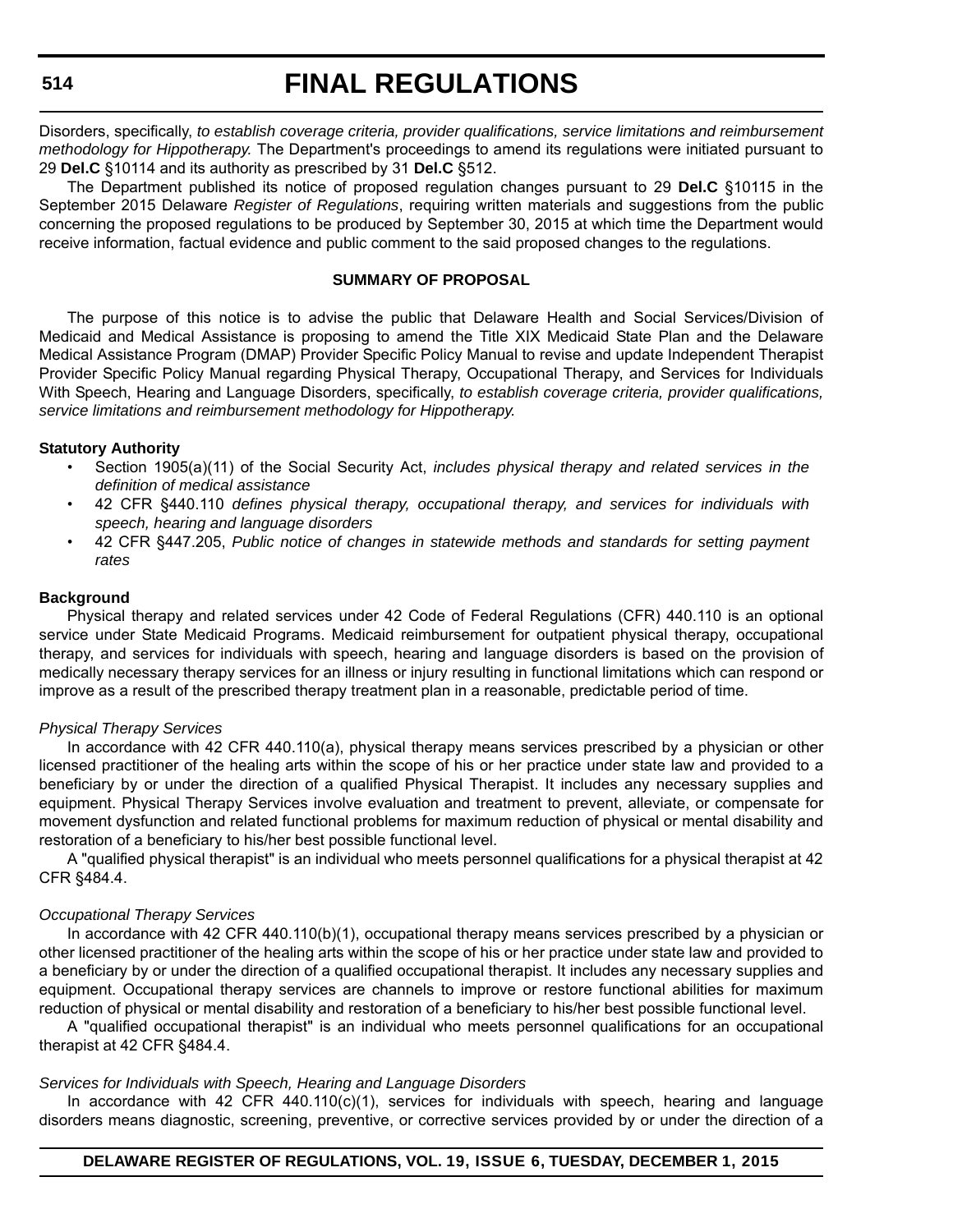speech pathologist or audiologist, for which a patient is referred by a physician or other licensed practitioner of the healing arts within the scope of his or her practice under State law. It includes any necessary supplies and equipment. Reimbursable Speech-Language Pathology Services are evaluative tests and measures utilized in the process of providing Speech-Language Pathology Services and must represent standard practice procedures.

A "speech pathologist" means an individual who meets one of the conditions defined in 42 CFR 440.110(c)(2).

A "qualified audiologist" means an individual with a master's or doctoral degree in audiology that maintains documentation to demonstrate that he or she meets one of the conditions defined in 42 CFR 440.110(c)(3).

#### *Hippotherapy*

Hippotherapy is a form of physical, occupational and speech-language therapy in which a therapist uses the multidimensional movements of a horse to provide carefully graded motor and sensory input. A foundation is established to improve neurological function and sensory processing, which can be generalized to a wide range of daily activities. Hippotherapy involves therapeutic exercise, neuromuscular education, kinetic activities, therapeutic activities, sensory integration activities and individual speech therapy. This treatment strategy utilizes the movement of the horse as part of an integrated rehabilitation plan of care to achieve functional outcomes.

Hippotherapy is specialized and is always directed by a licensed healthcare professional. Functional riding and horsemanship skills are not taught during hippotherapy. Rather, the emphasis is on the achievement of specific therapeutic goals facilitated by the movement of the horse. Despite the unusual nature of hippotherapy, its rationale is based on current theories of motor development and control and established neurophysiologic treatment principles.

#### **Summary of Proposal**

*Purpose*

To establish the requirements and reimbursement provisions that governs hippotherapy services.

#### *Proposal*

The Delaware Medical Assistance Program (DMAP) Provider Manual is written specifically to address the contractual and regulatory requirements of delivering health care services to Delaware Medicaid beneficiaries. From time to time the Division of Medicaid and Medical Assistance (DMMA) updates and revises these manuals as our policies or regulatory requirements change. Physical therapy and related services are those medically necessary services related to the coverage described in the Independent Therapist Provider Specific Policy Manual. The proposed rule establishes language in the designated provider manual to allow coverage for hippotherapy services.

For conditions of coverage and payment, the Division of Medicaid and Medical Assistance (DMMA) proposes to amend Attachment 4.19-B Page 21 of the Medicaid State Plan to reflect the above-referenced changes. Upon CMS approval, the proposed state plan amendment (SPA) is effective for dates of service on or after September 2, 2015.

In addition, language throughout the rule has been updated, restructured and replaced for clarity purposes.

# *Public Notice*

In accordance with the *federal* public notice requirements established at Section 1902(a)(13)(A) of the Social Security Act and 42 CFR 447.205 and the *state* public notice requirements of Title 29, Chapter 101 of the Delaware Code, Delaware Health and Social Services (DHSS)/Division of Medicaid and Medical Assistance (DMMA) gives public notice and provides an open comment period for thirty (30) days to allow all stakeholders an opportunity to provide input to the requirements and reimbursement provisions governing private duty nursing services. Comments must be received by 4:30 p.m. on September 30, 2015.

*Centers for Medicare and Medicaid Services Review and Approval*

The provisions of this state plan amendment (SPA) relating to coverage and payment methodology for hippotherapy services are subject to approval by the Centers for Medicare and Medicaid Services (CMS). The draft SPA page(s) may undergo further revisions before and after submittal to CMS based upon public comment and/or CMS feedback. The final version may be subject to significant change.

# *Provider Manuals Update*

[Also, upon CMS approval, the applicable Delaware Medical Assistance Program \(DMAP\) Provider Policy](http://www.dmap.state.de.us/home/index.html)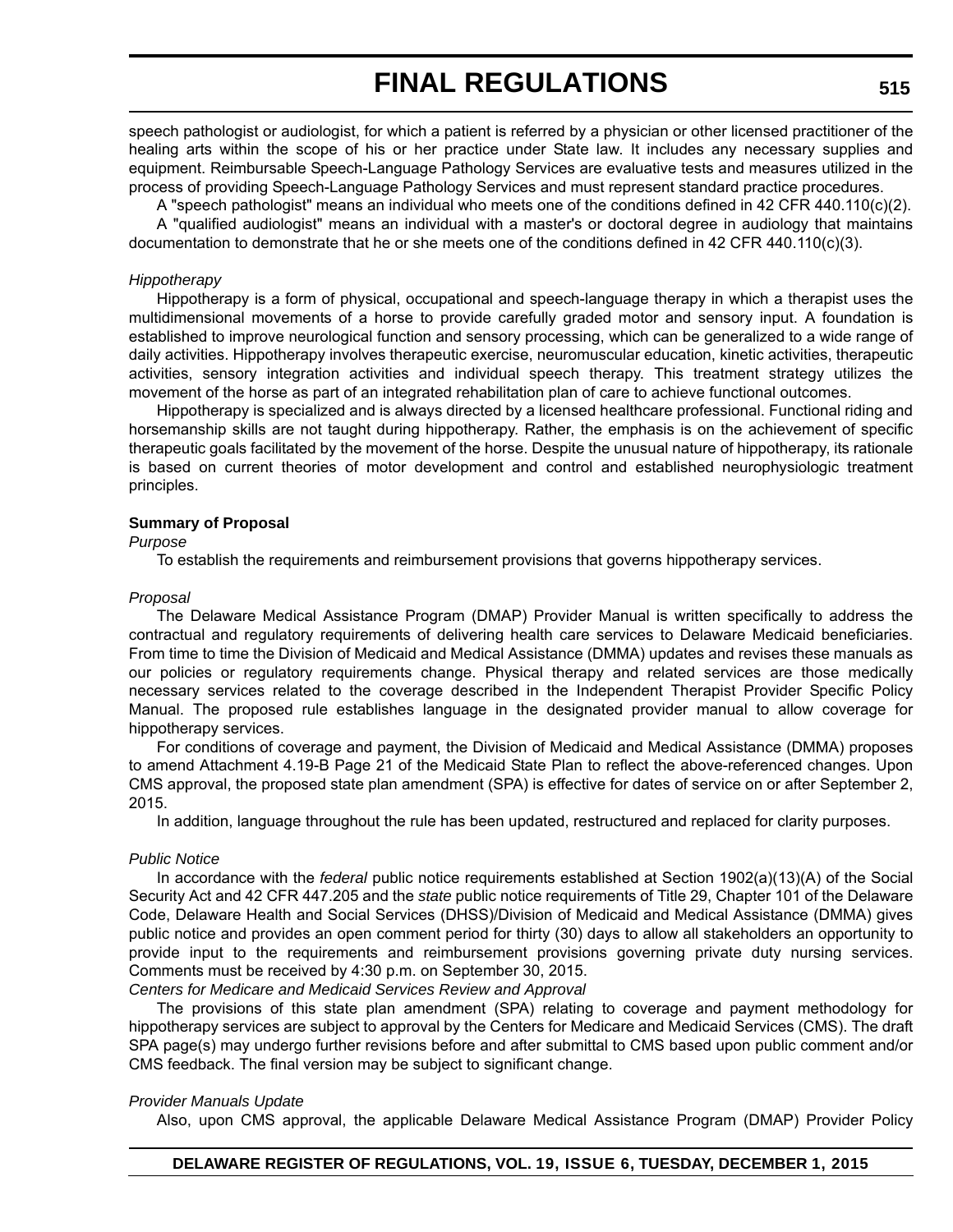#### **516**

# **FINAL REGULATIONS**

[Specific Manuals will be updated. Manual updates, revised pages or additions to the provider manual are issued,](http://www.dmap.state.de.us/home/index.html) as required, for new policy, policy clarification, and/or revisions to the DMAP program. Provider billing guidelines or instructions to incorporate any new requirement may also be issued. A newsletter system is utilized to distribute new or revised manual material and to provide any other pertinent information regarding manual updates. DMAP provider manuals and official notices are available on the DMAP website: http://www.dmap.state.de.us/home/ index.html

#### **Fiscal Impact Statement**

This revision imposes no increase in cost on the General Fund as Physical Therapy, Occupational Therapy, and Services for Individuals with Speech, Hearing and Language Disorders is already a covered benefit under the Delaware Medical Assistance Program (DMAP) to eligible beneficiaries.

DMAP's proposal involves no change in the definition of those eligible to receive physical therapy and related services under Medicaid, and the physical therapy and related services benefit to eligible beneficiaries remains the same.

### **SUMMARY OF COMMENTS RECEIVED WITH AGENCY RESPONSE AND EXPLANATION OF CHANGES**

The Governor's Advisory Council for Exceptional Citizens (GACEC) and the State Council for Persons with Disabilities (SCPD) offered the following observations and recommendations summarized below. The Division of Medicaid and Medical Assistance (DMMA) has considered each comment and responds as follows.

### **GACEC and SCPD**

Background on hippotherapy is contained in the attached Wikipedia article. More information is available through the website of the American Hippotherapy Association, Inc.: http:// www.americanhippotherapyassociation.org/. GACEC and SCPD endorse this initiative subject to consideration of a few amendments.

First, §1.1.6 requires therapists to have a "HCPS" certification:

1.1.6. Therapists that provide Hippotherapy must be certified by the American Hippotherapy Certification Board as a Hippotherapy Professional Clinical Specialist (HCPS).

The Board's website indicates that there is only one therapist in Delaware with the certification, a single upstate OT. See http://www.americanhippotherapyassociation.org/find-a-therapist-2/. The Board also maintains a list of approval "member therapists" who have completed at least some coursework. There is one ST in Delaware who has "member therapist" status. Id. Given that there is only 1 therapist in the entire State with the required certification, the Division may wish to consider expanding the scope of therapists eligible to provide Hippotherapy under the Medicaid program on a provisional basis. For example, DMMA could adopt a transitional standard in which "member therapists" could also provide Hippotherapy under the Medicaid program with a defined expiration date. This would provide some time to achieve full HCPS certification. Consider the following amendment:

1.1.6. Therapists that provide Hippotherapy must be certified by the American Hippotherapy Certification Board as a Hippotherapy Professional Clinical Specialist (HCPS). **[Given the low number of Delaware therapists with HCPS certification, a therapist enrolled as an American Hippotherapy Association "member therapist" may bill the DMAP for Hippotherapy provided through December 31, 2016.]**

*Agency Response:* DMMA acknowledges your endorsement, thank you. The American Hippotherapy Certification Board (AHCB) specifically recognizes AHCB Certified Therapist as an entry level certification. This certification includes a minimum requirement of one year or 2,000 hours experience in the practice of physical, occupational or speech and language pathology. AHCB also requires a minimum of 25 hours of one on one direct patient treatment using Hippotherapy, prior to the application. The therapist must be experienced and comfortable with horses, riding safely at the walk and trot.

Hippotherapy includes the use of Tandem therapy, Clinical Problem Solving including ongoing diagnostic indicators, modifications to therapy horse and movement, equipment, horse handling methods, intervention strategies, team, environment and ability to ride independently. These are not included in the AHCB Certified Therapist certification.

The Hippotherapy Professional Clinical Specialist (HPCS) is required by the AHCB to have at least three years of fulltime or 6,000 hours experience in the practice of physical, occupational or speech and language pathology. The HPCS has completed a minimum of 100 hours of one on one direct treatment in Hippotherapy practice, ability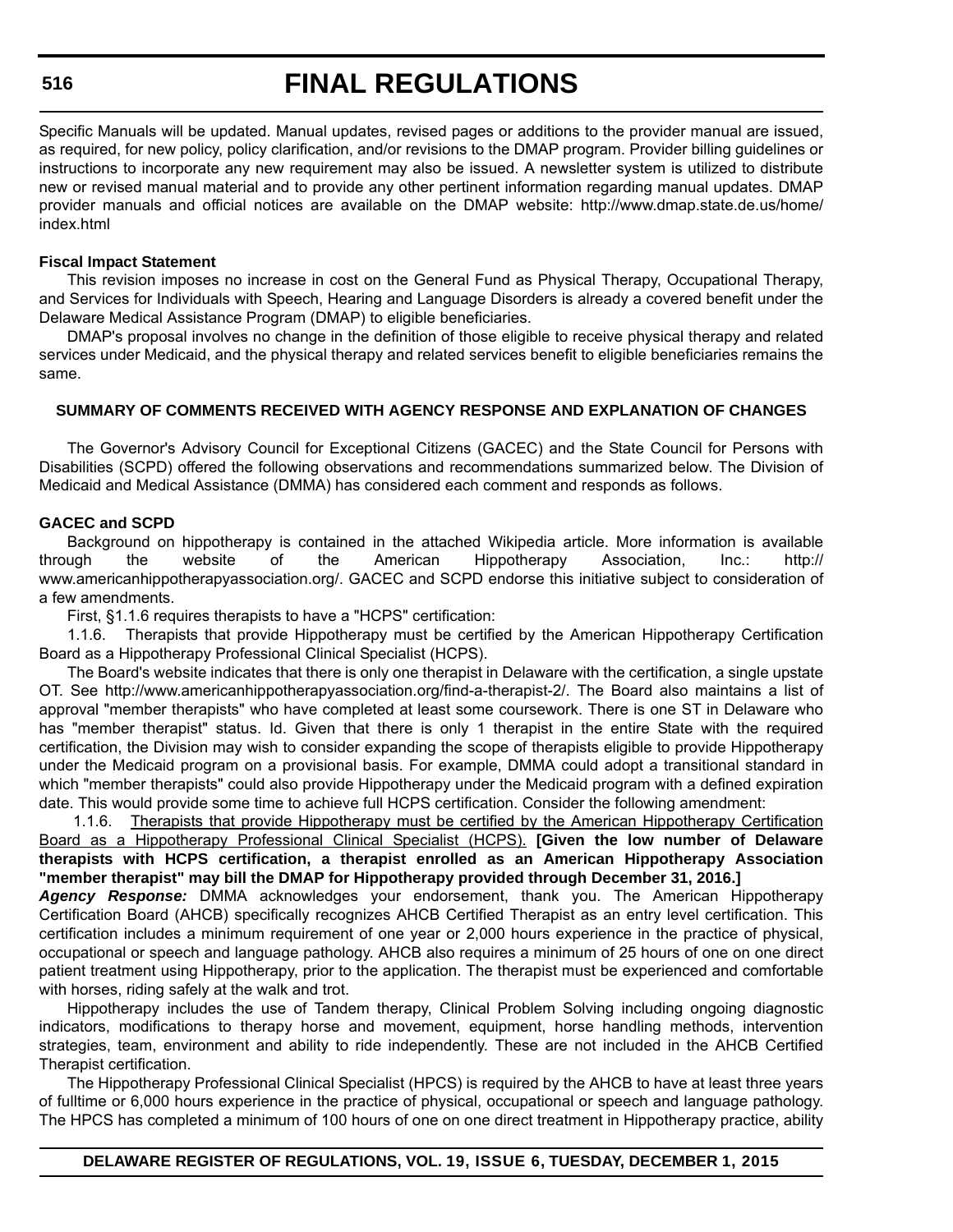to ride independently and certified to provide all components of Hippotherapy.

The AHCB Certified Therapist is an entry level certification and is not eligible to provide all components of Hippotherapy.

For these reasons, the State will retain the requirements for this therapy as described in the proposed regulation.

No change to the regulation was made as a result of these comments.

Second, the Medicaid Plan excerpt included in the proposed regulation contains the following provision which is not earmarked for revision:

3.3 Services Not Covered

3.3.1 Occupational therapy services that are not covered include but are not limited to OT services which are not intended to improve functions. is not covered by DMAP. At 169.

Apart from the obvious grammatical problems with this subsection, its substance is inconsistent with federal regulation and the DMMA medical necessity regulation. It literally limits OT to "medical improvement". In contrast, 42 C.F.R. 440.110(b) (reproduced on p. 165) authorizes OT for both "medical improvement" AND restoration of function. The DMMA "medical necessity" regulation does not require services to result in medical improvement, i.e. services can "restore" or "prevent worsening" of function. See attached regulatory definition [2 DE Reg. 1249 (1/1/ 99)]. See also attached correspondence from Delaware Medicaid Director disapproving an MCO denial notice based on a "chronic" condition which would "not significantly improve... with occupational therapy". Section 3.3.1 literally bars coverage of OT which would restore or prevent the worsening of effects of a condition. The entire subsection could be deleted since it is grammatically infirm, substantively incorrect, and superfluous (other sections define the scope of covered OT). The Division is authorized to informally correct this section pursuant to Title 29 **Del.C.** §10113(b)(4)(5).

*Agency Response:* DMMA agrees and will remove this policy statement. **[Bracketed bold stricken through]** indicates language deleted in the final order regulation.

#### **FINDINGS OF FACT:**

The Department finds that the proposed changes as set forth in the September 2015 *Register of Regulations* should be adopted.

THEREFORE, IT IS ORDERED, that the proposed regulation to amend the Title XIX Medicaid State Plan and the Delaware Medical Assistance Program Provider Specific Policy Manual to revise and update the Independent Therapist Provider Specific Policy Manual regarding Physical Therapy, Occupational Therapy, and Services for Individuals With Speech, Hearing and Language Disorders, specifically, *to establish coverage criteria, provider qualifications, service limitations and reimbursement methodology for Hippotherapy*, is adopted and shall be final effective December 10, 2015.

Rita M. Landgraf, Secretary, DHSS

**\*Please Note: Due to the size of the final regulation, it is not being published here. A copy of the regulation is available at:**

**[Hippotherapy](http://regulations.delaware.gov/register/december2015/final/19 DE Reg 513 12-01-15.htm)**

### **DIVISION [OF PUBLIC HEALTH](http://www.dhss.delaware.gov/dhss/dph/index.html)** Statutory Authority: 16 Delaware Code, §122(3)c (16 **Del.C.** §122(3)c) 16 **DE Admin. Code** 4462

#### **ORDER**

#### **[4462 Public Drinking Water Systems](#page-4-0)**

**NATURE OF THE PROCEEDINGS:**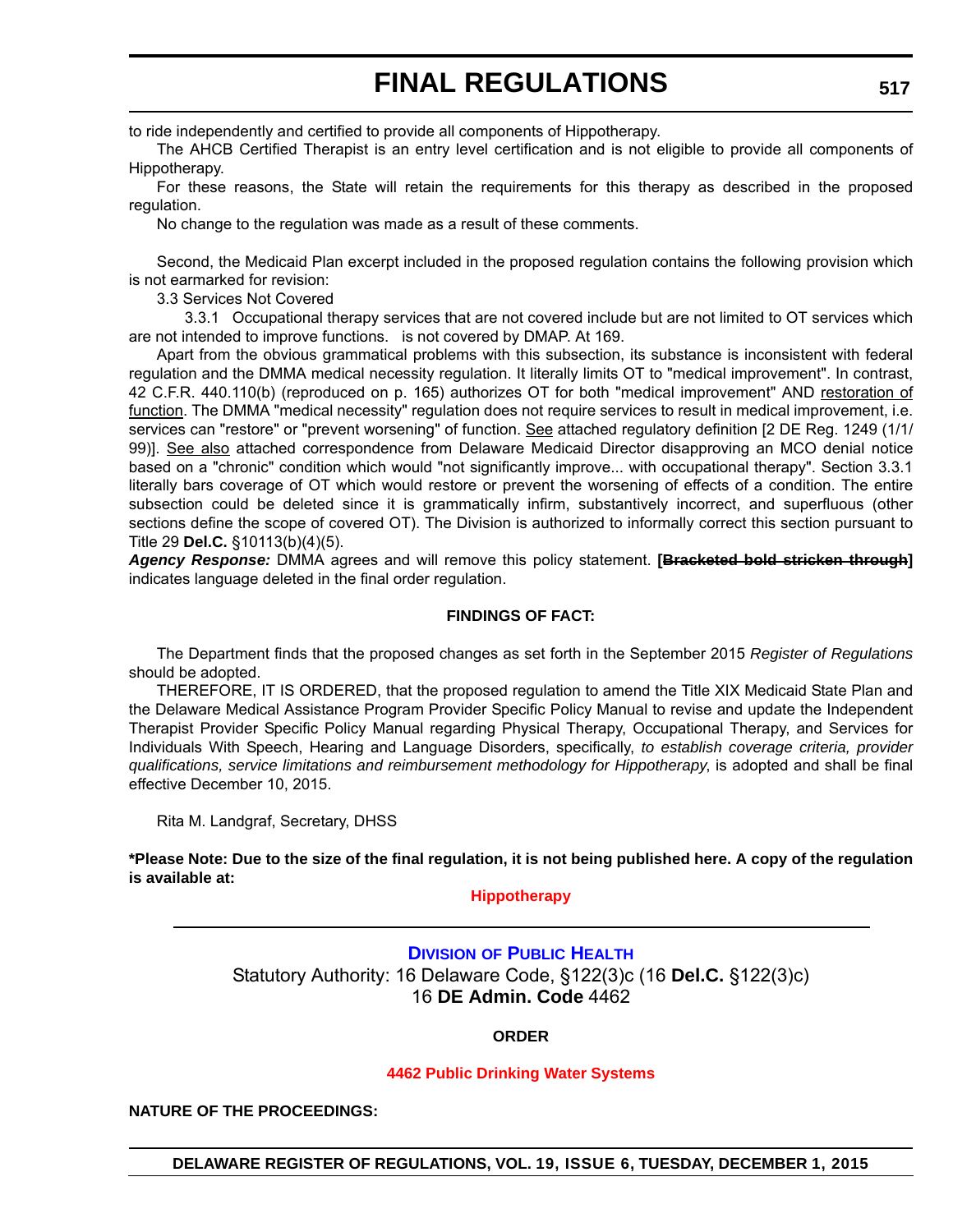#### **518**

## **FINAL REGULATIONS**

Delaware Health and Social Services ("DHSS") initiated proceedings to adopt the State of Delaware Regulations Public Drinking Water Systems (4462). The DHSS proceedings to adopt regulations were initiated pursuant to 29 **Del.C.** Chapter 101 and authority as prescribed by 16 **Del.C.** §122(3)(c).

On September 1, 2015 (Volume 19, Issue 3), DHSS published in the Delaware *Register of Regulations* its notice of proposed regulations, pursuant to 29 **Del.C.** §10115. It requested that written materials and suggestions from the public concerning the proposed regulations be delivered to DHSS by October 8, 2015, or be presented at a public hearing on September 30, 2015, after which time the DHSS would review information, factual evidence and public comment to the said proposed regulations.

Written comments were received during the public comment period and evaluated. The results of that evaluation are summarized in the accompanying "Summary of Evidence."

#### **SUMMARY OF EVIDENCE**

In accordance with Delaware Law, public notices regarding proposed Department of Health and Social Services (DHSS) State of Delaware Regulations Governing Public Drinking Water Systems were published in the *Delaware State News*, the *News Journal* and the Delaware *Register of Regulations*.

#### **Comments from EPA Region III, Drinking Water Branch – see below Program Response:**

All comments listed were addressed through minor technical corrections to the regulations published as proposed in the September 1, Delaware *Register*.

#### **EPA Comments**

#### **General Comments**

There are numerous locations where references to the Federal regulations at 40 CFR Part 141 do not contain the '40'. For consistency and correctness, a search of the document should be performed to catch these omissions.

#### **Revised Total Coliform Rule (RTCR) portion of the regulations:**

Corrections and Typos:

- 7.4.5.5.4 (Page 82)
	- The subsection referenced should be 7.4 (written as 7.1)
- 7.4.7.4 (Page 84)

The subsection referenced should be 7.4.4.5 through 7.4.4.7 (written as 7.4.4.5 through 7.4.4.8)

7.4.8.2.2 (Page 85)

The subsection referenced should be 7.2.1.1.3 (written as 7.2)

#### **Public Notification (PN) and Consumer Confidence Report (CCR) Rules of the regulations:**

4.2.2.1.10 contains a reference to subsection 4.2.2.**4**.3 for the standard language to encourage distribution of the notice. This reference should be to subsection 4.2.2.**3**.3.

Subsections 6.3.4.1.4 and 6.3.4.3.2 refer to provisions of 40 CFR Part 141 which no longer exist. These references to Sections **141.142 and 141.143** should be removed.

The Frequency, Tier Designation and Distribution of Public Notification table at 4.2.3 was found to have incorrect references for Part G DBPs. It is therefore recommended at all citations be checked for accuracy. The correct references for part G for DBP, precursors and disinfection residuals is shown below with other Stage 2 comments.

4.2.3.1 (Federal 141 Subpt Q Appendix A Section II Unregulated Contaminant Monitoring B. Nickel) lines are missing in table for Public Notification for nickel monitoring violations.

#### **Surface Water Treatment Rules**

Interim Enhanced: no comments Long Term 1: no comments Long Term 2: no comments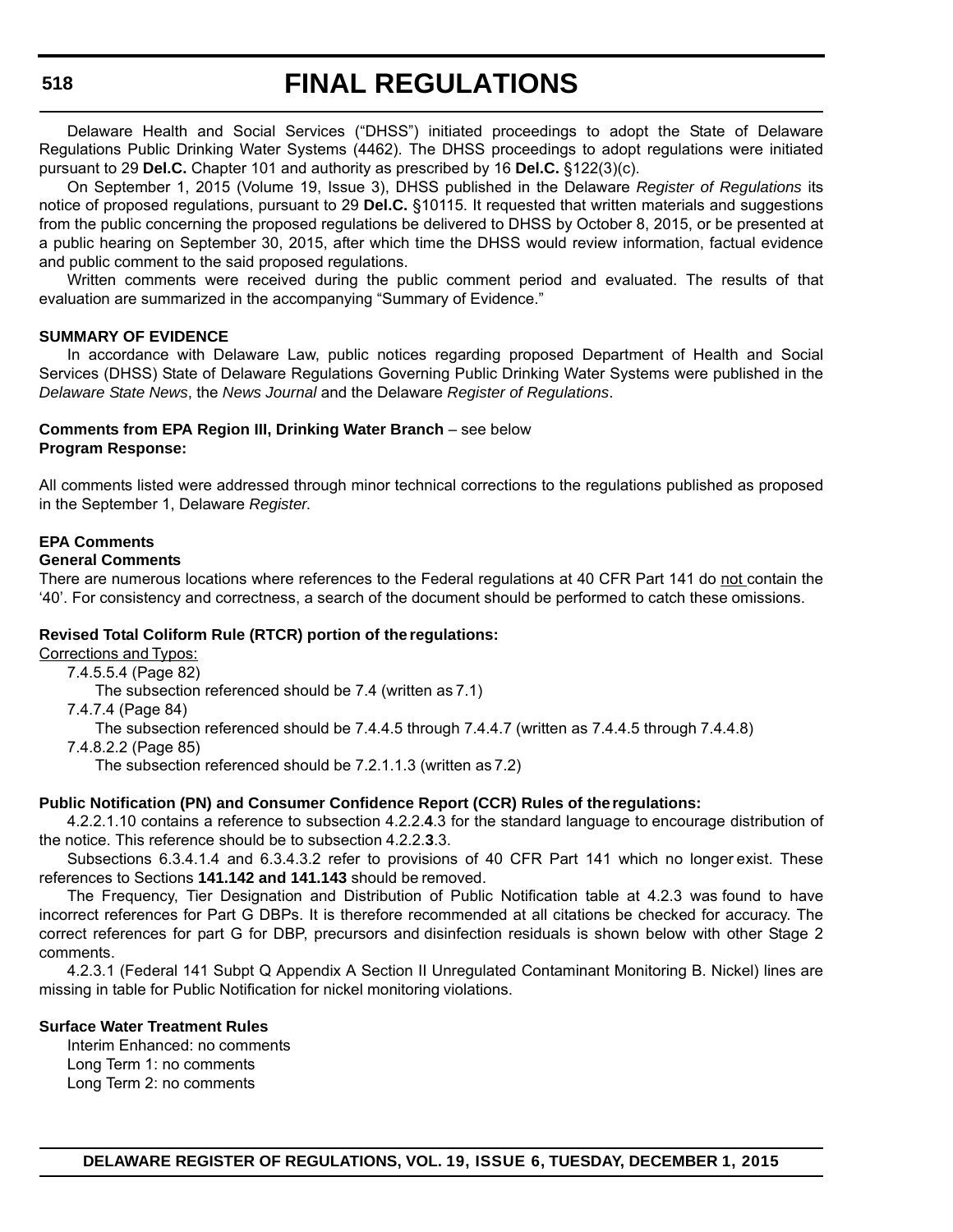#### **Disinfectant and Disinfection Byproducts Rule (Stage 1 and 2)**

Due to concern for stringency issues, more detailed comments are still being developed. Discussions may need to occur with DHSS in order to resolve differences for Primacy purposes. Below is a list of the typographical errors, provisions with stringency concerns and other recommended revisions:

#### Less Stringent Provisions of Concern

In Del. 5.1.1 (Federal 141.33) the requirement for record retention does not require that the operator retain the records on the premises or convenient location.

In Del. 9.3.1.1 (Federal 141.64(b)(2)(ii)) the definition of best available technology does not include nanofiltration with molecular weight cutoff <10000 Daltons, or GAC20.

In Del. 12.5 (Federal 141.131(b)(2)(i)) performance evaluation samples should be required for chlorite and bromate.

In Del. 12.5.1 (Federal 141.131(b)(2)(iii)) retains the Stage 1 incorrect performance evaluation acceptance limits for TTHM/HAA5.

In Del 12.7.3.2.2 (Federal 141.132(b)(3)(ii)(B)) no timeline for return from reduced to routine monitoring included. The Delaware cross reference points to Stage 1 DBP return to routine which does not include timing.

#### Incorrect and incomplete Reference Citations

Delaware Monitoring/Recordkeeping PN table is incorrect for all of entry G for DBP, precursors and disinfection residuals. As an example, DBP M/R violation points to 9.2.3, which does not exist. The table should be revised as shown in the following table:

| G. Disinfection Byproducts (DBPs), Byproduct Precursors, Disinfection Residuals.13 |                |                          |   |                               |  |
|------------------------------------------------------------------------------------|----------------|--------------------------|---|-------------------------------|--|
| 1. Total trihalomethanes (TTHMs)                                                   | 2              | 9.2.1.2, 9.2.2.2.1.11,   | 3 | 12.6.1 to 12.6.5, 12.7.1 to   |  |
|                                                                                    |                | 9.3.1.1, subsection      |   | 12.7.3, 13.0 to 13.6, 14.0 to |  |
|                                                                                    |                | 9.2.1.2                  |   | 14.9                          |  |
| 2. Haloacetic Acids (HAA5)                                                         | $\overline{2}$ | 9.2.1.2 & 9.2.2.2.1.11   | 3 | 12.6.1 to 12.6.5, 12.7.1 to   |  |
|                                                                                    |                | & 9.3.1.1 & subsection   |   | 12.7.3, 13.0 to 13.6, 14.0 to |  |
|                                                                                    |                | 9.2.1.2                  |   | 14.9                          |  |
| 3. Bromate                                                                         | $\overline{2}$ | 9.2.1.2, subsection      | 3 | 12.6.1 to 12.6.5, 12.7.1 to   |  |
|                                                                                    |                | 9.2.1.2, 9.2.2.2.1.11    |   | 12.7.3                        |  |
|                                                                                    |                | <b>Missing Fed Regs:</b> |   |                               |  |
|                                                                                    |                | $141.62$ (a)(2)          |   |                               |  |
| 4. Chlorite                                                                        | $\overline{2}$ | 9.2.1.2, subsection      | 3 | 12.6.1 to 12.6.5, 12.7.1 to   |  |
|                                                                                    |                | 9.2.1.2, 9.2.2.2.1.11    |   | 12.7.3                        |  |
|                                                                                    |                | <b>Missing Fed Regs:</b> |   |                               |  |
|                                                                                    |                | $141.62$ (a)(2)          |   |                               |  |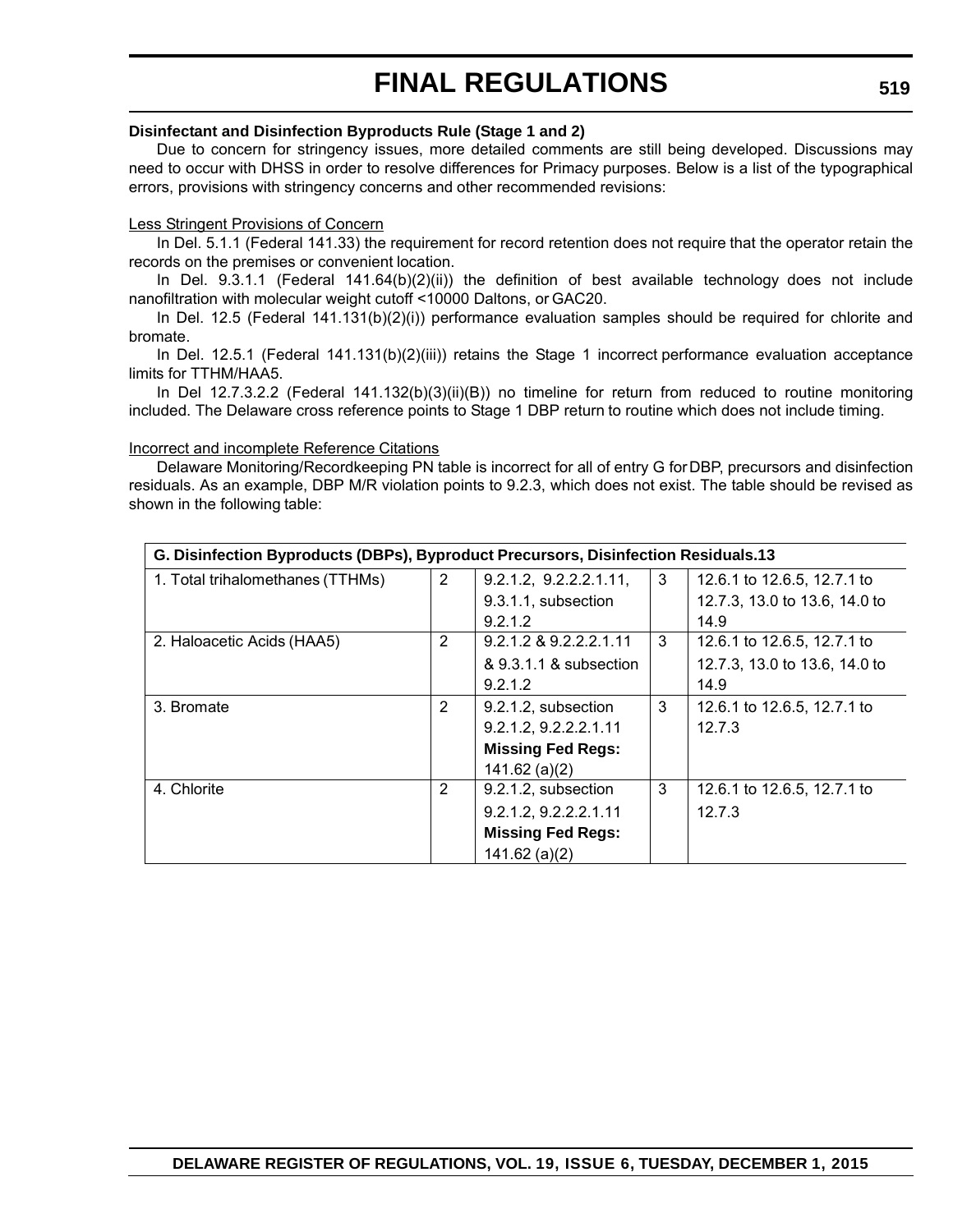| G. Disinfection Byproducts (DBPs), Byproduct Precursors, Disinfection Residuals.13                                                      |                |                   |     |                                                                                              |  |
|-----------------------------------------------------------------------------------------------------------------------------------------|----------------|-------------------|-----|----------------------------------------------------------------------------------------------|--|
| 5. Chlorine (MRDL)                                                                                                                      | $\overline{2}$ | 1.19.3.1          | 3   | 12.6.1 to 12.6.5, 12.8.1 (also<br>references 7.0 and subsection<br>17.3.3, both don't exist) |  |
| 6. Chloramine (MRDL)                                                                                                                    | 2              | 1.19.3.1          | 3   | 12.6.1 to 12.6.5, 12.8.1 (also<br>references 7.0 and subsection<br>17.3.3, both don't exist) |  |
| 7. Chlorine dioxide (MRDL), where<br>any two consecutive daily samples at<br>entrance to the distribution system<br>only are above MRDL | 2              | 1.19.3.1, 12.14.2 | 2,3 | 12.6.1 to 12.6.5, 12.8.2,<br>12.14.2                                                         |  |
| 8. Chlorine dioxide (MRDL), where<br>sample(s) in distribution system the<br>next day are also above MRDL                               | 1              | 1.19.3.1, 12.14.2 | 1   | 12.6.1 to 12.6.5, 12.8.2,<br>12.14.2                                                         |  |
| 9. Control of DBP precursors -<br>TOC (TT)                                                                                              | $\overline{2}$ | 12.16             | 3   | 12.6.1 to 12.6.5, 12.9                                                                       |  |
| 10. Bench marking and disinfection<br>profiling                                                                                         | N/A            | N/A               | 3   | 17.5                                                                                         |  |
| 11. Development of monitoring plan                                                                                                      | N/A            | N/A               | 3   | 12.11                                                                                        |  |

- In Del 14.4.1 (Federal 14.623(a)) requirement for  $\geq$  4.0 TOC and language is incorrect. This should read as: You may reduce monitoring to the level specified in the table in this paragraph any time the LRAA is ≤0.040 mg/L for TTHM and ≤0.030 mg/L for HAA5 at all monitoring locations. You may only use data collected under the provisions of this section 14 or section 12 of this part to qualify for reduced monitoring. In addition, the source water annual average TOC level, before any treatment, must be ≤4.0 mg/L at each treatment plant treating surface water or ground water under the direct influence of surface water, based on monitoring conducted under either 12.7.1.3 or 12.9.
- In Del 12.2.1 Change Stage 1 MCL compliance determination date reference from 13.1.3 to 14.1.3
- In Del. 13.6.2 (Federal 141.605(b)(2)) Footnote 2 is not consistent with updated federal language.
- In Del. 14.2.1.2 (Federal 141.621(a)(2) Footnote 2 is not consistent with updated federal language.

Typographical Errors

- Section 2.0 Definitions: In the definition of SUVA, the units for UV should be changed from "cm? 1" to "m?1" [p. 194].
- In Del. 13.6.3.7 (Federal 141.605(c)(7) need to change the reference from 13.4 to 12.7.1 and the reference from Section 13.0 to Section 14.0
- In Del. 12.1.2, change chlorine dioxide MRDL reference from 8.3 to 1.19.3
- In Del. 9.2.2.2 appears to be the original DBP rule. Remove if obsolete and remove cross reference located in 12.6.1 and 12.7.1.1.
- In Del. 12.8.1.1 cross reference to 17.3.3 does not exist and needs to change.
- In Del. 12.15.3, MRDLs not located at 12.5.3.1 and 12.5.3.2 and needs to change
- In Del 13.2.3.3 and 13.2.3.4, Cross reference to 15.0 should be changed to 14.0
- In Del. 13.6.3 reference to 13.0 should change to 14.0
- In Del 14.1.4.2, Cross reference to 13.6 is incorrect and needs to change.
- Section Del 4.4 does not exists. Update cross reference located in 14.10.2.
- There are numerous citations that reference subsection Del. 12.4. However, 12.4 does not exist; and therefore, these references must be corrected. Delaware citations that refer to 12.4 can be found at (with some suggested corrections noted below):

12.13.2 Update reference to 12.7.3

**DELAWARE REGISTER OF REGULATIONS, VOL. 19, ISSUE 6, TUESDAY, DECEMBER 1, 2015**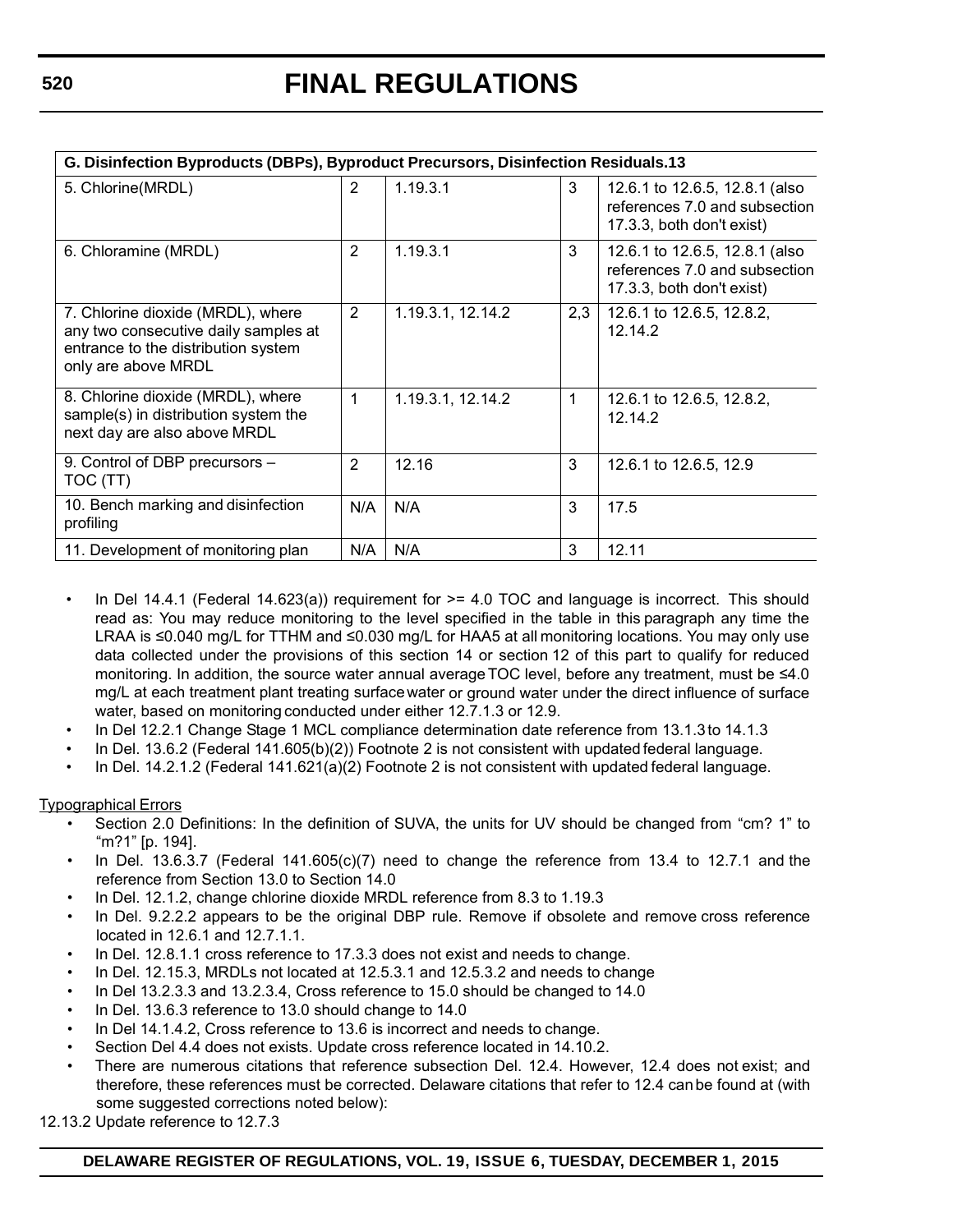12.13.3 Update reference to 12.7.2 12.14.1.1 Update reference to 12.8.1.1 & 12.15 12.14.2.1 Update reference to 12.8.2 12.14.2.1 Update reference to 12.15 12.15.2 (each row in table) 12.15.3 (each row in table) 12.15.4 (each row in table) 12.16.1.2 12.16.1.2.3 12.16.1.3 12.16.1.3.2 Update reference to 12.2.2 13.1.1 13.1.4.1 13.1.5 13.2.1.1 13.2.3.1 13.3.1.1.1.1 13.3.1.1.1.2 13.3.1.1.2.1 13.3.1.2.2.4 13.3.1.2.2.6 13.3.2.1 13.4.1 13.4.1 table 13.4.1 footnote 13.4.2.1 Update reference to 12.7.1 13.5.1 13.5.2 Update reference to 12.7.1 13.6.2 table 13.6.3 13.6.3.3 Update reference to 12.7.1

Equivalency Questions

- In Del. 12.5 no minimum reporting level defined for DBP monitoring.
- (Not currently applicable) In Del 12.7.3.2.1 (Federal 141.132(b)(3)(ii)(A)) no timeline for return to routine monitoring included.
- Del 4.2.3.1 (Federal 141 Subpt Q Appendix B Endnote language 19/20) MCL determination language not listed, please confirm that this is listed in other Del. Regulation location.
- Del 4.2.3.1 (Federal 141 Subpt Q Appendix B Endnote language 21) MCL determination language not listed, please confirm that this is listed in other Del. Regulation location.
- Del 4.2.3.1 (Federal 141 Subpt Q Appendix B Endnote language 22/23) MRDL & MRDLG definition language not listed, please confirm that this is listed in other Del. Regulation location.
- Del 4.2.3.1 (Federal 141 Subpt Q Appendix B Endnote language 18) Federal schedule language not listed, please confirm that citations at 2.2, 12.2.1, 12.2.2 are equivalent.

### **Ground Water Rule**

8.3.1.1.3 (Page 262), Typo. "I" should read "is".

*"The system is notified that a sample collected under subsection 7.4.7 I is total coliform-positive and the sample is not invalidated under subsection 7.4.3.3 beginning January 1, 2016."*

#### 8.3.1.2.4 (Page 263), Missing end of sentence.

*"If the repeat sample collected from the ground water source is E. coli-positive…"*

8.3.2 (Page 264), Should read "Division-determined" instead of "State-determined".

*"If directed by the Division, ground water systems must conduct assessment source water monitoring that meets State-Division-determined requirements"*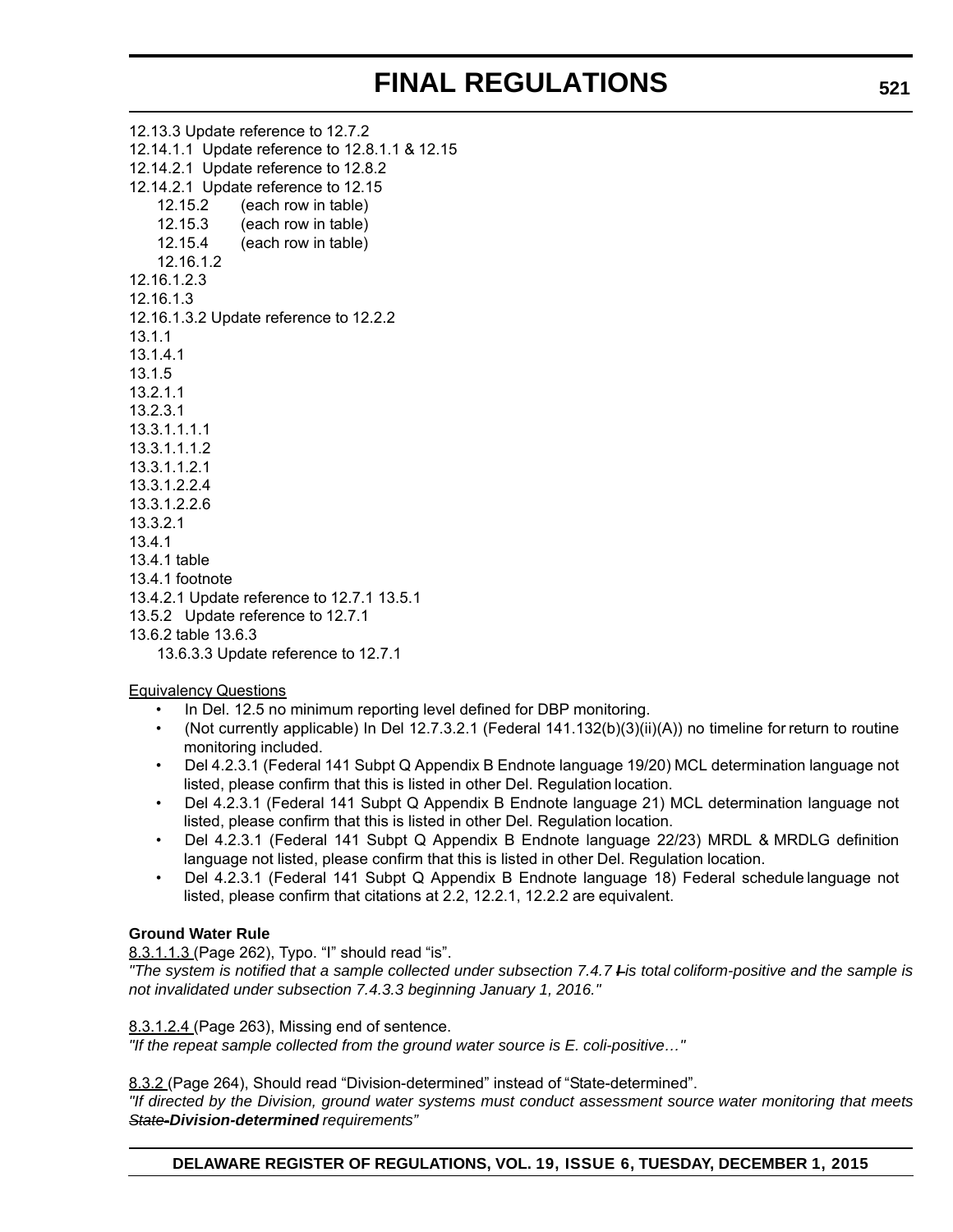#### **522**

# **FINAL REGULATIONS**

8.3.2.4 (Page 264), Typo. "In the in subsection" should read "in subsection".

*"Analysis of all ground water source samples using one of the analytical methods listed in the in subsection 8.3.3.2 for the presence of E. coli, enterococci…"*

#### 8.4.2.2.1 (Page 267), Capitalize "division".

*"Notification to the Division must include engineering, operational, or other information that the dDivision requests to evaluate the submission."*

(Page 268), the subsection referenced 8.2.1 corresponds with 40 CFR 141.401(a). This should correspond with 40 CFR 141.74(a)(2).

*"...continuously monitor the residual disinfectant concentration using analytical methods specified in subsection 8.2.1"*

(Page 268), the subsection referenced 8.2.1 corresponds with 40 CFR 141.401(a). This should correspond with 40 CFR 141.74(a)(2).

*"...continuously monitor the residual disinfectant concentration using analytical methods specified in subsection 8.2.1"*

#### **Lead and Copper Rule**

| <b>Section</b><br>Number | <b>Comment and Suggested Changes</b>                                                                                                                                                                                                                                                                                                                                                                                                                                                                                                                                                                                                                                                                                                                                         |
|--------------------------|------------------------------------------------------------------------------------------------------------------------------------------------------------------------------------------------------------------------------------------------------------------------------------------------------------------------------------------------------------------------------------------------------------------------------------------------------------------------------------------------------------------------------------------------------------------------------------------------------------------------------------------------------------------------------------------------------------------------------------------------------------------------------|
| 10.1.4.2                 | Change reference "under subsections 10.1.4 and 10.1.5" to "under<br>subsections 10.2 and 10.3" [p. 291].                                                                                                                                                                                                                                                                                                                                                                                                                                                                                                                                                                                                                                                                     |
| 10.2.1.2                 | Change "(serving <3,300 persons)" to "(serving =3,300 persons)" and "(serving<br>$>3,300$ persons and <50,000 persons)" to "(serving $>3,300$ persons and<br>=50,000 persons)" [p. 292].                                                                                                                                                                                                                                                                                                                                                                                                                                                                                                                                                                                     |
| 10.2.2.3                 | Change reference "subsection 10.1.1.3" to "subsection 10.1.3.3" [p. 292].                                                                                                                                                                                                                                                                                                                                                                                                                                                                                                                                                                                                                                                                                                    |
| 10.2.2.3.4               | Change phrase "paragraph, shall" to "paragraph, and shall" [p. 293].                                                                                                                                                                                                                                                                                                                                                                                                                                                                                                                                                                                                                                                                                                         |
| 10.2.4.1                 | In Step 2, enclose "subsection 10.3.3" in parenthesis [p. 293]. In<br>Step 3, enclose "subsection 10.3.4" in parenthesis [p. 293]. In Step<br>4, enclose "subsection 10.3.5" in parenthesis [p. 293].<br>In Step 5, enclose "subsection 10.7.4.2 and subsection 10.8.3" inparenthesis [p.<br>293].<br>In Step 6, enclose "subsection 10.3.6" in parenthesis [p. 293].<br>In Step 7, enclose "subsection 10.3.7" and "subsection 10.7.4 and subsection 10.8.4"<br>in parentheses [p. 293].                                                                                                                                                                                                                                                                                    |
| 10.2.5.1.1               | Add an end-of-parenthesis sign following "subsections 10.3, 10.7 and 10.8 [p. 293].<br>In Step 1, enclose "subsection 10.7.4.1 and subsection 10.8.2" in parenthesis in the<br>first sentence. Enclose "subsection 10.3.1" in parenthesis in the second sentence [p.<br>293].<br>In Step 3, enclose "subsection 10.3.3" in parenthesis [p. 294]. In<br>Step 4, enclose "subsection 10.3.4" in parenthesis [p. 294]. In Step<br>5, enclose "subsection 10.3.5" in parenthesis [p. 294].<br>In Step 6, enclose "subsection 10.7.4.2 and subsection 10.8.3" inparenthesis [p.<br>294].<br>In Step 7, enclose "subsection 10.3.6" in parenthesis [p. 294].<br>In Step 8, enclose "subsection 10.3.7" and "subsection 10.7.4.3 and subsection 10.8.4"<br>in parentheses [p. 294]. |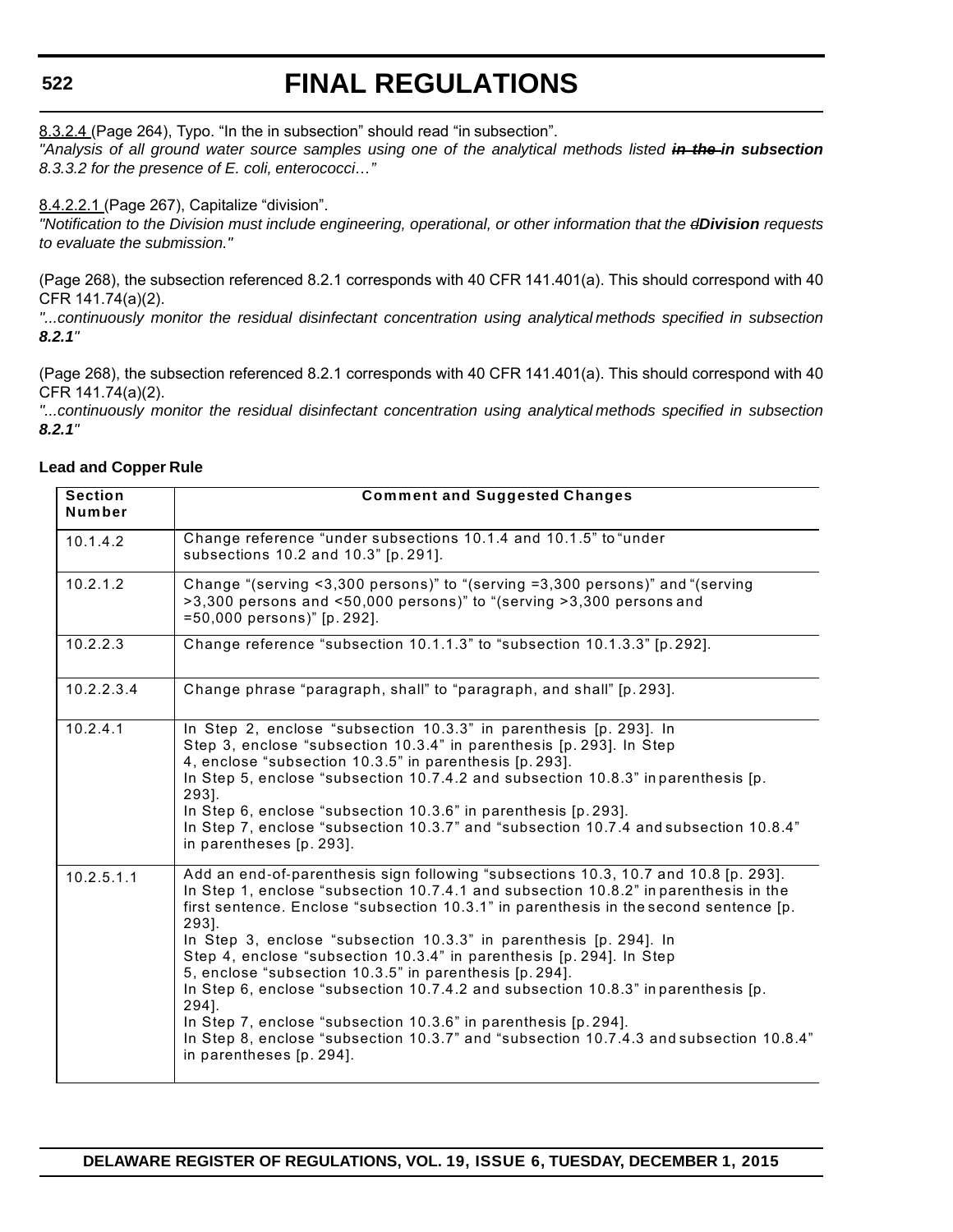| <b>Section</b><br><b>Number</b> | <b>Comment and Suggested Changes</b>                                                                                                                                                                                                                                                                                                                                                                                                                                                         |
|---------------------------------|----------------------------------------------------------------------------------------------------------------------------------------------------------------------------------------------------------------------------------------------------------------------------------------------------------------------------------------------------------------------------------------------------------------------------------------------------------------------------------------------|
| 10.2.5.1.2                      | In Step 3, enclose "subsection 10.3.3" in parenthesis [p. 294]. In<br>Step 4, enclose "subsection 10.3.4" in parenthesis [p. 294]. In Step<br>5, enclose "subsection 10.3.5" in parenthesis [p. 294].<br>In Step 6, enclose "subsection 10.7.4.2 and subsection 10.8.3" in parenthesis [p.<br>294].<br>In Step 7, enclose "subsection 10.3.6" in parenthesis [p. 294].<br>In Step 8, enclose "subsection 10.3.7" and "subsection 10.7.4.3 and subsection 10.8.4"<br>in parentheses [p. 294]. |
| 10.3.3.4                        | There are two subsections numbered as 10.3.3.4. The first subsection is correctly<br>numbered. The second subsection 10.3.3.4 is incorrectly numbered; it should be<br>numbered as 10.3.3.5 [p. 294].                                                                                                                                                                                                                                                                                        |
| 10.3.3.5                        | This subsection is incorrectly numbered. It should be numbered as 10.3.3.6 [p. 294].                                                                                                                                                                                                                                                                                                                                                                                                         |
| 10.3.8                          | This section needs a statement that indicates that the division's approval of a change<br>in corrosion control treatment be in writing to correspond to the federal requirement<br>in 40 CFR §141.82(h) [p. 296].                                                                                                                                                                                                                                                                            |
| 10.4.1                          | In Step 2, enclose "subsection 10.4.2.2" in parenthesis [p. 296].<br>In<br>Step 3, enclose "subsection 10.4.2.3" in parenthesis [p. 296]. In Step<br>4, enclose "subsection 10.7.4.2" and "subsection 10.9.3" in parentheses<br>$[p. 296]$ .<br>In Step 5, enclose "subsection 10.4.2.4" in parenthesis [p. 296].<br>In<br>Step 6, enclose "subsection 10.4.2.4" and "subsection 10.9.4" in<br>parentheses [p. 296].                                                                         |
| 10.5.1.1                        | This section is incorrectly numbered. Because there is no 40 CFR §141.84(b), there is<br>no need for a corresponding State section 10.5.2. However, there is a 40 CFR<br>§141.84(b)(1) which requires the corresponding State section to be numbered as<br>10.5.2.1 [p. 297].                                                                                                                                                                                                                |
| 10.5.1.2                        | This section is incorrectly numbered as described above. This section should be<br>renumbered as 10.5.2.2 [p. 298].                                                                                                                                                                                                                                                                                                                                                                          |
| 10.6.2.2.6                      | Change the phrase "one of the categories' to "one or more of the categories" [p. 301].                                                                                                                                                                                                                                                                                                                                                                                                       |
| 10.6.2.5                        | Change the reference "subsection 10.6.2.2.5" to "subsection 10.6.2.4" in the second<br>sentence [p. 301].                                                                                                                                                                                                                                                                                                                                                                                    |
| 10.6.4.3                        | Change the reference "section 4.3.3.3" to "section 6.3.3" [p. 302].                                                                                                                                                                                                                                                                                                                                                                                                                          |
| 10.7.1.2                        | Change the references to "section 7.2.4" in the first and second sentences to<br>"section 11.1.4" in both sentences [p. 302].                                                                                                                                                                                                                                                                                                                                                                |
| 10.7.2.6                        | Change the reference to "section 10.1.1" to "subsection 10.1.3.3" [p. 304].                                                                                                                                                                                                                                                                                                                                                                                                                  |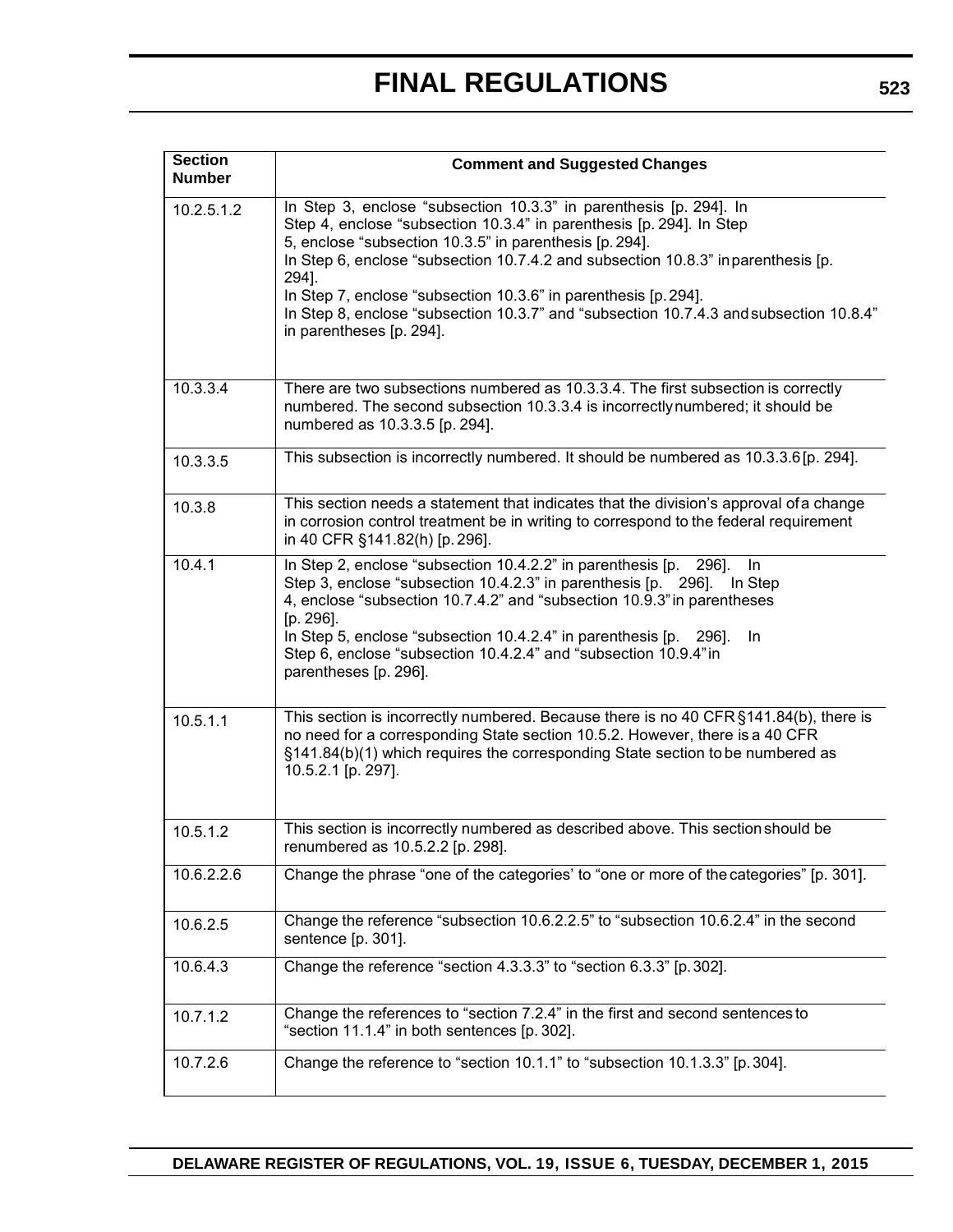| <b>Section</b><br><b>Number</b> | <b>Comment and Suggested Changes</b>                                                                                                                                                                                                                              |
|---------------------------------|-------------------------------------------------------------------------------------------------------------------------------------------------------------------------------------------------------------------------------------------------------------------|
| 10.7.3                          | In the "Number of Samples" table, change "<100" to "=100" in the "System Size"<br>column [p. 305].                                                                                                                                                                |
| 10.7.4.1                        | In the "Initial Tap Sampling" table, change "<3,300" to "=3,300" in the "System Size"<br>column [p. 305].                                                                                                                                                         |
| 10.7.4.4.5                      | Change both references to "subsection 10.1.1.3" to "subsection 10.1.3.3" [p. 307].                                                                                                                                                                                |
| 10.7.4.4.6.1                    | Change the reference "subsection 10.7.4.4.3" to "subsection 10.7.4.3" in the first<br>sentence. Change the reference "subsection 10.7.4.3" to "subsection 10.7.4.4.3" in<br>the last sentence [p. 307].                                                           |
| 10.8.1.2.1                      | In the "Number of Samples" table, change "<100" to "=100" in the "System Size"<br>column [p. 310].                                                                                                                                                                |
| 10.8.5.1                        | In the "Number of Samples" table, change "<100" to "=100" in the "System Size"<br>column [p. 311].                                                                                                                                                                |
| 10.8.6                          | In footnote 1, change "illustrated" to "illustrative". In footnote 8, change the reference<br>to "section 10.8" to "section 10.3.6" [p. 313].                                                                                                                     |
| 10.9.5.3                        | This section is missing from the reformatted regulations. It should be completed to<br>correspond with the federal regulation in 40 CFR $§$ 141.88 $(e)(3)$ [p. 315].                                                                                             |
| 10.10.1.1.2                     | Change the reference "subsection 10.7.2.6" to "subsection 10.7.6.2" [p. 315].                                                                                                                                                                                     |
| 10.10.13                        | In the fourth sentence, change the phrase "switching coagulants (e.g.,<br>orthophosphate to blended phosphate)" to "switching coagulants (e.g., alum to ferric<br>chloride), switching corrosion inhibitor products (e.g., alum to ferric chloride)" [p.<br>316]. |

#### **FINDINGS OF FACT:**

Minor technical changes were made to the proposed regulations based on the comments received. The Department finds that the proposed regulations, as set forth in the attached copy should be adopted in the best interest of the general public of the State of Delaware.

**THEREFORE, IT IS ORDERED**, that the proposed State of Delaware State of Delaware Regulations Governing Public Drinking Water Systems (4462) is adopted and shall become effective December 11, 2015, after publication of the final regulation in the Delaware *Register of Regulations*.

Rita M. Landgraf, Secretary November 17, 2015

**\*Please Note: Due to the size of the final regulation, it is not being published here. A copy of the regulation is available at:**

**[4462 Public Drinking Water Systems](http://regulations.delaware.gov/register/december2015/final/19 DE Reg 517 12-01-15.htm)**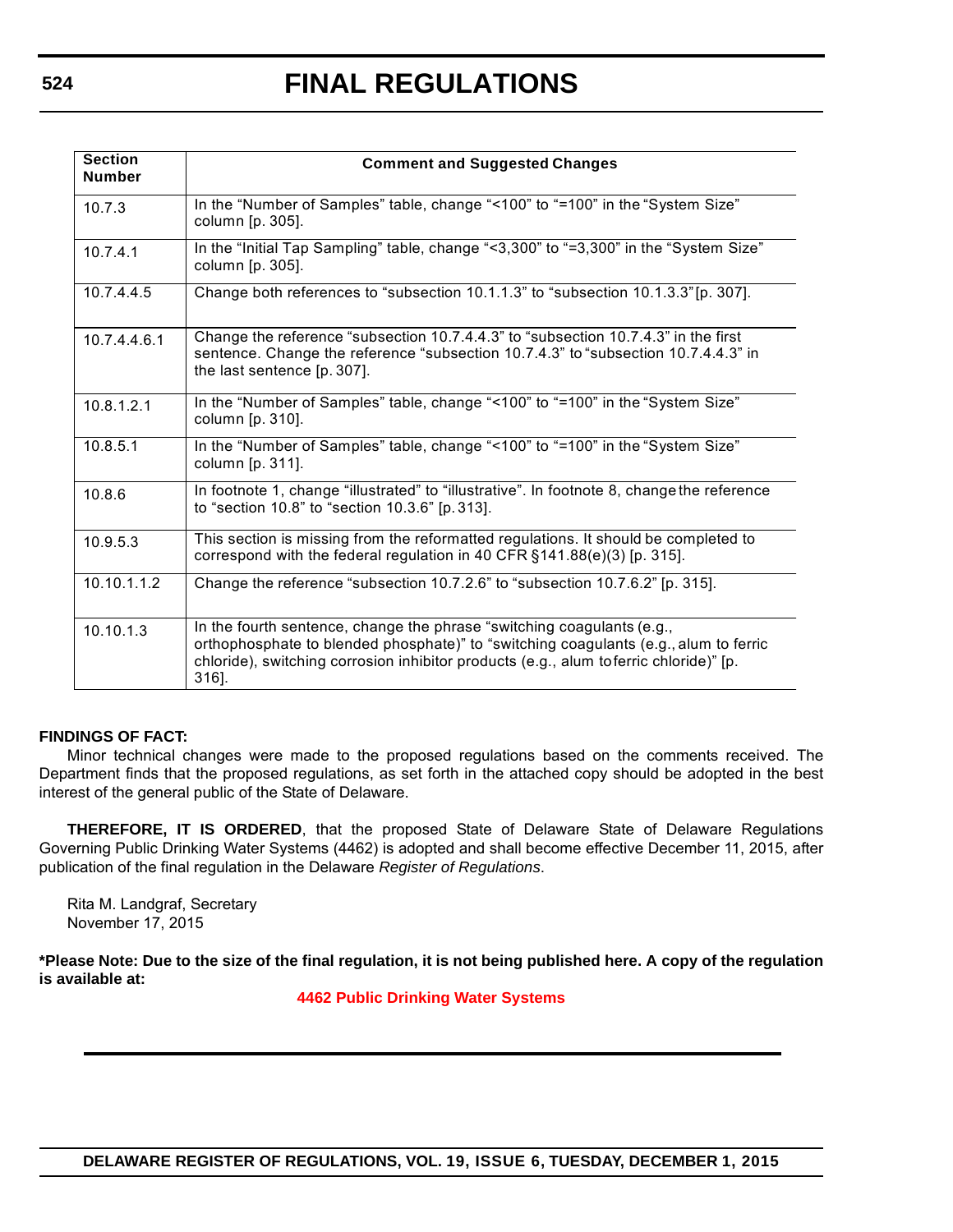## **[DEPARTMENT OF INSURANCE](http://www.delawareinsurance.gov/)**

**OFFICE OF THE COMMISSIONER**

Statutory Authority: 18 Delaware Code, Sections 311, 1718 (18 **Del.C.** §§311 and 1718) 18 **DE Admin. Code** 504

### **ORDER**

#### **[504 Continuing Education for Insurance Agents, Brokers, Surplus Lines Brokers and Consultants](#page-4-0)**

Proposed Amended Regulation 504 relating to Continuing Education for Insurance Agents, Brokers, Surplus Lines Brokers and Consultants was published in the Delaware *Register of Regulations* on October 1, 2015. The comment period remained open until October 30, 2015. There was no public hearing on proposed amended Regulation 504. Public notice of the proposed amended Regulation 504 was published in the *Register of Regulations* in conformity with Delaware law.

#### **SUMMARY OF THE EVIDENCE AND INFORMATION SUBMITTED**

Comments were received on the proposed amended Regulation 504 from:

- American Insurance Association Eric Goldberg, Vice President; and
- Insurance Agents & Brokers serving Pa., Md. and Del. Lauren E. Brinjac, Government Affairs Director.

The collective comments were reviewed and considered. No changes were made to the proposed amended Regulation 504.

#### **FINDINGS OF FACT**

Based on Delaware law and the record in this docket, I make the following findings of fact:

1. 18 **Del.C.** §§311 and 1718 require a regulation to set forth rules and procedural requirements which the Commissioner deems necessary to carry out the provisions of the Code.

2. The requirements of proposed amended Regulation 504 best serve the interests of the public and of insurers and comply with Delaware law.

#### **DECISION AND EFFECTIVE DATE**

Based on the provisions of 18 **Del.C.** §§ 311 and 1718, and 29 **Del.C.** Ch. 101, and the record in this docket, I hereby adopt proposed amended Regulation 504 as may more fully and at large appear in the version attached hereto to be effective 10 days after being published as final.

#### **TEXT AND CITATION**

The text of proposed Regulation 504 last appeared in the *Register of Regulations* Vol. 19, Issue 4, pages 262- 263.

**IT IS SO ORDERED** this 16<sup>th</sup> day of November, 2015.

Karen Weldin Stewart, CIR-ML Insurance Commissioner

**\*Please note that no changes were made to the regulation as originally proposed and published in the October 2015 issue of the** *Register* **at page 262 (19 DE Reg. 262). Therefore, the final regulation is not being republished. A copy of the final regulation is available at:**

**[504 Continuing Education for Insurance Agents, Brokers, Surplus Lines Brokers and Consultants](http://regulations.delaware.gov/register/december2015/final/19 DE Reg 525 12-01-15.htm)**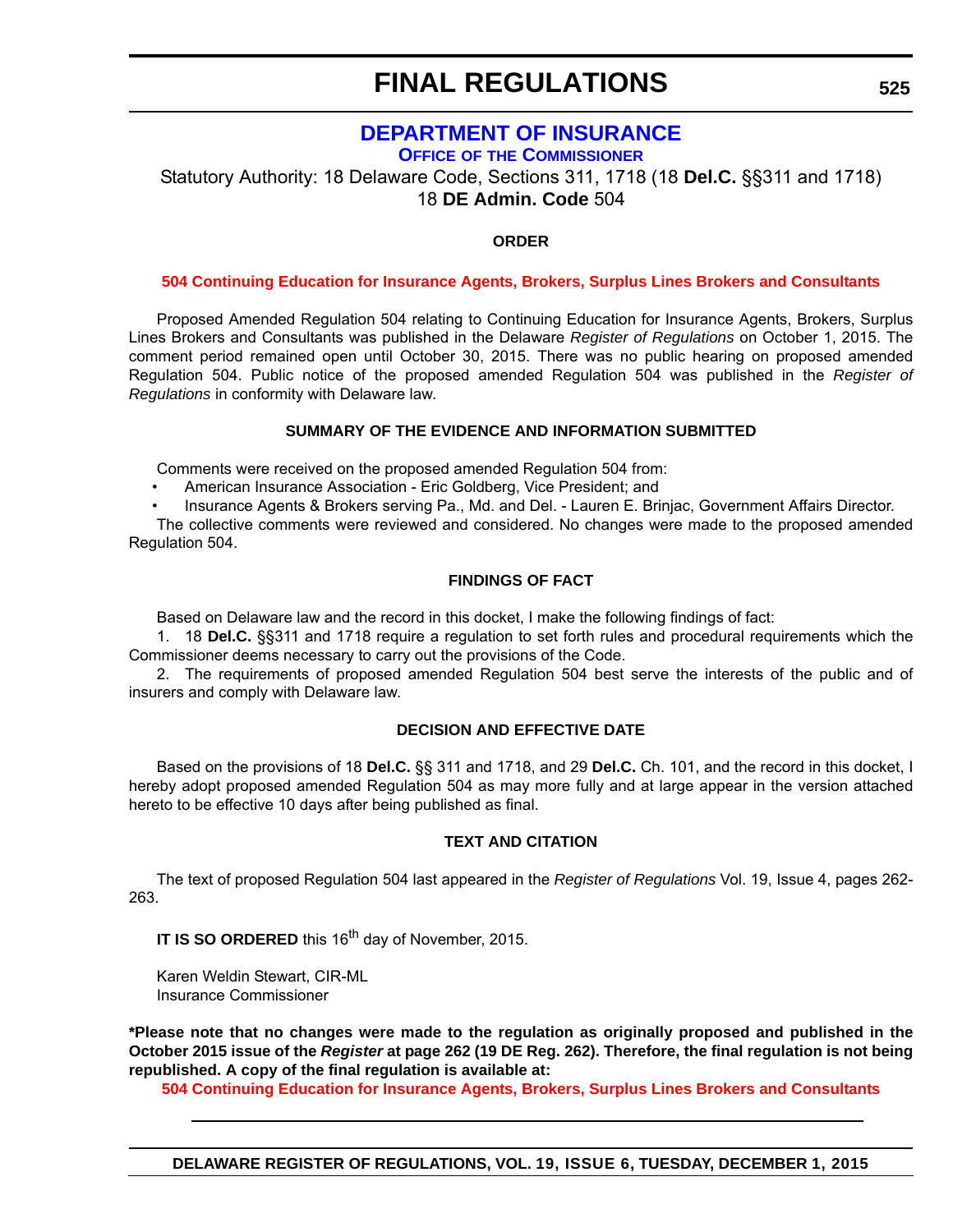#### **OFFICE OF [THE COMMISSIONER](http://www.delawareinsurance.gov/)**

Statutory Authority: 18 Delaware Code, Sections 311 and 1113 (18 **Del.C.** §§311 & 1113) 18 **DE Admin. Code** 1208

#### **ORDER**

#### **[1208 New Annuity Mortality Table for Use in Determining Reserve Liabilities for Annuities](#page-4-0)**

Proposed Amended Regulation 1208 relating to New Annuity Mortality Table for Use in Determining Reserve Liabilities for Annuities was published in the Delaware *Register of Regulations* on October 1, 2015. The comment period remained open until October 30, 2015. There was no public hearing on proposed amended Regulation 1208. Public notice of the proposed amended Regulation 1208 was published in the *Register of Regulations* in conformity with Delaware law.

#### **SUMMARY OF THE EVIDENCE AND INFORMATION SUBMITTED**

Comments were received on the proposed amended Regulation 1208 from:

- Delaware Life Keith Dall, Chief Actuary;
- Guggenheim Life and Annuity Company Curt Steger, VP Product Management; and
- AIG Kerrie Kline, Esquire, Associate State Government Affairs Officer.

The collective comments were reviewed and considered. No changes were made to the proposed amended Regulation 1208.

#### **FINDINGS OF FACT**

Based on Delaware law and the record in this docket, I make the following findings of fact:

1. 18 **Del.C.** §§311 and 1113 require a regulation to set forth rules and procedural requirements which the Commissioner deems necessary to carry out the provisions of the Code.

2. The requirements of proposed amended Regulation 1208 best serve the interests of the public and of insurers and comply with Delaware law.

#### **DECISION AND EFFECTIVE DATE**

Based on the provisions of 18 **Del.C.** §§311 and 1113, and 29 **Del.C.** Ch. 101, and the record in this docket, I hereby adopt proposed amended Regulation 1208 as may more fully and at large appear in the version attached hereto to be effective 10 days after being published as final.

#### **TEXT AND CITATION**

The text of proposed amended Regulation 1208 last appeared in the *Register of Regulations* Vol. 19, Issue 4, pages 263-269.

**IT IS SO ORDERED** this 16<sup>th</sup> day of November, 2015. Karen Weldin Stewart, CIR-ML Insurance Commissioner

**\*Please note that no changes were made to the regulation as originally proposed and published in the October 2015 issue of the** *Register* **at page 263 (19 DE Reg. 263). Therefore, the final regulation is not being republished. A copy of the final regulation is available at:**

**[1208 New Annuity Mortality Table for Use in Determining Reserve Liabilities for Annuities](http://regulations.delaware.gov/register/december2015/final/19 DE Reg 526 12-01-15.htm)**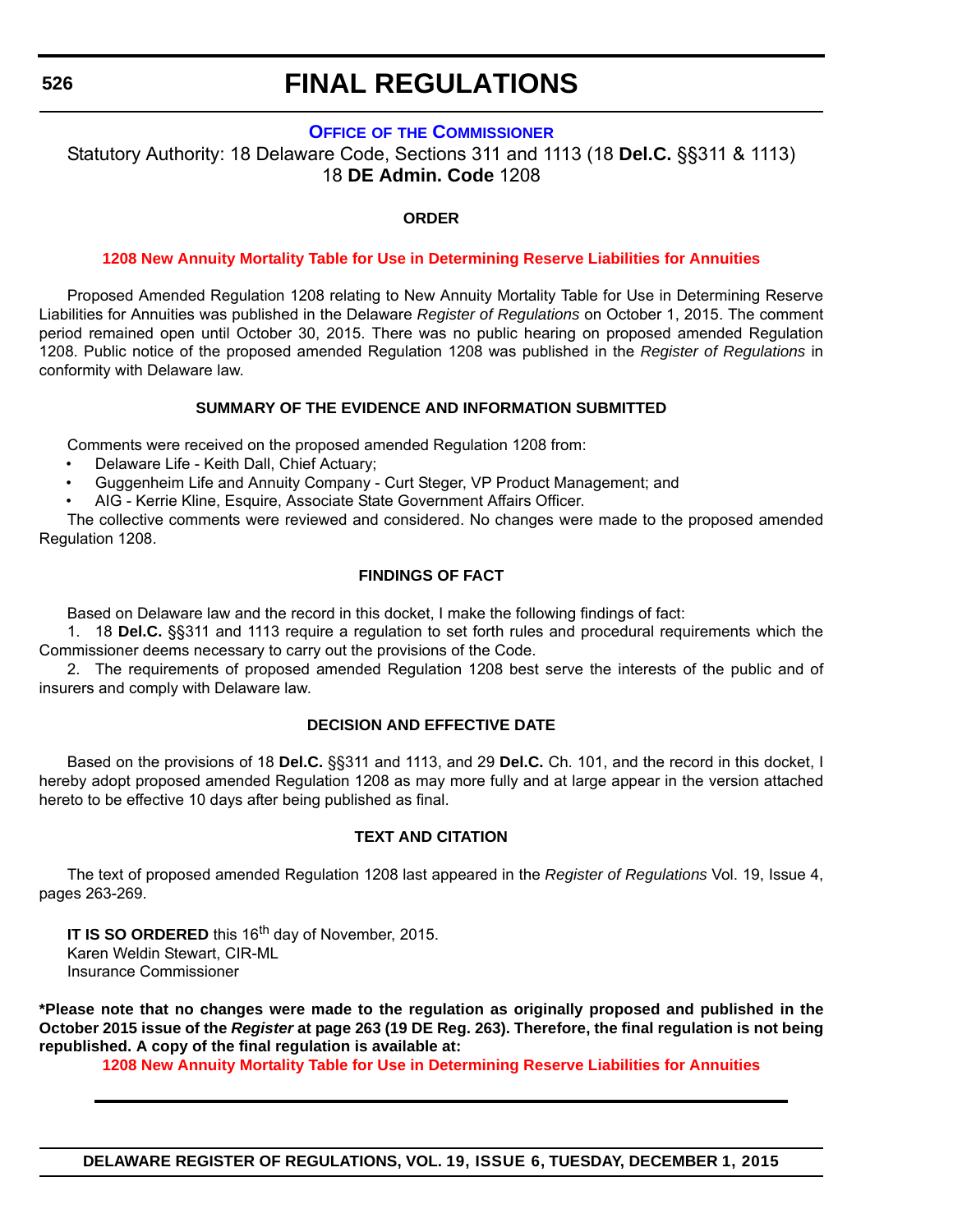## **[DEPARTMENT OF TRANSPORTATION](http://dmv.de.gov/)**

**DIVISION OF MOTOR VEHICLES**

Statutory Authority: 21 Delaware Code, Section 2121; 29 Delaware Code, Section 8404 (21 **Del.C.** §2121 & 29 **Del.C.** §8404) 2 **DE Admin. Code** 2261

#### **ORDER**

#### **[2261 Changing of License Plate Numbers and Establishing a Fee for Such Change](#page-4-0)**

2 **DE Admin. Code** 2261 allows DMV to establish a service fee for changing a license plate number on a vehicle at the owner's request. Under Subchapter 2 of Chapter 21 of Title 21 of the **Delaware Code**, the DMV is authorized to issue license plates to vehicles. Since the switching of license plates is at the owner's request it creates additional work for DMV. 2 **DE Admin. Code** 2261 references other fees that in 21 **Delaware Code**. HB 140 recently updated these fees so this Administrative Code is being updated to reflect the new fees in HB 140.

#### **Findings of Fact**

Based on Delaware law and the record in this docket, I make the following findings of fact:

- 1. The proposed regulation is not in conflict with Delaware law.
- 2. The proposed regulation is an appropriate exercise of the Department's responsibilities and authority.

#### **Decision and Effective Date**

Based on the provisions of 21 **Del.C.** §2121; 29 **Del.C.** §8404, I hereby adopt 2 **DE Admin. Code** 2261 as set forth in the version attached hereto, to be effective on December 1, 2015.

**IT IS SO ORDERED** THIS 5<sup>th</sup> day of November 2015.

Jennifer Cohan, Secretary of Transportation

#### **2261 Changing of License Plate Numbers and Establishing a Fee for Such Change**

#### **1.0 License Plate Numbers**

Whereas, the Division of Motor Vehicles has changed license plate numbers for many vehicle owners during the past few years just to give such owner a different number; and

Whereas, this service is not required since the vehicle is properly registered with a license plate, but is an effort by the Division of Motor Vehicles to satisfy the customer; and

Whereas, the number of requests are rapidly increasing and causing extra work on all employees;

#### **2.0 Fees**

2.1 Be it resolved that effective immediately the following fees are to be assessed for a change of license plate on a vehicle already registered with a Delaware license plate which is valid or has expired within the immediate past 12 months.

> \$6.00 \$10.00 Duplicate Plate and Validation Sticker \$25.00 \$35.00 Title Fee (\$35.00 \$55.00 for Title with Lien) \$15.00 Service Fee \$46.00 \$60.00 TOTAL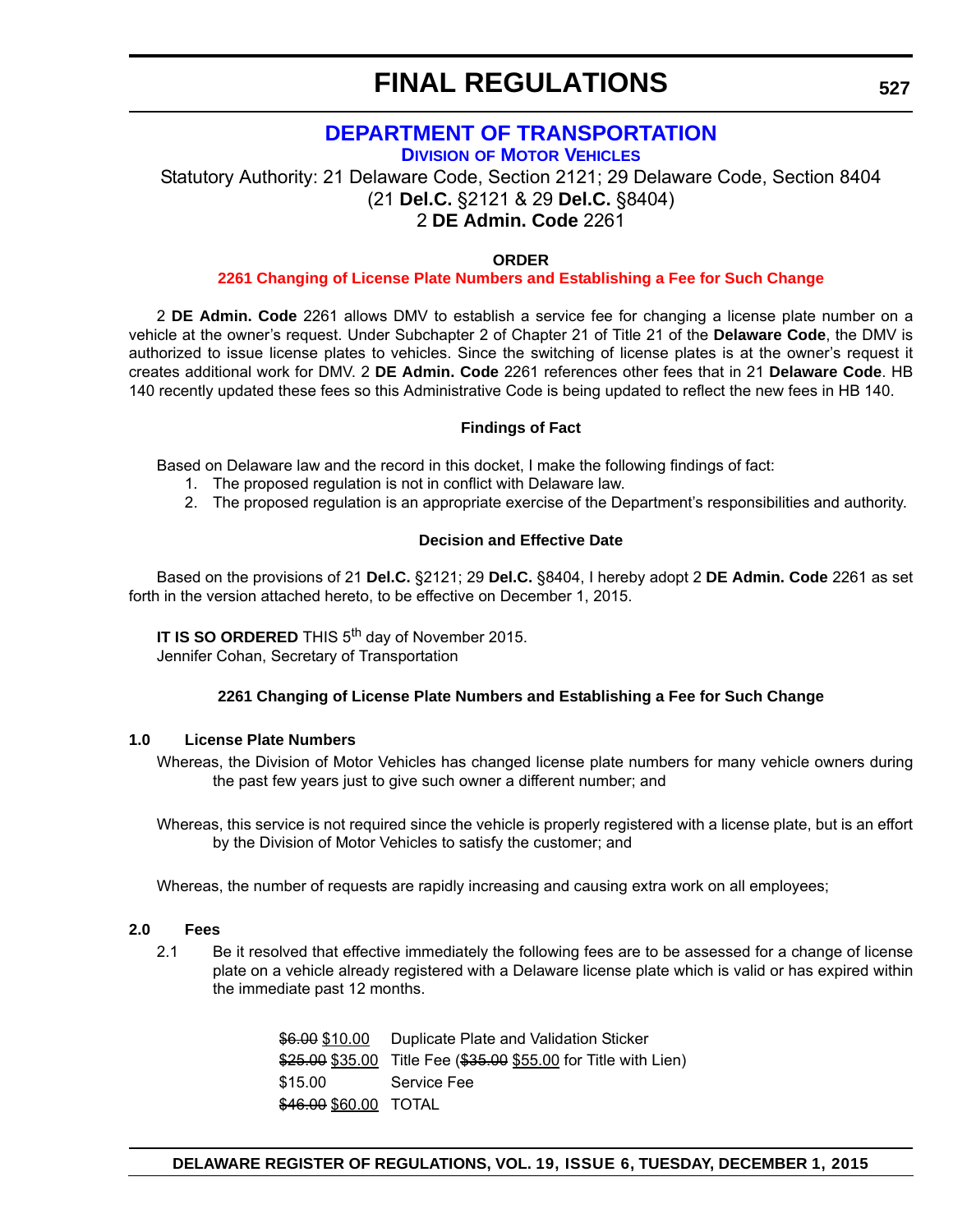**528**

## **FINAL REGULATIONS**

#### **\* Note: Title Fee was increased from \$15.00 \$25.00 and from \$25.00 \$35.00 for Title with Lien by HB 253 140 of the 1448th General Assembly.**

2.2 This new fee does not alter existing fees for other types of title transactions, such as: tag retentions; new titles for vehicles for which the tag has expired over 1 year; or new registration.

## **[EXECUTIVE DEPARTMENT](http://omb.delaware.gov/)**

### **OFFICE OF MANAGEMENT AND BUDGET**

Statutory Authority: 29 Delaware Code, Section 10409 (29 **Del.C.** §10409)

### **ORDER**

#### **[Guidelines for Agency Regulatory Statements Required under the Regulatory Flexibility Act](#page-4-0)**

#### **NATURE OF THE PROCEEDINGS:**

The Office of Management and Budget (OMB) initiated proceedings to adopt the Guidelines for Agency Regulatory Statements Required under the Regulatory Flexibility Act. The OMB proceedings to adopt guidelines were initiated pursuant to 29 **Del.C.** Chapter 101 and authority as prescribed by 29 **Del.C.** Ch. 104, §10409.

On October 1, 2015 (Volume 19, Issue 4), OMB published in the Delaware *Register of Regulations* its notice of proposed guidelines, pursuant to 29 **Del.C.** §10115. It was requested that written materials and suggestions from the public concerning the proposed guidelines be delivered to OMB by November 5, 2015 or be presented at a public hearing on October 20, 2015, after which time OMB would review information, factual evidence and public comment to the said proposed guidelines.

Written comments were received during the public comment period and evaluated. The results of that evaluation are summarized in the accompanying "Summary of Evidence." This is OMB's "conclusion" and "order" as required by 29 **Del.C.** §10118(b).

#### **SUMMARY OF EVIDENCE**

#### **Guidelines for Agency Regulatory Statements Required under the Regulatory Flexibility Act**

In accordance with Delaware Law, public notices regarding proposed Guidelines for Agency Regulatory Statements Required under the Regulatory Flexibility Act. were published in the *Delaware State News*, the *News Journal* and the Delaware *Register of Regulations*.

Written and verbal comments were received on the proposed guidelines during the public comment period (October 1, 2015 through November 5, 2015). Individuals offering comments included:

- David Stevenson; Caesar Rodney Institute
- Bill Satterfield; Delmarva Poultry Institute
- Howard Fortunato; Delaware Home Builders Association
- James T. (Jay) Fuess; White Pine Energy Consulting LLC
- Combined comments from the following state agencies: DNREC, DelDOT and DHSS.

Public comments and the OMB (Agency) responses are as follows:

#### **David Stevenson; Caesar Rodney Institute**

Comment: The definition of "small business" should be changed from "fewer than 50 persons", to "100 persons or less". This is consistent with definitions used elsewhere in business literature, and is consistent with the \$10,000,000 in annual revenue as the average revenue for small businesses is about \$100,000/year according to www.entrepreneur.com which equates to 100 employees.

*Agency response*: Thank you for your comment. The statute (29 **Del.C.** §10403 (4)) and authorizing legislation provide the definition of "Small Business" used in the guidelines. As such it is not within the scope of the proposed guidelines to expand the definition of "Small Business" beyond what is in the statute, and the guidelines

### **DELAWARE REGISTER OF REGULATIONS, VOL. 19, ISSUE 6, TUESDAY, DECEMBER 1, 2015**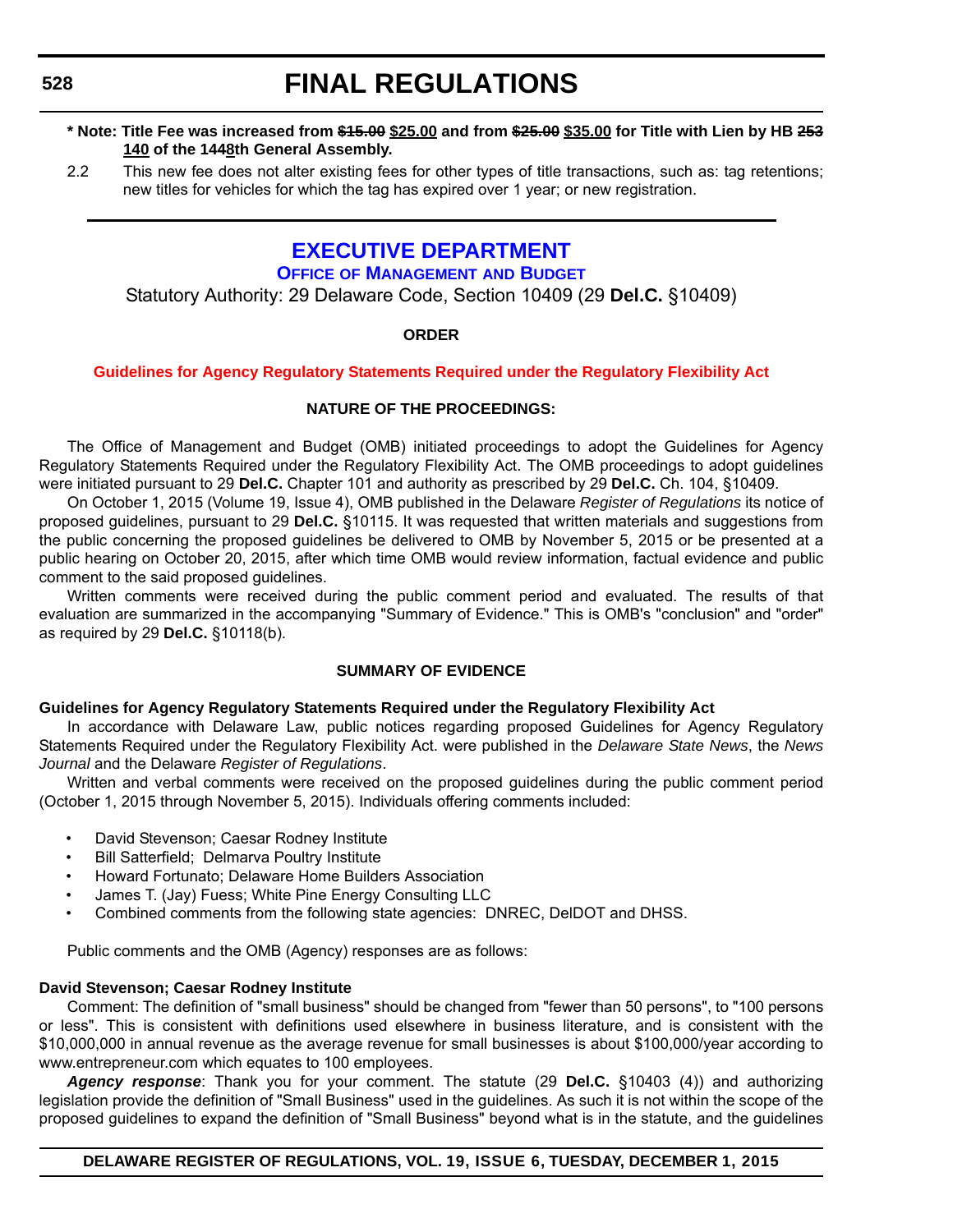will not be amended.

Comment: Under the section Regulatory Impact Statements the proposed guidelines discuss "Identify the types of individuals and/or small businesses that would be subject to compliance under the regulation". Since this will be identified it should be easy to notify industry groups associated with the identification of regulations that will be impacted. For example, a regulation impacting construction companies might be sent to the Association of Building Contractors, and the Home Builders Association of Delaware. Any new regulation impacting small business should be published in newspapers and on social media, not just the Delaware Register as proposed.

*Agency response*: Thank you for your comment. The General Assembly has defined in statute procedures for the proper notification of the public of a proposed regulation and it is beyond the scope of these proposed guidelines to mandate additional requirements over and above those in statute. However the following language has been added to encourage agencies to disseminate Regulatory Flexibility Analyses (RFA) and Regulatory Impact Statements (RIS) to stakeholders:

> "State agencies are encouraged to widely disseminate proposed regulations and any accompanying RFAs and RIS's in an effort to reach impacted citizens and interest groups. Citizens and interest groups are encouraged to subscribe to receive proposed regulations from agencies by selecting "Subscription Services" on the Delaware Register of Regulations website and to visit the online Delaware Public Meeting calendar for notices of agency meetings and regulatory hearings. Proposed regulations are held open for public comment for a minimum of 30 days after a proposal is published in the *Register of Regulations*."

Comment: What is the appeals process to challenge a determination of cost or other aspect of a regulation? Such an appeals process has to be a low cost process or paid by the state as small businesses do not have the resources for an expensive appeal. We note legal challenges we have been involved in with state regulations have cost \$20,000 to \$40,000 with no reimbursement if we win.

*Agency response*: Thank you for your comment. The General Assembly has defined the appeals process in 29 Del. C. §10141. Additional appeals provisions over and above current statutory provisions are beyond the scope of the proposed guidelines.

#### **Bill Satterfield; Delmarva Poultry Institute**

Comment: Ensuring that small business owners and operators know what statements state agencies, boards, and commissions have prepared, we believe there are several outreach methods that should be required.

- They should be posted on the so-called social media such as Facebook and Twitter in a fashion that would be easy for people to see and make comments.
- They should be posted on the submitting agency's website since not all business owners use Facebook or Twitter.
- They should be shared with persons on the agency's e-mail communication lists. Some agency communication officers send periodic e-mails to persons on their lists. It would be helpful if the agency Public Information Officer sent to its list the information on the costs of new regulations.
- We agree with the Caesar Rodney Institute's comments that comments should be shared directly with industry trade groups or other organizations working for the affected individuals and small businesses. For example, a regulation impacting the chicken industry or farming in general could be sent to Delmarva Poultry Industry, Inc. and the Delaware Farm Bureau.

*Agency response*: Thank you for your comment. Please refer to the response to the second comment from David Stevenson.

Comment: This may be beyond the scope of the new law and the guidelines, but it could be helpful to have the agency list what groups it worked with to develop the regulations and cost estimates. This would put the agencies on notice to reach out to interested groups/individuals early during regulation development rather than springing surprises on persons and groups who have not been consulted beforehand. This could help guide the agencies in the development of the RFA and RIS.

*Agency response*: Thank you for your comment. It is beyond the scope of the proposed guidelines to mandate an agency report each entity consulted in developing the regulation and RFA/RIA. However, the following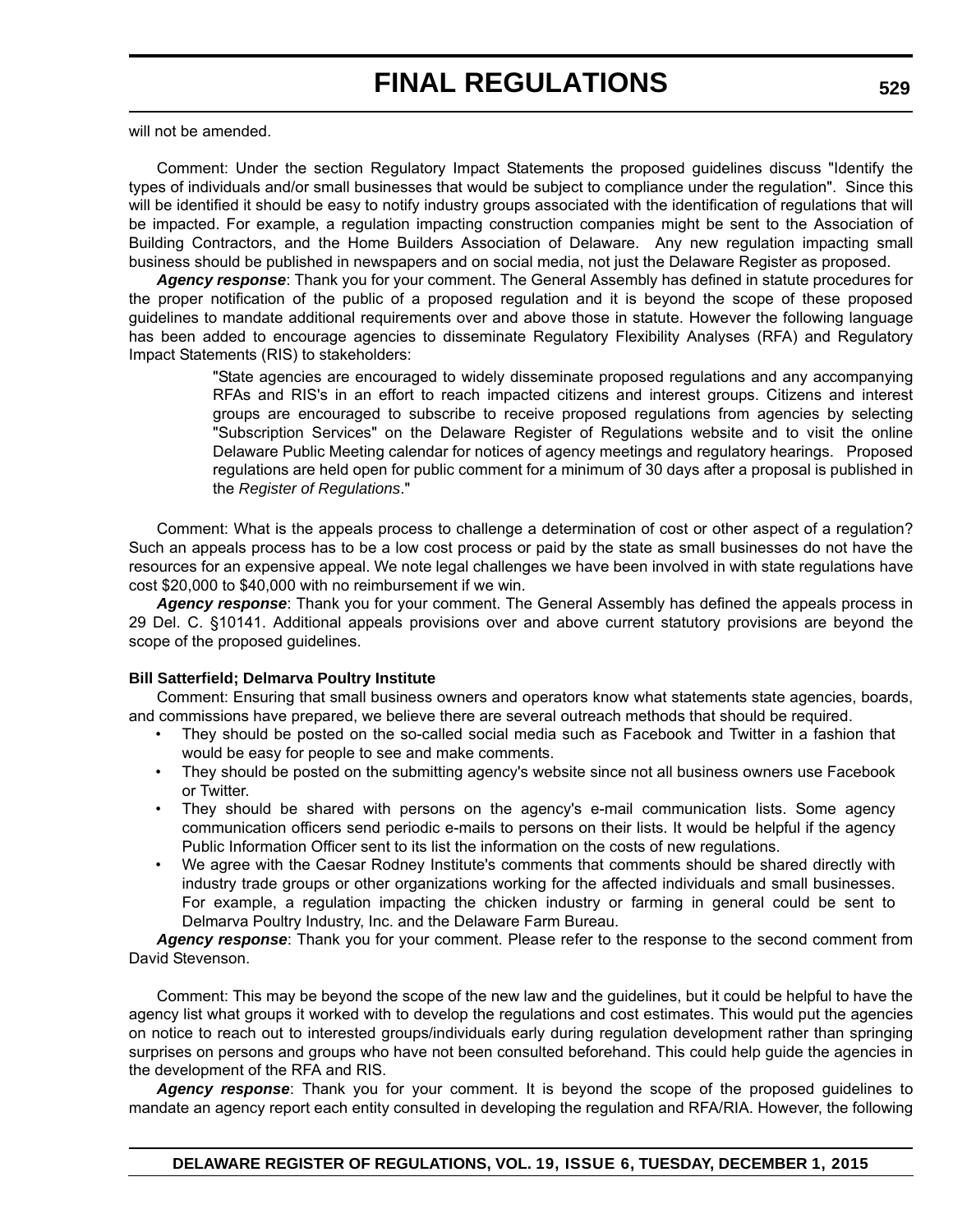guidance has been added as optional to the guidelines:

[(Optional) Agencies are encouraged to list trade or industry groups, small businesses or other stakeholders such as currently regulated parties that were consulted by the agency, board, or commission in preparing this RFA and RIS. The agency, board, or commission is further encouraged to send them a copy of the RFA and RIS to them upon completion

Comment: We agree with the Caesar Rodney Institute that the definition of "small business" should be changed from "fewer than 50 persons" to "100 persons or less". This is consistent with definitions used elsewhere in business literature.

*Agency response*: Thank you for your comment. Please refer to the first response to David Stevenson, Caesar Rodney Institute.

Comment: We also agree with the Caesar Rodney Institute's issues with seeking to know the appeals process to challenge a determination of cost or other aspect of a regulation. Such an appeals process has to be a low cost process or paid by the state as small businesses and individuals do not have the resources for an expensive appeal.

*Agency response*: Agency response: Thank you for your comment. Please refer to the third response to David Stevenson, Caesar Rodney Institute.

#### **Howard Fortunato; Delaware Home Builders Association**

Comment: The proposed definition of small business as those "enterprises engaged in manufacturing, agricultural production and personal service" is quite narrow. We believe that the process of developing land, constructing and selling new homes, remodeling activity and general construction should be explicitly recognized within this definition or at least considered as manufacturing. The process of construction, and developing and building homes is heavily regulated by State agencies and many homebuilders are small businesses.

Why not include "construction, construction services, engineering, professional (accounting, legal services, etc.), retail," etc.? What is meant by "personal service"?

*Agency response*: Thank you for your comment. While we have no reason to believe the General Assembly meant to exclude the businesses you mention, the definition of "Small Business" is established in the authorizing legislation and in Delaware statute. We have added guidance to the definition of "personal service", based on language found in 8 **Del.C. §603** as follows that we believe addresses your concern:

> A "personal service" is generally construed to mean the rendering of a service to the public, whether by an individual or a legal entity, that requires a license or other legal authorization.

Comment: The definition of small business limits the firm's gross receipts to less than \$10 million dollars. Where did this figure come from? As an example, a homebuilding firm constructing homes averaging sales price of \$300,000 would yield 33 homes. Many small firms will sell more than that especially as the housing market improves. And not to mention the gross receipts by remodelers, construction services, engineering and professional services. We think a higher threshold, say \$40 million dollars, would be reasonable.

*Agency response*: Thank you for your comment. Please refer to the first response to David Stevenson, Caesar Rodney Institute.

Comment: Generally, the draft guidelines for the Regulatory Flexibility Analysis and the Regulatory Impact Statements are very good. However, since regulations can apparently be self-exempted by State Agencies from preparing these statements, there is no process noted to allow or disallow the claim of exemption. Is there any process that someone reviews and approves or disapproves of the exemption claim?

*Agency response*: Thank you for your comment. The assertion of an exemption claim as permitted under the statute is made by the agency proposing the regulation. The proposed regulations -- including any exemption claim specified on the standard form for an RFA/RIS -- would be open for public comment for a minimum of 30 days after a proposal is published. Any public comments on the exemption claim would be reviewed by the agency. Ultimately approval or disapproval rests with the agency head who issues any final findings and regulatory orders.

Comment: Following #4 above, we think there should be a public hearing process for agencies that claim their

**DELAWARE REGISTER OF REGULATIONS, VOL. 19, ISSUE 6, TUESDAY, DECEMBER 1, 2015**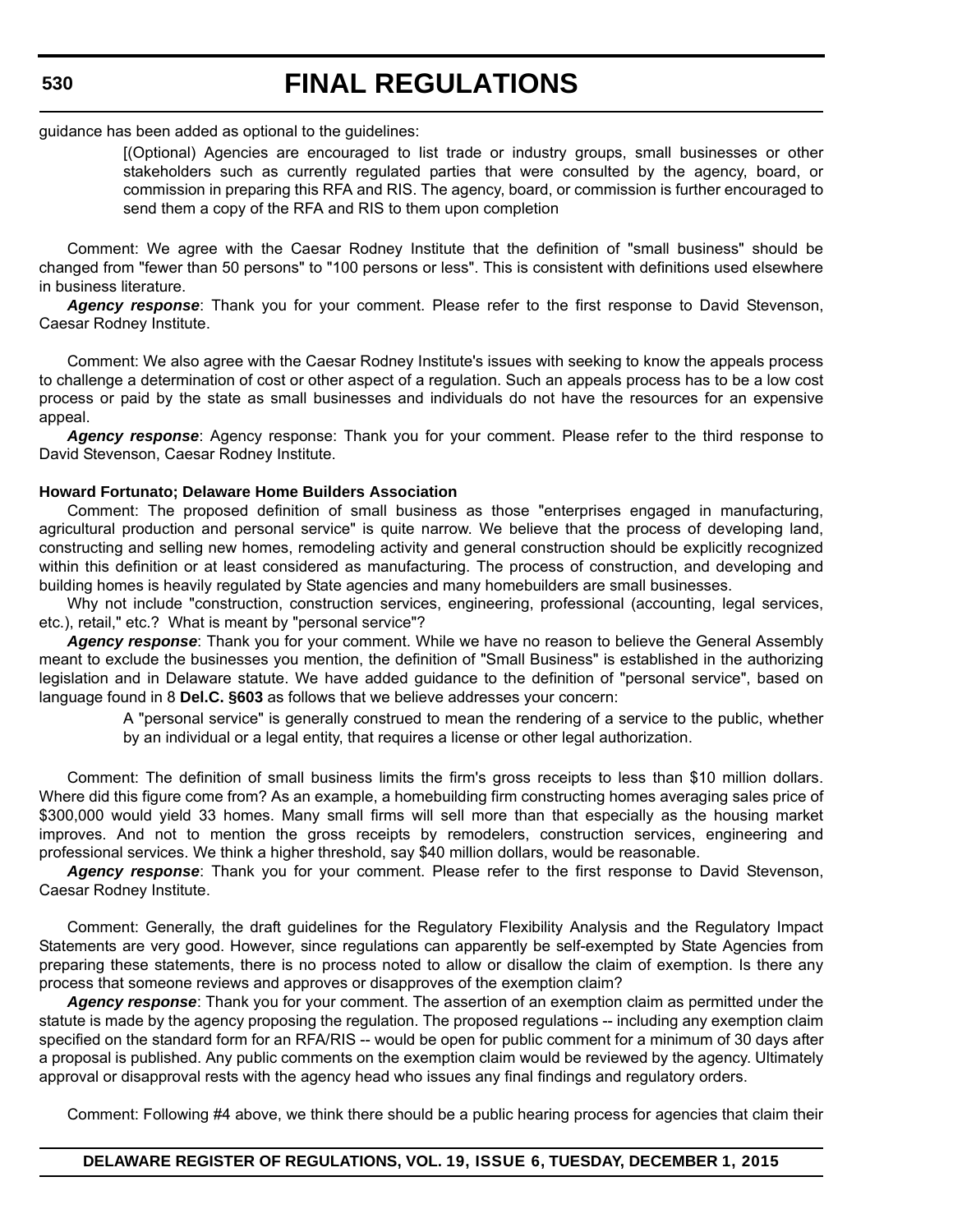regulations are exempt. Such public hearings should be noted in a more user friendly format than the one used for the October 20, 2015 public hearing (ie the October State Register of Regulations) which we understand had only one member of the public in attendance. Small businesses do not regularly scour this register; and instead to benefit small business as is the scope and intent of the legislation, the notice for hearing should be circulated to organizations of small businesses likely to be impacted including Chambers of Commerce, business groups and trade associations such as us, Realtors, Engineers, Architects, etc. It should also be published using social media outlets.

*Agency response*: Thank you for your comments. Please refer to the above response regarding the 30 day comment period and the response to the second comment from David Stevenson.

#### **James T. (Jay) Fuess; White Pine Energy Consulting LLC**

Comment: I support Gerald Hocker's Senate Bills 113 and 120. We need less regulation not more.

*Agency response*: Thank you for your comments. The proposed guidelines are intended only to guide the preparation of RFAs and RIAs and do not address the volume of regulations.

#### **Joint comments from Kara Coates (DNREC), Nicole Majeski (DelDOT), and Deborah Gottschalk (DHSS)**

Comment: On p. 290 of the Register publication, under "Guidelines", under the section of "Introduction", we suggest the addition of the following sentences at the end of the first paragraph:

> For agencies proposing amendments to existing regulation, the promulgating agency shall complete the RFA and RIS for the proposed amended portion of the existing regulation only and not for the entire existing regulation. All proposed regulations submitted on or before December 31, 2015 to the Registrar for initial publication do not need to comply with these regulations.

*Agency response*: Thank you for your comments. The Introductions on page 290 has been amended to read as follows:

> Beginning January 1, 2016, agencies submitting proposed new or amended regulations that affect small businesses or individuals are required, under the new Regulatory Transparency and Accountability Acts of 2015 (see 80 Del. Laws, c. 112 and 113), to submit a Regulatory Flexibility Analysis (RFA) and a Regulatory Impact Statement (RIS) with the proposed regulation to the Registrar of Regulations (see 29 **Del.C.** Ch. 104). For agencies proposing amendments to existing regulations, the promulgating agency shall only be required to complete the RFA and RIS for the proposed amended portion of the existing regulation, and not for the entire existing regulation.

Comment: On p 297 of the Register publication, under "Regulatory Flexibility Analysis and Impact Statement Form for Proposed New and Amended Regulations Affecting Small Businesses or Individuals, under the section of "Introduction", we suggest the addition of the following sentence at the end of the first paragraph of that section:

> All proposed regulations submitted on or before December 31, 2015 to the Registrar for initial publication do not need to comply with these regulations.

*Agency response*: Thank you for your comments. The Introductions on page 297 has been amended to read as follows:

> Beginning January 1, 2016, agencies submitting proposed new or amended regulations that affect small businesses or individuals are required, under the new Regulatory Transparency and Accountability Acts of 2015 (see 80 Del. Laws, c. 112 and 113), to submit a Regulatory Flexibility Analysis (RFA) and a Regulatory Impact Statement (RIS) with the proposed regulation to the Registrar of Regulations (see 29 **Del.C.** Ch. 104).

Comment: On p 297 of the Register publication, under "Regulatory Flexibility Analysis and Impact Statement Form for Proposed New and Amended Regulations Affecting Small Businesses or Individuals, under the section of "Introduction", we suggest the addition of the following sentence at the end of the last paragraph of that section:

> For agencies proposing amendments to existing regulation, the promulgating agency shall complete the RFA and RIS for the proposed amended portion of the existing regulation only, and not for the entire existing regulation.

*Agency response*: Thank you for your comment. The recommended sentence has been added to the

#### **DELAWARE REGISTER OF REGULATIONS, VOL. 19, ISSUE 6, TUESDAY, DECEMBER 1, 2015**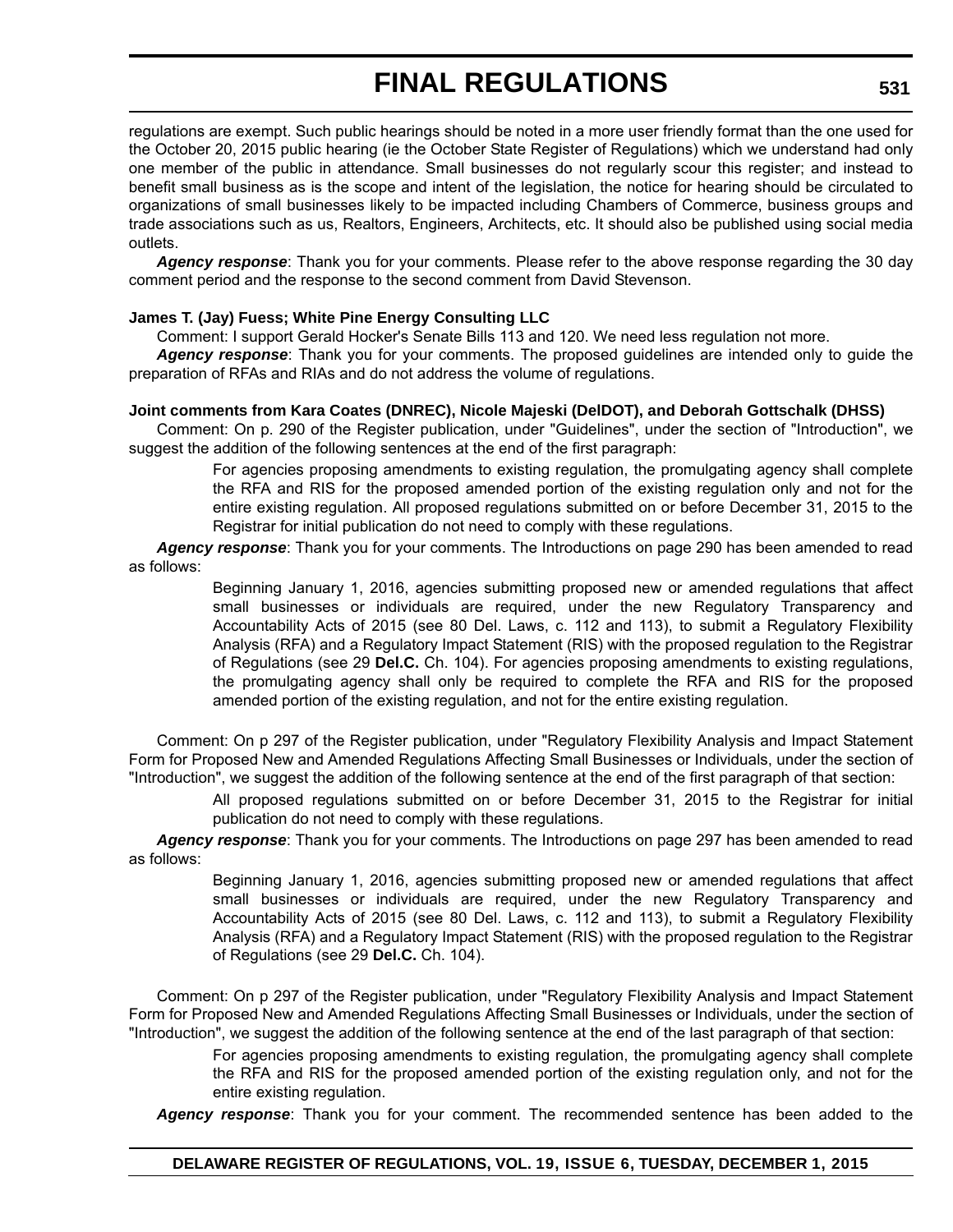paragraph.

Comment: The entire body of the proposed regulations should be consistent with regards to the use of the terms "amendment" and "revision" throughout the document - and it is not. This should be corrected prior to finalization of this promulgation:

*Agency response*: Thank you for your comment. The final version will be corrected.

Comment: On p 292 of the Register publication, under the section of "Regulatory Flexibility Analysis (RFA)", we believe this section of the proposed regulation should specifically state who determines that a proposed regulation is "substantially likely to impose additional costs or burdens….". Thus we suggest the following additional language be inserted into the first sentence of the first paragraph of that section as follows: (added language in italics).

> The RFA is required when the promulgating agency's Cabinet Secretary or applicable agency head, in consultation with the agency's Deputy Attorney General has determined that a proposed regulation is substantially likely to impose additional costs or burdens on small businesses and individual regulated parties.

Agency response: Thank you for your comment. Though we believe the recommendation may be best practice for agencies to follow we do not agree that it should be mandatory. The paragraph has been amended to include that point.

#### **FINDINGS OF FACT:**

The Department finds that the proposed guidelines as set forth in the October 2015 *Register of Regulations* with the insubstantial changes noted above should be adopted. While the Office of Management and Budget appreciates the other suggestions brought forth, it is felt the existing content of the guidelines as published in the October 2015 *Register of Regulations* with the noted changes fulfills the requirements of the authorizing legislation.

NOW THEREFORE, under the statutory authority and for the reasons set forth above, the Director of the Delaware Office of Management and Budget does hereby ORDER that the Guidelines be adopted. The guidelines are applicable for all new and amended regulations submitted to the Registrar for initial publication on or after January 1, 2016.

Ann Shepard Visalli, Director Office of Management and Budget

**\*Please Note: Due to the size of the final regulation, it is not being published here. A copy of the regulation is available at:**

**[Guidelines for Agency Regulatory Statements Required under the Regulatory Flexibility Act](http://regulations.delaware.gov/register/december2015/final/19 DE Reg 528 12-01-15.htm)**

**DELAWARE REGISTER OF REGULATIONS, VOL. 19, ISSUE 6, TUESDAY, DECEMBER 1, 2015**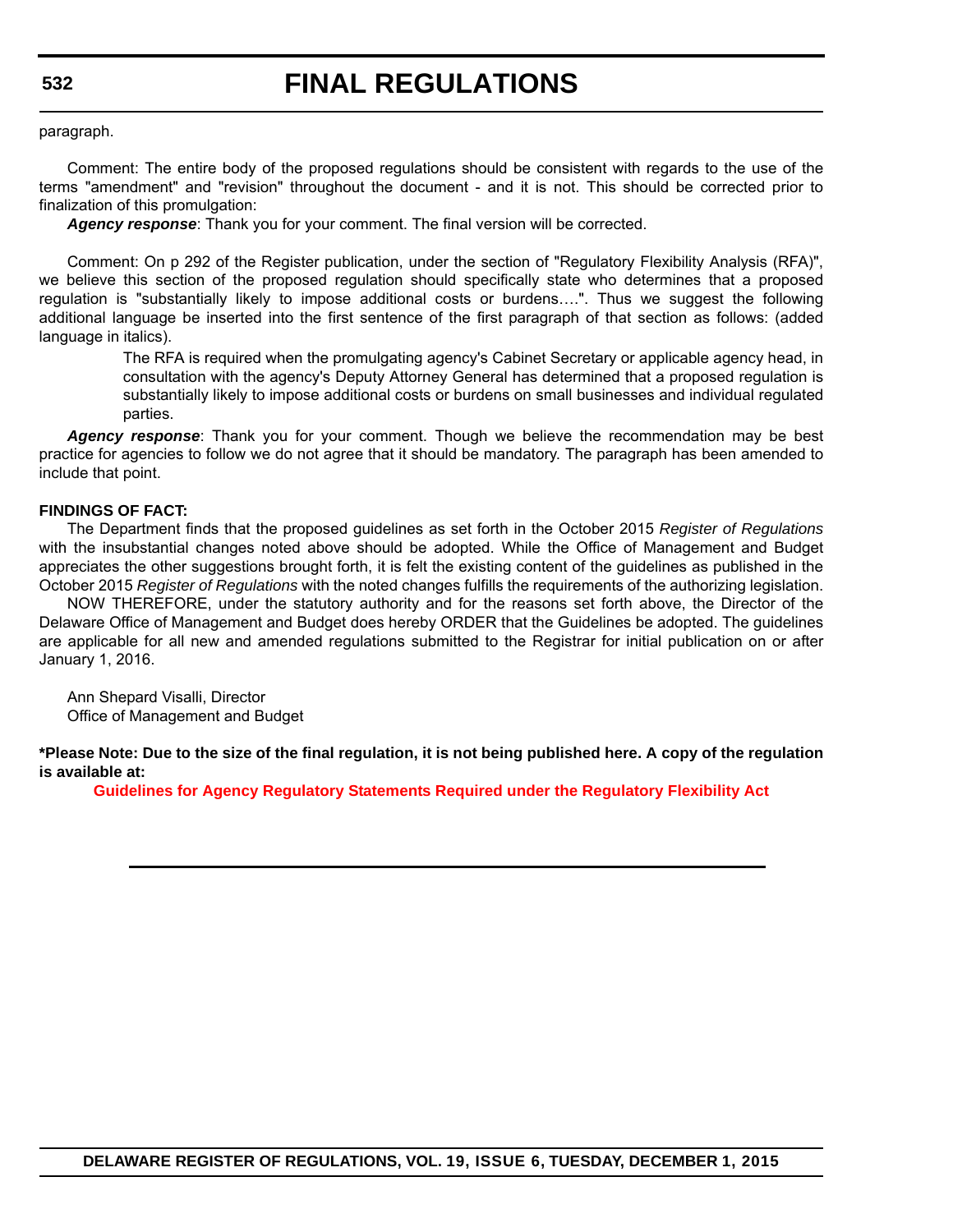## **GENERAL NOTICES**

### **[DEPARTMENT OF NATURAL RESOURCES AND ENVIRONMENTAL](http://www.dnrec.delaware.gov/swc/Pages/portal.aspx)  CONTROL**

**DIVISION OF WATERSHED STEWARDSHIP**

Statutory Authority: 7 Delaware Code, Chapter 40 (7 **Del.C.** Ch.40) 7 **DE Admin. Code** 5101

#### **SECRETARY'S ORDER NO: 2015-WS-0043 WITHDRAWAL OF EMERGENCY REGULATIONS ADOPTED BY ORDER: 2015-WS-0040 Pursuant to 29 Del.C. §10111**

#### **[5101 Sediment and Stormwater Regulations](#page-4-0)**

#### **AUTHORITY**

Pursuant to 29 **Del.C.** §10111 et seq., the Department of Natural Resources and Environmental Control withdraws the emergency regulations adopted via Secretary's Order 2015-WS-0040 for the 2014 Delaware Sediment & Stormwater Regulations, and October 2015 Technical Document (7 **DE Admin. Code** 5101). It should be noted that the emergency regulations were intended as interim measures, necessary to avoid harm to the public health, safety, and welfare, pending the formal adoption of regulations pursuant to the APA. However, a recent ruling by the Delaware Superior Court on October 27, 2015 granted a stay of the application of the October 7, 2015 ruling by the Delaware Superior Court in *Baker, et al. v. DNREC, et al.* (C. A. No. S13C-08-026 THG) which invalidated the 2013 and 2014 version of the Delaware Sediment & Stormwater Regulations on procedural grounds. The Department appealed this October 7, 2015 ruling to the Delaware Supreme Court on Friday, October 9 and simultaneously submitted a Motion for Stay of the decision of the Superior Court pending appeal. Following issuance of a Stay the need for the emergency regulations is eliminated.

The emergency regulations were to be published in the November 1, 2015 *Register*, but publication has also been withdrawn.

#### **EFFECTIVE DATE OF ORDER**

This Order shall take effect at 12:01 AM on October 31, 2015.

### **ORDER**

It is hereby ordered, the  $30<sup>th</sup>$  day of October 2015, that the above referenced emergency regulations for 2014 Delaware Sediment & Stormwater Regulations with the October 2015 Technical Document, adopted pursuant to Secretary's Order 2015-WS-0040 are withdrawn.

David S. Small, Secretary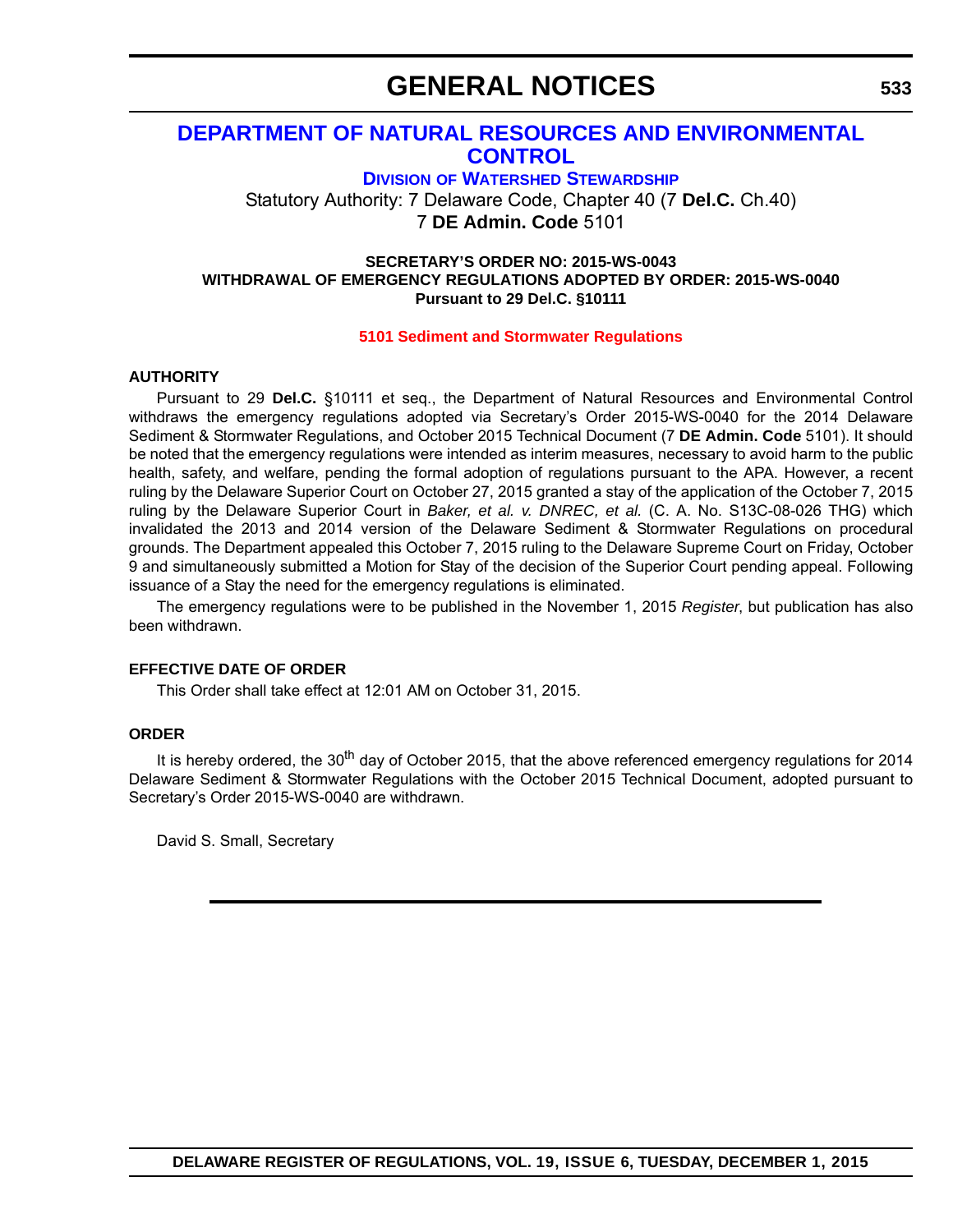### **[DEPARTMENT OF AGRICULTURE](http://dda.delaware.gov/thoroughbred/index.shtml) THOROUGHBRED RACING COMMISSION 1001 Thoroughbred Racing Rules and Regulations [PUBLIC NOTICE](#page-4-0)**

The Thoroughbred Racing Commission proposes to amend its Regulations adopted in accordance with Title 3, Chapter 101. The purpose of the amended regulations is to delete the whipping rule currently found at rule 10.9.4 and then to adopt a new whipping rule as rule 14.18.2 that adds the words "excessive, abusive" to the text of the former whipping rule 10.9.4. Other regulations issued by the Thoroughbred Racing Commission are not affected by this proposal. The Thoroughbred Racing Commission is issuing these proposed regulations in accordance with Title 3 of the Delaware Code. This notice is issued pursuant to the requirements of Chapter 101 of Title 29 of the Delaware Code.

A copy of the proposed regulations is being published in the December 1, 2015 edition of the Delaware *Register of Regulations*. A copy is also on file in the office of the Thoroughbred Racing Commission, 777 Delaware Park Boulevard, Wilmington, Delaware 19804 and is available for inspection during regular office hours. Copies are also published online at the *Register of Regulations* website: http://regulations.delaware.gov/services/ current\_issue.shtml.

Interested parties may offer written comments on the proposed regulations or submit written suggestions, data, briefs or other materials to the Thoroughbred Racing Commission at the above address as to whether these proposed regulations should be adopted, rejected or modified. Pursuant to 29 **Del.C.** §10118(a), public comments must be received on or before January 1, 2016. Written materials submitted will be available for inspection at the above address.

### **[DEPARTMENT OF EDUCATION](http://www.doe.k12.de.us/site/default.aspx?PageID=1) [PUBLIC NOTICE](#page-4-0)**

The State Board of Education will hold its monthly meeting on Thursday, December 17, 2015 at 1:00 p.m. in the Townsend Building, Dover, Delaware.

### **[DEPARTMENT OF INSURANCE](http://www.delawareinsurance.gov/) OFFICE OF THE COMMISSIONER 1409 Insurance Coverage for Telemedicine and Telehealth [PUBLIC NOTICE](#page-4-0)**

INSURANCE COMMISSIONER KAREN WELDIN STEWART hereby gives notice of proposed Department of Insurance **Regulation 1409** relating to **Insurance Coverage for Telemedicine and Telehealth**. The docket number for this proposed regulation is 2988.

House Bill 69 as amended by House Amendment No. 1 and Senate Amendment No. 1 of the 148<sup>th</sup> General Assembly provides for the use of telemedicine and telehealth in Delaware as of January 1, 2016. The proposed regulation sets standards for the coverage of health care services provided through the use of telemedicine and telehealth. The Delaware Code authority for this proposed regulation is 18 **Del.C.** §§311, 3370 and 3571R; and 29 **Del.C.** Ch. 101.

The Department of Insurance does not plan to hold a public hearing on the proposed regulation. The proposed regulation appears below and can also be viewed at the Delaware Insurance Commissioner's website at <http://www.delawareinsurance.gov/departments/documents/ProposedRegs/>.

Any person can file written comments, suggestions, briefs, and compilations of data or other materials concerning the proposed regulation. Any written submission in response to this notice and relevant to the proposed regulation must be received by the Department of Insurance no later than 4:30 p.m. EST, Thursday, December 31, 2015. Any such requests should be directed to:

Regulatory Specialist Rhonda West

**DELAWARE REGISTER OF REGULATIONS, VOL. 19, ISSUE 6, TUESDAY, DECEMBER 1, 2015**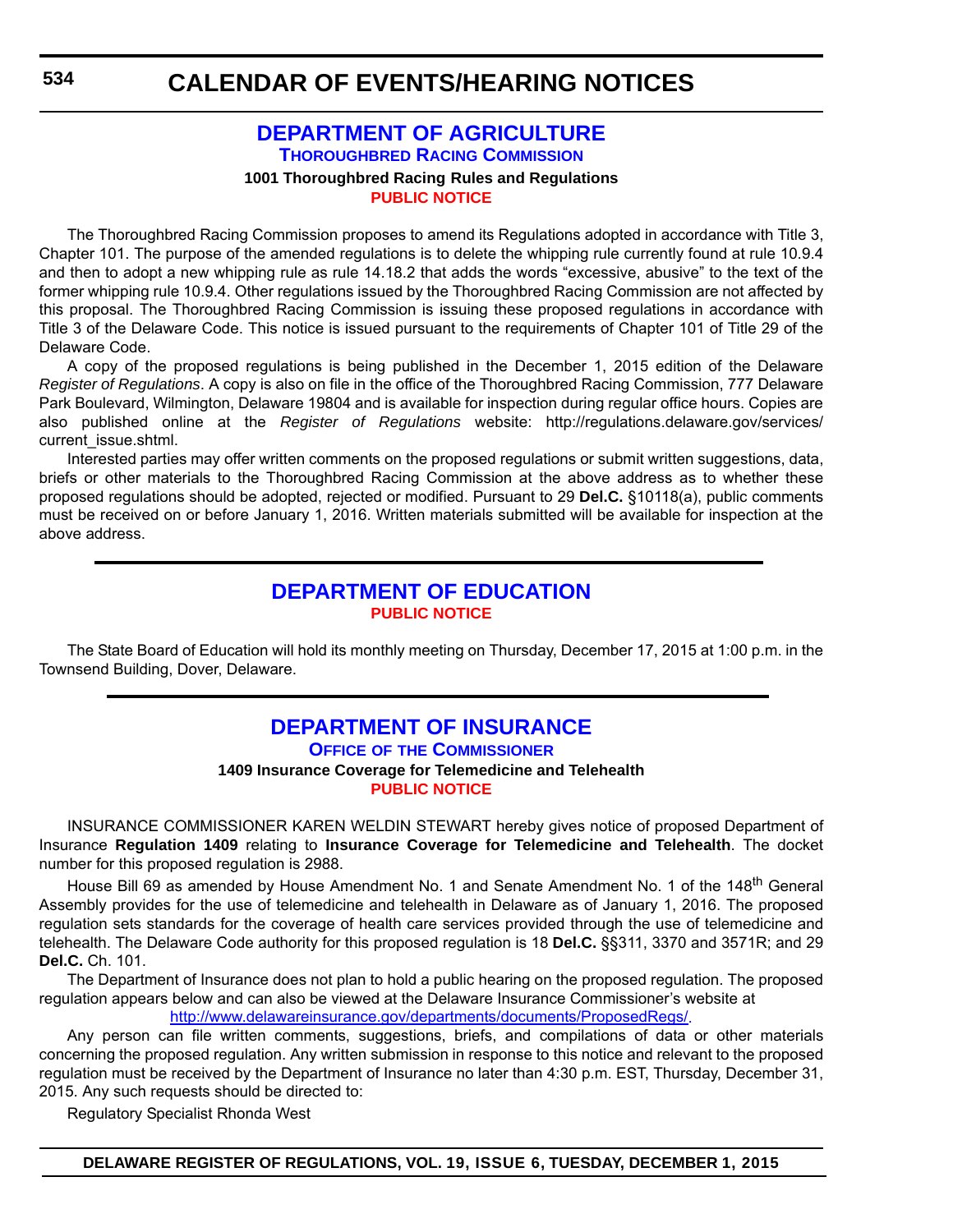## **CALENDAR OF EVENTS/HEARING NOTICES**

Delaware Department of Insurance 841 Silver Lake Boulevard Dover, DE 19904 Phone: (302) 674-7379 Fax: (302) 739-5566 Email: rhonda.west@state.de.us

### **[DEPARTMENT OF NATURAL RESOURCES AND ENVIRONMENTAL](http://www.destateparks.com/)  CONTROL DIVISION OF PARKS AND RECREATION 9201 Regulations Governing State Parks**

**[PUBLIC NOTICE](#page-4-0)**

As a result of the General Assembly passing and Governor Markell signing SB 114, changes to the Rules and Regulations are needed. The penalties for twenty three of the twenty eight sections of the Park Rules and Regulations have been changed to Environmental D violations. The remaining sections' penalty is unchanged. Other changes have been made to reflect updated Division policies and concerns.

The hearing record on the proposed changes to 7 **DE Admin. Code** 9201 Regulations Governing State Parks will be open December 1, 2015. Individuals may submit written comments regarding the proposed changes via email to Lisa.Vest@state.de.us or via the USPS to Lisa Vest, Hearing Officer, DNREC, 89 Kings Highway, Dover, DE 19901 (302) 739-9042. A public hearing on the proposed amendment will be held on December 22, 2015 beginning at 6:00 PM at the DNREC Auditorium, 89 Kings Highway, Dover, DE, 19901. Please note that all comment submitted to the Department in this matter should be limited to the scope of this proposed regulatory promulgation, to wit: only regarding the proposed amendments to the aforementioned regulations found at 7 **DE Admin. Code** 9201.

#### **DIVISION [OF WATERSHED STEWARDSHIP](http://www.dnrec.delaware.gov/swc/Pages/portal.aspx) 5101 Sediment and Stormwater Regulations [PUBLIC NOTICE](#page-4-0)**

A Superior Court decision of October 7, 2015 invalidated the 2013 and 2014 version of the Delaware Sediment and Stormwater Regulations on procedural grounds because the accompanying Technical Document referenced by the regulations was not published in the State Register in accordance with Administrative Procedure Act requirements. This action is being taken to publish the Technical Document in the State Register as a separate document referenced in 5101 Sediment and Stormwater Regulations. Within the Technical Document, the Residential Construction Standard Plan section (3.01.1.1) has been updated.

The Department of Natural Resources and Environmental Control (DNREC) Division of Watershed Stewardship will conduct a public hearing on **Regulation No. 5101 Sediment and Stormwater Regulations,** incorporating the Technical Document by reference.

The public hearing for **Regulation No. 5101 Sediment and Stormwater Regulations** will be held Tuesday, January 5, 2016, at 6:00 p.m. in the DNREC Auditorium, Richardson and Robbins Building, 89 Kings Highway, Dover, DE 19901.

The proposed regulation and referenced Technical Document may be inspected on the DNREC Division of Watershed Stewardship's Sediment and Stormwater Program website: [http://www.dnrec.delaware.gov/swc/Pages/](http://www.dnrec.delaware.gov/swc/Pages/SedimentStormwater.aspx) [SedimentStormwater.aspx](http://www.dnrec.delaware.gov/swc/Pages/SedimentStormwater.aspx)

For additional information or any appointments to inspect the proposed regulation revisions at DNREC, please contact Elaine Webb, DNREC Sediment and Stormwater Program, 89 Kings Highway, Dover, DE 19901, (302) 739-9921, [Elaine.Webb@state.de.us.](mailto:Elaine.Webb@state.de.us)

Interested parties shall submit comments in writing on the proposed regulation revisions by the end of the comment period, as designated by the hearing officer at this hearing, to Elaine Webb and/or statements and

**DELAWARE REGISTER OF REGULATIONS, VOL. 19, ISSUE 6, TUESDAY, DECEMBER 1, 2015**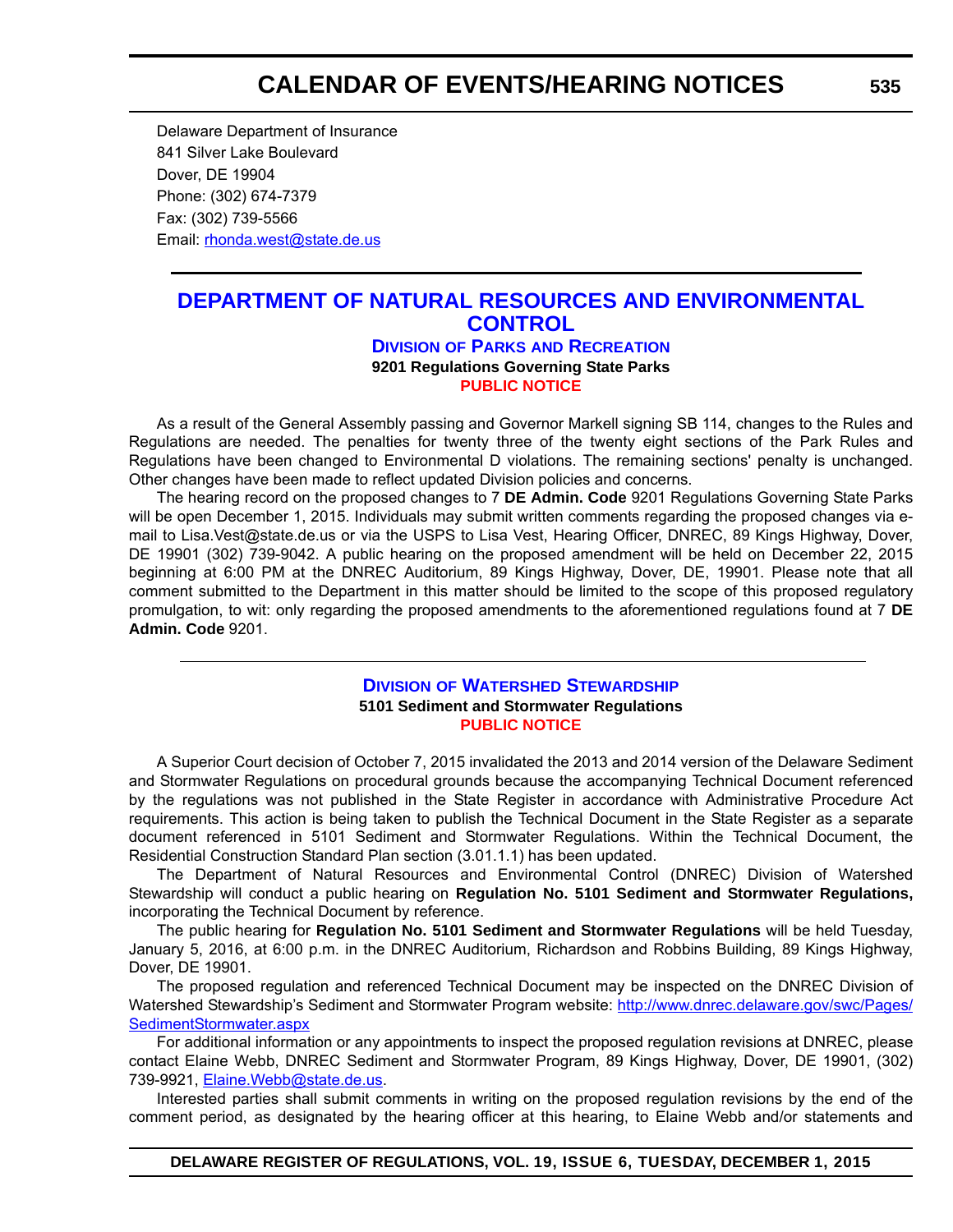## **CALENDAR OF EVENTS/HEARING NOTICES**

testimony may be presented either orally or in writing at the January 5, 2016 public hearing. It is requested that those interested in presenting statements at the public hearing register in advance and that written statements and comments be addressed to:

Elaine Webb DNREC – Sediment and Stormwater Program 89 Kings Highway Dover, DE 19901

## **[DEPARTMENT OF SERVICES FOR CHILDREN, YOUTH AND THEIR](http://kids.delaware.gov/pbhs/pbhs.shtml)  FAMILIES**

#### **DIVISION OF PREVENTION AND BEHAVIORAL HEALTH SERVICES**

**Qualifications for Juvenile Mental Health Screeners**

**[PUBLIC NOTICE](#page-4-0)**

In compliance with the State's Administrative Procedures Act (APA - Title 29, Chapter 101 of the Delaware Code), and under the authority of Title 29 of the Delaware Code, Chapter 90, §9005, (7), the Department of Services for Children, Youth and Their Families (DSCYF) / Division of Prevention and Behavioral Health Services (DPBHS) is proposing to create qualification for Juvenile Mental Health Screeners.

Any person who wishes to make written suggestions, compilations of data, testimony, briefs or other written materials concerning the proposed new regulations must submit same to Stephen Perales, Office of the Director, Division of Prevention and Behavioral Health Services, 1825 Faulkland Road, Wilmington, DE 19805-1195 or by fax to 302-622-4475 by December 31, 2015. Please identify in the subject line: Qualifications for Juvenile Mental Health Screeners.

The action concerning the determination of whether to adopt the proposed regulation will be based upon the results of Department and Division staff analysis and the consideration of the comments and written materials filed by other interested persons.

### **[DEPARTMENT OF STATE](http://dpr.delaware.gov/) DIVISION OF PROFESSIONAL REGULATION 5200 BOARD OF EXAMINERS OF NURSING HOME ADMINISTRATORS [PUBLIC NOTICE](#page-4-0)**

The Delaware Board of Examiners of Nursing Home Administrators, pursuant to 24 **Del.C.** §5206(1), proposes to revise its regulations. The Board will hold a public hearing on the proposed rule change on March 8, 2016 at 1:00 p.m., in the Second Floor Conference Room B, Cannon Building, 861 Silver Lake Blvd., Dover, DE 19904. Written comments should be sent to Flora Peer, Administrator of the Delaware Board of Nursing Home Administrators, Cannon Building, 861 Silver Lake Blvd, Suite 203, Dover, DE 19904.

Persons wishing to submit written comments may forward these to the Board at the above address in accordance with 29 **Del.C.** §10118(a).

## **[DEPARTMENT OF TRANSPORTATION](http://www.deldot.gov/index.shtml)**

**OFFICE OF THE SECRETARY**

**Pedestrian Accessibility Standards [PUBLIC NOTICE](#page-4-0)**

The DelDOT Pedestrian Accessibility Standards for Facilities in the Public Right of Way or "DelDOT Pedestrian Standards" combines into one document the requirements, guidelines and best practices for accessible pedestrian facilities in the public transportation right of way as identified by the:

**DELAWARE REGISTER OF REGULATIONS, VOL. 19, ISSUE 6, TUESDAY, DECEMBER 1, 2015**